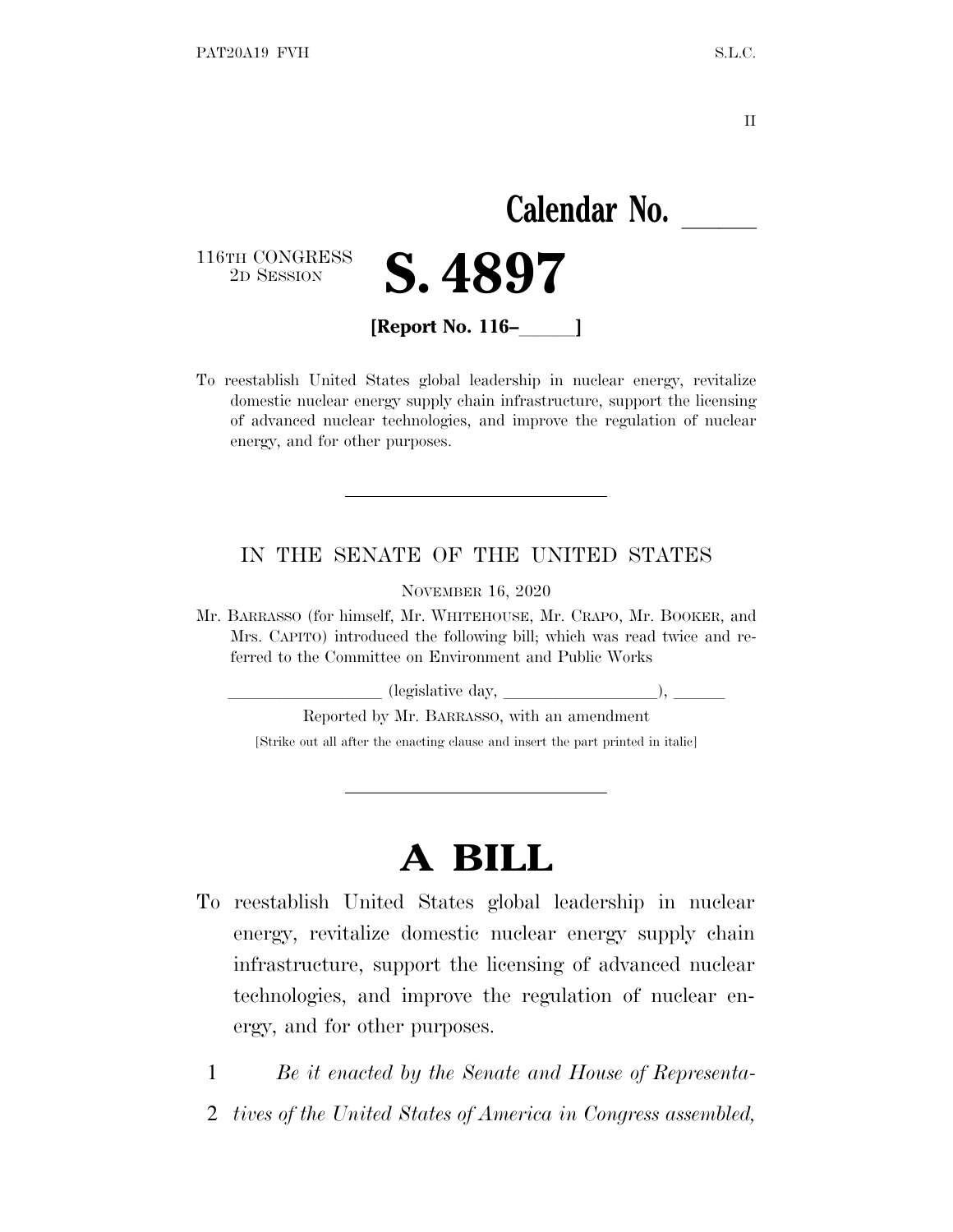#### 1 **SECTION 1. SHORT TITLE; TABLE OF CONTENTS.**

- 2 (a) SHORT TITLE.—This Act may be cited as the
- 3 ''American Nuclear Infrastructure Act of 2020''.
- 4 (b) TABLE OF CONTENTS.—The table of contents for
- 5 this Act is as follows:

Sec. 1. Short title: table of contents. Sec. 2. Definitions.

#### TITLE I—REESTABLISHING AMERICAN INTERNATIONAL COMPETITIVENESS AND GLOBAL LEADERSHIP

Sec. 101. International nuclear reactor export and innovation activities. Sec. 102. Denial of certain domestic licenses for national security purposes.

#### TITLE II—EXPANDING NUCLEAR ENERGY THROUGH ADVANCED NUCLEAR TECHNOLOGIES

Sec. 201. Advanced nuclear reactor project environmental reviews.

- Sec. 202. Advanced nuclear reactor prizes.
- Sec. 203. New nuclear energy project application reviews.
- Sec. 204. Report on unique licensing considerations relating to the use of nuclear energy for nonelectric applications.
- Sec. 205. Enabling preparations for the demonstration of advanced nuclear reactors on Department sites.
- Sec. 206. Regulatory requirements for micro-reactors.

#### TITLE III—PRESERVING EXISTING NUCLEAR ENERGY **GENERATION**

- Sec. 301. Nuclear reactor incentives.
- Sec. 302. Report on lessons learned during the COVID–19 public health emergency.
- Sec. 303. Investment by allies.

#### TITLE IV—REVITALIZING AMERICA'S NUCLEAR SUPPLY CHAIN INFRASTRUCTURE

- Sec. 401. Advanced nuclear fuel approval.
- Sec. 402. National strategic uranium reserve.
- Sec. 403. Report on advanced methods of manufacturing and construction for nuclear energy applications.

#### TITLE V—MISCELLANEOUS

- Sec. 501. Nuclear energy workforce development.
- Sec. 502. Annual report on the spent nuclear fuel and high-level radioactive waste inventory in the United States.
- Sec. 503. Authorization of appropriations for superfund actions at abandoned mining sites on Tribal land.
- Sec. 504. Technical correction.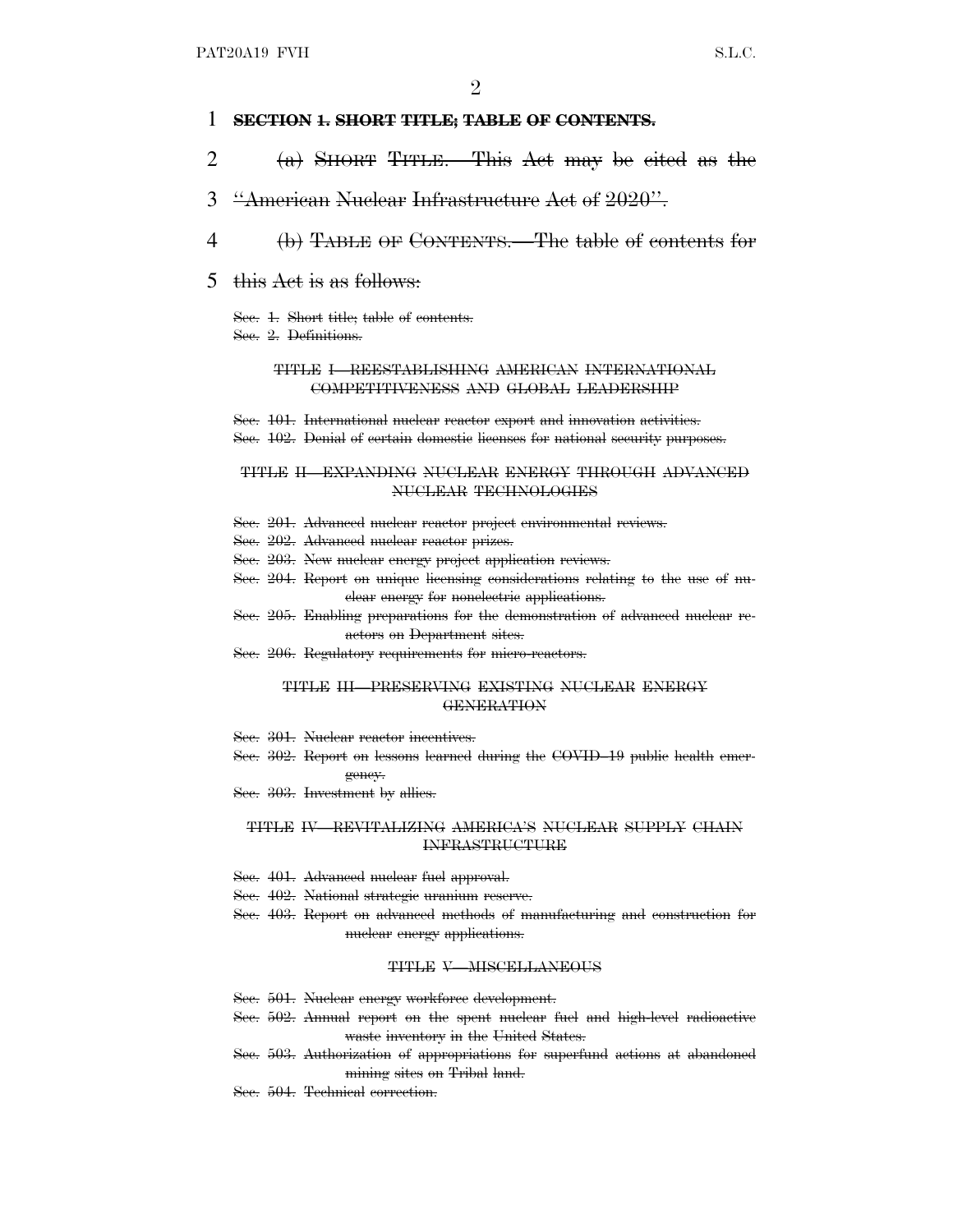### **SEC. 2. DEFINITIONS.**

In this Act:

| 3  | (1) ACCIDENT TOLERANT FUEL.—The term                 |
|----|------------------------------------------------------|
| 4  | "accident tolerant fuel" has the meaning given the   |
| 5  | term in section $107(a)$ of the Nuclear Energy Inno- |
| 6  | vation and Modernization Act (Public Law 115–439;    |
| 7  | <del>132 Stat. 5577).</del>                          |
| 8  | (2) ADMINISTRATOR.-The term "Adminis-                |
| 9  | trator" means the Administrator of the Environ-      |
| 10 | mental Protection Agency.                            |
| 11 | (3) ADVANCED NUCLEAR FUEL.—The term                  |
| 12 | "advanced nuclear fuel" means-                       |
| 13 | $(A)$ advanced nuclear reactor fuel (as de-          |
| 14 | fined in section 3 of the Nuclear Energy Inno-       |
| 15 | vation and Modernization Act (42 U.S.C. 2215         |
| 16 | note; Public Law 115–439)); and                      |
| 17 | (B) accident tolerant fuel.                          |
| 18 | $(4)$ ADVANCED NUCLEAR REACTOR.—The term             |
| 19 | "advanced nuclear reactor" has the meaning given     |
| 20 | the term in section 3 of the Nuclear Energy Innova-  |
| 21 | tion and Modernization Act (42 U.S.C. 2215 note;     |
| 22 | Public Law 115–439).                                 |
| 23 | $(5)$ APPROPRIATE COMMITTEES OF<br>$\Theta$ N-       |
| 24 | GRESS.—The term "appropriate committees of Con-      |
| 25 | gress" means-                                        |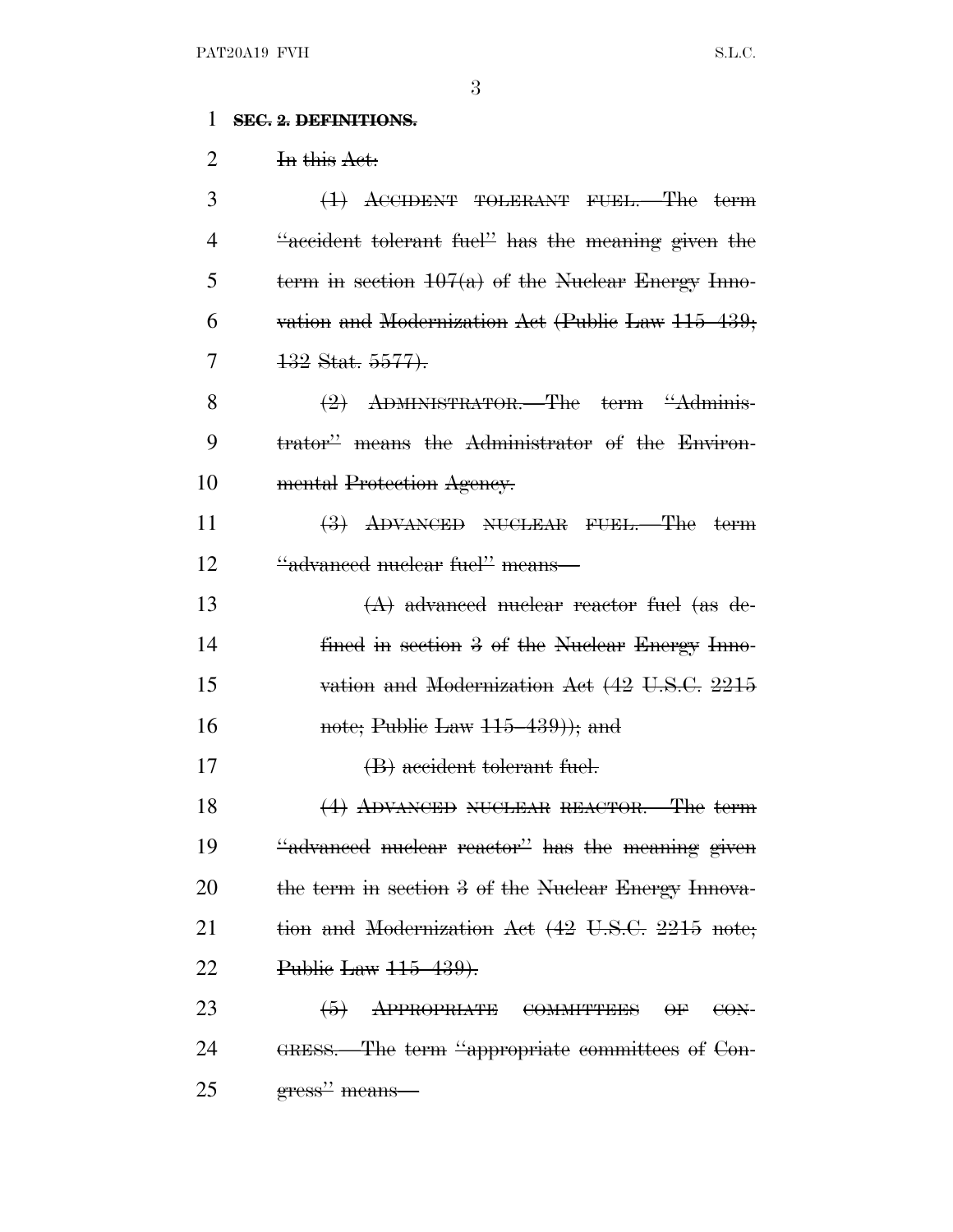| $\mathbf{1}$   | $(A)$ the Committee on Environment and                 |
|----------------|--------------------------------------------------------|
| $\overline{2}$ | Public Works of the Senate; and                        |
| 3              | (B) the Committee on Energy and Com-                   |
| $\overline{4}$ | merce of the House of Representatives.                 |
| 5              | (6) CHAIRMAN.—The term "Chairman" means                |
| 6              | the Chairman of the Nuclear Regulatory Commis-         |
| 7              | $s$ ion.                                               |
| 8              | (7) COMMISSION. The term "Commission"                  |
| 9              | means the Nuclear Regulatory Commission.               |
| 10             | (8) DEPARTMENT. The term "Department"                  |
| 11             | means the Department of Energy.                        |
| 12             | $(9)$ EARLY SITE PERMIT.—The term "early site          |
| 13             | permit" has the meaning given the term in section      |
| 14             | $52.1$ of title 10, Gode of Federal Regulations (or a  |
| 15             | successor regulation).                                 |
| 16             | $(10)$ HIGH-ASSAY, LOW-ENRICHED URANIUM.               |
| 17             | The term "high-assay, low-enriched uranium" means      |
| 18             | uranium with an assay greater than 5 weight per-       |
| 19             | eent, but less than 20 weight percent, of the ura-     |
| 20             | nium-235 isotope.                                      |
| 21             | (11) INSTITUTION OF HIGHER EDUCATION.                  |
| 22             | The term "institution of higher education" has the     |
| 23             | meaning given the term in section $101(a)$ of the      |
| 24             | Higher Education Act of $1965$ (20 U.S.C. $1001(a)$ ). |
|                |                                                        |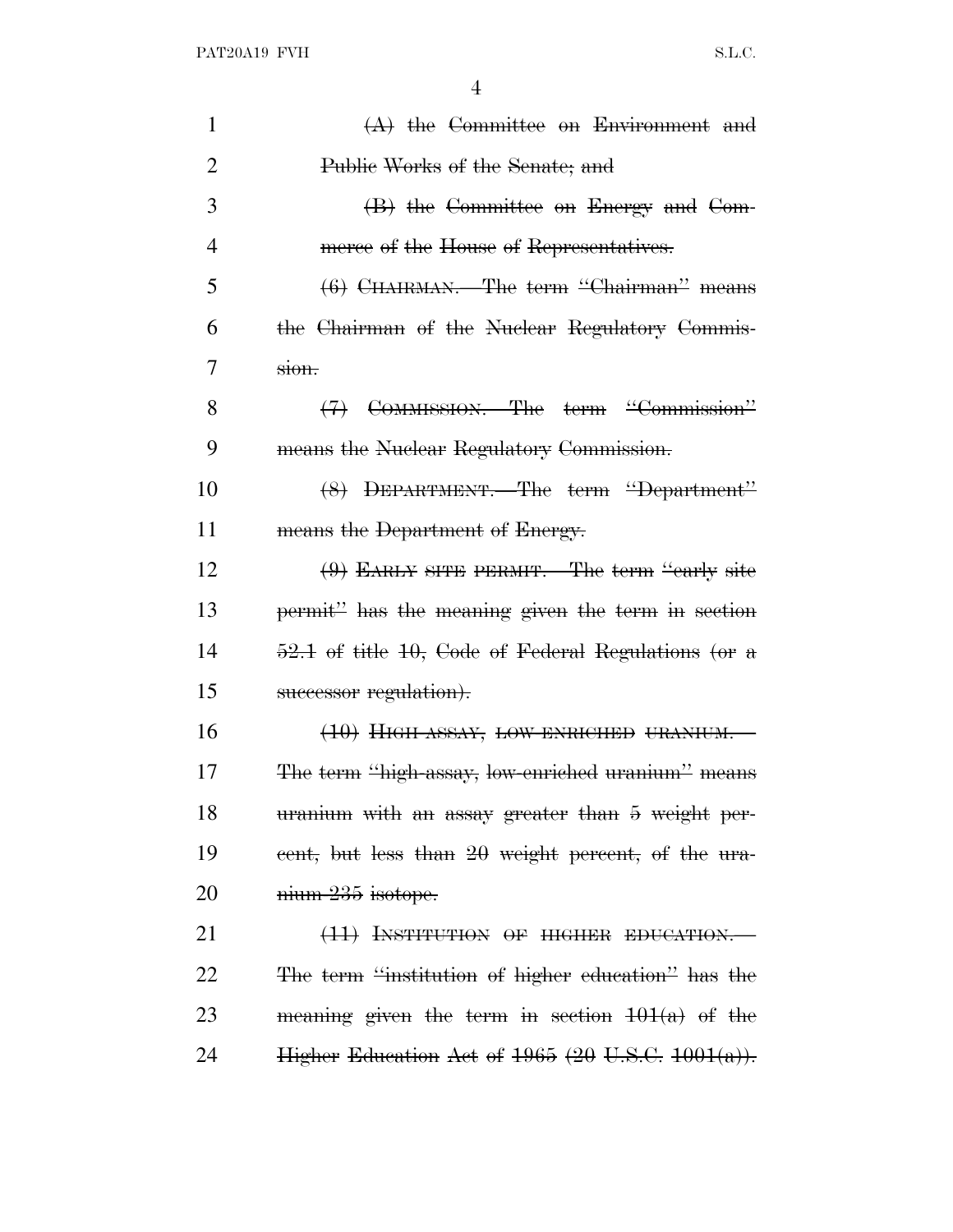| $\mathbf{1}$   | (12) MICRO-REACTOR.—The term "micro-reac-              |
|----------------|--------------------------------------------------------|
| $\overline{2}$ | tor" means an advanced nuclear reactor that has a      |
| 3              | power production capacity that is not greater than     |
| 4              | 20 megawatts.                                          |
| 5              | (13) NATIONAL LABORATORY.—The term "Na-                |
| 6              | tional Laboratory" has the meaning given the term      |
| 7              | in section 2 of the Energy Policy Act of $2005$ $(42)$ |
| 8              | U.S.C. 15801).                                         |
| 9              | (14) REMOVAL; REMEDIAL ACTION.—The terms               |
| 10             | "removal" and "remedial action" have the meanings      |
| 11             | given those terms in section 101 of the Comprehen-     |
| 12             | sive Environmental Response, Compensation, and         |
| 13             | Liability Act of 1980 (42 U.S.C. 9601).                |
| 14             | (15) SECRETARY.—The term "Secretary"                   |
| 15             | means the Secretary of Energy.                         |
| 16             | (16) TRIBAL LAND.—The term "Tribal land"               |
| 17             | has the meaning given the term "Indian country" in     |
| 18             | section 1151 of title 18, United States Code.          |
|                | 19 $THEOREM$<br><b>I-REESTABLISHING</b>                |
| 20             | AMERICAN INTERNATIONAL                                 |
| 21             | COMPETITIVENESS<br><b>AND</b>                          |
| 22             | <b>GLOBAL LEADERSHIP</b>                               |
| 23             | SEC. 101. INTERNATIONAL NUCLEAR REACTOR EXPORT         |
| 24             | AND INNOVATION ACTIVITIES.                             |
| 25             | $(a)$ COORDINATION.                                    |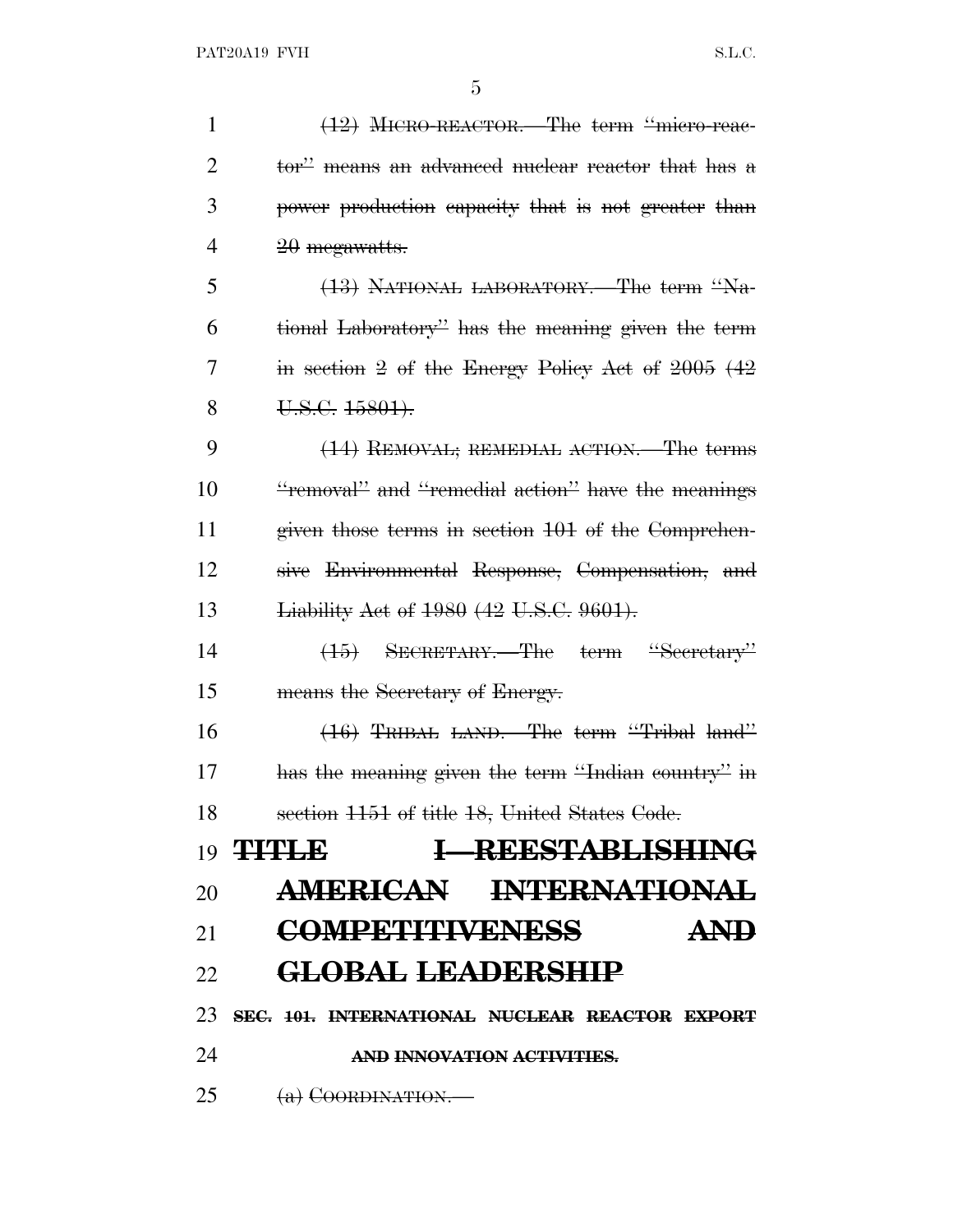| 1              | (1) IN GENERAL.—The Commission shall—        |
|----------------|----------------------------------------------|
| $\overline{2}$ | $(A)$ coordinate all work of the Commission  |
| 3              | relating to-                                 |
| $\overline{4}$ | (i) nuclear reactor import and export        |
| 5              | licensing; and                               |
| 6              | (ii) international regulatory coopera-       |
| 7              | tion and assistance relating to nuclear re-  |
| 8              | actors, including with countries that are    |
| 9              | members of the Organisation for Economic     |
| 10             | Co-operation and Development; and            |
| 11             | (B) support interagency and international    |
| 12             | coordination with respect to                 |
| 13             | (i) the consideration of international       |
| 14             | technical standards to establish the licens- |
| 15             | ing and regulatory basis to assist the de-   |
| 16             | sign, construction, and operation of nu-     |
| 17             | elear systems;                               |
| 18             | (ii) efforts to help build competent nu-     |
| 19             | elear regulatory organizations and legal     |
| 20             | frameworks in countries seeking to develop   |
| 21             | <del>nuclear</del> power; and                |
| 22             | (iii) exchange programs and training         |
| 23             | provided to other countries relating to nu-  |
| 24             | elear regulation and oversight to improve    |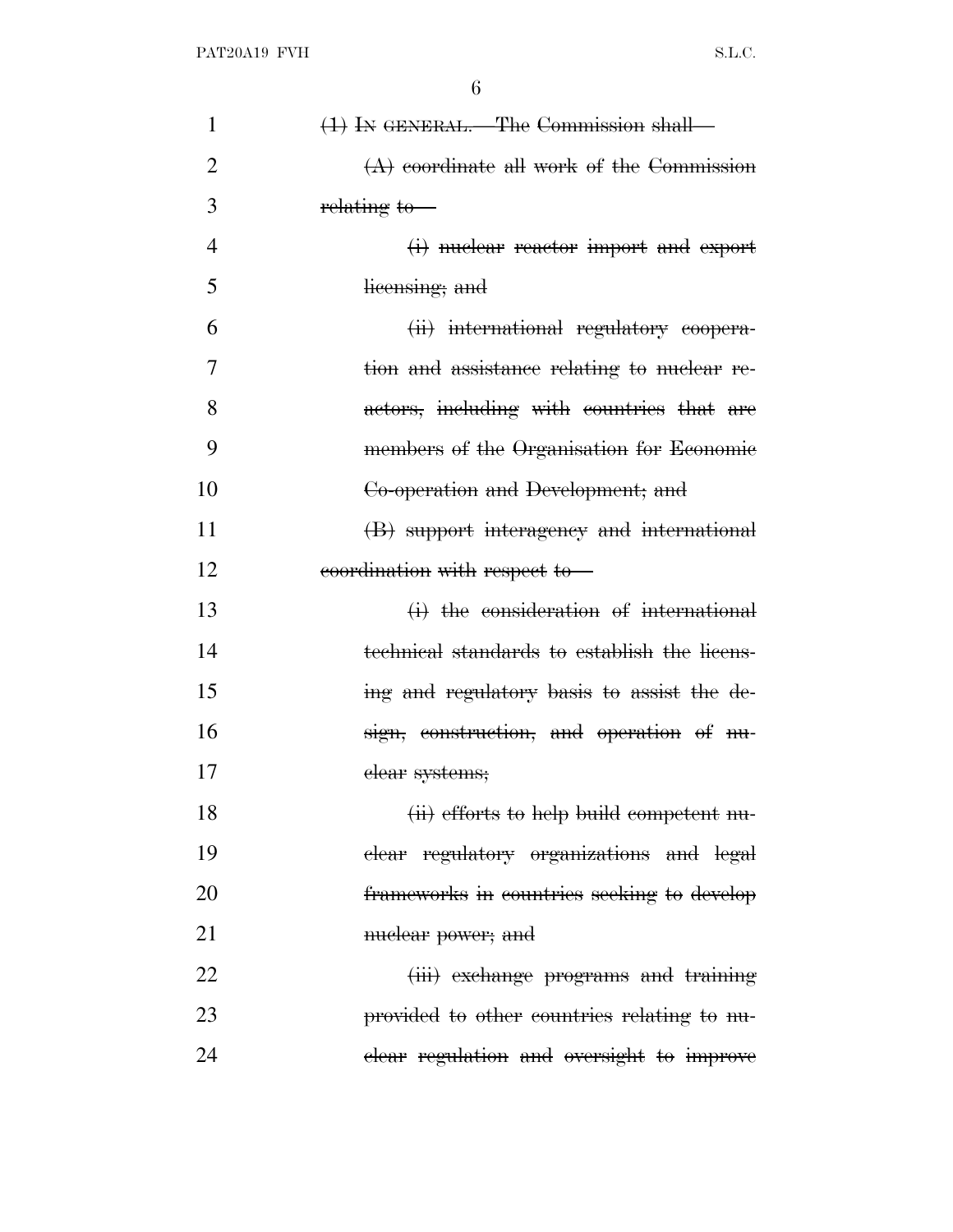| $\mathbf{1}$   | nuclear technology licensing, in accordance               |
|----------------|-----------------------------------------------------------|
| $\overline{2}$ | with paragraph $(2)$ .                                    |
| 3              | (2) EXCHANGE PROGRAMS AND TRAINING.                       |
| 4              | With respect to the exchange programs and training        |
| 5              | described in paragraph $(1)(B)(iii)$ ; the Commission     |
| 6              | shall coordinate, as applicable, with—                    |
| 7              | $(A)$ the Secretary;                                      |
| 8              | (B) National Laboratories;                                |
| 9              | (C) the private sector; and                               |
| 10             | (D) institutions of higher education.                     |
| 11             | (b) AUTHORITY TO ESTABLISH BRANCH.—The Com-               |
| 12             | mission may establish within the Office of International  |
| 13             | Programs a branch, to be known as the "International"     |
| 14             | Nuclear Reactor Export and Innovation Branch", to carry   |
| 15             | out such international nuclear reactor export and innova- |
| 16             | tion activities as the Commission determines to be appro- |
| 17             | priate and within the mission of the Commission.          |
| 18             | (e) EXCLUSION OF INTERNATIONAL ACTIVITIES                 |
| 19             | <b>FROM THE FEE BASE.</b>                                 |
| 20             | $(1)$ In GENERAL.—Section 102 of the Nuclear              |
| 21             | Energy Innovation and Modernization Act (42               |
| 22             | $U.S.C. 2215$ is amended—                                 |
| 23             | $(A)$ in subsection $(a)$ , by adding at the end          |
| 24             | the following:                                            |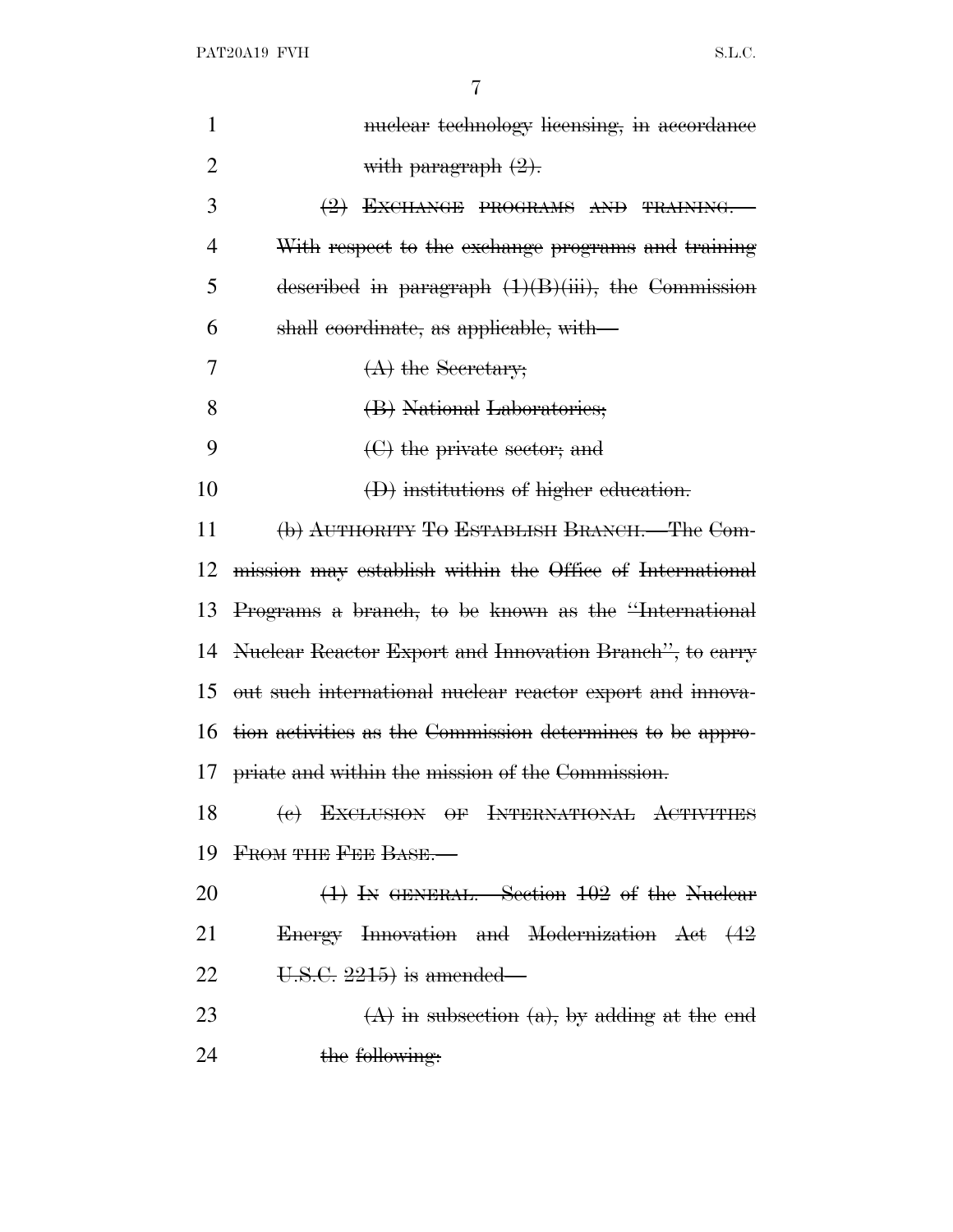| 1  | "(4) INTERNATIONAL NUCLEAR REACTOR EX-                           |
|----|------------------------------------------------------------------|
| 2  | PORT AND INNOVATION ACTIVITIES. The Commis-                      |
| 3  | sion shall identify in the annual budget justification           |
| 4  | international nuclear reactor export and innovation              |
| 5  | activities described in section $101(a)$ of the Amer-            |
| 6  | ican Nuclear Infrastructure Act of 2020."; and                   |
| 7  | $(\mathrm{B})$ in subsection $(b)(1)(\mathrm{B})$ , by adding at |
| 8  | the end the following:                                           |
| 9  | $\frac{``(iv)}{costs}$ for international nuclear                 |
| 10 | reactor export and innovation activities de-                     |
| 11 | seribed in section $101(a)$ of the American                      |
| 12 | Nuclear Infrastructure Act of 2020."                             |
| 13 | $(2)$ EFFECTIVE DATE.—The amendments made                        |
| 14 | by paragraph $(1)$ shall take effect on October 1,               |
| 15 | 2021.                                                            |
| 16 | (d) SAVINGS CLAUSE.—Nothing in this section alters               |
| 17 | the authority of the Commission to license and regulate          |
|    | 18 the civilian use of radioactive materials.                    |
| 19 | SEC. 102. DENIAL OF CERTAIN DOMESTIC LICENSES FOR                |
| 20 | NATIONAL SECURITY PURPOSES.                                      |
| 21 | $(a)$ DEFINITION OF COVERED FUEL. In this sec-                   |
| 22 | tion, the term "covered fuel" means enriched uranium             |
| 23 |                                                                  |
|    | that is fabricated into fuel assemblies for nuclear reactors     |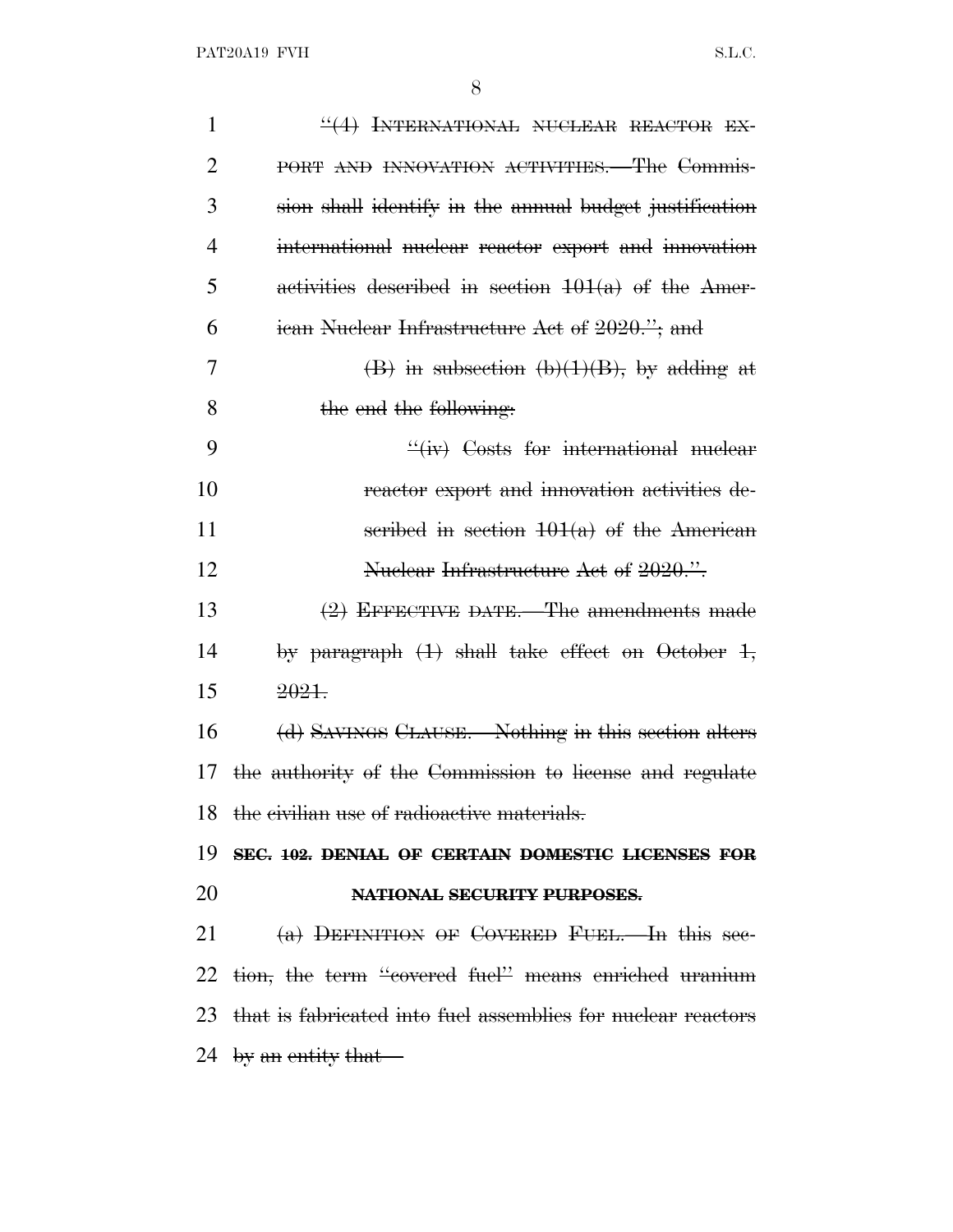$(1)$  is owned or controlled by the Government of the Russian Federation or the Government of the People's Republic of China; or  $\left(2\right)$  is organized under the laws of, or otherwise subject to the jurisdiction of, the Russian Federation or the People's Republic of China. (b) PROHIBITION ON UNLICENSED POSSESSION OR OWNERSHIP OF COVERED FUEL.—Unless specifically au- thorized by the Commission in a license issued under sec- tion 53 of the Atomic Energy Act of 1954 (42 U.S.C. 2073) and part 70 of title 10, Code of Federal Regulations (or successor regulations), no person subject to the juris- diction of the Commission may possess or own covered fuel. (c) LICENSE T<sup>O</sup> POSSESS OR OWN COVERED 16 FUEL. (1) CONSULTATION REQUIRED PRIOR TO

 ISSUANCE.—The Commission shall not issue a li- cense to possess or own covered fuel under section 20 53 of the Atomic Energy Act of 1954 (42 U.S.C.  $2073$  and part 70 of title 10, Code of Federal Reg- ulations (or successor regulations), unless the Com- mission has first consulted with the Secretary and 24 the Secretary of State before issuing the license.

25 (2) PROHIBITION ON ISSUANCE OF LICENSE.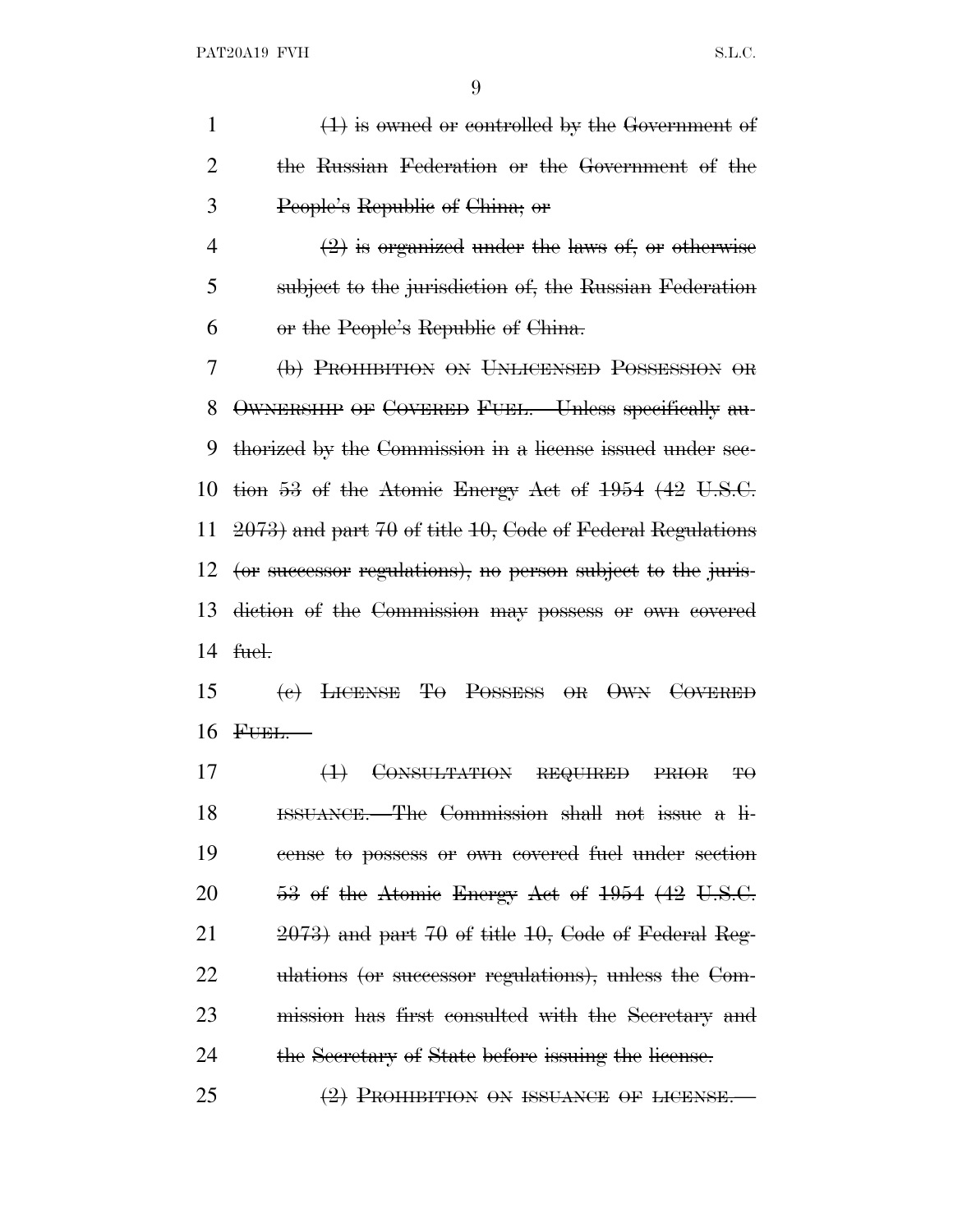| 1  | $(A)$ In GENERAL.—Subject to subpara-             |
|----|---------------------------------------------------|
| 2  | $graph (C)$ , a license to possess or own covered |
| 3  | fuel shall not be issued if the Secretary and the |
| 4  | Secretary of State make the determination de-     |
| 5  | seribed in subparagraph (B).                      |
| 6  | (B) DETERMINATION.                                |
| 7  | (i) IN GENERAL.—The determination                 |
| 8  | referred to in subparagraph $(A)$ is a deter-     |
| 9  | mination that possession or ownership, as         |
| 10 | applicable, of covered fuel poses a threat to     |
| 11 | the national security of the United States        |
| 12 | that adversely impacts the physical and           |
| 13 | economic security of the United States.           |
| 14 | (ii) JOINT DETERMINATION. A deter-                |
| 15 | mination described in clause (i) shall be         |
| 16 | jointly made by the Secretary and the Sec-        |
| 17 | retary of State.                                  |
| 18 | $(iii)$ TIMELINE.                                 |
| 19 | (I) NOTICE OF APPLICATION.                        |
| 20 | Not later than 30 days after the date             |
| 21 | on which the Commission receives an               |
| 22 | application for a license to possess or           |
| 23 | covered fuel, the Commission<br>$0$ wh            |
| 24 | shall notify the Secretary and the Sec-           |
| 25 | retary of State of the application.               |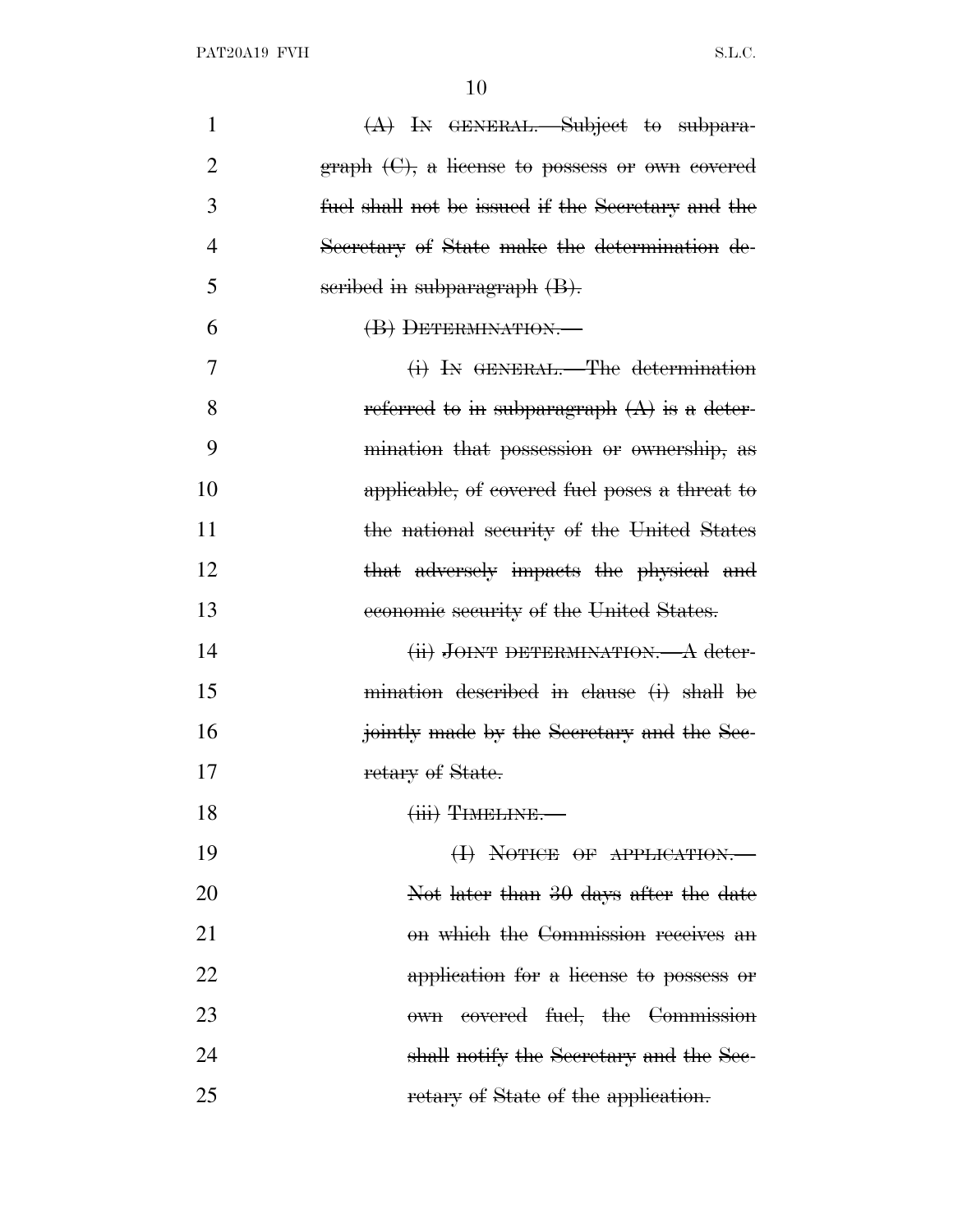| $\mathbf{1}$   | (II) DETERMINATION.—The See-                                      |
|----------------|-------------------------------------------------------------------|
| $\overline{2}$ | retary and the Secretary of State shall                           |
| 3              | have a period of 120 days, beginning                              |
| 4              | on the date on which the Commission                               |
| 5              | notifies the Secretary and the Sec-                               |
| 6              | retary of State under subclause (I) of                            |
| 7              | an application for a license to possess                           |
| 8              | or own covered fuel, in which to make                             |
| 9              | the determination described in clause                             |
| 10             | $\bigoplus$                                                       |
| 11             | COMMISSION NOTIFICA-<br>$\left(\frac{\text{HH}}{\text{H}}\right)$ |
| 12             | <b>THON.</b> On making the determination                          |
| 13             | described in clause (i), the Secretary                            |
| 14             | and the Secretary of State shall im-                              |
| 15             | mediately notify the Commission.                                  |
| 16             | (IV) CONGRESSIONAL NOTIFICA-                                      |
| 17             | TION. Not later than 30 days after                                |
| 18             | the date on which the Secretary and                               |
| 19             | the Secretary of State notify the Com-                            |
| 20             | mission under subclause (III), the                                |
| 21             | Commission shall notify the appro-                                |
| 22             | priate committees of Congress of the                              |
| 23             | determination.                                                    |
| 24             | (V) PUBLIC NOTICE.—Not later                                      |
| 25             | than 15 days after the date on which                              |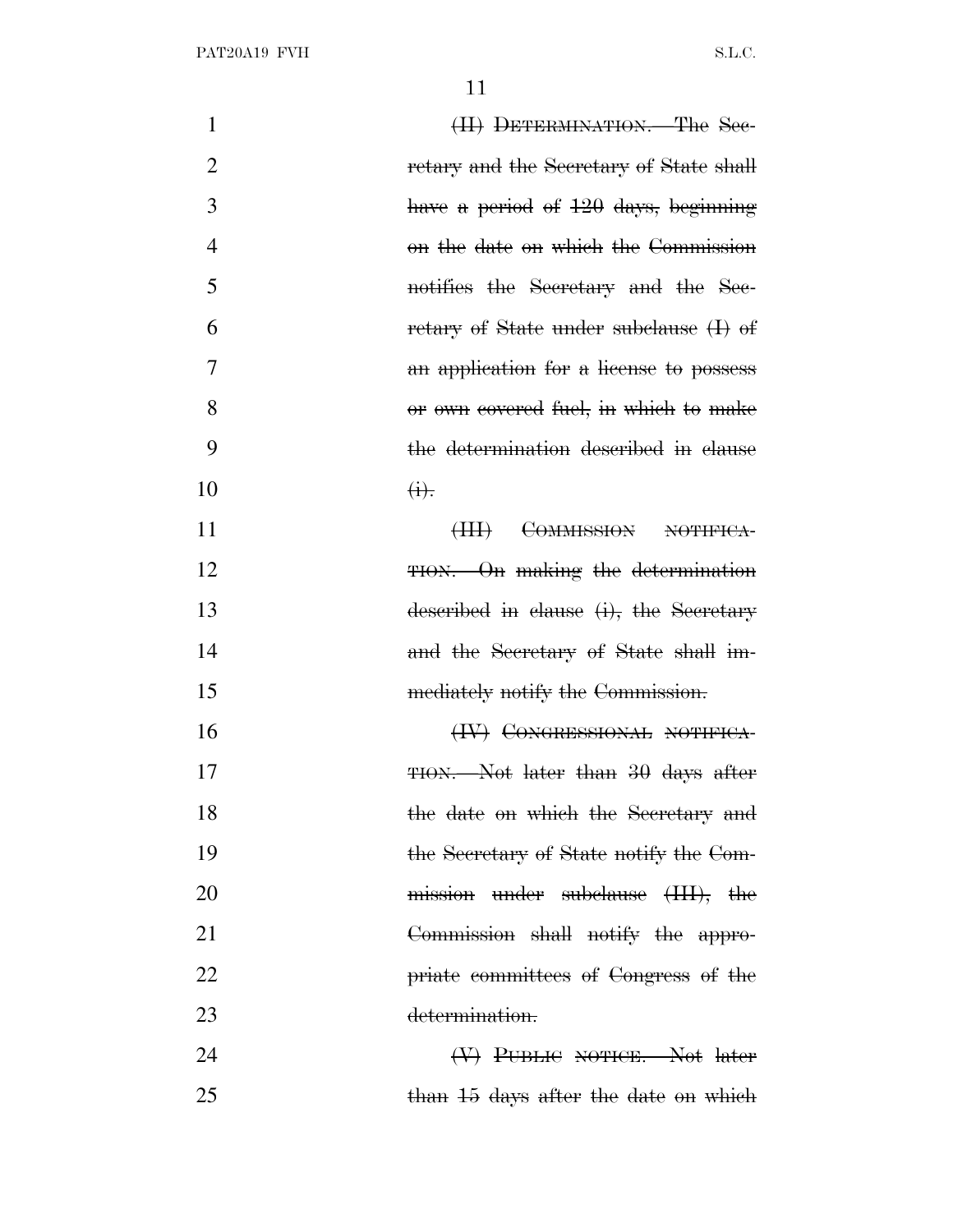| 1              | the Commission notifies Congress                               |
|----------------|----------------------------------------------------------------|
| $\overline{2}$ | under subclause $(W)$ of a determina-                          |
| 3              | tion made under clause (i), the Com-                           |
| $\overline{4}$ | mission shall make that determination                          |
| 5              | publicly available.                                            |
| 6              | (C) EFFECT OF NO DETERMINATION.                                |
| 7              | The prohibition described in subparagraph $(A)$                |
| 8              | shall not apply if the Secretary and the Sec-                  |
| 9              | retary of State do not make the determination                  |
| 10             | described in subparagraph (B) by the date de-                  |
| 11             | seribed in clause $(iii)(H)$ of that subparagraph.             |
| 12             | (d) SAVINGS CLAUSE. Nothing in this section alters             |
| 13             | any treaty or international agreement in effect on the date    |
| 14             | of enactment of this Act.                                      |
| 15             | TITLE II—EXPANDING NUCLEAR                                     |
| 16             | <b>THROUGH</b><br><b>ENERGY</b><br>AD-                         |
| 17             | <b>VANCED</b><br>NUCLEAR TECH-                                 |
| 18             | <b>NOLOGIES</b>                                                |
| 19             | SEC. 201. ADVANCED NUCLEAR REACTOR PROJECT ENVI-               |
| 20             | RONMENTAL REVIEWS.                                             |
| 21             | (a) DEFINITION OF ENVIRONMENTAL REVIEW PROC-                   |
|                | 22 ESS.—In this section, the term "environmental review        |
| 23             | process" means the environmental review activities carried     |
|                | 24 out by the Commission pursuant to part $51$ of title $10$ , |
|                | 25 Code of Federal Regulations (or successor regulations).     |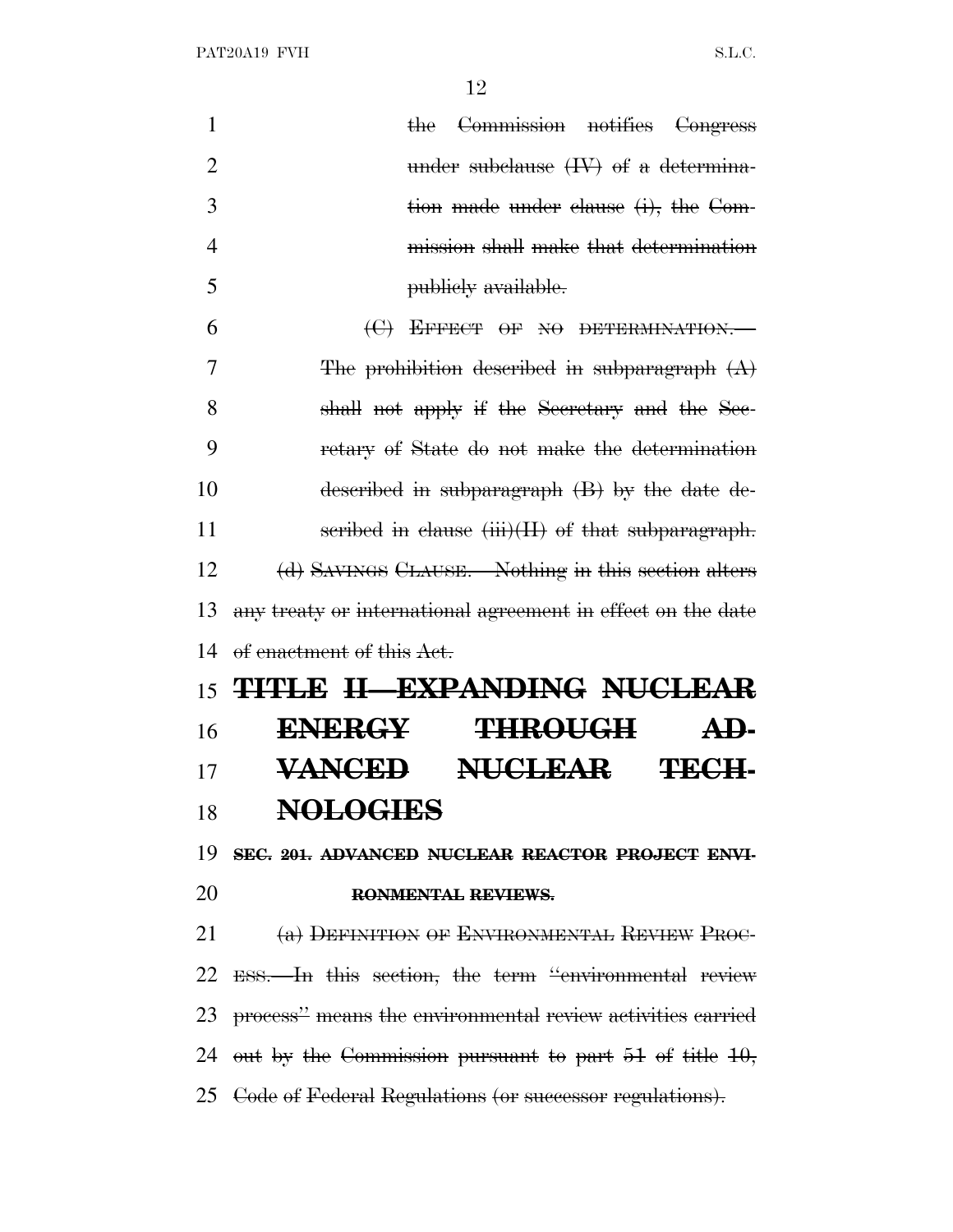(b) REPORT.—Not later than 1 year after the date on which the Commission issues the third operating or combined license for an advanced nuclear reactor, the Commission shall submit to the appropriate committees of Congress a report that—

 $\theta$  (1) describes

 (A) any differences between the environ- mental review process for nuclear reactors li- censed and in operation as of the date of enact- ment of this Act and the environmental review **process for advanced nuclear reactors;** 

 (B) ways in which the environmental re- view process for advanced nuclear reactors could be improved by reducing or eliminating duplicative requirements or requirements that are not applicable to advanced nuclear reactor designs; and

18 (C) ways in which environmental regula- tions other than those promulgated under the National Environmental Policy Act of 1969 (42 21 U.S.C. 4321 et seq.) could be integrated into the environmental review process for advanced nuclear reactors to reduce the environmental **impacts of advanced nuclear reactors**; and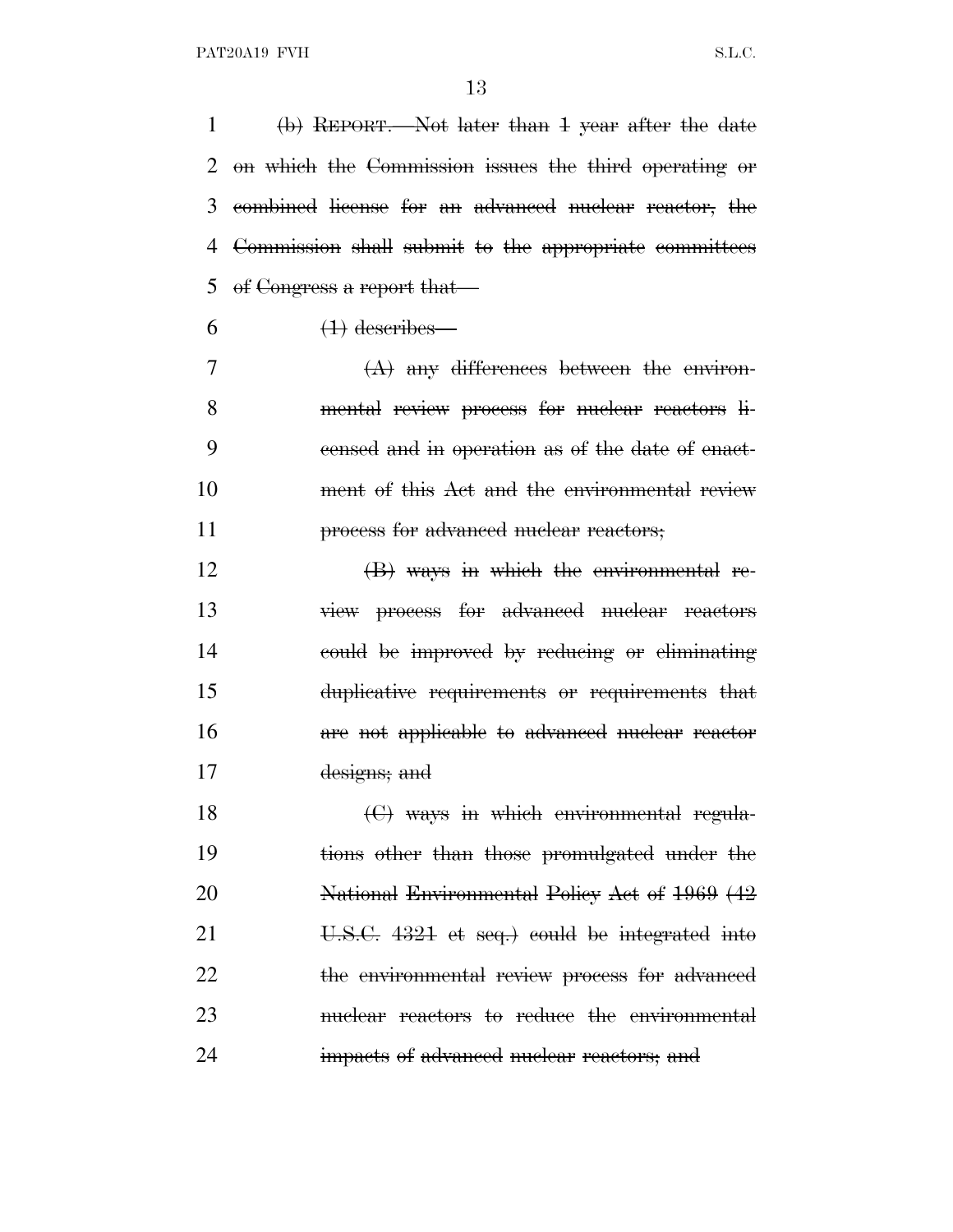| 1              | $(2)$ includes an assessment by the Commission         |
|----------------|--------------------------------------------------------|
| $\overline{2}$ | of whether it would be beneficial—                     |
| 3              | $(A)$ to revise the applicable environmental           |
| 4              | review process for advanced nuclear reactors; or       |
| 5              | $(B)$ to promulgate new regulations to es-             |
| 6              | tablish a technology inclusive, risk-informed en-      |
| 7              | vironmental review process for advanced nuclear        |
| 8              | reactors.                                              |
| 9              | SEC. 202. ADVANCED NUCLEAR REACTOR PRIZES.             |
| 10             | Section 103 of the Nuclear Energy Innovation and       |
| 11             | Modernization Act (Public Law 115–439; 132 Stat. 5571) |
| 12             | is amended by adding at the end the following.         |
| 13             | "(f) PRIZES FOR ADVANCED NUCLEAR REACTOR LI-           |
| 14             | CENSING.                                               |
| 15             | $\frac{11}{11}$ PRIZE FOR ADVANCED NUCLEAR REACTOR     |
| 16             | HCENSING.                                              |
| 17             | $\frac{H(A)}{H(A)}$ In GENERAL.—Subject to the avail-  |
| 18             | ability of appropriations, the Secretary is au-        |
| 19             | thorized to make, with respect to each award           |
| 20             | eategory described in subparagraph $(C)$ , an          |
| 21             | award in an amount described in subparagraph           |
| 22             | $(B)$ to the first non-Federal entity to which the     |
| 23             | Commission issues-                                     |
| 24             | $\frac{f'(i)}{i}$ an operating license for an ad-      |
| 25             | vanced nuclear reactor under part $50$ of              |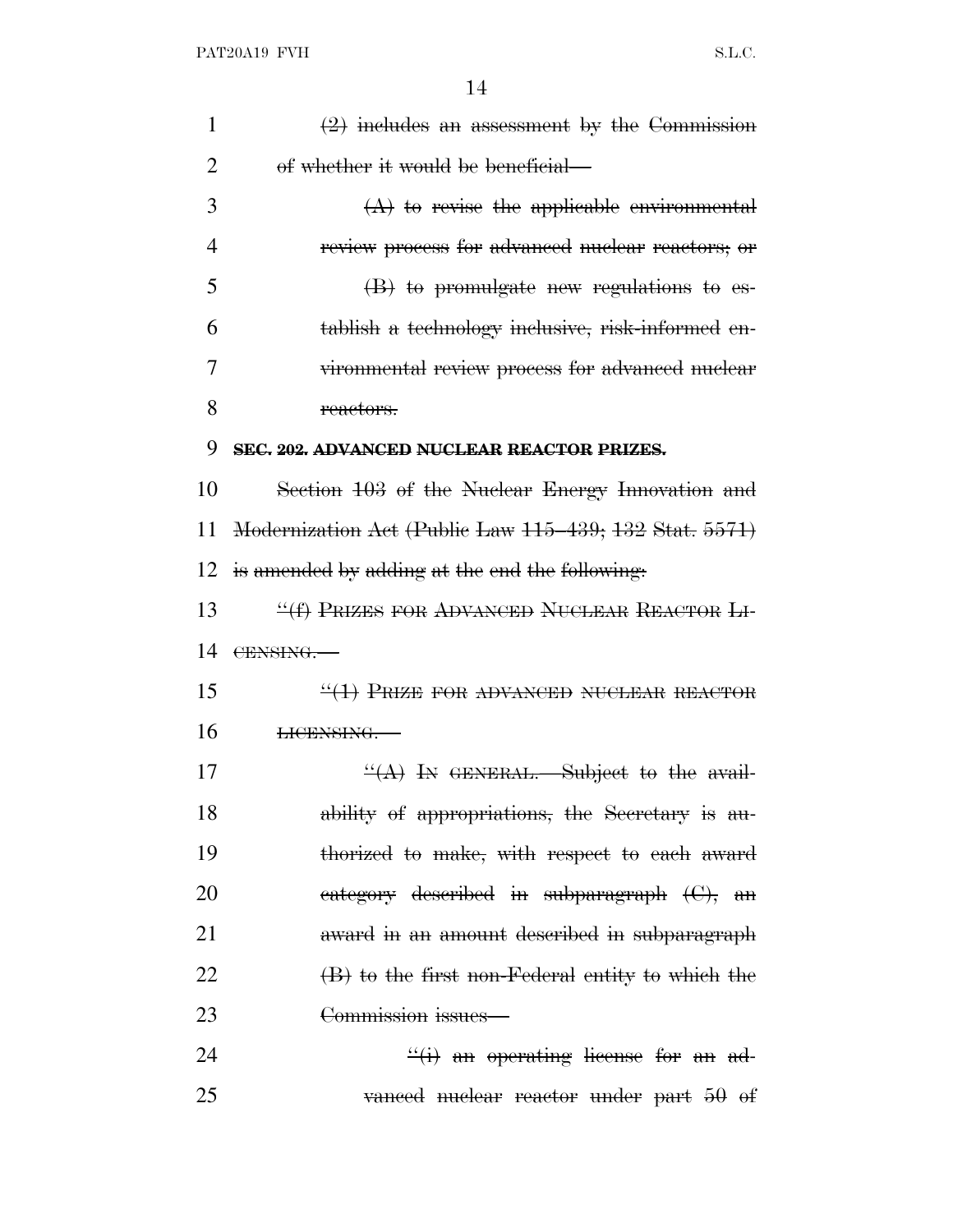| 1              | title 10, Gode of Federal Regulations (or          |
|----------------|----------------------------------------------------|
| $\overline{2}$ | successor regulations), for which an appli-        |
| 3              | eation has not been approved by the Com-           |
| 4              | mission as of the date of enactment of this        |
| 5              | subsection; or                                     |
| 6              | "(ii) a finding required under section             |
| 7              | $52.103(g)$ of title 10, Code of Federal Reg-      |
| 8              | ulations (or successor regulations), for $a$       |
| 9              | combined license for an advanced nuclear           |
| 10             | reactor-                                           |
| 11             | $\frac{H}{H}$ that is issued under subpart         |
| 12             | $\overline{C}$ of part 52 that title (or successor |
| 13             | regulations); and                                  |
| 14             | $\frac{H}{H}$ for which an application             |
| 15             | has not been approved by the Com-                  |
| 16             | mission as of the date of enactment of             |
| 17             | this subsection.                                   |
| 18             | "(B) AMOUNT OF AWARD. An award                     |
| 19             | under subparagraph $(A)$ shall be in an amount     |
| 20             | equal to the total amount assessed by the Com-     |
| 21             | mission and collected under section $102(b)(2)$    |
| 22             | from the entity receiving the award for costs re-  |
| 23             | lating to the issuance of the license described in |
| 24             | that subparagraph, including, as applicable,       |
| 25             | costs relating to the issuance of an associated    |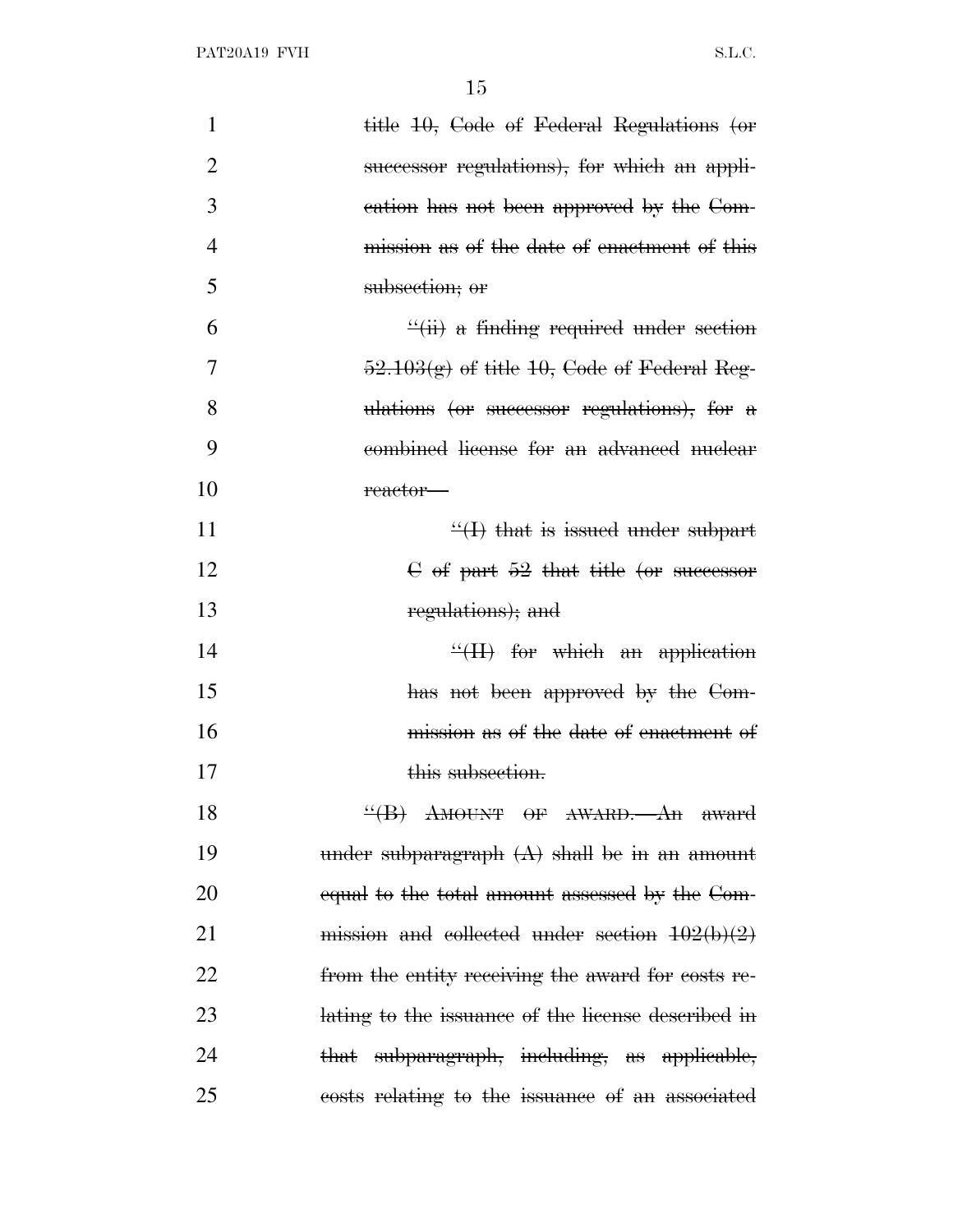| $\mathbf{1}$   | construction permit described in section $50.23$                      |
|----------------|-----------------------------------------------------------------------|
| $\overline{2}$ | of title 10, Code of Federal Regulations (or suc-                     |
| 3              | essor regulations), or early site permit (as de-                      |
| $\overline{4}$ | fined in section $52.1$ of that title (or successor                   |
| 5              | regulations).                                                         |
| 6              | "(C) AWARD CATEGORIES. An award                                       |
| 7              | under subparagraph $(A)$ may be made for-                             |
| 8              | $\frac{f'(i)}{i}$ the first advanced nuclear reactor                  |
| 9              | for which the Commission issues-                                      |
| 10             | $\frac{H}{H}$ a license in accordance with                            |
| 11             | clause (i) of subparagraph $(A)$ ; or                                 |
| 12             | $\frac{H}{H}$ a finding in accordance                                 |
| 13             | with clause (ii) of that subparagraph;                                |
| 14             | $\frac{a}{\pm}$<br><del>advanced nuclear</del><br>reactor<br>$\theta$ |
| 15             | <del>that —</del>                                                     |
| 16             | $\frac{H}{H}$ uses isotopes derived from                              |
| 17             | spent nuclear fuel (as defined in sec-                                |
| 18             | tion 2 of the Nuclear Waste Policy                                    |
| 19             | Act of $1982$ (42 U.S.C. 10101)) or                                   |
| 20             | depleted uranium as fuel for the ad-                                  |
| 21             | vanced nuclear reactor; and                                           |
| 22             | $H$ is the first advanced nu-                                         |
| 23             | elear reactor described in subclause                                  |
| 24             | $(1)$ for which the Commission issues –                               |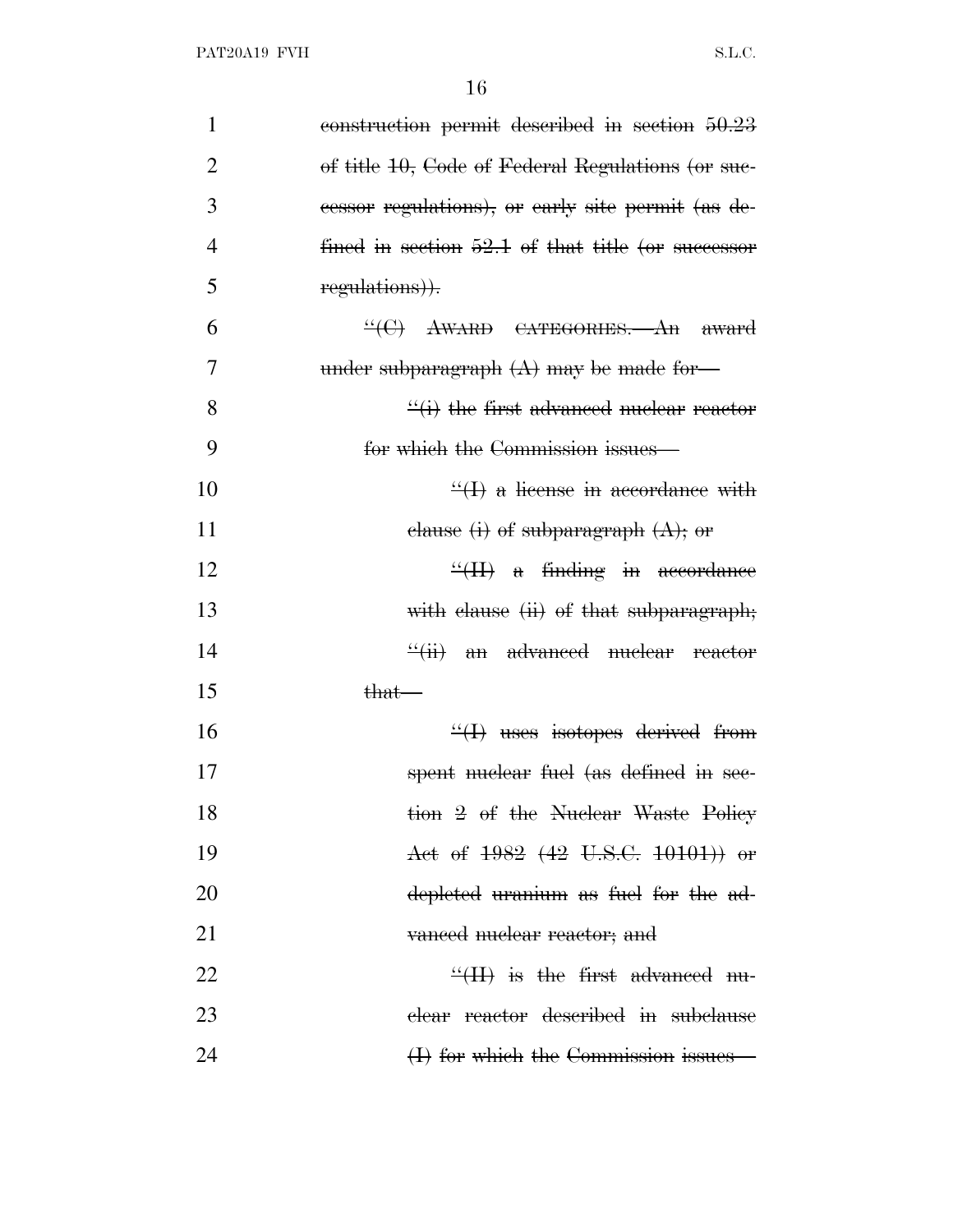| $\mathbf{1}$   | $\frac{a}{2}$ a license in accordance                                                                                                                                                                                                                                                                     |
|----------------|-----------------------------------------------------------------------------------------------------------------------------------------------------------------------------------------------------------------------------------------------------------------------------------------------------------|
| $\overline{2}$ | with clause (i) of subparagraph                                                                                                                                                                                                                                                                           |
| 3              | $(A);$ or                                                                                                                                                                                                                                                                                                 |
| $\overline{4}$ | $\frac{4}{10}$ (bb) a finding in accord-                                                                                                                                                                                                                                                                  |
| 5              | ance with clause (ii) of that sub-                                                                                                                                                                                                                                                                        |
| 6              | <del>paragraph; and</del>                                                                                                                                                                                                                                                                                 |
| 7              | "(iii) an advanced nuclear reactor                                                                                                                                                                                                                                                                        |
| 8              | that—                                                                                                                                                                                                                                                                                                     |
| 9              | $\frac{H}{H}$ operates flexibly to generate                                                                                                                                                                                                                                                               |
| 10             | electricity or high temperature process                                                                                                                                                                                                                                                                   |
| 11             | heat for nonelectric applications; and                                                                                                                                                                                                                                                                    |
| 12             | $H$ is the first advanced nu-                                                                                                                                                                                                                                                                             |
| 13             | elear reactor described in subclause                                                                                                                                                                                                                                                                      |
| 14             | $(1)$ for which the Commission issues $-$                                                                                                                                                                                                                                                                 |
| 15             | $\frac{a}{2}$ a license in accordance                                                                                                                                                                                                                                                                     |
| 16             | with clause (i) of subparagraph                                                                                                                                                                                                                                                                           |
| 17             | $(A);$ or                                                                                                                                                                                                                                                                                                 |
| 18             | $\frac{H}{B}$ + $\frac{H}{B}$ + $\frac{H}{B}$ + $\frac{H}{B}$ + $\frac{H}{B}$ + $\frac{H}{B}$ + $\frac{H}{B}$ + $\frac{H}{B}$ + $\frac{H}{B}$ + $\frac{H}{B}$ + $\frac{H}{B}$ + $\frac{H}{B}$ + $\frac{H}{B}$ + $\frac{H}{B}$ + $\frac{H}{B}$ + $\frac{H}{B}$ + $\frac{H}{B}$ + $\frac{H}{B}$ + $\frac{H$ |
| 19             | ance with clause (ii) of that sub-                                                                                                                                                                                                                                                                        |
| 20             | <del>paragraph.</del>                                                                                                                                                                                                                                                                                     |
| 21             | $\frac{44}{2}$ FEDERAL FUNDING LIMITATION. An                                                                                                                                                                                                                                                             |
| 22             | award under this subsection shall not exceed the                                                                                                                                                                                                                                                          |
| 23             | total amount expended (excluding any expenditures                                                                                                                                                                                                                                                         |
| 24             | made with Federal funds received for the applicable                                                                                                                                                                                                                                                       |
| 25             | project and an amount equal to the minimum cost-                                                                                                                                                                                                                                                          |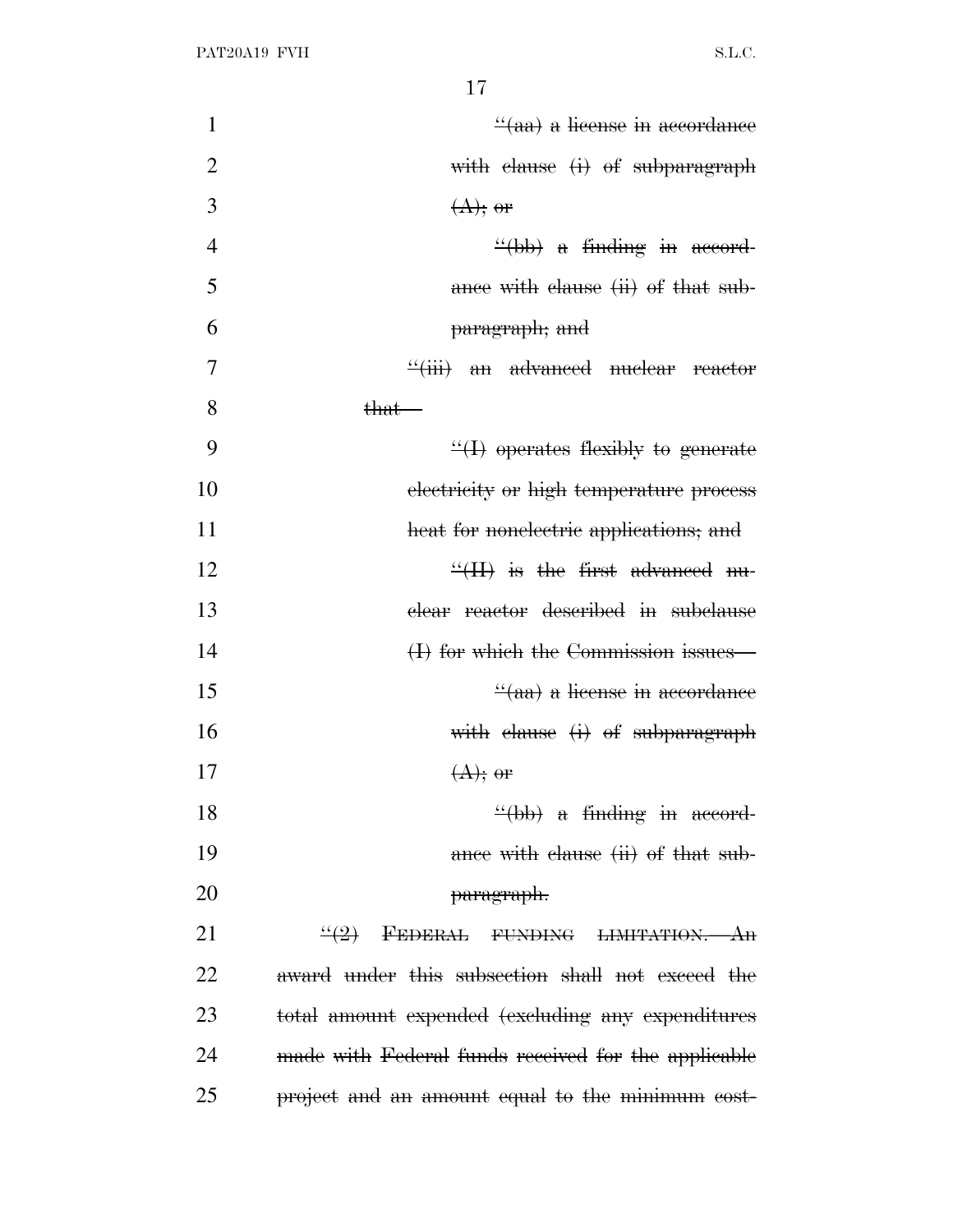share required under section 988 of the Energy Pol-2 iev Act of (42 U.S.C. 16352)) by the entity re- ceiving the award for licensing costs relating to the 4 project for which the award is made.".

## **SEC. 203. NEW NUCLEAR ENERGY PROJECT APPLICATION REVIEWS.**

 (a) PRODUCTION, UTILIZATION, OR FUEL FACILITY LOCATED AT AN EXISTING SITE.—In reviewing an appli- cation for an early site permit, construction permit, oper- ating license, or combined construction permit and oper- ating license for a production, utilization, or fuel facility located at the site of a licensed production, utilization, or fuel facility, the Commission, to the maximum extent prac- ticable, shall use information that was part of the licensing basis of the licensed production, utilization, or fuel facility. 16 (b) RELATIONSHIP TO OTHER LAW.—Nothing in this section exempts the Commission from any requirement to 18 be fully compliant with section  $102(2)(C)$  of the National Environmental Policy Act of 1969 (42 U.S.C.  $4332(2)(C)$ .

21 (e) USE OF NEW INFORMATION AND ANALYSES. Nothing in this section precludes the Commission from using new information or new scientific or technical anal- yses that are applicable to the review of an application 25 described in subsection  $(a)$ .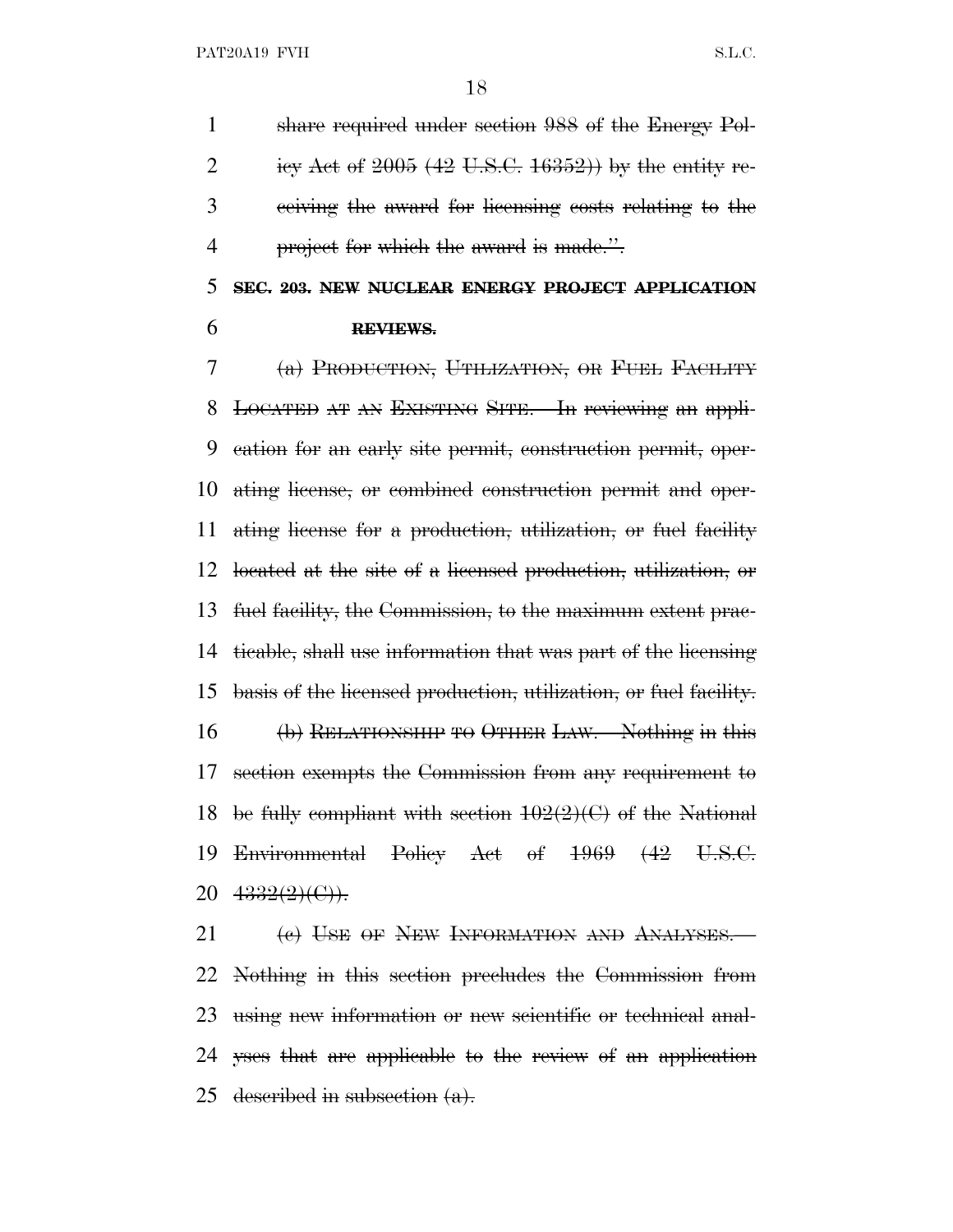| 1              | SEC. 204. REPORT ON UNIQUE LICENSING CONSIDER-                         |
|----------------|------------------------------------------------------------------------|
| $\overline{2}$ | ATIONS RELATING TO THE USE OF NUCLEAR                                  |
| 3              | ENERGY FOR NONELECTRIC APPLICATIONS.                                   |
| 4              | $(a)$ In GENERAL.—Not later than 1 year after the                      |
| 5              | date of enactment of this Act, the Commission shall sub-               |
| 6              | mit to the appropriate committees of Congress a report                 |
| 7              | (referred to in this section as the "report") addressing any           |
| 8              | unique licensing issues or requirements relating to-                   |
| 9              | $(1)$ the flexible operation of nuclear reactors,                      |
| 10             | such as ramping power output and switching be-                         |
| 11             | tween electricity generation and nonelectric applica-                  |
| 12             | tions;                                                                 |
| 13             | $(2)$ the use of advanced nuclear reactors exclu-                      |
| 14             | sively for nonelectric applications; and                               |
| 15             | $\left(\frac{1}{2}\right)$ the colocation of nuclear reactors with in- |
| 16             | dustrial plants or other facilities.                                   |
| 17             | (b) STAKEHOLDER INPUT. In developing the report,                       |
|                | 18 the Commission shall seek input from-                               |
| 19             | $(1)$ the Secretary;                                                   |
| 20             | $(2)$ the nuclear energy industry;                                     |
| 21             | $(3)$ technology developers;                                           |
| 22             | $(4)$ the industrial, ehemical, and medical sec-                       |
| 23             | $t$ ors;                                                               |
| 24             | $(5)$ nongovernmental organizations; and                               |
| 25             | $(6)$ other public stakeholders.                                       |
| 26             | $(e)$ CONTENTS.                                                        |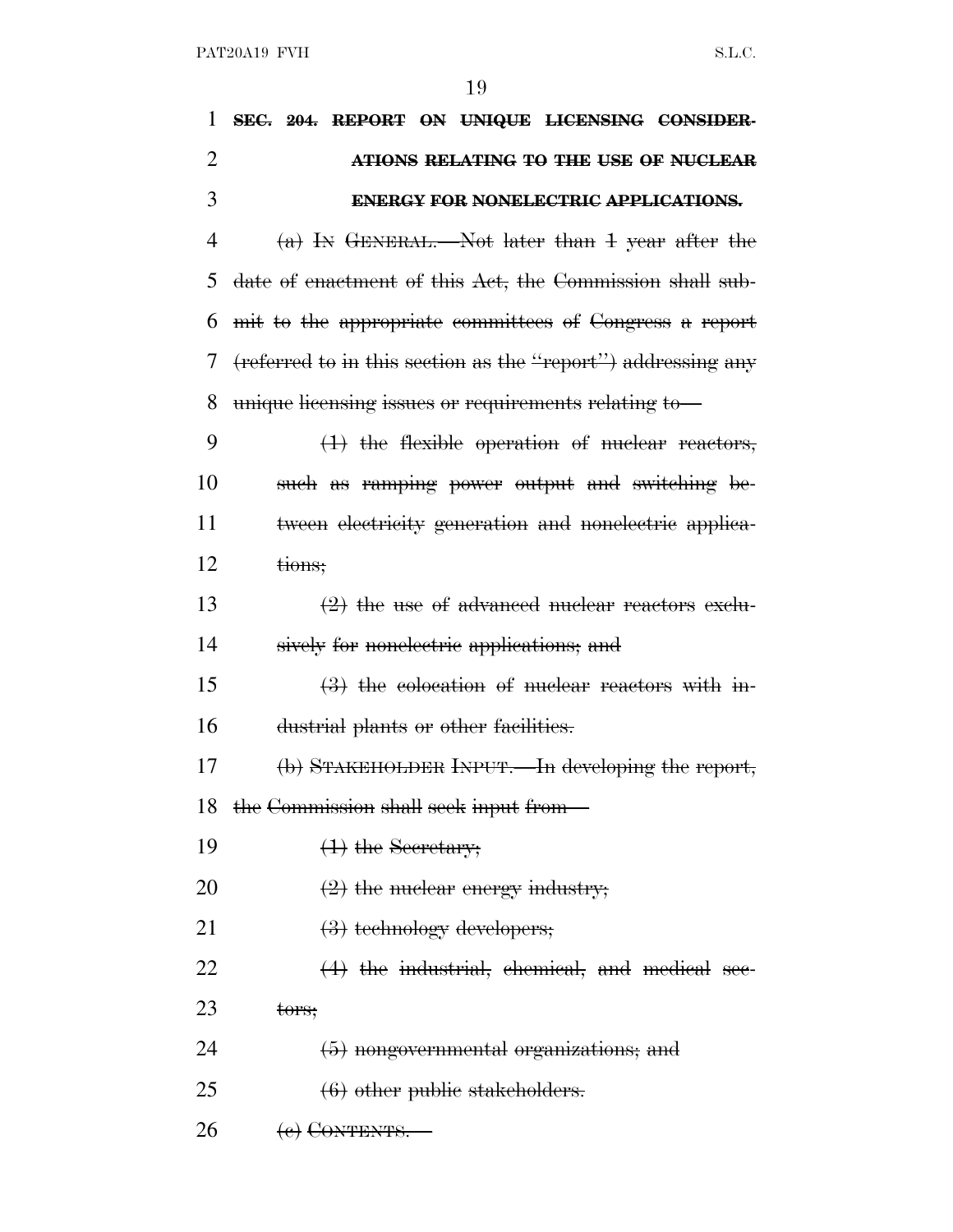| $\mathbf{1}$   | (1) IN GENERAL.—The report shall describe—           |
|----------------|------------------------------------------------------|
| $\overline{2}$ | $(A)$ any unique licensing issues or require-        |
| 3              | ments relating to the matters described in para-     |
| 4              | graphs $(1)$ through $(3)$ of subsection $(a)$ , in- |
| 5              | eluding, with respect to the nonelectric applica-    |
| 6              | tions referred to in paragraphs $(1)$ and $(2)$ of   |
| 7              | that subsection, any licensing issues or require-    |
| 8              | ments relating to the use of nuclear energy in-      |
| 9              | (i) hydrogen or other liquid and gas-                |
| 10             | eous fuel or chemical production;                    |
| 11             | (ii) water desalination and wastewater               |
| 12             | treatment;                                           |
| 13             | (iii) heat for industrial processes;                 |
| 14             | (iv) district heating;                               |
| 15             | (v) energy storage;                                  |
| 16             | (vi) industrial or medical isotope pro-              |
| 17             | duction; and                                         |
| 18             | (vii) other applications, as identified              |
| 19             | by the Commission;                                   |
| 20             | (B) options for addressing those issues or           |
| 21             | requirements-                                        |
| 22             | (i) within the existing regulatory                   |
| 23             | framework;                                           |
| 24             | (ii) as part of the technology-inclusive             |
| 25             | regulatory framework required under sub-             |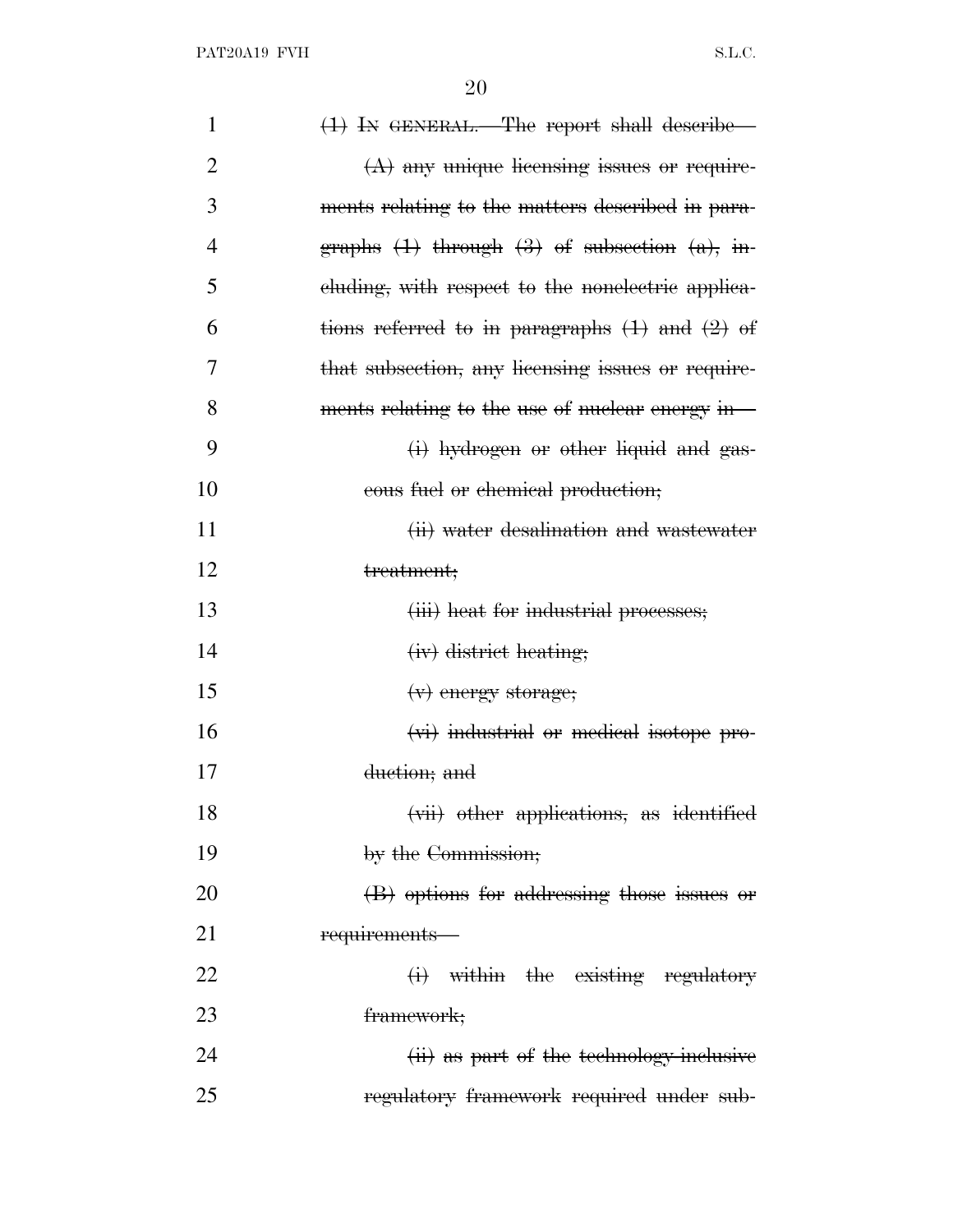PAT20A19 FVH S.L.C.

| 1              | section $(a)(4)$ of section 103 of the Nuclear              |
|----------------|-------------------------------------------------------------|
| $\overline{2}$ | Energy Innovation and Modernization Act                     |
| 3              | (42 U.S.C. 2133 note; Public Law 115                        |
| $\overline{4}$ | 439) or described in the report required                    |
| 5              | under subsection $(e)$ of that section (Public              |
| 6              | Law 115–439; 132 Stat. 5575); or                            |
| 7              | (iii) through a new rulemaking; and                         |
| 8              | $\Theta$ the extent to which Commission action              |
| 9              | is needed to implement any matter described in              |
| 10             | the report.                                                 |
| 11             | $(2)$ COST ESTIMATES, BUDGETS, AND TIME-                    |
| 12             | FRAMES. The report shall include cost estimates,            |
| 13             | proposed budgets, and proposed timeframes for im-           |
| 14             | plementing risk-informed and performance-based              |
| 15             | regulatory guidance in the licensing of nuclear reac-       |
| 16             | tors for nonelectric applications.                          |
| 17             | SEC. 205. ENABLING PREPARATIONS FOR THE DEMONSTRA-          |
| 18             | TION OF ADVANCED NUCLEAR REACTORS ON                        |
| 19             | <b>DEPARTMENT SITES.</b>                                    |
| 20             | (a) IN GENERAL.—Section $102(b)(1)(B)$ of the Nu-           |
| 21             | elear Energy Innovation and Modernization Act (42           |
| 22             | U.S.C. $2215(b)(1)(B)$ (as amended by section $101(e)$ ) is |
| 23             | amended by adding at the end the following.                 |
| 24             | $\frac{u(y)}{y}$ Costs for                                  |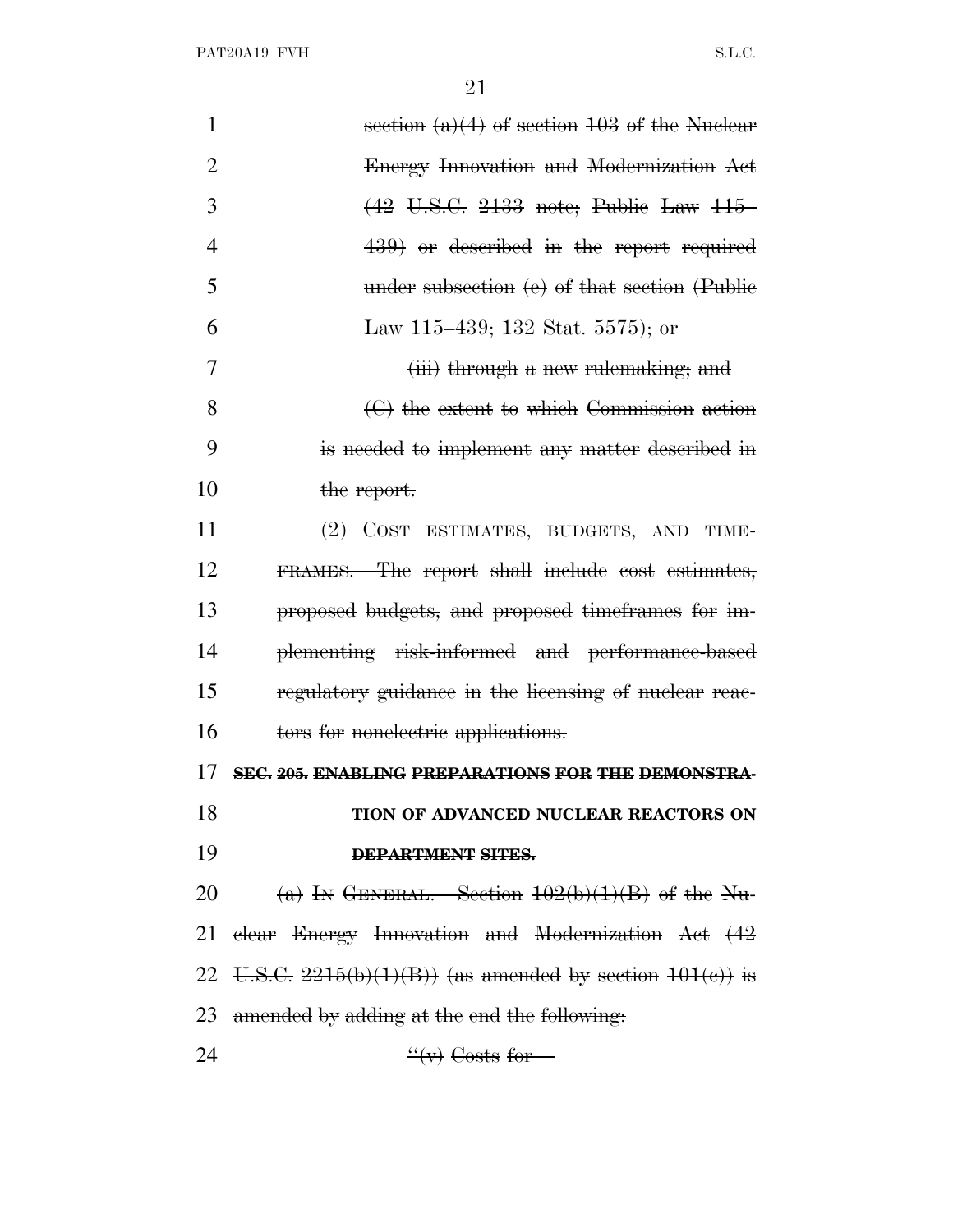| $\mathbf{1}$   | $\dddot{\mathcal{H}}$ activities to review and ap-          |
|----------------|-------------------------------------------------------------|
| $\overline{2}$ | prove or disapprove an application for                      |
| 3              | an early site permit (as defined in see-                    |
| 4              | tion 52.1 of title 10, Gode of Federal                      |
| 5              | Regulations (or a successor regula-                         |
| 6              | tion)) to demonstrate an advanced nu-                       |
| 7              | <del>clear reactor</del> on a Department of En-             |
| 8              | ergy site; and                                              |
| 9              | $\mathcal{H}(H)$ pre-application activities re-             |
| 10             | lating to an early site permit (as so                       |
| 11             | defined) to demonstrate an advanced                         |
| 12             | muclear reactor on a Department of                          |
| 13             | Energy site.".                                              |
| 14             | (b) EFFECTIVE DATE. The amendment made by                   |
| 15             | subsection $(a)$ shall take effect on October 1, 2021.      |
| 16             | SEC. 206. REGULATORY REQUIREMENTS FOR MICRO-REAC-           |
| 17             | <del>TORS.</del>                                            |
| 18             | $(a)$ In GENERAL. The Commission shall develop              |
| 19             | risk-informed and performance-based strategies and guid-    |
| 20             | ance to support a timely and efficient licensing and regu-  |
| 21             | latory process for micro-reactors that takes into consider- |
| 22             | ation-                                                      |
| 23             | $(1)$ the unique characteristics of micro-reactors;         |
| 24             | and                                                         |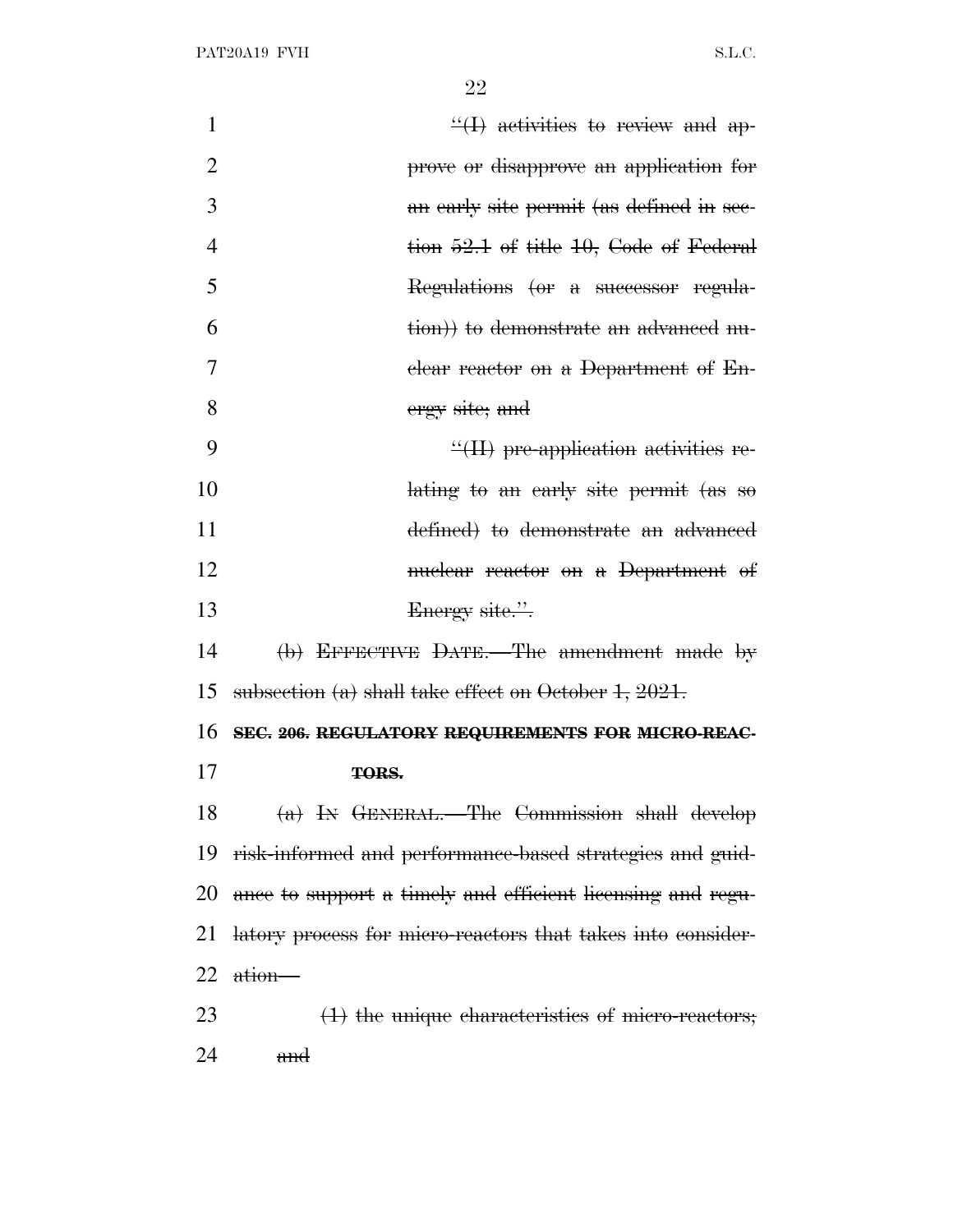$(2)$  the development timeframes of micro-reac- $2 \text{ tors.}$  (b) IMPLEMENTATION.—The Commission shall im- plement the strategies and guidance developed under sub-5 section  $(a)$ —  $6 \left( 1 \right)$  not later than the date on which the tech- nology-inclusive regulatory framework required 8 under section  $103(a)(4)$  of the Nuclear Energy Inno- vation and Modernization Act (42 U.S.C. 2133 note; 10 Public Law  $115-439$  is established; and  $\left(2\right)$  in a manner that is consistent with that technology-inclusive regulatory framework. **TITLE III—PRESERVING EXIST- ING NUCLEAR ENERGY GEN-**15 **ERATION SEC. 301. NUCLEAR REACTOR INCENTIVES.**  (a) FINDINGS.—Congress finds that—  $(1)$  as of December 31, 2019, 96 nuclear reac- tors provided approximately 20 percent of the elec-20 tricity used in the United States and more than 55 21 percent of the earbon-free, clean energy used in the United States;  $(2)$  from 2013 through September 2020, 11 nu-clear reactors ceased operation prior to the end of

25 the operating licenses of those reactors;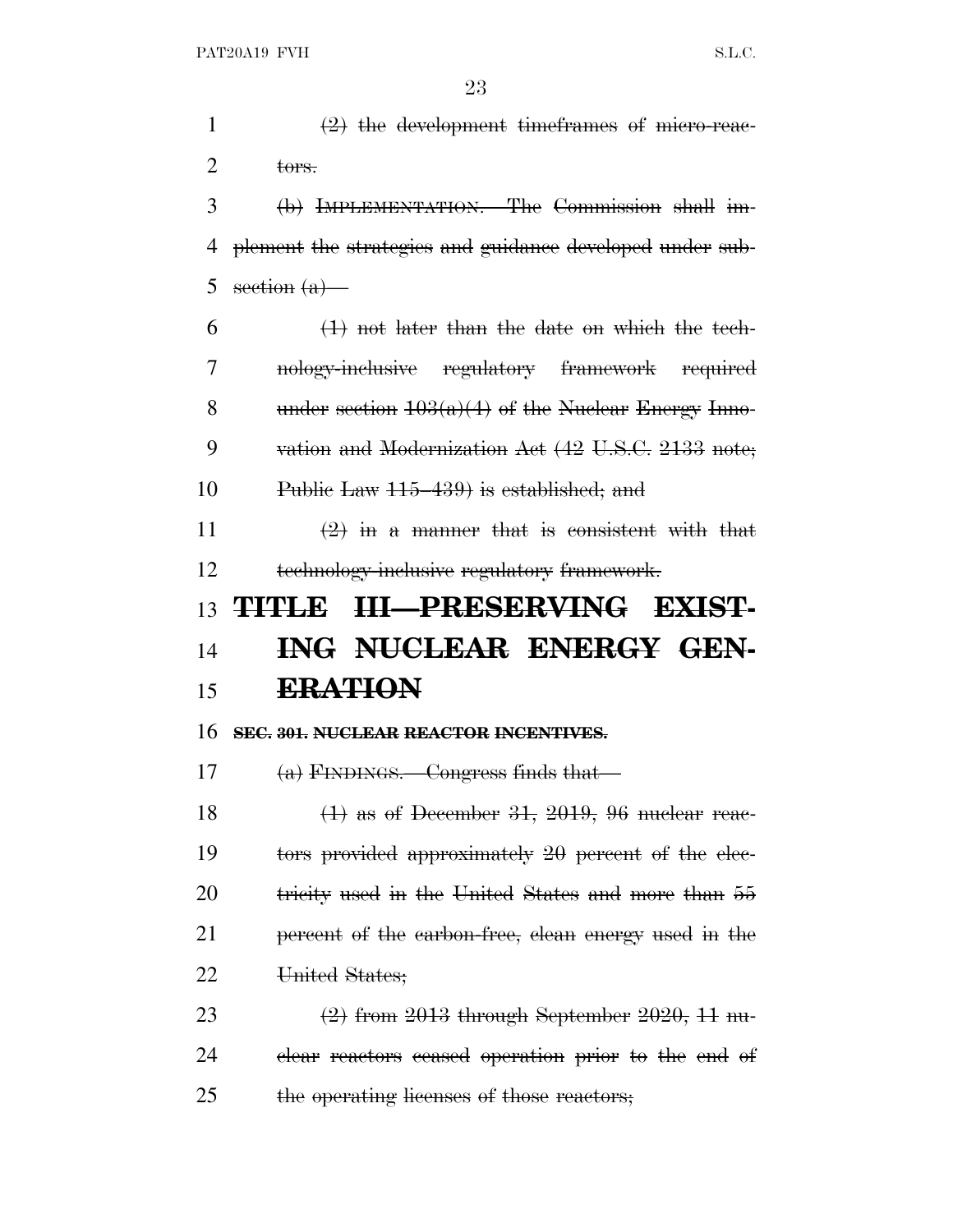$\left(3\right)$  as of September 2020, an additional 8 nu- clear reactors are scheduled to cease operations by  $3 \t 2025$ ;  $4 \left( 4 \right) 25$  percent, or more, of the nuclear reactors in the current nuclear fleet, primarily in the com- petitive electricity market, are projected to cease op- erations prior to the end of the operating licenses of 8 those reactors; (5) emissions of carbon dioxide, nitrogen oxides, sulfur oxides, particulate matter, and hazardous air pollutants typically increase when a nuclear reactor ceases operations; and  $(6)$  a program to incentivize nuclear energy generation to avoid emissions of carbon dioxide, ni- trogen oxides, sulfur oxides, particulate matter, and hazardous air pollutants offers substantial environ- mental benefits to the United States. (b) DEFINITIONS.—In this section: (1) CERTIFIED NUCLEAR REACTOR.—The term ''certified nuclear reactor'' means a nuclear reactor that (A) operates in a competitive electricity market; and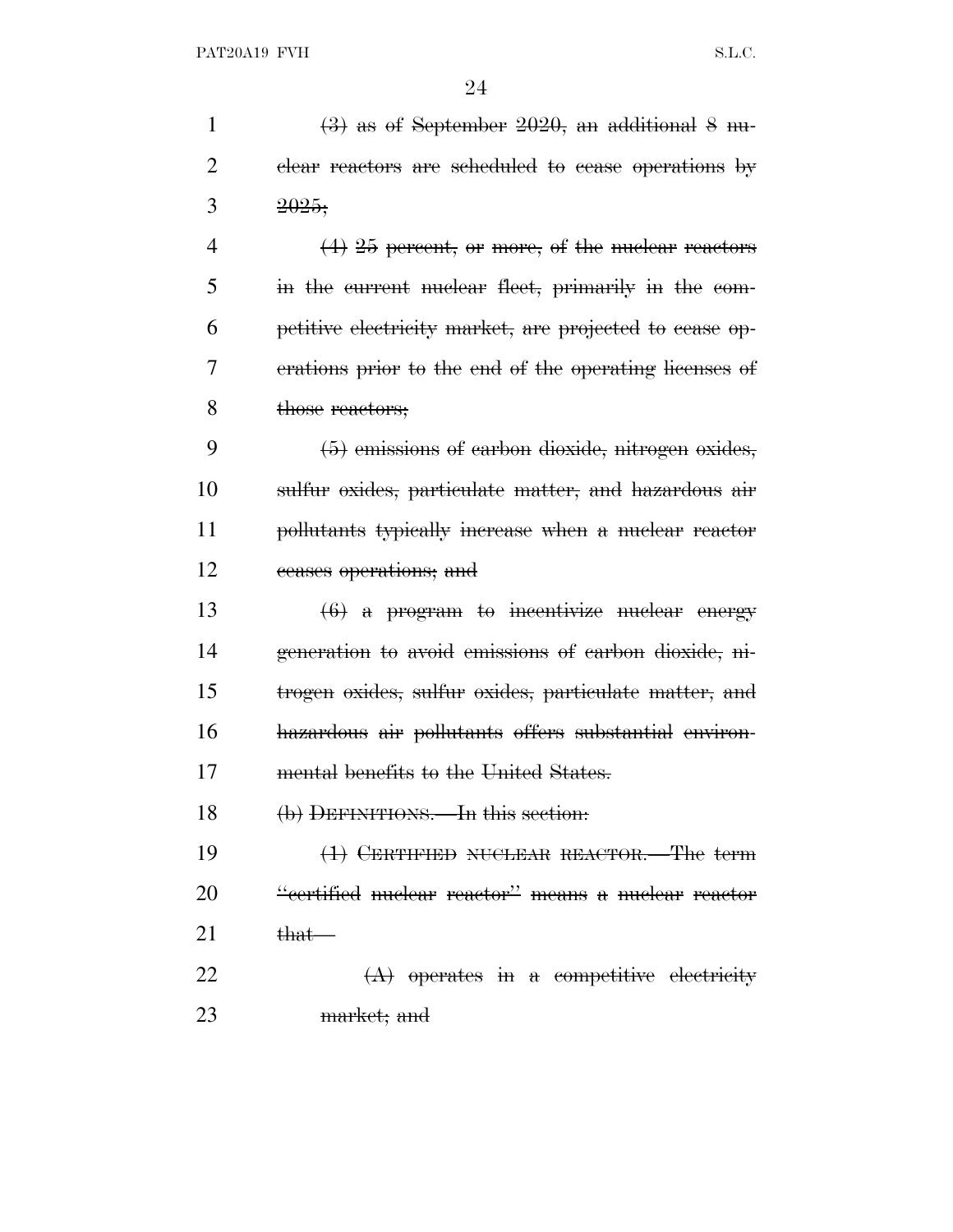| $\mathbf{1}$   | is certified under<br>$\oplus$<br>subsection                |
|----------------|-------------------------------------------------------------|
| $\overline{2}$ | $(d)(2)(A)(i)$ to submit a sealed bid in accord-            |
| 3              | ance with subsection (e).                                   |
| 4              | $(2)$ CREDIT.—The term "eredit" means a credit              |
| 5              | allocated to a certified nuclear reactor under sub-         |
| 6              | section $(f)(2)$ .                                          |
| 7              | (e) ESTABLISHMENT OF PROGRAM.—The Adminis-                  |
| 8              | trator, in consultation with the Secretary, shall establish |
| 9              | <del>an emissions avoidance program—</del>                  |
| 10             | $(1)$ to evaluate nuclear reactors that are pro-            |
| 11             | jected to cease operations due to economic factors;         |
| 12             | $\mathbf{and}$                                              |
| 13             | $(2)$ to allocate credits to certified nuclear reac-        |
| 14             | tors that are selected under paragraph $(1)(B)$ of          |
| 15             | subsection $(f)$ to receive credits under paragraph $(2)$   |
| 16             | of that subsection.                                         |
| 17             | (d) CERTIFICATION.                                          |
| 18             | <del>(1)</del> APPLICATION.—                                |
| 19             | $(A)$ In GENERAL.—In order to be certified                  |
| 20             | under paragraph $(2)(A)(i)$ , the owner or oper-            |
| 21             | ator of a muclear reactor that is projected to              |
| 22             | cease operations due to economic factors shall              |
| 23             | submit to the Administrator an application at               |
| 24             | such time, in such manner, and containing such              |
|                |                                                             |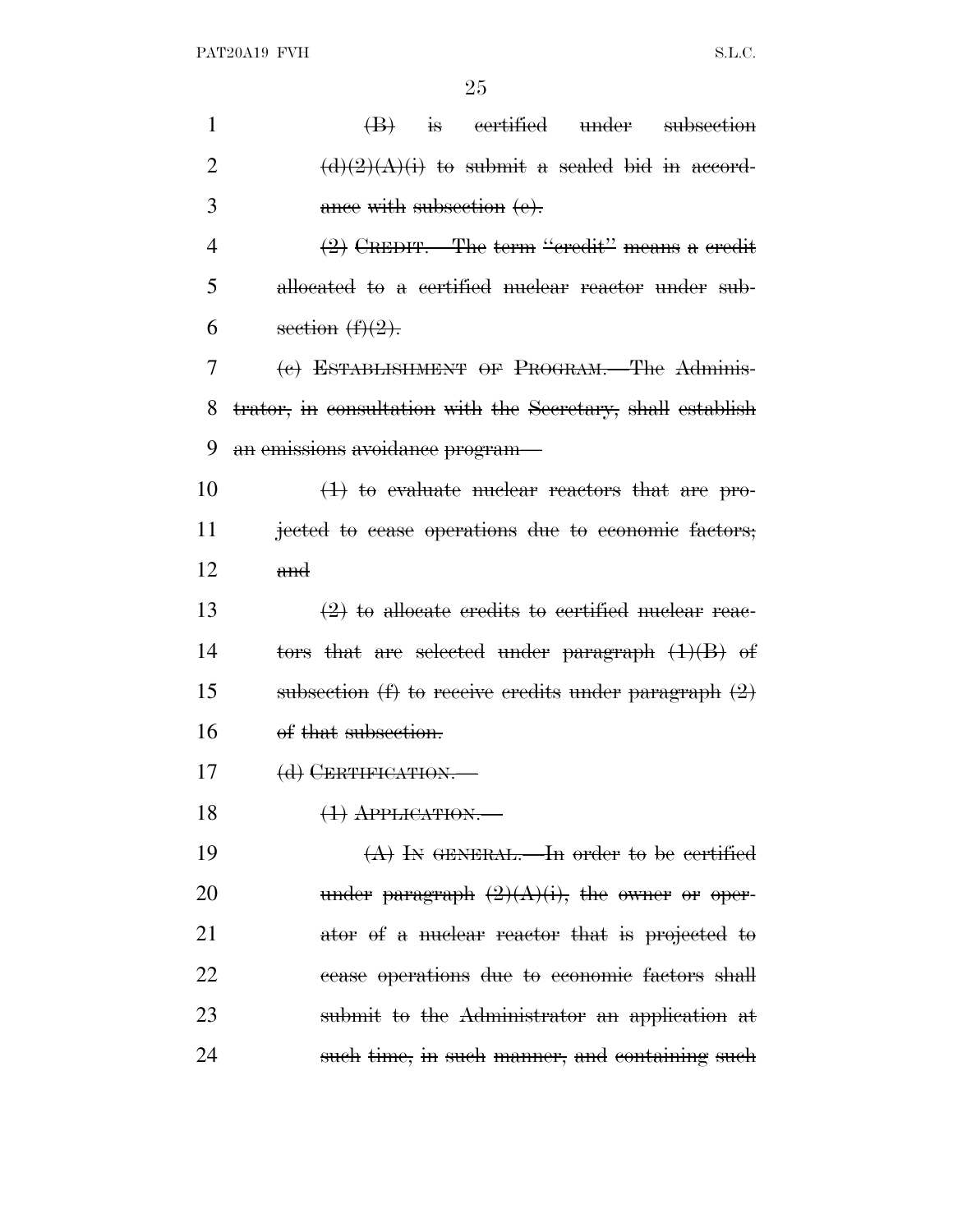| $\mathbf{1}$   | information as the Administrator determines to |
|----------------|------------------------------------------------|
| $\overline{2}$ | be appropriate, including—                     |
| 3              | (i) information on the operating costs         |
| 4              | necessary to make the examination de-          |
| 5              | seribed in paragraph $(2)(A)(ii)(H)$ , includ- |
| 6              | $mg -$                                         |
| 7              | $(\text{H})$ the average annual operating      |
| 8              | loss per megawatt-hour expected to be          |
| 9              | incurred by the nuclear reactor over           |
| 10             | the 2-year period for which credits            |
| 11             | would be allocated;                            |
| 12             | (II) any private or publicly avail-            |
| 13             | able data with respect to current or           |
| 14             | projected bulk power market prices;            |
| 15             | (III) out-of-market revenue                    |
| 16             | streams;                                       |
| 17             | (IV) operations and maintenance                |
| 18             | <del>costs;</del>                              |
| 19             | $(\forall)$ capital costs, including fuel,     |
| 20             | and                                            |
| 21             | (VI) operational and market                    |
| 22             | risks;                                         |
| 23             | (ii) an estimate of the potential incre-       |
| 24             | mental emissions of earbon dioxide, nitro-     |
| 25             | gen oxides, sulfur oxides, particulate mat-    |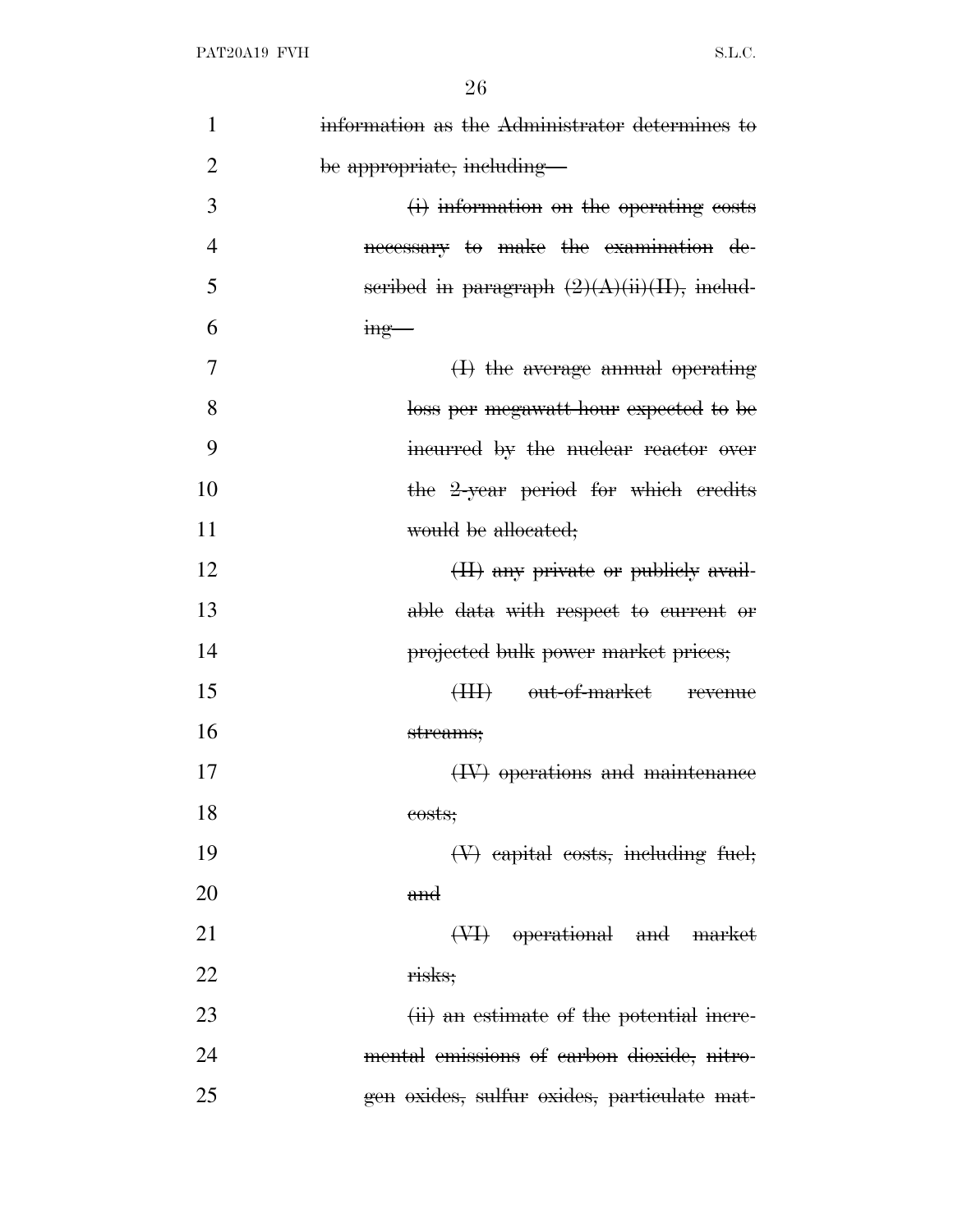| 1              | ter, and hazardous air pollutants that        |
|----------------|-----------------------------------------------|
| $\overline{2}$ | would result if the nuclear reactor were to   |
| 3              | ecase operations;                             |
| 4              | (iii) information on the source of re-        |
| 5              | covered uranium and the location where        |
| 6              | the uranium is converted, enriched, and       |
| 7              | fabricated into fuel assemblies for the nu-   |
| 8              | elear reactor for the 2-year period for       |
| 9              | which credits would be allocated; and         |
| 10             | $(iv)$ a detailed plan to sustain oper-       |
| 11             | ations at the conclusion of the applicable    |
| 12             | 2-year period for which credits would be      |
| 13             | allocated-                                    |
| 14             | (I) without receiving additional              |
| 15             | eredits; or                                   |
| 16             | (II) with the receipt of additional           |
| 17             | eredits of a lower amount than the            |
| 18             | eredits allocated during that 2-year          |
| 19             | eredit period.                                |
| 20             | (B) TIMELINE.—The Administrator shall         |
| 21             | accept applications described in subparagraph |
| 22             | (A)                                           |
| 23             | $(i)$ until the date that is $120$ days       |
| 24             | after the date of enactment of this Act,      |
| 25             | and                                           |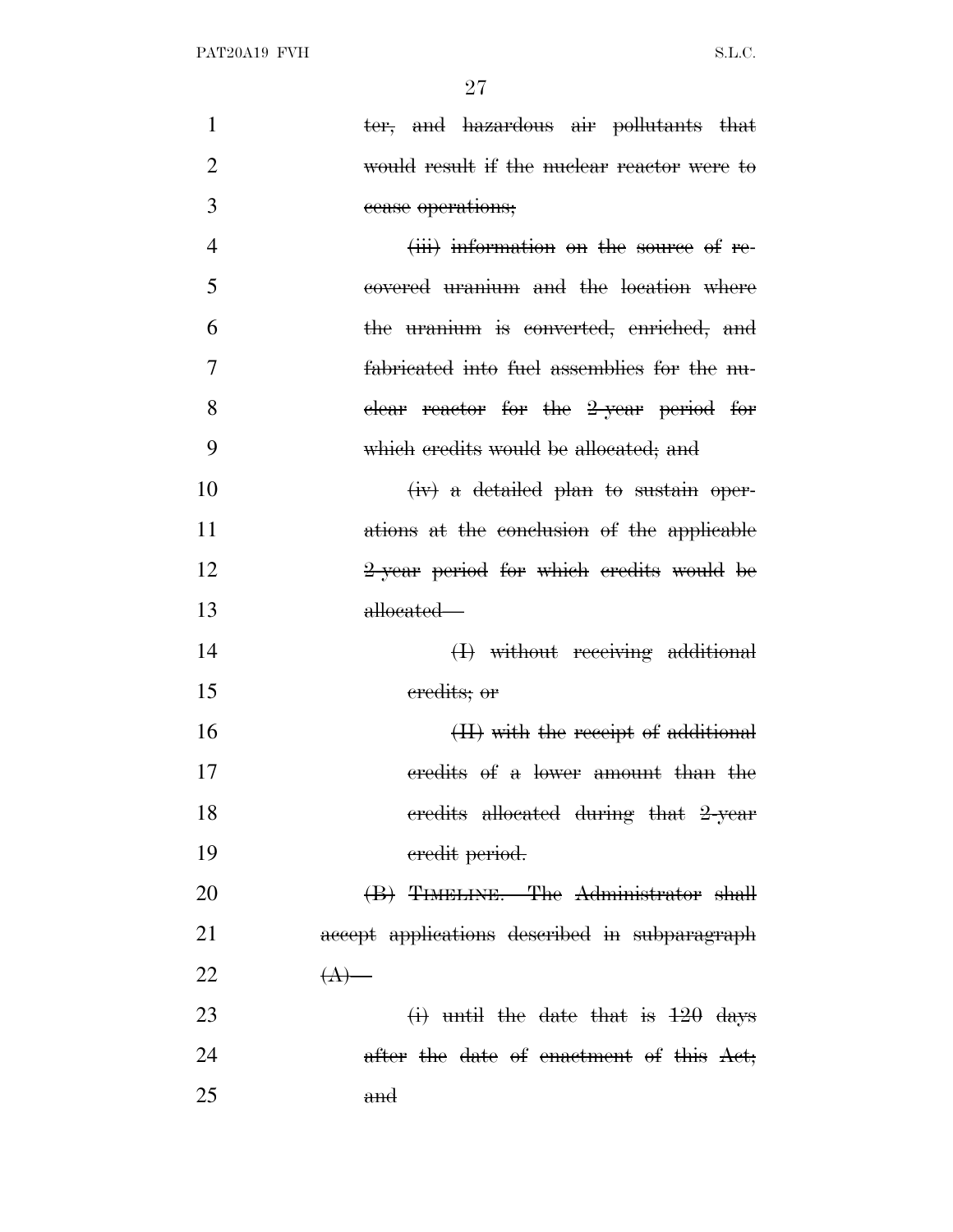PAT20A19 FVH S.L.C.

| $\mathbf{1}$   | $(i)$ not less frequently than every 2                                                               |
|----------------|------------------------------------------------------------------------------------------------------|
| $\overline{2}$ | years thereafter.                                                                                    |
| 3              | $(2)$ DETERMINATION TO CERTIFY.                                                                      |
| 4              | (A) DETERMINATION.                                                                                   |
| 5              | $(i)$ In GENERAL. Not later than 60                                                                  |
| 6              | days after the applicable date under sub-                                                            |
| 7              | $\frac{1}{2}$ paragraph $\left(\frac{B}{B}\right)$ of paragraph $\left(\frac{1}{B}\right)$ , the Ad- |
| 8              | ministrator, in consultation with the Sec-                                                           |
| 9              | retary, shall determine whether to certify,                                                          |
| 10             | in accordance with clauses (ii) and (iii),                                                           |
| 11             | each nuclear reactor for which an applica-                                                           |
| 12             | tion is submitted under subparagraph $(A)$                                                           |
| 13             | of that paragraph.                                                                                   |
| 14             | (ii) MINIMUM REQUIREMENTS.-To                                                                        |
| 15             | the maximum extent practicable, the Ad-                                                              |
| 16             | ministrator, in consultation with the Sec-                                                           |
| 17             | retary, shall only certify a nuclear reactor                                                         |
| 18             | under clause (i) if                                                                                  |
| 19             | $(\text{H})$ the nuclear reactor has a                                                               |
| 20             | good safety record, as determined by                                                                 |
| 21             | the Action Matrix of the Commission                                                                  |
| 22             | or the Performance Indicators of the                                                                 |
| 23             | Reactor Oversight Process, such that                                                                 |
| 24             | the nuclear reactor falls under the "li-                                                             |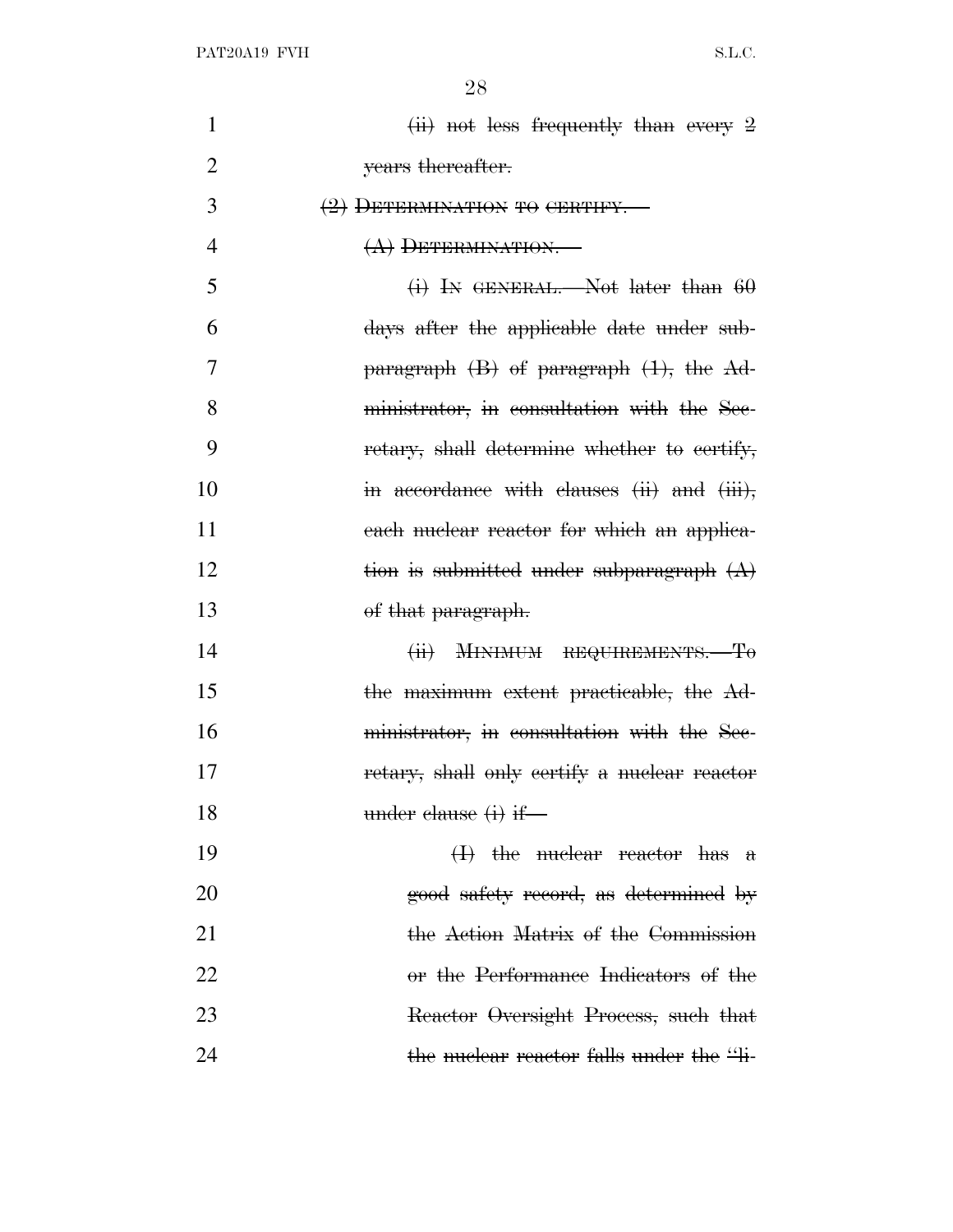| $\mathbf{1}$   | censee response" column indicating no                   |
|----------------|---------------------------------------------------------|
| $\overline{2}$ | eurrent significant safety issues;                      |
| 3              | $(H)$ after considering the infor-                      |
| $\overline{4}$ | mation submitted under paragraph                        |
| 5              | $(1)(A)(i)$ , the Administrator deter-                  |
| 6              | mines that the nuclear reactor is pro-                  |
| 7              | jected to cease operations due to eco-                  |
| 8              | nomic factors; and                                      |
| 9              | (III) after considering the esti-                       |
| 10             | mate submitted under paragraph                          |
| 11             | $(1)(A)(ii)$ , the Administrator deter-                 |
| 12             | mines that emissions of earbon diox-                    |
| 13             | ide, nitrogen oxides, sulfur oxides,                    |
| 14             | particulate matter, and hazardous air                   |
| 15             | pollutants would increase if the nu-                    |
| 16             | elear reactor were to cease operations                  |
| 17             | and be replaced with other types of                     |
| 18             | power generation.                                       |
| 19             | PRIORITY.—In determining<br>$\overline{(\overline{u})}$ |
| 20             | whether to certify a nuclear reactor under              |
| 21             | elause (i), the Administrator, in consulta-             |
| 22             | tion with the Secretary, shall give priority            |
| 23             | to a nuclear reactor that uses uranium                  |
| 24             | that is recovered, converted, enriched, and             |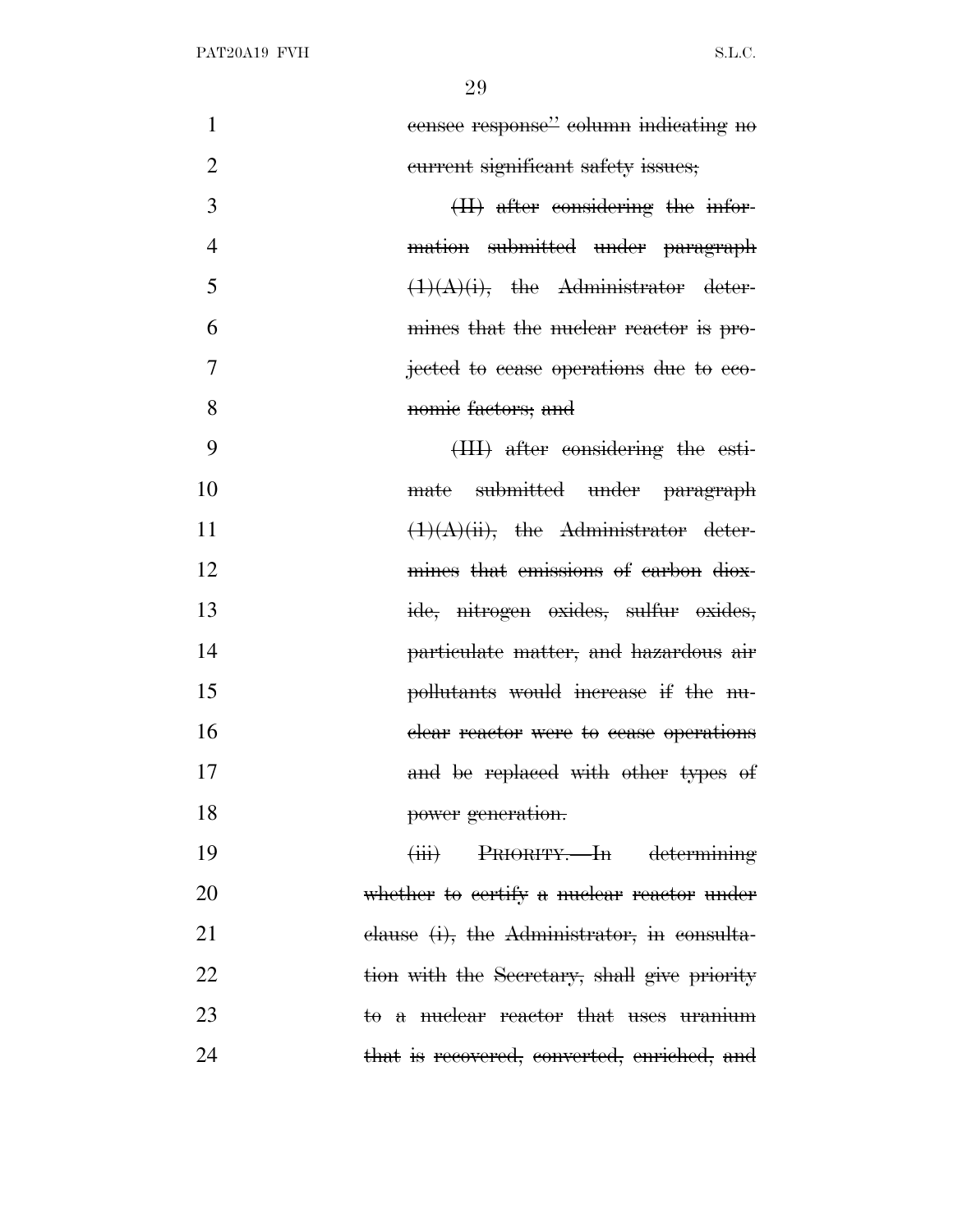| 1              | fabricated into fuel assemblies in the                     |
|----------------|------------------------------------------------------------|
| $\overline{2}$ | United States.                                             |
| 3              | (B) NOTICE.—For each application re-                       |
| 4              | example example $\theta$ arragraph $(1)(A)$ , the Adminis- |
| 5              | trator, in consultation with the Secretary, shall          |
| 6              | provide to the applicable owner or operator, as            |
| 7              | applicable—                                                |
| 8              | $(i)$ a notice of the certification of the                 |
| 9              | <del>applicable nuclear reactor; or</del>                  |
| 10             | (ii) a notice that describes the reasons                   |
| 11             | why the certification of the applicable nu-                |
| 12             | <del>elear reactor was denied.</del>                       |
| 13             | (e) BIDDING PROCESS.                                       |
| 14             | $(1)$ In GENERAL. Subject to paragraph $(2)$ ,             |
| 15             | the Administrator shall establish a deadline by which      |
| 16             | each certified nuclear reactor shall submit to the Ad-     |
| 17             | ministrator a sealed bid that—                             |
| 18             | $(A)$ describes the price per megawatt-hour                |
| 19             | required to maintain operations of the certified           |
| 20             | nuclear reactor during the 2-year period for               |
| 21             | which the certified nuclear reactor would receive          |
| 22             | eredits; and                                               |
| 23             | (B) includes a commitment, subject to the                  |
| 24             | receipt of credits, to provide a specific number           |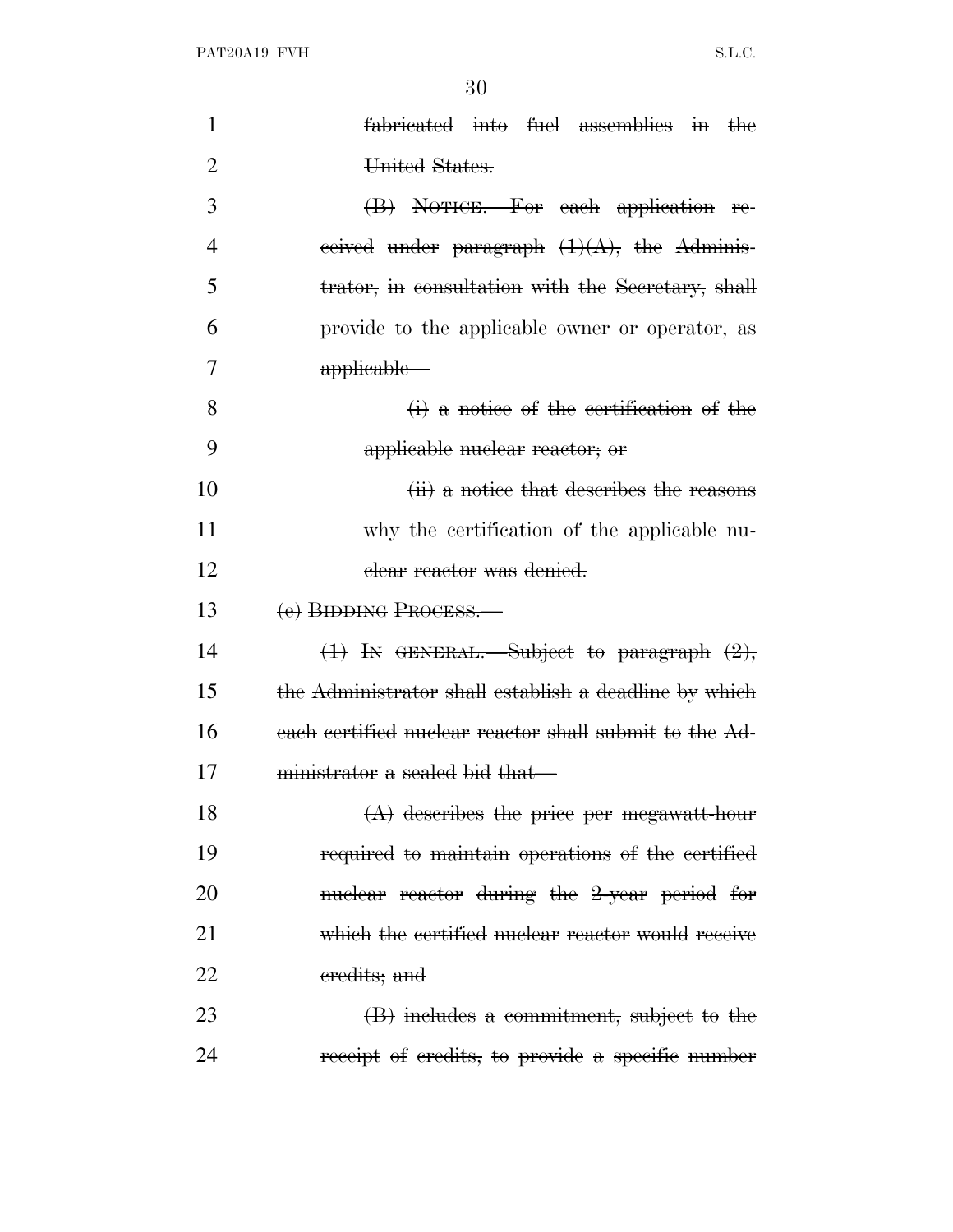| $\mathbf{1}$   | of megawatt-hours of generation during the 2-                           |
|----------------|-------------------------------------------------------------------------|
| $\overline{2}$ | year period for which eredits would be allocated.                       |
| 3              | $(2)$ REQUIREMENT. The deadline established                             |
| 4              | under paragraph $(1)$ shall be not later than $30$ days                 |
| 5              | after the first date on which the Administrator has                     |
| 6              | made the determination described in paragraph                           |
| 7              | $\left(2\right)(\Lambda)(i)$ of subsection (d) with respect to each ap- |
| 8              | plication submitted under paragraph $(1)(A)$ of that                    |
| 9              | subsection.                                                             |
| 10             | <del>(f)</del> ALLOCATION.—                                             |
| 11             | (1) AUCTION.—The Administrator, in consulta-                            |
| 12             | tion with the Secretary, shall-                                         |
| 13             | $(A)$ in consultation with the heads of appli-                          |
| 14             | eable Federal agencies, establish a process for                         |
| 15             | evaluating bids submitted under subsection                              |
| 16             | $(e)(1)$ through an auction process; and                                |
| 17             | (B) select certified nuclear reactors to be                             |
| 18             | allocated credits.                                                      |
| 19             | $(2)$ CREDITS. Subject to subsection $(g)(2)$ , on                      |
| 20             | selection under paragraph $(1)$ , a certified nuclear re-               |
| 21             | actor shall be allocated credits for a 2-year period                    |
| <u>22</u>      | beginning on the date of the selection.                                 |
| 23             | $(3)$ REQUIREMENT. To the maximum extent                                |
| 24             | practicable, the Administrator shall use the amounts                    |
| 25             | made available for credits under this section to allo-                  |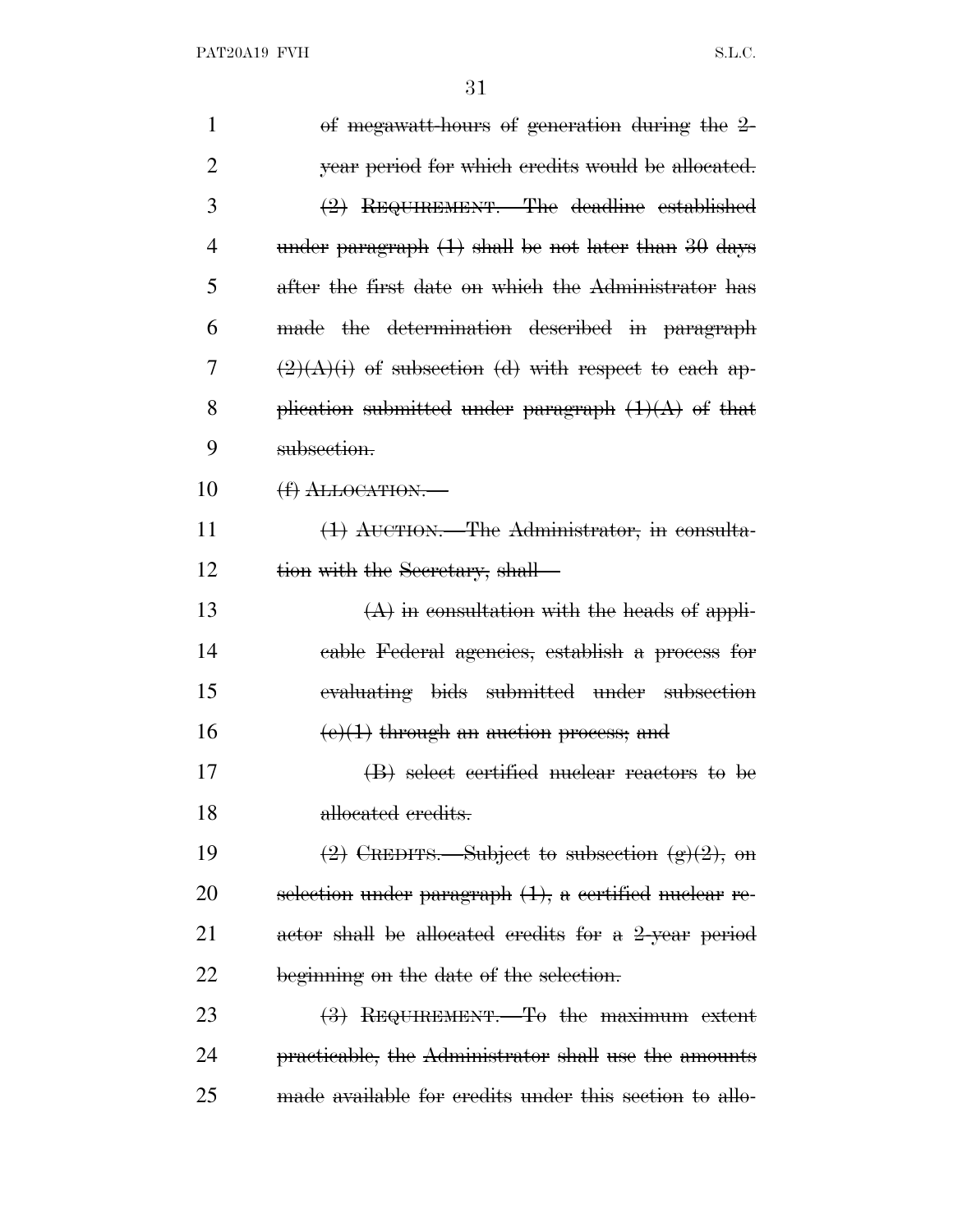| 1              | eate credits to as many certified nuclear reactors as   |
|----------------|---------------------------------------------------------|
| $\overline{2}$ | possible.                                               |
| 3              | $(g)$ RENEWAL.—                                         |
| 4              | $(1)$ In GENERAL.—The owner or operator of a            |
| 5              | eertified nuclear reactor may seek to recertify the     |
| 6              | muclear reactor in accordance with this section.        |
| 7              | $(2)$ LIMITATION. Notwithstanding any other             |
| 8              | provision of this section, the Administrator may not    |
| 9              | allocate any credits after September 30, 2030.          |
| 10             | (h) ADDITIONAL REQUIREMENTS.—                           |
| 11             | $(1)$ AUDIT. During the 2-year period begin-            |
| 12             | ning on the date on which a certified nuclear reactor   |
| 13             | first receives a credit, the Administrator, in con-     |
| 14             | sultation with the Secretary, shall periodically audit  |
| 15             | the certified nuclear reactor.                          |
| 16             | $(2)$ RECAPTURE.—The Administrator shall, by            |
| 17             | regulation, provide for the recapture of the alloca-    |
| 18             | tion of any credit to a certified nuclear reactor that, |
| 19             | during the period described in paragraph $(1)$ —        |
| 20             | $(A)$ terminates operations; or                         |
| 21             | (B) does not operate at an annual loss in               |
| 22             | the absence of an allocation of credits to the          |
| 23             | eertified nuclear reactor.                              |
| 24             | (3) CONFIDENTIALITY. The Administrator, in              |
| 25             | consultation with the Secretary, shall establish pro-   |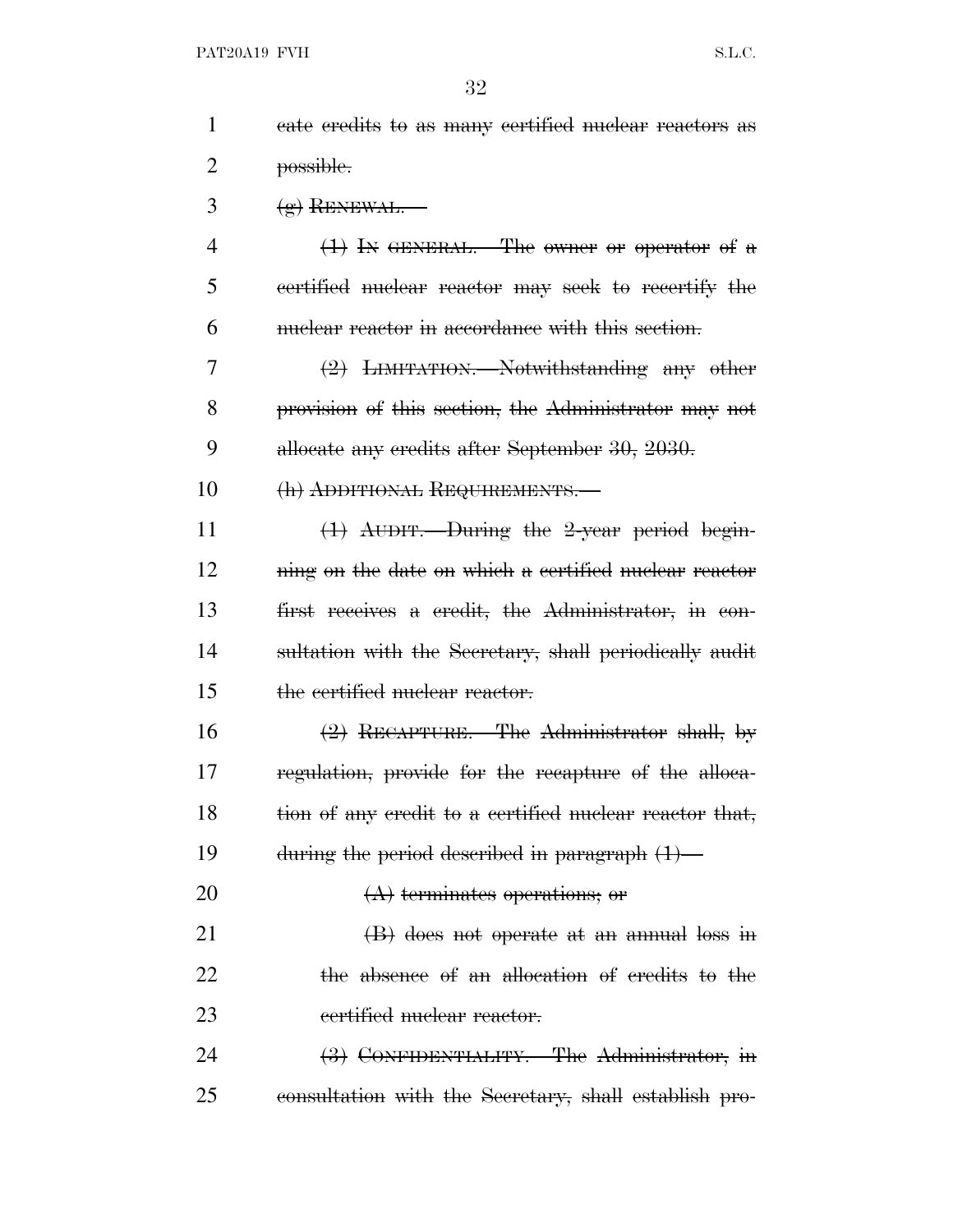| $\mathbf{1}$   | eedures to ensure that any confidential, private, pro-       |
|----------------|--------------------------------------------------------------|
| $\overline{2}$ | prietary, or privileged information that is included in      |
| 3              | a sealed bid submitted under this section is not pub-        |
| 4              | liely disclosed or otherwise improperly used.                |
| 5              | (i) REPORT.—Not later than January 1, $2024$ , the           |
| 6              | Comptroller General of the United States shall submit to     |
| 7              | Congress a report with respect to the credits allocated to   |
| 8              | eertified nuclear reactors, which shall include—             |
| 9              | $(1)$ an evaluation of the effectiveness of the              |
| 10             | eredits in avoiding emissions of earbon dioxide, mi-         |
| 11             | trogen oxides, sulfur oxides, particulate matter, and        |
| 12             | hazardous air pollutants while ensuring grid reli-           |
| 13             | ability;                                                     |
| 14             | $(2)$ a quantification of the ratepayer savings              |
| 15             | achieved under this section; and                             |
|                |                                                              |
| 16             | $\left(3\right)$ any recommendations to renew or expand      |
| 17             | the credits.                                                 |
|                | 18<br>$(i)$ AUTHORIZATION OF APPROPRIATIONS. There           |
|                | 19 are authorized to be appropriated such sums as are nec-   |
|                | 20 essary to earry out this section for each of fiscal years |
|                | 21 <del>2021 through 2030.</del>                             |
|                | 22 SEC. 302. REPORT ON LESSONS LEARNED DURING THE            |
| 23             | COVID-19 PUBLIC HEALTH EMERGENCY.                            |
| 24             | (a) IN GENERAL. Not later than $180$ days after the          |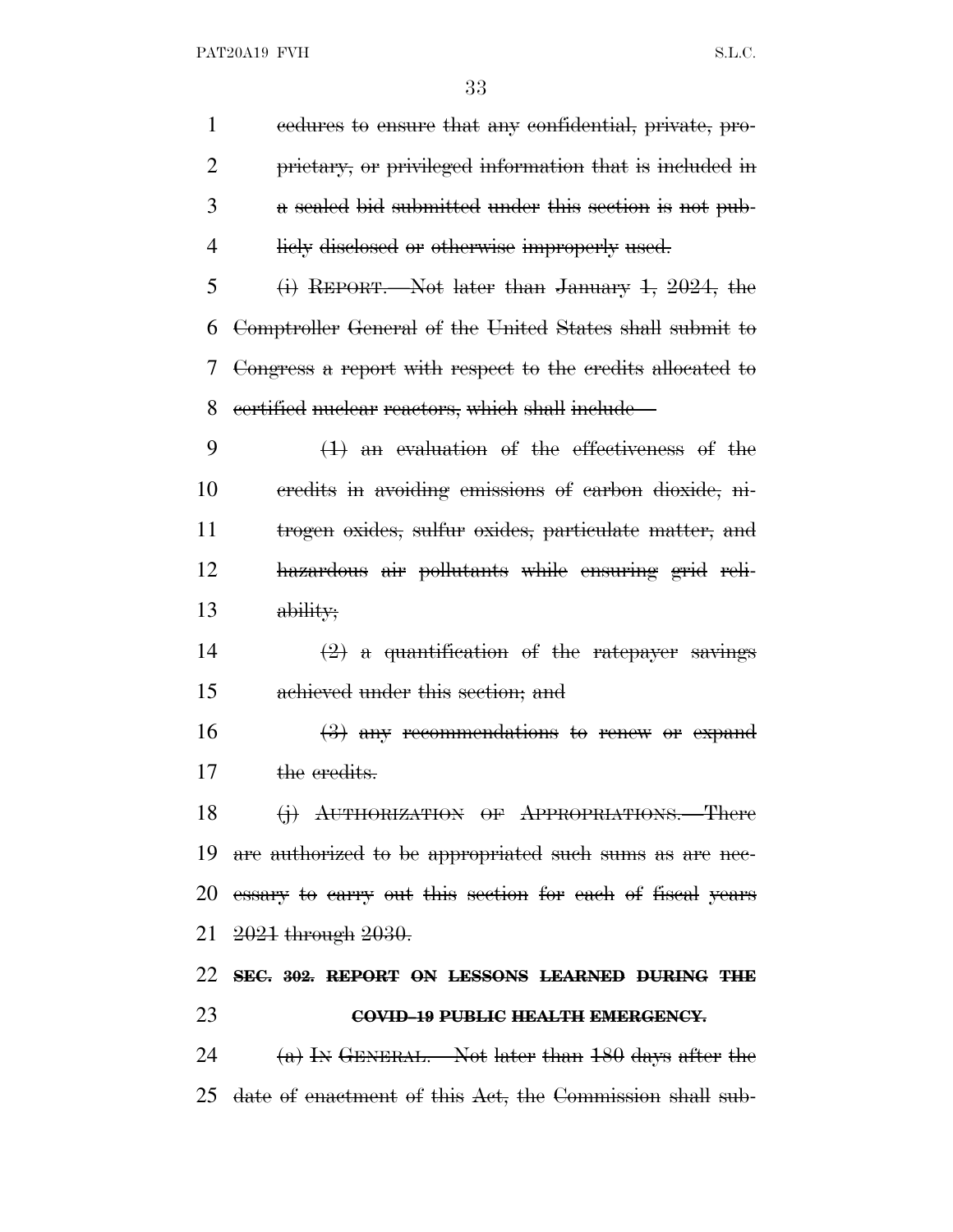PAT20A19 FVH S.L.C.

 mit to the appropriate committees of Congress and make publicly available a report on actions taken by the Com- mission during the public health emergency declared by the Secretary of Health and Human Services under sec- tion 319 of the Public Health Service Act (42 U.S.C.  $247d$ ) on January 31,  $2020$ , with respect to COVID-19. (b) CONTENTS.—The report under subsection (a) shall include—

 (1) an identification of the processes, proce- dures, and other regulatory policies that were re- vised or temporarily suspended during the public 12 health emergency described in subsection  $(a)$ ;

 $\left(2\right)$  a review of actions, if any, taken by the Commission that examines how any revision or tem- porary suspension of a process, procedure, or other regulatory policy identified under paragraph (1) may or may not have compromised the ability of the Commission to license and regulate the civilian use of radioactive materials in the United States to pro-20 tect public health and safety, promote the common defense and security, and protect the environment;

22  $\left(\frac{3}{2}\right)$  a description of any process efficiencies or challenges that resulted from the matters identified 24 under paragraph  $(1)$ ;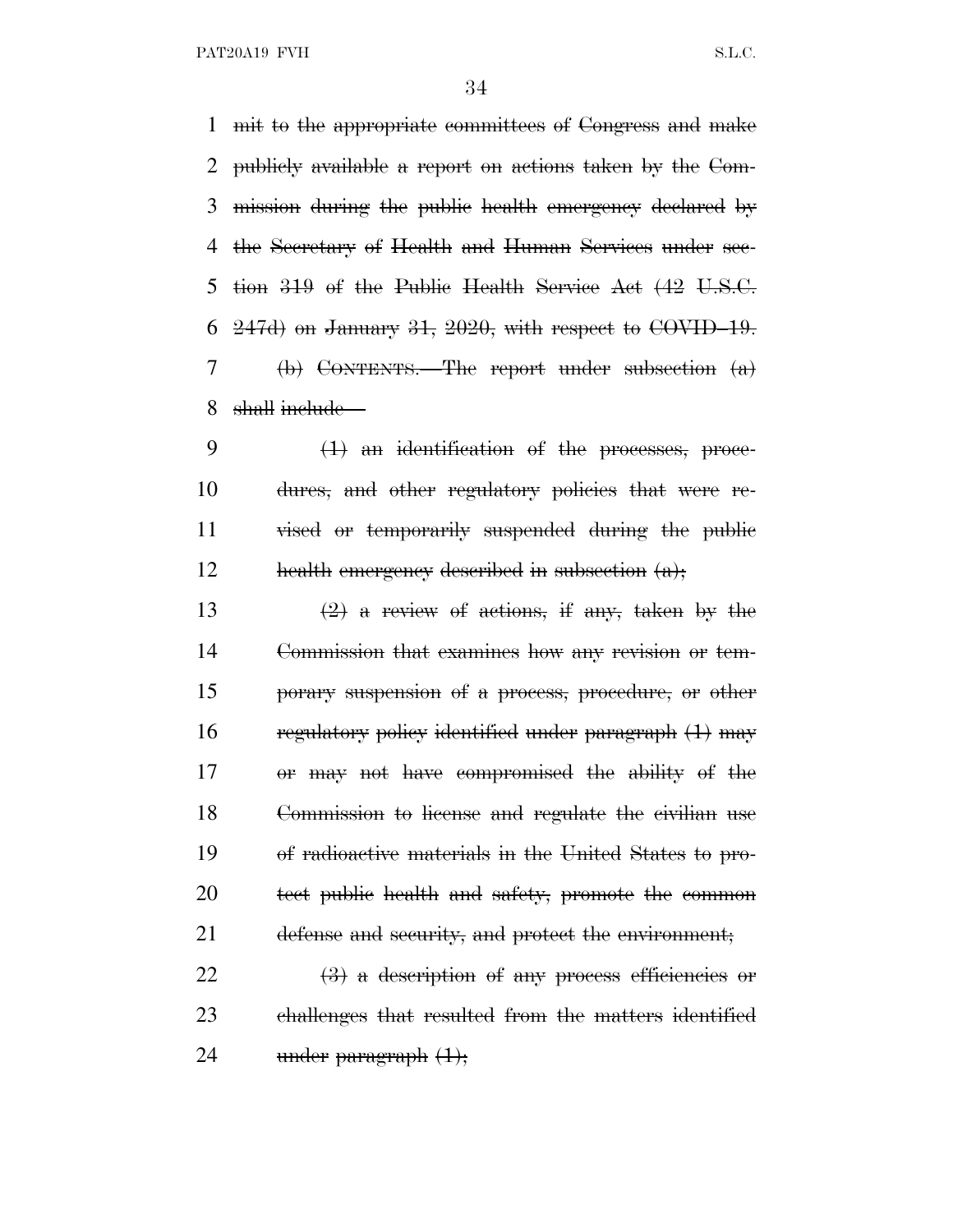| 1  | $(4)$ a discussion of lessons learned from the                            |
|----|---------------------------------------------------------------------------|
| 2  | matters described in paragraphs $(1)$ , $(2)$ , and $(3)$ ;               |
| 3  | $(5)$ a list of actions that the Commission may                           |
| 4  | take to incorporate into the licensing activities and                     |
| 5  | regulations of the Commission-                                            |
| 6  | $(A)$ the lessons described in paragraph $(4)$ ;                          |
| 7  | and                                                                       |
| 8  | (B) the information provided under para-                                  |
| 9  | $\frac{1}{2}$ and $\frac{1}{3}$ ; and                                     |
| 10 | $(6)$ a description of when the actions described                         |
| 11 | in paragraph $(5)$ may be implemented.                                    |
| 12 | SEC. 303. INVESTMENT BY ALLIES.                                           |
| 13 | $(a)$ In GENERAL.—The prohibitions against issuing                        |
| 14 | ecrtain licenses for utilization facilities to certain corpora-           |
| 15 | tions and other entities described in the second sentence                 |
| 16 | of section $103$ d. of the Atomic Energy Act of $1954$ ( $42$ )           |
| 17 | U.S.C. $2133(d)$ and the second sentence of section $104$                 |
|    | 18 $d$ , of that Act $(42 \text{ U.S.C. } 2134(d))$ shall not apply to an |
| 19 | entity described in subsection (b) if the Commission deter-               |
| 20 | mines that issuance of the applicable license to that entity              |
| 21 | is not inimical to                                                        |
| 22 | $(1)$ the common defense and security; or                                 |
| 23 | $(2)$ the health and safety of the public.                                |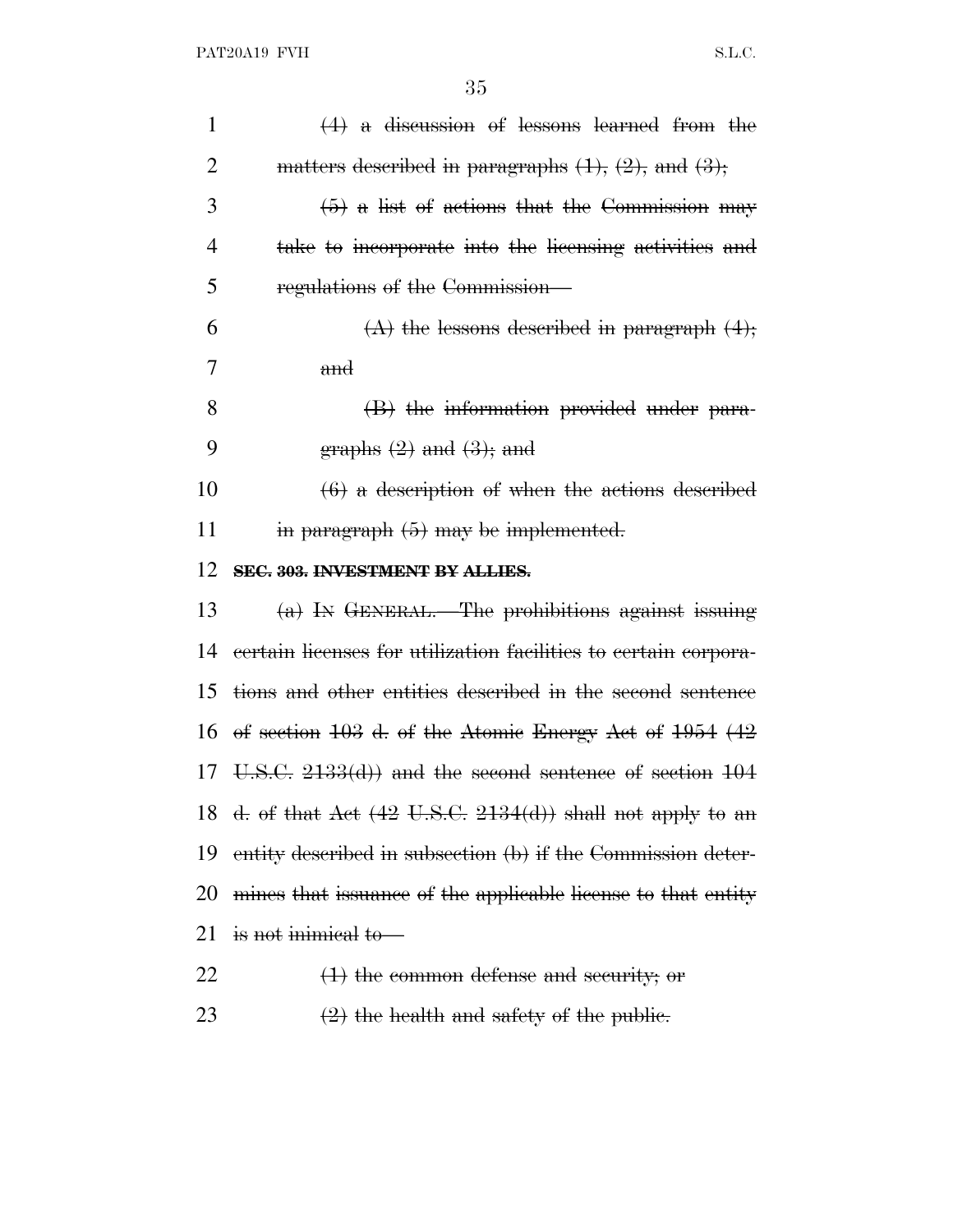| 1  | (b) ENTITIES DESCRIBED. An entity referred to in                       |
|----|------------------------------------------------------------------------|
| 2  | subsection $(a)$ is a corporation or other entity that is              |
| 3  | owned, controlled, or dominated by-                                    |
| 4  | $(1)$ the government of $-$                                            |
| 5  | $(A)$ a country that is a member of the                                |
| 6  | North Atlantic Treaty Organization;                                    |
| 7  | $\langle B \rangle$ Japan; or                                          |
| 8  | (C) the Republic of Korea;                                             |
| 9  | $\left(2\right)$ a corporation that is incorporated in a               |
| 10 | country described in any of subparagraphs $(A)$                        |
| 11 | through $(C)$ of paragraph $(1)$ ; or                                  |
| 12 | $\left(\frac{3}{2}\right)$ an alien who is a national of a country de- |
| 13 | seribed in any of subparagraphs $(A)$ through $(C)$ of                 |
| 14 | <del>paragraph (1).</del>                                              |
| 15 | (e) TECHNICAL AMENDMENT. Section 103 d. of the                         |
| 16 | Atomic Energy Act of $1954$ (42 U.S.C. $2133(d)$ ) is                  |
| 17 | amended, in the second sentence, by striking "any any"                 |
|    | 18 and inserting "any".                                                |
|    | 19 TITLE IV—REVITALIZING AMER-                                         |
| 20 | ICA'S NUCLEAR SUPPLY                                                   |
| 21 | <b>CHAIN INFRASTRUCTURE</b>                                            |
| 22 | SEC. 401. ADVANCED NUCLEAR FUEL APPROVAL.                              |
| 23 | (a) AGENCY COORDINATION.                                               |
| 24 | $(1)$ In GENERAL.—Not later than 1 year after                          |
| 25 |                                                                        |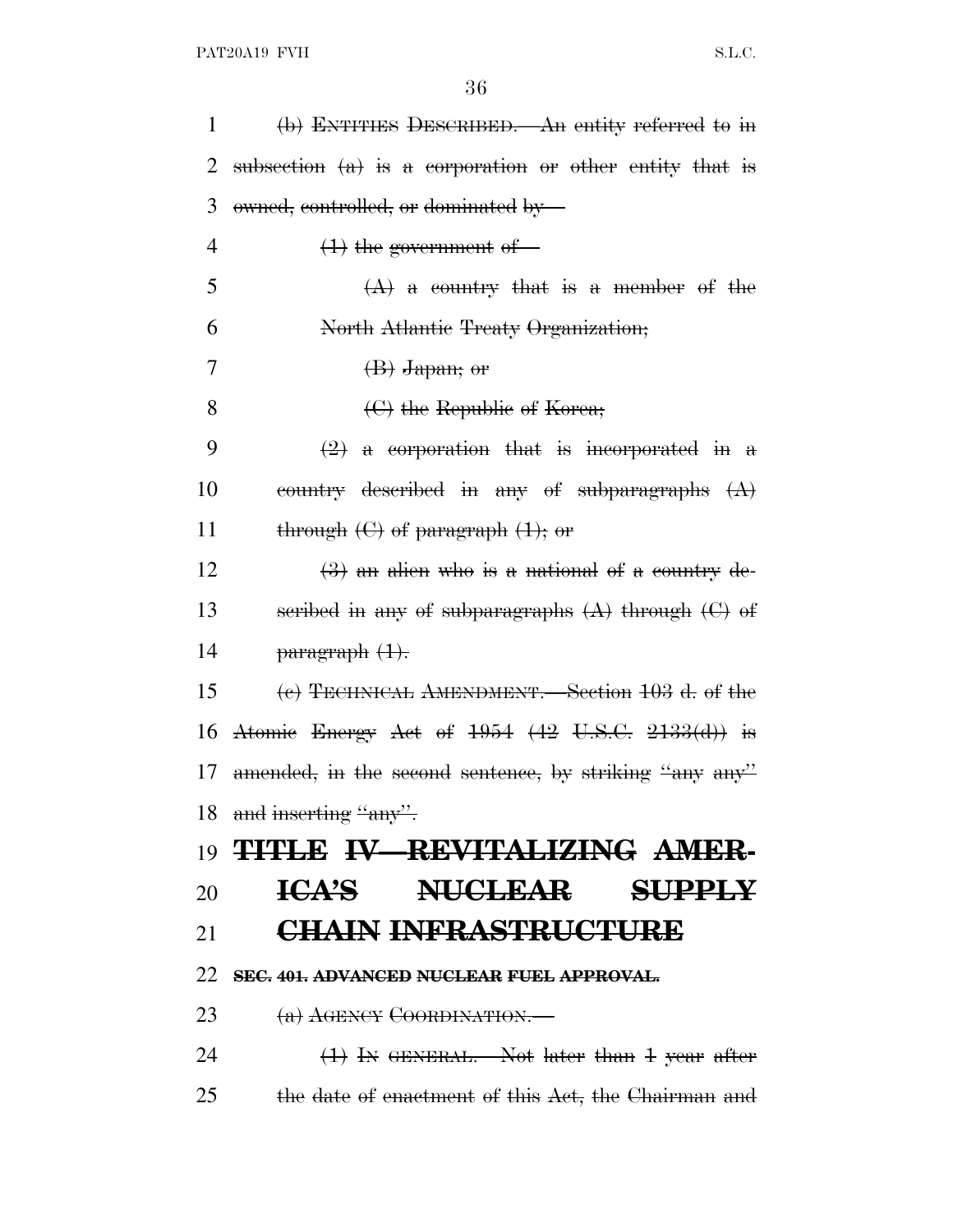| $\mathbf{1}$   | the Secretary shall enter into a memorandum of un-        |
|----------------|-----------------------------------------------------------|
| $\overline{2}$ | derstanding relating to advanced nuclear fuels.           |
| 3              | (2) MEMORANDUM OF UNDERSTANDING CON-                      |
| $\overline{4}$ | <b>TENTS.—The memorandum of understanding en-</b>         |
| 5              | tered into under paragraph (1) shall require the De-      |
| 6              | partment and the Commission to coordinate, as ap-         |
| 7              | propriate-                                                |
| 8              | $(A)$ to ensure that the Department has                   |
| 9              | sufficient technical expertise to support the             |
| 10             | timely research, development, demonstration,              |
| 11             | and commercial application by the civilian nu-            |
| 12             | elear industry of innovative advanced nuclear             |
| 13             | fuels, including by facilitating the development          |
| 14             | and sharing of criticality benchmark data to              |
| 15             | support—                                                  |
| 16             | $(i)$ the licensing of fuel enrichment,                   |
| 17             | fabrication facilities<br><del>and</del><br>deconversion, |
| 18             | <del>for—</del>                                           |
| 19             | (I) advanced nuclear fuels con-                           |
| 20             | taining high-assay, low-enriched ura-                     |
| 21             | nium with an assay greater than 5                         |
| 22             | weight percent, but less than $10$                        |
| 23             | weight percent, of the uranium-235                        |
| 24             | isotope; and                                              |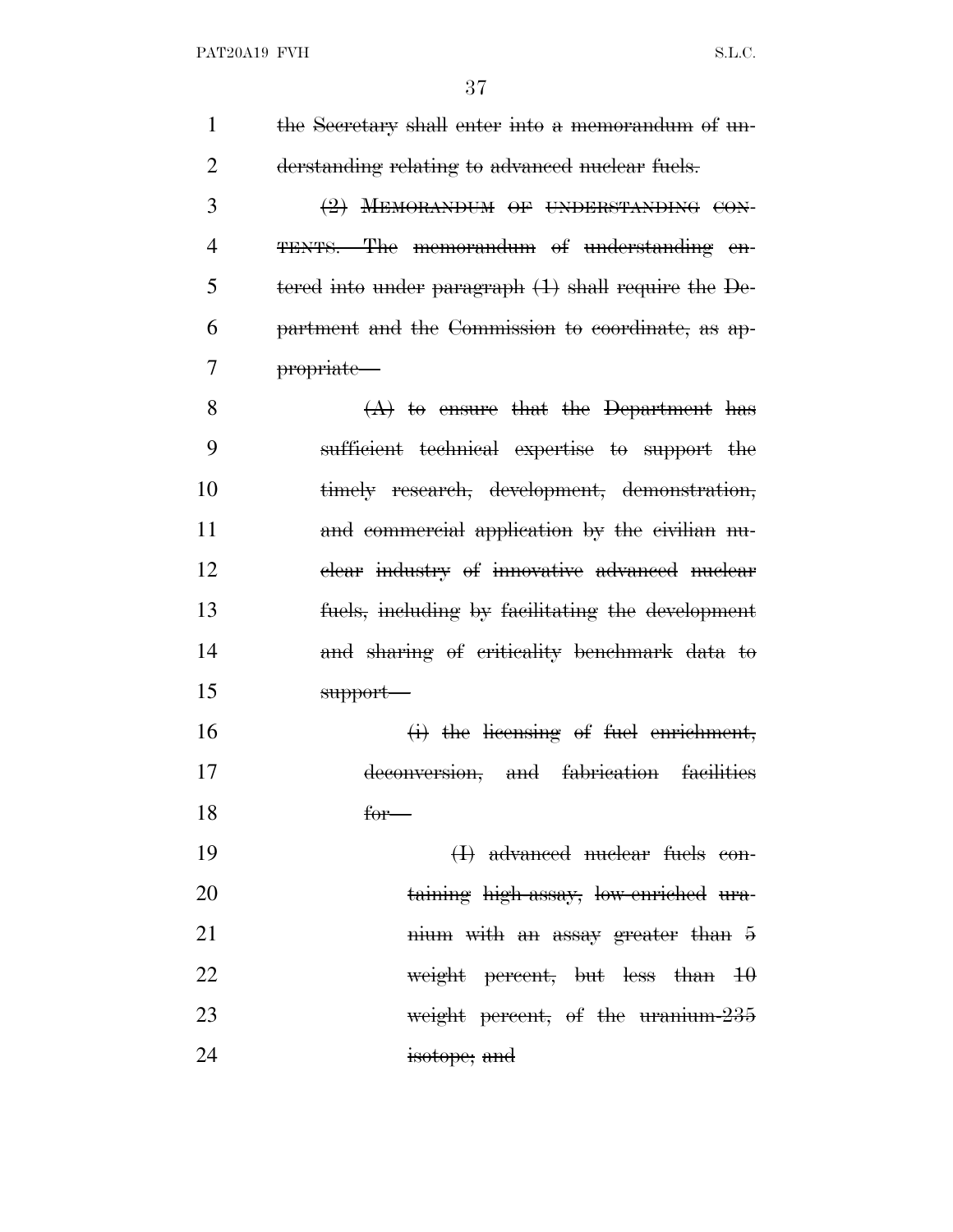| $\mathbf{1}$   | <del>(II) advanced nuclear fuels con</del> -    |
|----------------|-------------------------------------------------|
| $\overline{2}$ | taining high-assay, low-enriched ura-           |
| 3              | mium with an assay greater than or              |
| $\overline{4}$ | equal to $10$ weight percent, but less          |
| 5              | than 20 weight percent, of the ura-             |
| 6              | nium-235 isotope; and                           |
| 7              | (ii) the certification of transportation        |
| 8              | packages for-                                   |
| 9              | (I) advanced nuclear fuels con-                 |
| 10             | taining high-assay, low-enriched ura-           |
| 11             | nium with an assay greater than 5               |
| 12             | weight percent, but less than $10$              |
| 13             | weight percent, of the uranium-235              |
| 14             | isotope; and                                    |
| 15             | (II) advanced nuclear fuels con-                |
| 16             | taining high-assay, low-enriched ura-           |
| 17             | mium with an assay greater than or              |
| 18             | equal to 10 weight percent, but less            |
| 19             | than $2\theta$ weight percent, of the ura-      |
| 20             | nium-235 isotope;                               |
| 21             | (B) to ensure that the Commission has           |
| 22             | sufficient technical expertise to support the   |
| 23             | evaluation of advanced nuclear fuels;           |
| 24             | $\Theta$ to identify methods to improve the use |
| 25             | of computers and software codes to calculate    |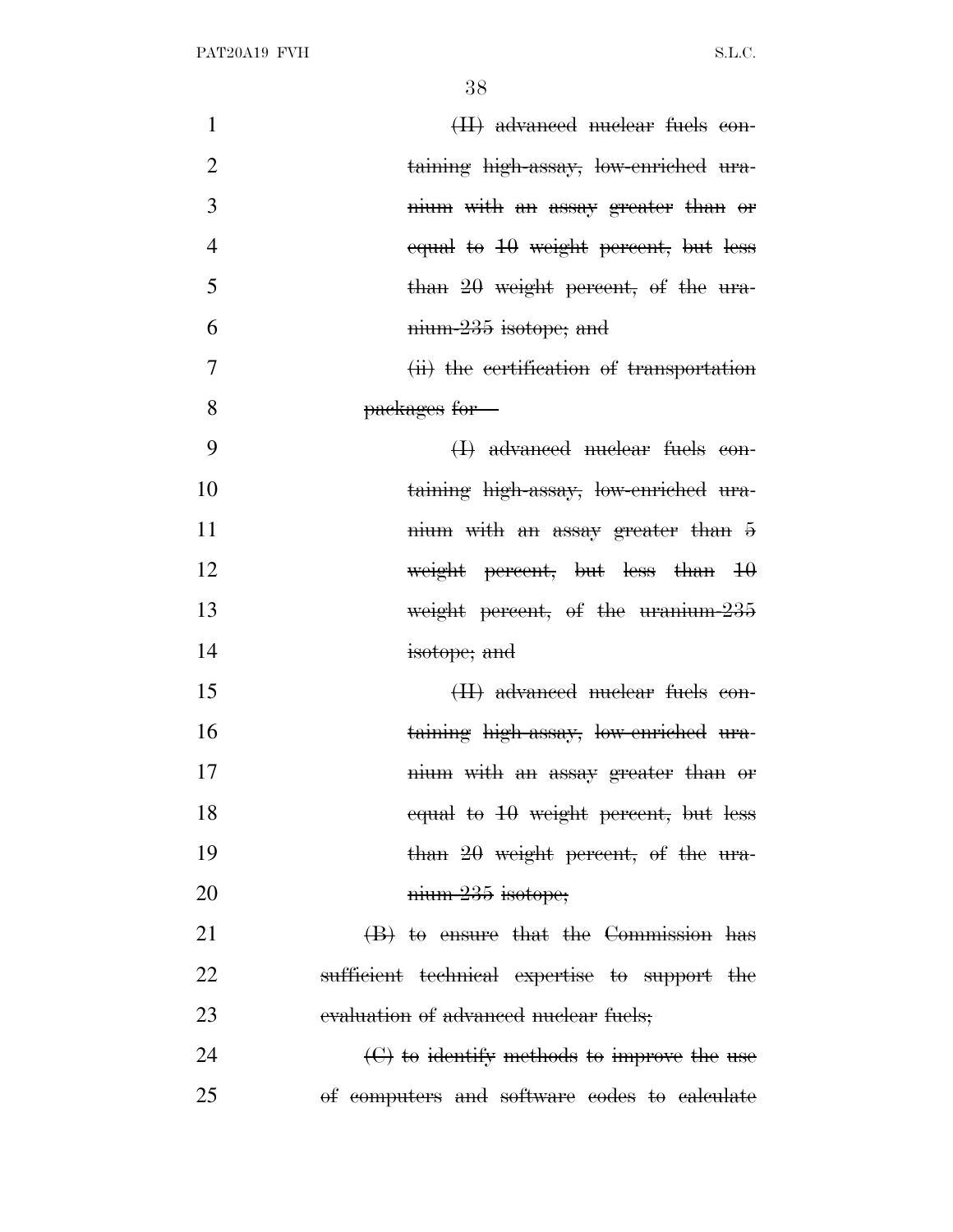| 1              | the behavior and performance of advanced nu-               |
|----------------|------------------------------------------------------------|
| $\overline{2}$ | elear fuels based on mathematical models of the            |
| 3              | physical behavior of advanced nuclear fuels;               |
| 4              | $(D)$ to ensure that the Department main-                  |
| 5              | tains and develops the facilities necessary to en-         |
| 6              | able the timely research, development, dem-                |
| 7              | onstration, and commercial application by the              |
| 8              | eivilian nuclear industry of innovative advanced           |
| 9              | muclear fucks; and                                         |
| 10             | (E) to ensure that the Commission has ac-                  |
| 11             | eess to the facilities described in subparagraph           |
| 12             | $(D)$ , as needed.                                         |
| 13             | (b) REPORTING REQUIREMENTS. Not later than                 |
| 14             | 180 days after the date of enactment of this Act, the Com- |
| 15             | mission shall submit to the appropriate committees of      |
|                | 16 Congress a report that-                                 |
| 17             | $(1)$ identifies eriticality benchmark data to as-         |
| 18             | sist—                                                      |
| 19             | $(A)$ the licensing of fuel enrichment,                    |
| 20             | deconversion, and fabrication facilities for-              |
| 21             | (i) advanced nuclear fuels containing                      |
| 22             | high-assay, low-enriched uranium with an                   |
| 23             | assay greater than 5 weight percent, but                   |
| 24             | less than 10 weight percent, of the ura-                   |
| 25             | nium-235 isotope; and                                      |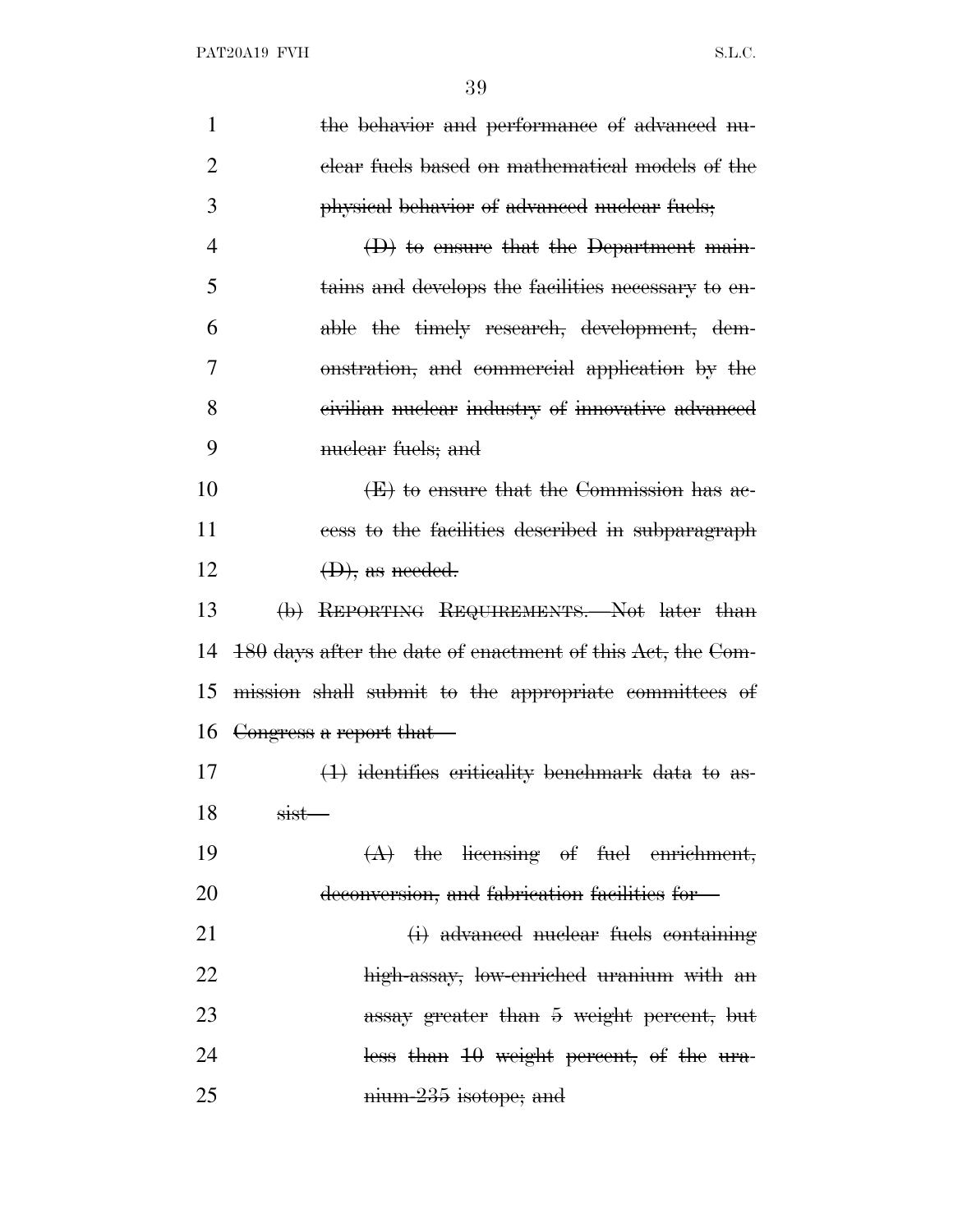| $\mathbf{1}$   | (ii) advanced nuclear fuels containing                  |
|----------------|---------------------------------------------------------|
| $\overline{2}$ | high-assay, low-enriched uranium with an                |
| 3              | assay greater than $\theta$ equal to $10$ weight        |
| 4              | percent, but less than 20 weight percent,               |
| 5              | of the uranium-235 isotope; and                         |
| 6              | (B) the certification of transportation                 |
| 7              | <del>packages for-</del>                                |
| 8              | (i) advanced nuclear fuels containing                   |
| 9              | high-assay, low-enriched uranium with an                |
| 10             | assay greater than 5 weight percent, but                |
| 11             | less than 10 weight percent, of the ura-                |
| 12             | nium-235 isotope; and                                   |
| 13             | (ii) advanced nuclear fuels containing                  |
| 14             | high-assay, low-enriched uranium with an                |
| 15             | assay greater than $\Theta$ equal to $10$ weight        |
| 16             | percent, but less than 20 weight percent,               |
| 17             | of the uranium-235 isotope;                             |
| 18             | $(2)$ identifies and describes any updates to reg-      |
| 19             | ulations, certifications, and other regulatory policies |
| 20             | that the Commission determines are necessary for li-    |
| 21             | eensing and oversight relating to high-assay, low-en-   |
| 22             | riched uranium, including—                              |
| 23             | $(A)$ certifications relating to transportation         |
| 24             | <del>packages</del> for—                                |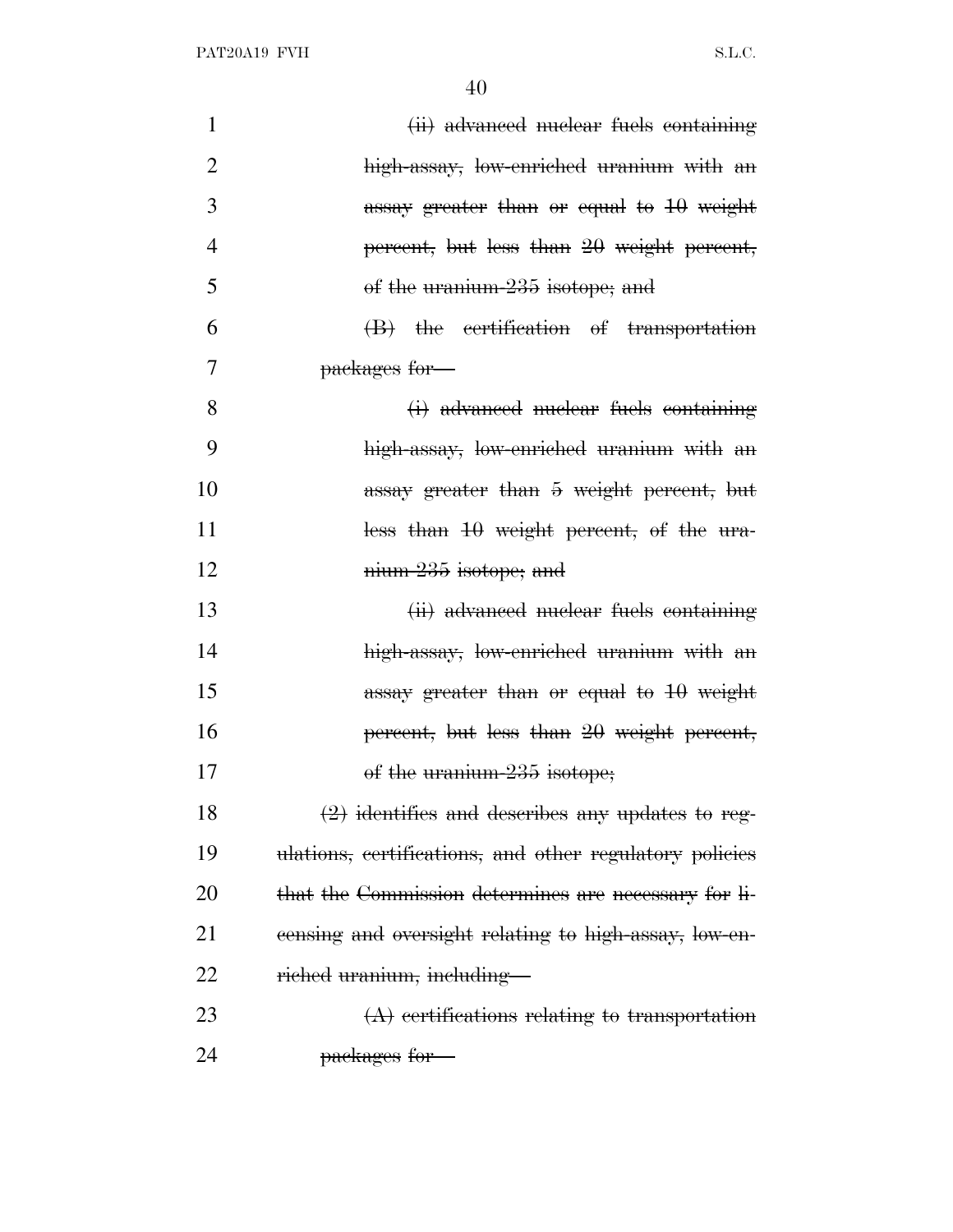PAT20A19 FVH S.L.C.

| $\mathbf{1}$   | (i) high-assay, low-enriched uranium                    |
|----------------|---------------------------------------------------------|
| $\overline{2}$ | with an assay greater than 5 weight per-                |
| 3              | eent, but less than 10 weight percent, of               |
| $\overline{4}$ | the uranium-235 isotope; and                            |
| 5              | (ii) high-assay, low-enriched uranium                   |
| 6              | with an assay greater than or equal to $10$             |
| 7              | weight percent, but less than 20 weight                 |
| 8              | percent, of the uranium-235 isotope; and                |
| 9              | licensing of fuel enrichment,<br>$\bigoplus$            |
| 10             | deconversion, and fabrication facilities for high-      |
| 11             | assay, low-enriched uranium, and associated             |
| 12             | physical security plans for those facilities;           |
| 13             | $(3)$ identifies and describes any updates to reg-      |
| 14             | ulations, certifications, and other regulatory policies |
| 15             | that the Commission determines are necessary to ad-     |
| 16             | dress nuclear nonproliferation considerations that-     |
| 17             | $(A)$ are within the mission of the Commis-             |
| 18             | sion; and                                               |
| 19             | (B) are associated with-                                |
| <b>20</b>      | (i) high-assay, low-enriched uranium                    |
| 21             | with an assay greater than 5 weight per-                |
| 22             | eent, but less than 10 weight percent, of               |
| 23             | the uranium-235 isotope; or                             |
| 24             | (ii) high-assay, low-enriched uranium                   |
| 25             | with an assay greater than or equal to $10$             |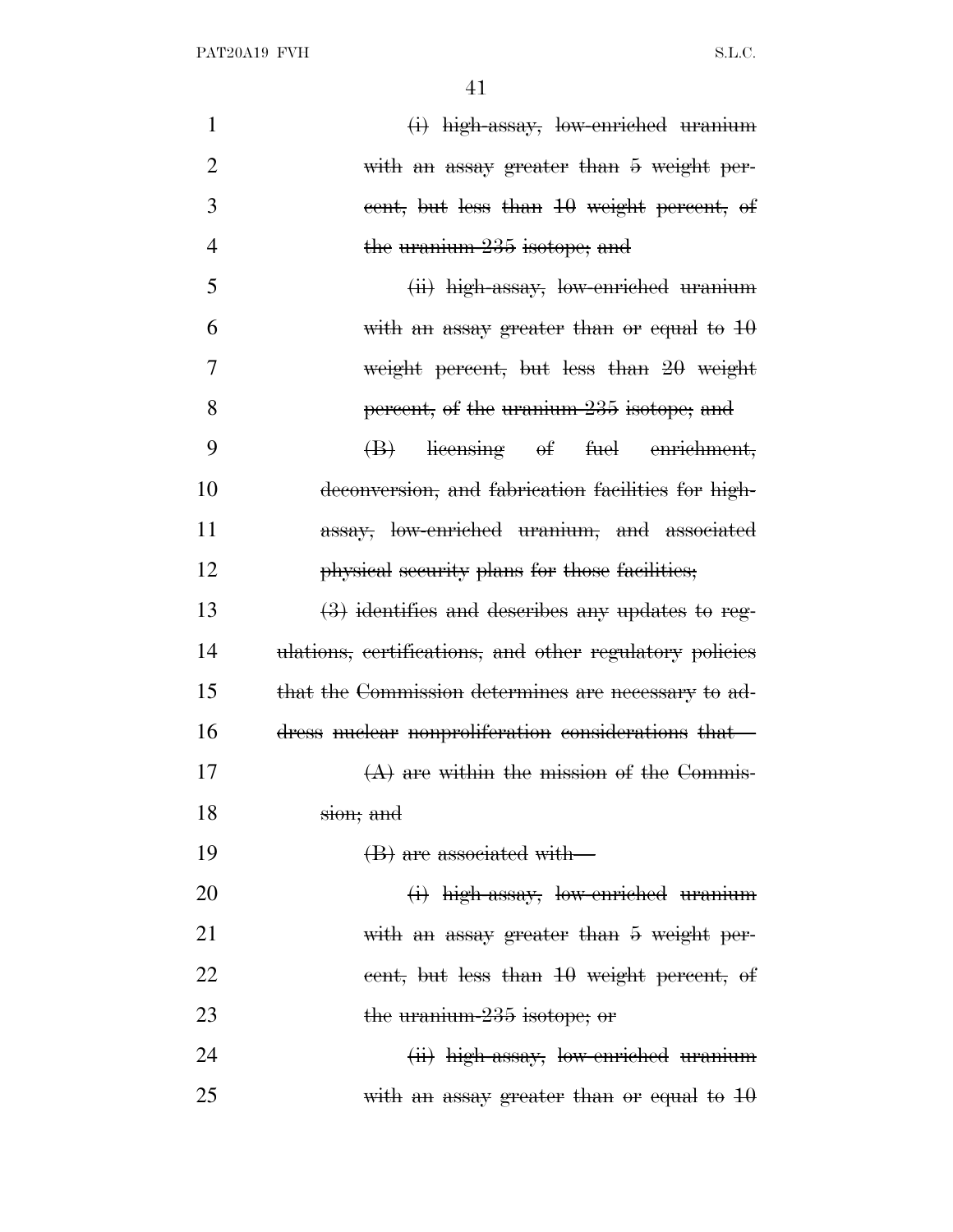| $\mathbf{1}$   | weight percent, but less than 20 weight       |
|----------------|-----------------------------------------------|
| $\overline{2}$ | percent, of the uranium-235 isotope;          |
| 3              | $(4)$ identifies and describes                |
| $\overline{4}$ | $(A)$ any data needs, regulatory require-     |
| 5              | ments, or policies identified under paragraph |
| 6              | $(1), (2),$ or $(3)$ that                     |
| 7              | (i) differ based on whether they are          |
| 8              | related to-                                   |
| 9              | (I) high-assay, low-enriched ura-             |
| 10             | nium with an assay greater than 5             |
| 11             | weight percent, but less than $10$            |
| 12             | weight percent, of the uranium-235            |
| 13             | isotope; or                                   |
| 14             | (II) high-assay, low-enriched ura-            |
| 15             | mium with an assay greater than or            |
| 16             | equal to $10$ weight percent, but less        |
| 17             | than $20$ weight percent, of the ura-         |
| 18             | nium-235 isotope; or                          |
| 19             | $\overline{u}$ are unique to $\overline{u}$   |
| 20             | (I) high-assay, low-enriched ura-             |
| 21             | nium with an assay greater than 5             |
| 22             | weight percent, but less than $10$            |
| 23             | weight percent, of the uranium-235            |
| 24             | isotope; or                                   |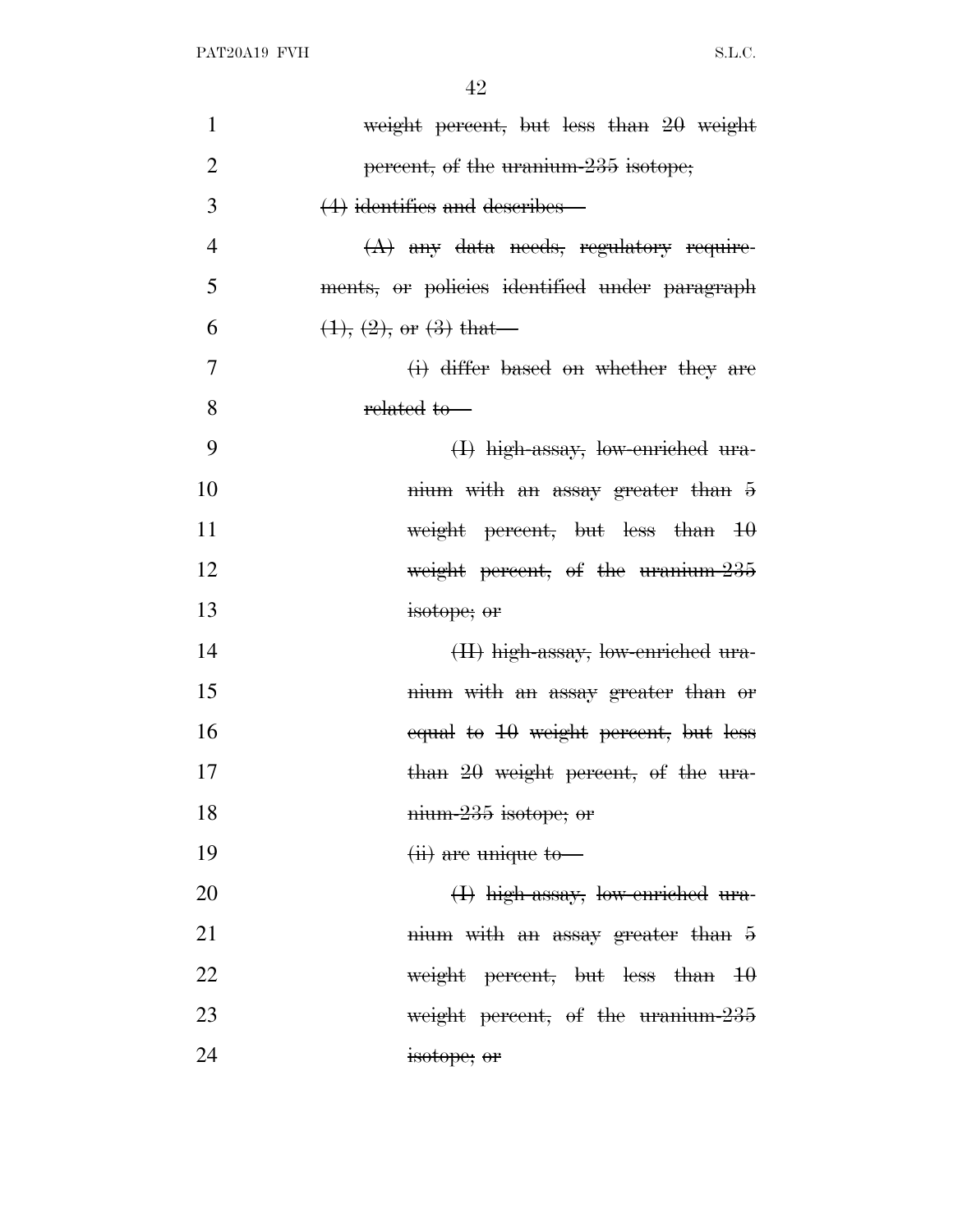| $\mathbf{1}$   | (II) high-assay, low-enriched ura-                       |
|----------------|----------------------------------------------------------|
| $\overline{2}$ | mium with an assay greater than or                       |
| 3              | equal to 10 weight percent, but less                     |
| $\overline{4}$ | than 20 weight percent, of the ura-                      |
| 5              | mium-235 isotope;                                        |
| 6              | (B) the manner in which the data needs,                  |
| 7              | regulatory requirements, or policies identified          |
| 8              | under subparagraph $(A)(i)$ differ as described          |
| 9              | in that subparagraph; and                                |
| 10             | $\Theta$ the extent to which the data needs,             |
| 11             | regulatory requirements, or policies identified          |
| 12             | under subparagraph $(A)(ii)$ are unique to ei-           |
| 13             | <del>ther—</del>                                         |
| 14             | (i) high-assay, low-enriched uranium                     |
| 15             | with an assay greater than 5 weight per-                 |
| 16             | eent, but less than 10 weight percent, of                |
| 17             | the uranium-235 isotope; or                              |
| 18             | (ii) high-assay, low-enriched uranium                    |
| 19             | with an assay greater than or equal to $10$              |
| 20             | weight percent, but less than 20 weight                  |
| 21             | percent, of the uranium-235 isotope; and                 |
| 22             | $(5)$ includes a timeline for completing the up-         |
| 23             | dates described in paragraphs $(2)$ and $(3)$ within the |
| 24             | existing regulatory framework.                           |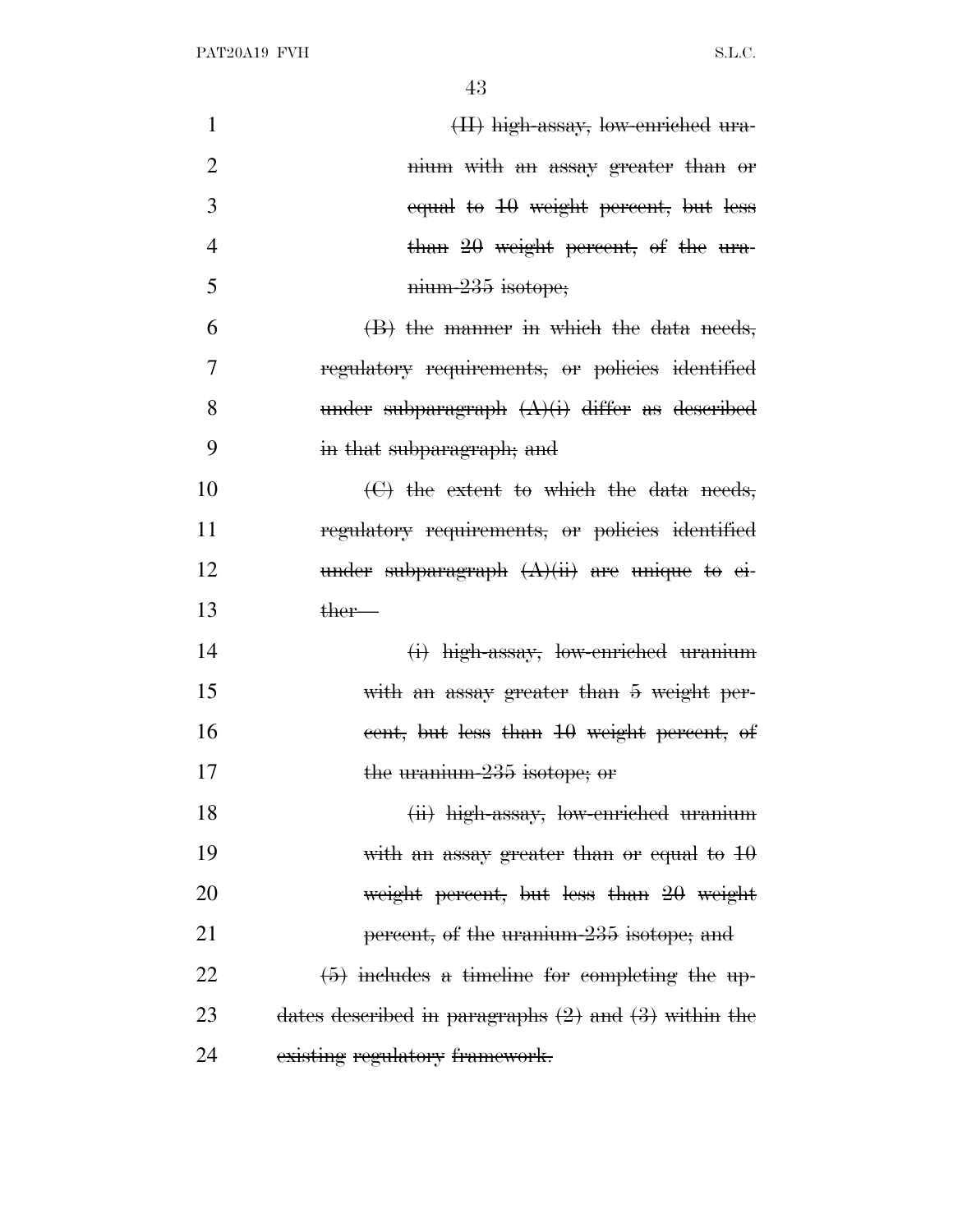| 1              | SEC. 402. NATIONAL STRATEGIC URANIUM RESERVE.            |
|----------------|----------------------------------------------------------|
| $\overline{2}$ | $(a)$ DEFINITIONS. In this section:                      |
| 3              | $(1)$ PROGRAM.—The term "program" means                  |
| 4              | the program established under subsection $(b)(1)$ .      |
| 5              | (2) URANIUM RESERVE. The term "Uranium                   |
| 6              | Reserve" means the uranium reserve operated pur-         |
| 7              | suant to the program.                                    |
| 8              | $(b)$ ESTABLISHMENT.                                     |
| 9              | $(1)$ In GENERAL.—Not later than 60 days after           |
| 10             | the date of enactment of this Act, the Secretary,        |
| 11             | subject to the availability of appropriations, shall es- |
| 12             | tablish a program to operate a uranium reserve in        |
| 13             | accordance with this section.                            |
| 14             | $(2)$ AUTHORITY. In establishing the program             |
| 15             | and operating the Uranium Reserve, the Secretary         |
| 16             | shall use the authority granted to the Secretary by      |
| 17             | sections $53$ , $63$ , and $161$ g. of the Atomic Energy |
| 18             | Act of $1954$ (42 U.S.C. 2073, 2093, 2201(g)).           |
| 19             | (e) PURPOSES.—The purposes of the Uranium Re-            |
| 20             | serve are-                                               |
| 21             | $(1)$ to provide assurance of the availability of        |
| 22             | uranium recovered in the United States in the event      |
| 23             | of a market disruption; and                              |
| 24             | $(2)$ to support strategic fuel eyele capabilities in    |
| 25             | the United States.                                       |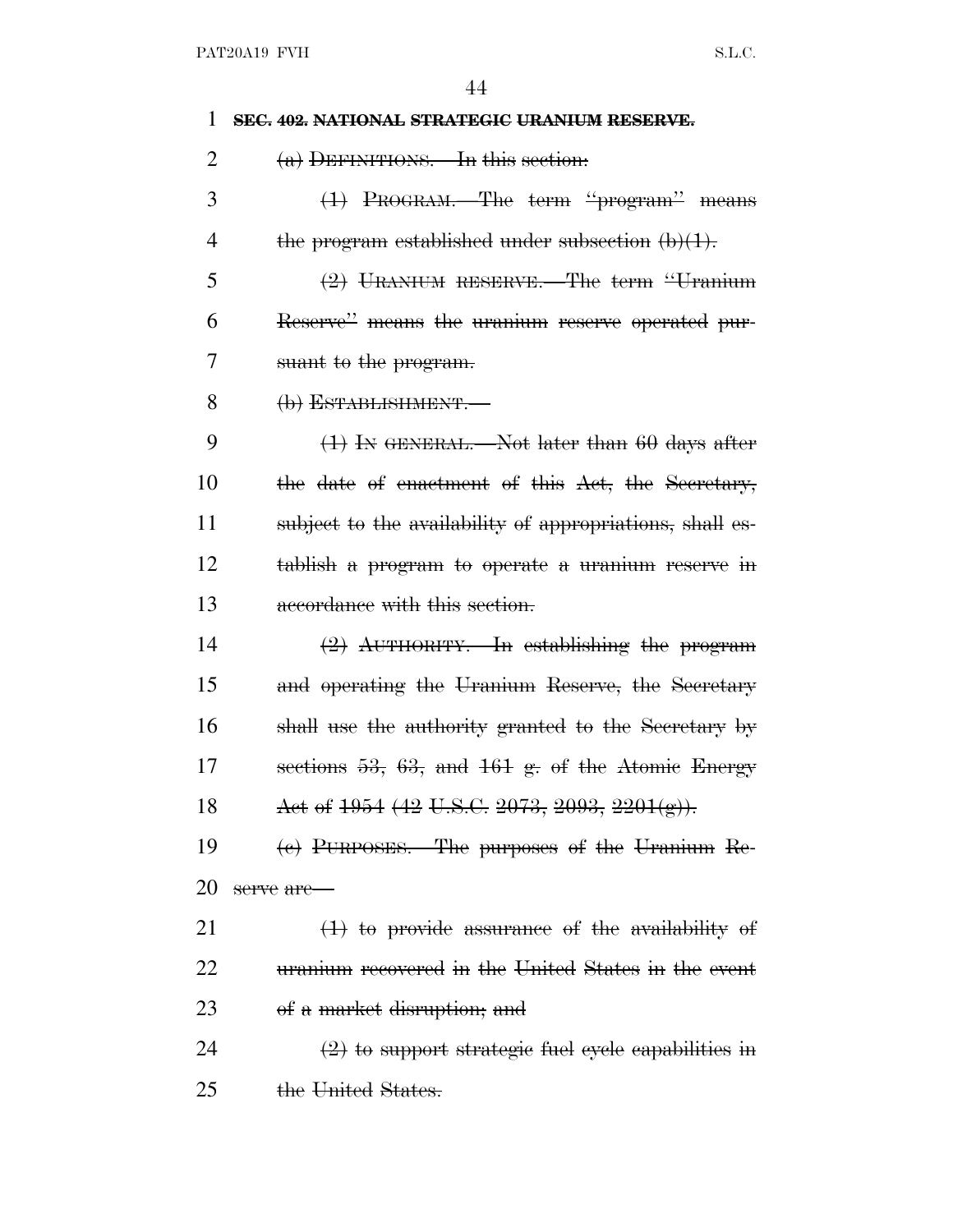| 1              | (d) EXCLUSION.—The Secretary shall exclude from        |
|----------------|--------------------------------------------------------|
| 2              | the Uranium Reserve uranium that is recovered in the   |
| 3              | United States by an entity that—                       |
| $\overline{4}$ | $(1)$ is owned or controlled by the Government of      |
| 5              | the Russian Federation or the Government of the        |
| 6              | People's Republic of China; or                         |
| 7              | $(2)$ is organized under the laws of, or otherwise     |
| 8              | subject to the jurisdiction of, the Russian Federation |
| 9              | or the People's Republic of China.                     |
| 10             | (e) ACQUISITION.                                       |
| 11             | $(1)$ In GENERAL.—The Secretary may acquire            |
| 12             | for the Uranium Reserve only uranium recovered         |
| 13             | from a facility described in paragraph (2), including, |
| 14             | subject to paragraph $(3)$ , uranium ore that has been |
| 15             | mined.                                                 |
| 16             | $(2)$ FACILITIES DESCRIBED.—A facility referred        |
| 17             | to in paragraph $(1)$ is a facility that               |
| 18             | $(A)(i)$ is licensed by the Commission as of           |
| 19             | the date of enactment of this Act;                     |
| 20             | (ii) is not located on Tribal land; and                |
| 21             | (iii) is not the subject of an enforcement             |
| 22             | action that—                                           |
| 23             | $\oplus$ was taken—                                    |
| 24             | $(aa)$ in response to a violation of                   |
| 25             | a regulation in part 40 of title $10$ ,                |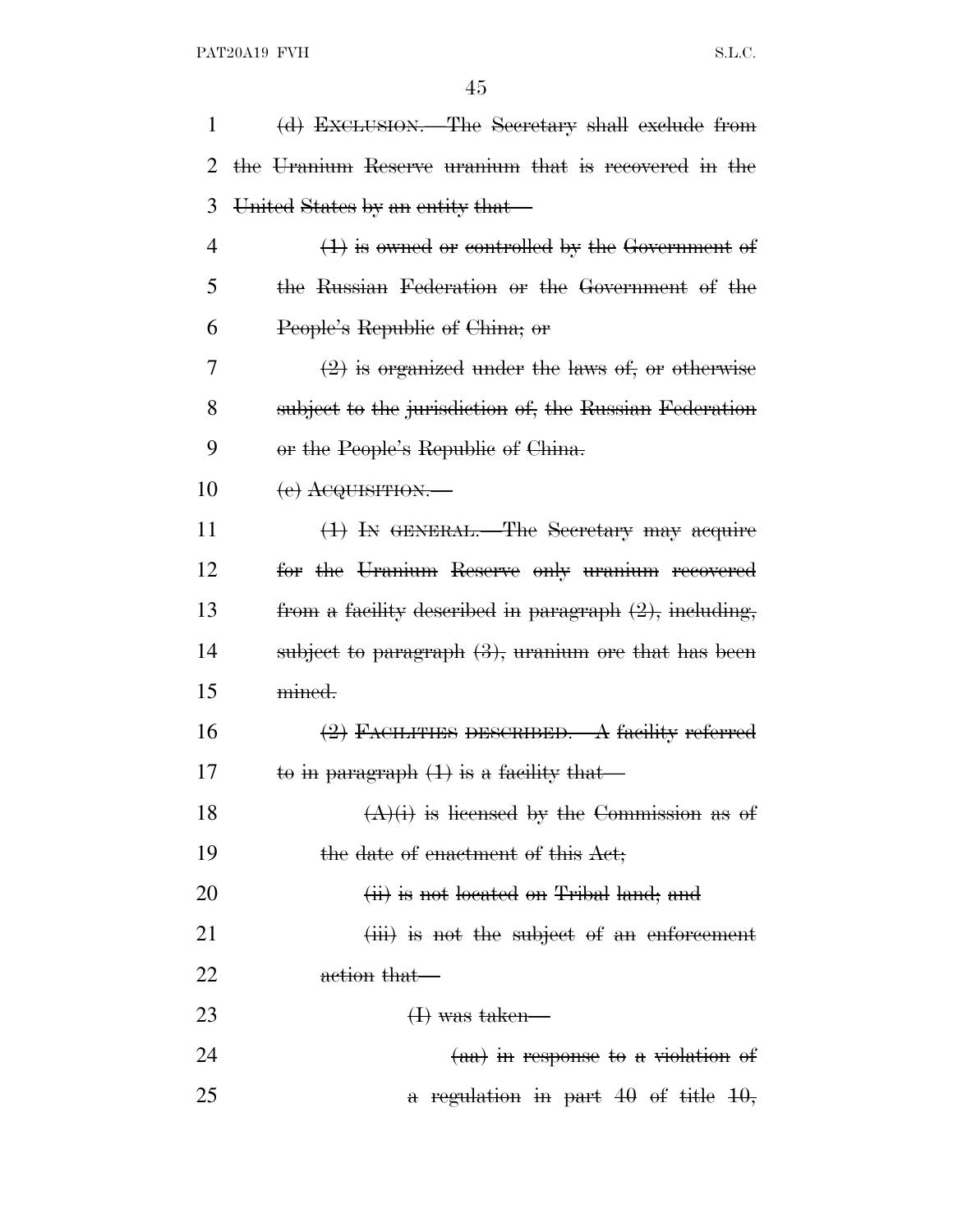| $\mathbf{1}$   | Code of Federal Regulations (or sue-                |
|----------------|-----------------------------------------------------|
| $\overline{2}$ | essor regulations); and                             |
| 3              | (bb) during the 1-year period                       |
| 4              | ending on the date on which the ura-                |
| 5              | nium is acquired for the Uranium Re-                |
| 6              | serve; and                                          |
| 7              | (II) was characterized as "escalated                |
| 8              | enforcement"; or                                    |
| 9              | $(\frac{B}{i})$ as of the date of enactment of this |
| 10             | Act, is licensed by a State that has entered into   |
| 11             | an agreement with the Commission under see-         |
| 12             | tion 274 b. of the Atomic Energy Act of 1954        |
| 13             | $(42 \text{ U.S.C. } 2021(b));$                     |
| 14             | (ii) is not located on Tribal land; and             |
| 15             | (iii) is not the subject of an enforcement          |
| 16             | action that-                                        |
| 17             | <del>(I)</del> was taken-                           |
| 18             | $(aa)$ in response to a violation of                |
| 19             | an applicable State requirement that                |
| 20             | is compatible with the regulations of               |
| 21             | the Commission in part $40$ of title $10$ ,         |
| 22             | Code of Federal Regulations (or sue-                |
| 23             | eessor regulations); and                            |
| 24             | (bb) during the 1-year period                       |
| 25             | ending on the date on which the ura-                |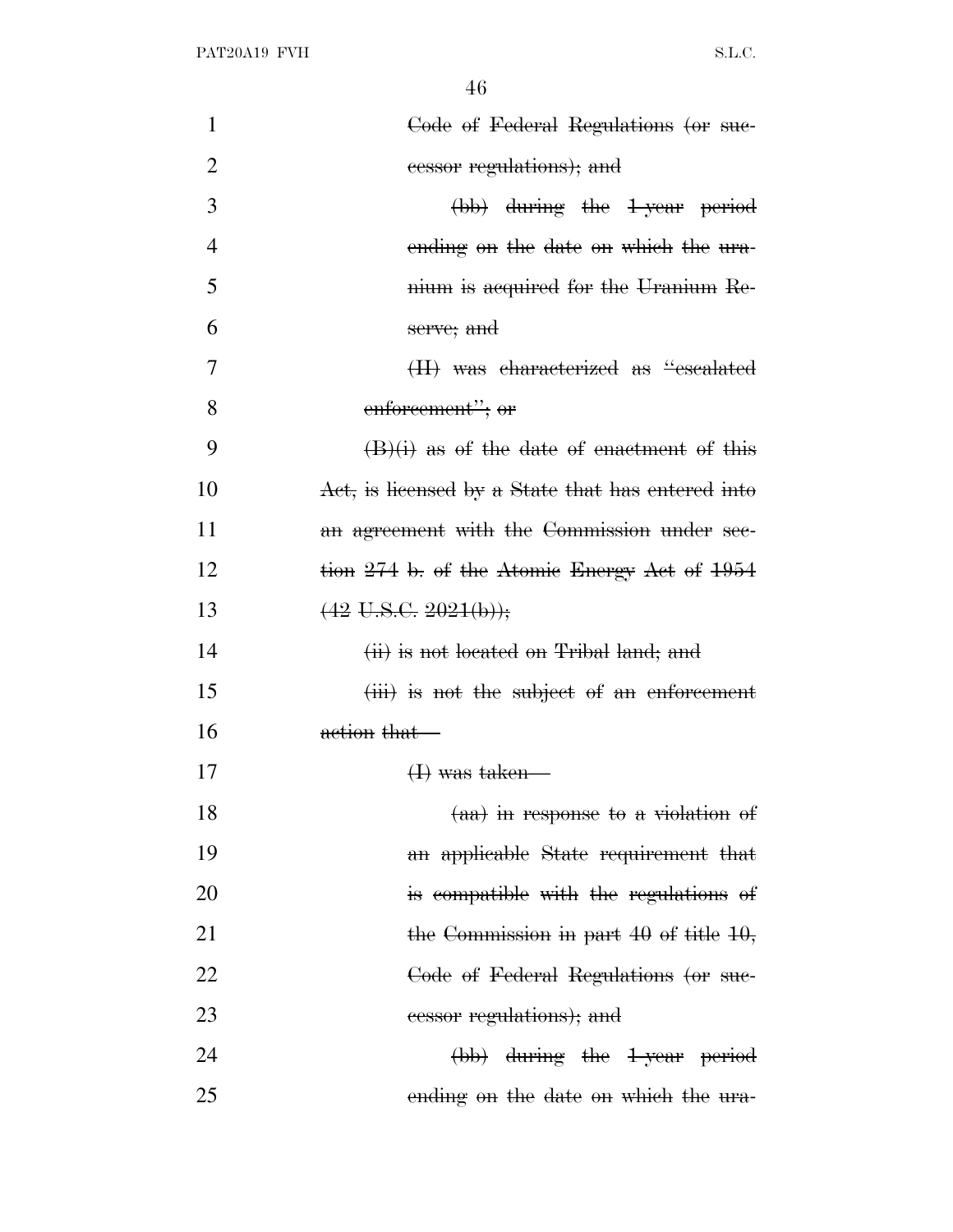| $\mathbf{1}$   | nium is acquired for the Uranium Re-                        |
|----------------|-------------------------------------------------------------|
| $\overline{2}$ | serve; and                                                  |
| 3              | (II) was subject to further administra-                     |
| 4              | tive actions, further orders, or the equiva-                |
| 5              | lent of further administrative actions or or-               |
| 6              | <del>ders.</del>                                            |
| 7              | $(3)$ Requirement.                                          |
| 8              | $(A)$ In GENERAL.—Except as provided in                     |
| 9              | subparagraph $(B)$ , with respect to any uranium            |
| 10             | ore acquired by a facility described in para-               |
| 11             | $graph$ $(2)$ that has been mined, the Secretary            |
| 12             | may acquire for the Uranium Reserve only ura-               |
| 13             | nium extracted from a conventional mine that                |
| 14             | is not located on-                                          |
| 15             | <del>(i)</del> <del>Tribal</del> land;                      |
| 16             | (ii) Federal land temporarily with-                         |
| 17             | drawn from location and entry pursuant to                   |
| 18             | the record of decision described in the no-                 |
| 19             | tice of availability entitled "Notice of                    |
| 20             | Availability of Record of Decision for the                  |
| 21             | Northern Arizona Proposed Withdrawal"                       |
| 22             | $(77 \text{ Fed. Reg. } 2317 \text{ (January } 17, 2012));$ |
| 23             | $\theta$ r                                                  |
| 24             | (iii) Federal land that, as of October                      |
| 25             | $\pm$ , $2020$ , is permanently withdrawn from              |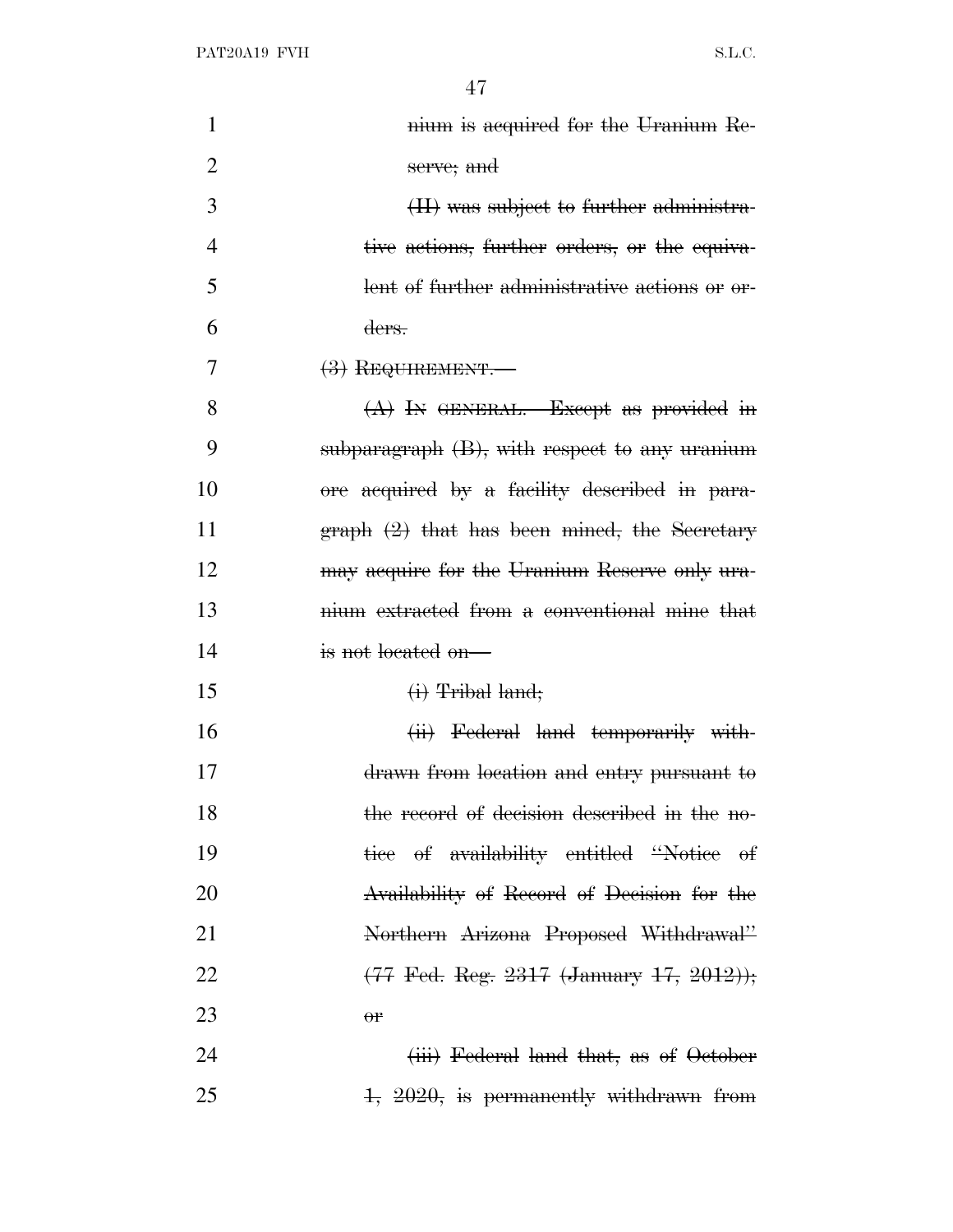PAT20A19 FVH S.L.C.

| $\mathbf{1}$   | beation and entry under sections 2319                       |
|----------------|-------------------------------------------------------------|
| $\overline{2}$ | through 2344 of the Revised Statutes                        |
| 3              | (commonly known as the "Mining Law of                       |
| $\overline{4}$ | $\frac{1872''}{60}$ (30 U.S.C. 22 et seq.).                 |
| 5              | (B) REMOVAL AND REMEDIAL ACTIONS.                           |
| 6              | The Secretary may acquire for the Uranium                   |
| 7              | Reserve uranium recovered from material ob-                 |
| 8              | tained as a result of removal or remedial ac-               |
| 9              | tions carried out on abandoned mine land lo-                |
| 10             | cated on Tribal land.                                       |
| 11             | $(f)$ REQUEST FOR INFORMATION. Not later than $90$          |
| 12             | days after the date of enactment of this Act, the Secretary |
| 13             | shall publish a request for information to help the See-    |
| 14             | retary evaluate—                                            |
| 15             | $(1)$ options for the operation and management              |
| 16             | of the Uranium Reserve;                                     |
| 17             | $(2)$ contractual mechanisms pursuant to which              |
| 18             | the Secretary could acquire uranium; and                    |
| 19             | $(3)$ the quantities, form, transportation, and             |
| 20             | storage of uranium in the Uranium Reserve.                  |
| 21             | (g) BUDGET REQUEST. For each fiscal year begin-             |
| 22             | ning after the date of enactment of this Act, the Secretary |
| 23             | shall include in the budget justification submitted to Con- |
| 24             | gress pursuant to section 1105 of title 31, United States   |
| 25             | <del>Code</del> —                                           |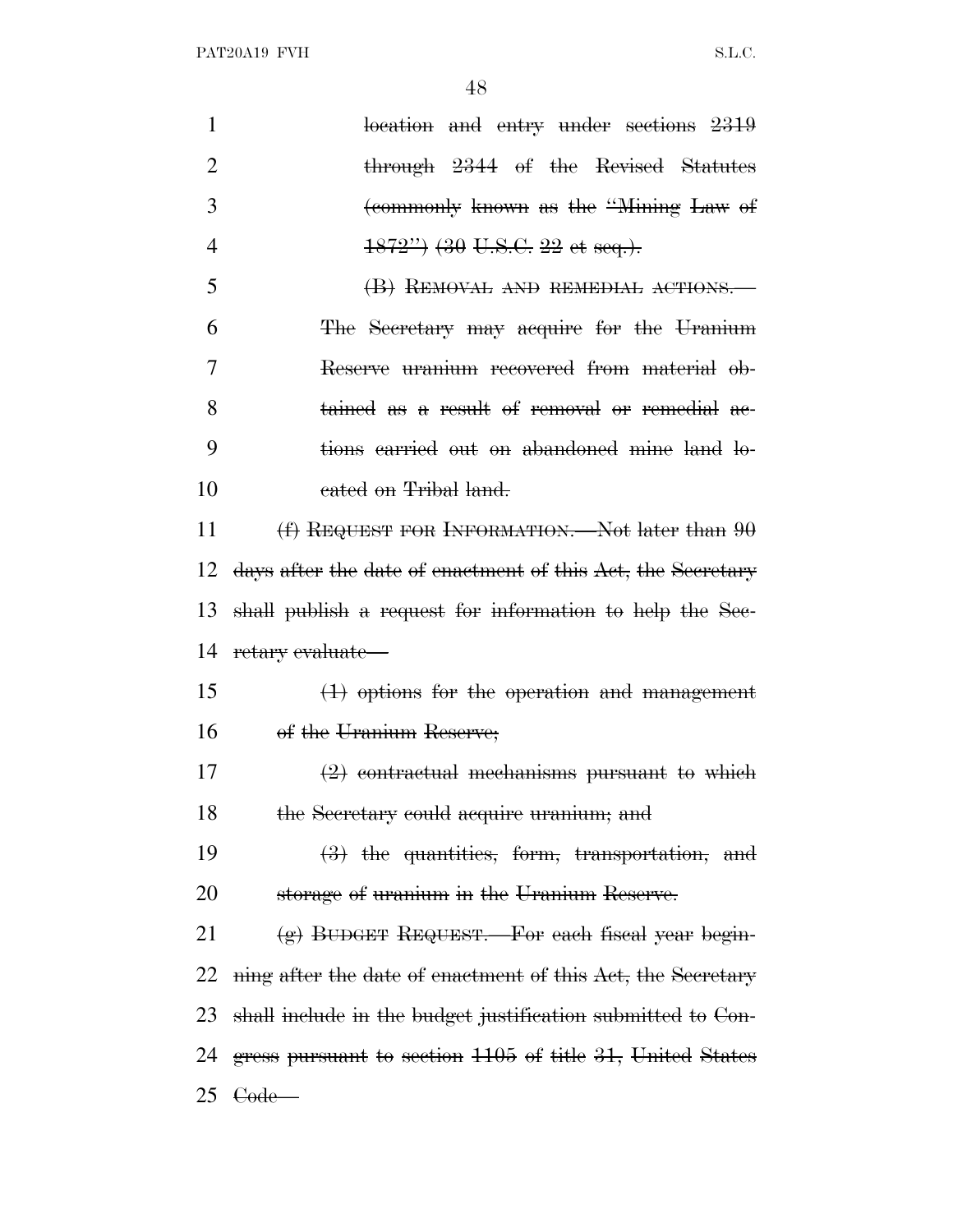| 1              | $(1)$ a request for amounts for the acquisition,            |
|----------------|-------------------------------------------------------------|
| $\overline{2}$ | transportation, and storage of uranium in the Ura-          |
| 3              | nium Reserve; or                                            |
| 4              | $(2)$ an explanation of why amounts are not re-             |
| 5              | quested for the acquisition, transportation, or stor-       |
| 6              | age of uranium in the Uranium Reserve.                      |
| 7              | SEC. 403. REPORT ON ADVANCED METHODS OF MANUFAC-            |
| 8              | TURING AND CONSTRUCTION FOR NUCLEAR                         |
| 9              | <b>ENERGY APPLICATIONS.</b>                                 |
| 10             | $(a)$ In GENERAL.—Not later than 180 days after the         |
| 11             | date of enactment of this Act, the Commission shall sub-    |
| 12             | mit to the appropriate committees of Congress a report      |
| 13             | (referred to in this subsection as the "report") on manu-   |
| 14             | facturing and construction for nuclear energy applications. |
| 15             | (b) STAKEHOLDER INPUT. In developing the report,            |
|                | 16 the Commission shall seek input from—                    |
| 17             | $\left( \frac{1}{1} \right)$ the Secretary;                 |
| 18             | $(2)$ the nuclear energy industry;                          |
| 19             | (3) National Laboratories;                                  |
| 20             | $(4)$ institutions of higher education;                     |
| 21             | $(5)$ nuclear and manufacturing technology de-              |
| 22             | velopers;                                                   |
| 23             | $(6)$ the manufacturing and construction indus-             |
| 24             | tries;                                                      |
| 25             | (7) standards development organizations;                    |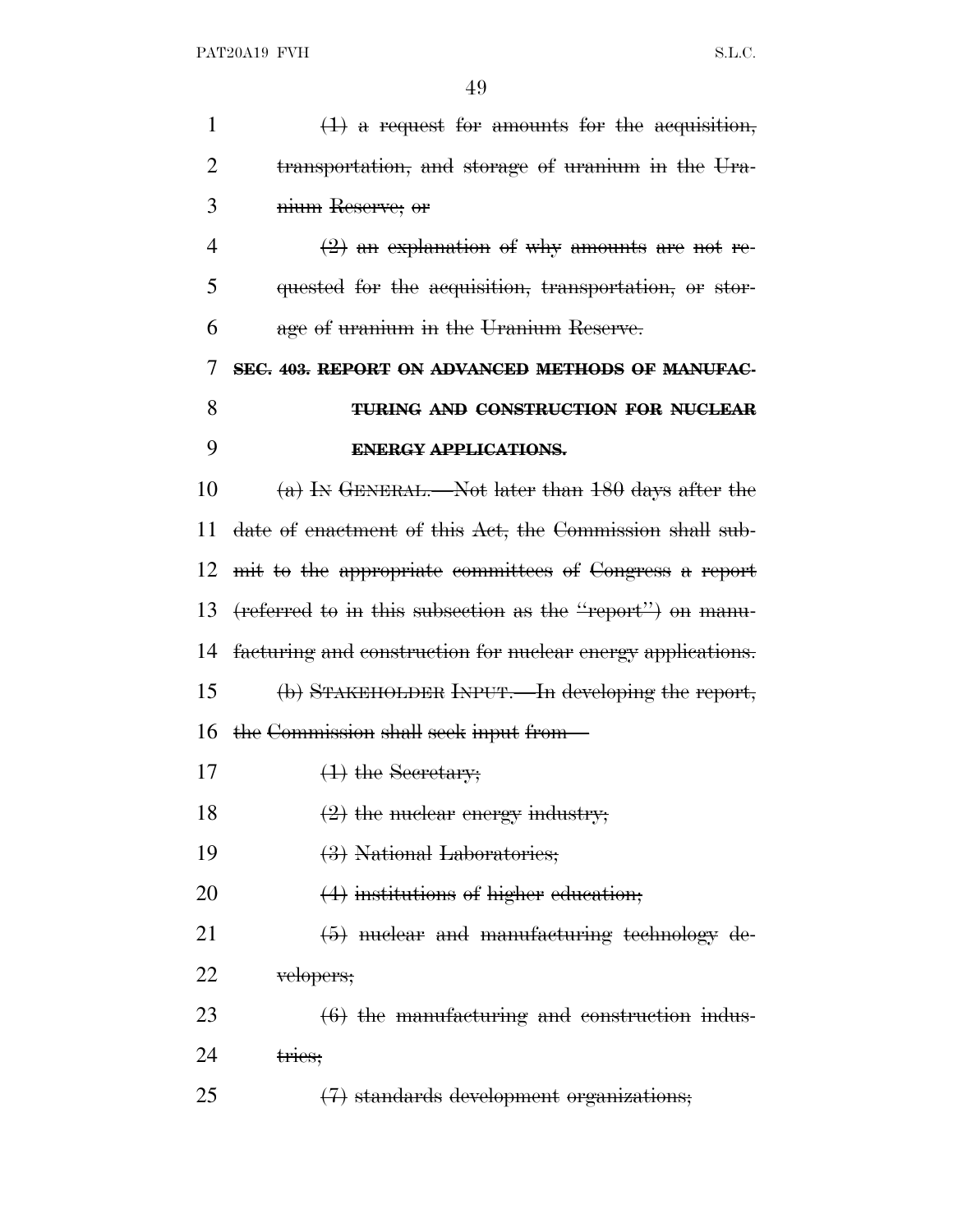| $\mathbf{1}$   | $(8)$ labor unions;                             |
|----------------|-------------------------------------------------|
| $\overline{2}$ | (9) nongovernmental organizations; and          |
| 3              | $(10)$ other public stakeholders.               |
| 4              | $(e)$ CONTENTS.                                 |
| 5              | $(1)$ In GENERAL.—The report shall—             |
| 6              | $(A)$ examine any unique licensing issues or    |
| 7              | requirements relating to the use of innovative- |
| 8              | (i) advanced manufacturing processes;           |
| 9              | and                                             |
| 10             | (ii) advanced construction techniques;          |
| 11             | $(B)$ examine—                                  |
| 12             | (i) the requirements for nuclear-grade          |
| 13             | components in manufacturing and con-            |
| 14             | struction for nuclear energy applications;      |
| 15             | (ii) opportunities to use standard ma-          |
| 16             | terials, parts, or components in manufac-       |
| 17             | turing and construction for nuclear energy      |
| 18             | applications; and                               |
| 19             | (iii) opportunities to use standard ma-         |
| 20             | terials that are in compliance with existing    |
| 21             | codes to provide acceptable approaches to       |
| 22             | support or encapsulate new materials that       |
| 23             | do not yet have applicable codes;               |
| 24             | $\Theta$ identify any safety aspects of innova- |
| 25             | tive advanced manufacturing processes and ad-   |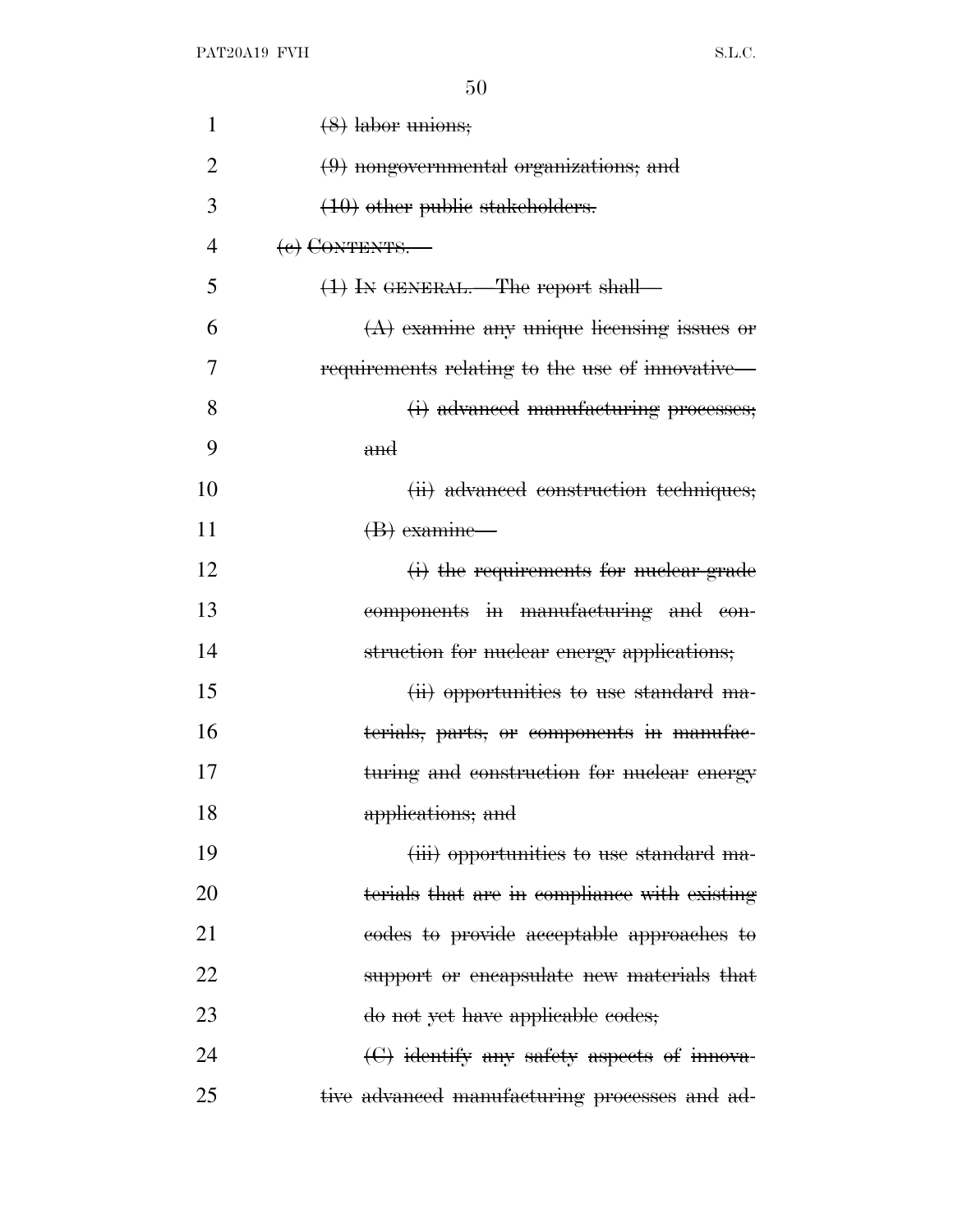| $\mathbf{1}$   | vanced construction techniques that are not ad-        |
|----------------|--------------------------------------------------------|
| $\overline{2}$ | dressed by existing codes and standards, so that       |
| 3              | generie guidance may be updated or created, as         |
| $\overline{4}$ | necessary;                                             |
| 5              | $(D)$ identify options for addressing the              |
| 6              | issues, requirements, and opportunities exam-          |
| 7              | ined under subparagraphs $(A)$ and $(B)$ —             |
| 8              | (i) within the existing regulatory                     |
| 9              | framework; or                                          |
| 10             | (ii) through a new rulemaking; and                     |
| 11             | (E) describe the extent to which Commis-               |
| 12             | sion action is needed to implement any matter          |
| 13             | described in the report.                               |
| 14             | $(2)$ COST ESTIMATES, BUDGETS, AND TIME-               |
| 15             | FRAMES.—The report shall include cost estimates,       |
| 16             | proposed budgets, and proposed timeframes for im-      |
| 17             | plementing risk-informed and performance-based         |
| 18             | regulatory guidance for manufacturing and construc-    |
| 19             | tion for nuclear energy applications.                  |
| 20             | <b>TITLE V-MISCELLANEOUS</b>                           |
| 21             | SEC. 501. NUCLEAR ENERGY WORKFORCE DEVELOPMENT.        |
| 22             | Section 313 of division $C$ of the Omnibus Appropria-  |
| 23             | tions Act, 2009 (42 U.S.C. 16274a) is amended—         |
| 24             | $(1)$ in subsection (b), in the matter preceding       |
| 25             | paragraph $(1)$ , by striking "in each of fiscal years |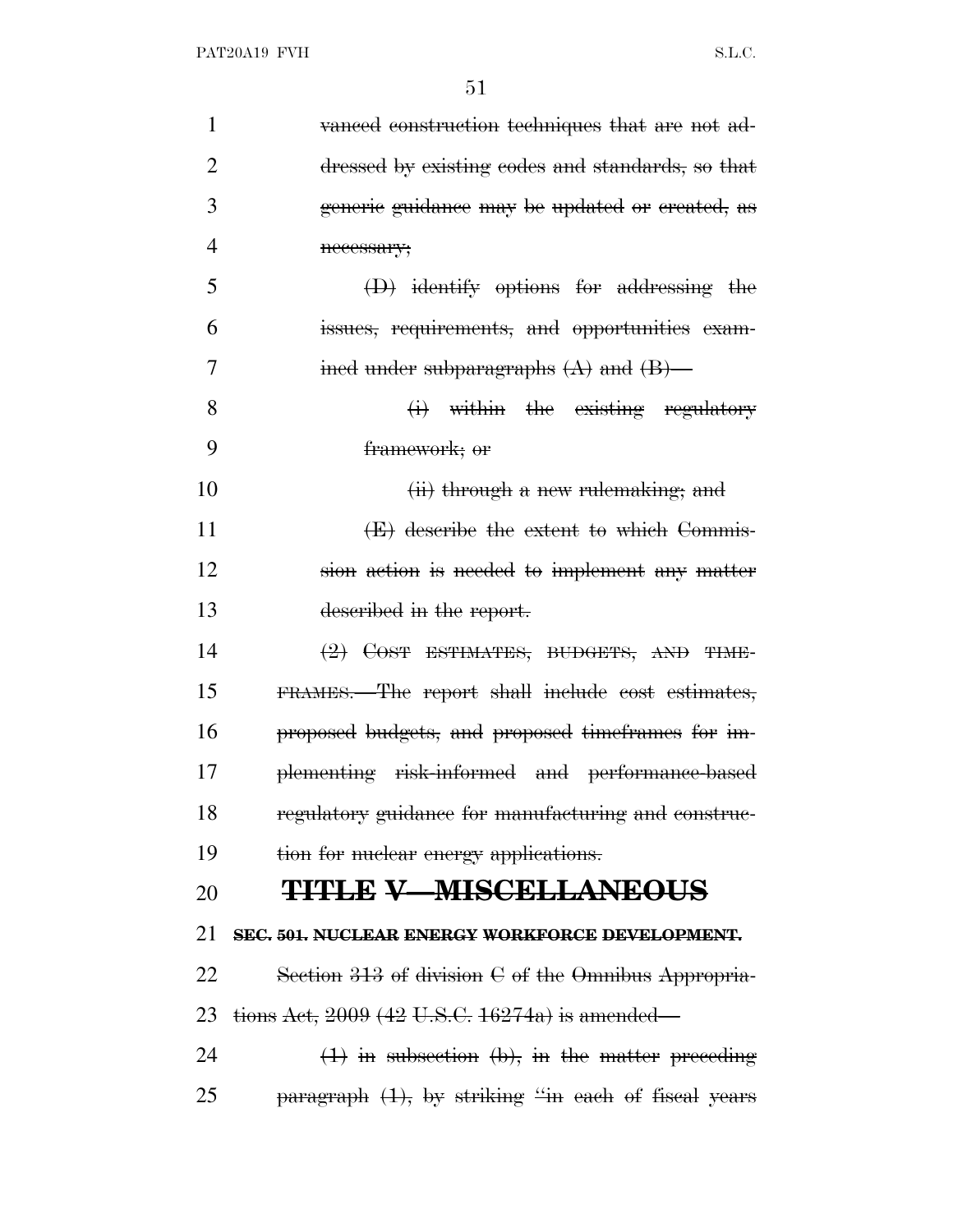| $\mathbf{1}$ | $2009$ to $2019$ " and inserting "for each of fiscal                   |
|--------------|------------------------------------------------------------------------|
| 2            | years 2021 through 2030,"; and                                         |
| 3            | $(2)$ by adding at the end the following.                              |
| 4            | "(d) NUCLEAR ENERGY TRAINEESHIP SUBPRO-                                |
| 5            | GRAM.                                                                  |
| 6            | $\frac{H(1)}{H(1)}$ DEFINITIONS. In this subsection:                   |
| 7            | $\frac{H(A)}{B}$ COMMISSION. The term Commis-                          |
| 8            | sion' means the Nuclear Regulatory Commis-                             |
| 9            | $\frac{\text{si}}{\text{so}}$                                          |
| 10           | $\frac{((\mathbf{B})}{(})$<br>INSTITUTION OF HIGHER<br>E <sub>DF</sub> |
| 11           | CATION. The term 'institution of higher edu-                           |
| 12           | eation' has the meaning given the term in sec-                         |
| 13           | tion $101(a)$ of the Higher Education Act of                           |
| 14           | $\frac{1965}{(20 \text{ U.S.C. } 1001(a))}$ .                          |
| 15           | "(C) NATIONAL LABORATORY.—The term                                     |
| 16           | 'National Laboratory' has the meaning given                            |
| 17           | the term in section 2 of the Energy Policy Act                         |
| 18           | of 2005 (42 U.S.C. 15801).                                             |
| 19           | $\frac{11}{2}$ ESTABLISHMENT. The Commission shall                     |
| <b>20</b>    | establish, as a subprogram of the Integrated Univer-                   |
| 21           | sity Program established under this section, a work-                   |
| 22           | force development subprogram under which the                           |
| 23           | Commission, in coordination with institutions of                       |
| 24           | higher education and trade schools, shall competi-                     |
| 25           | tively award traineeships that provide focused train-                  |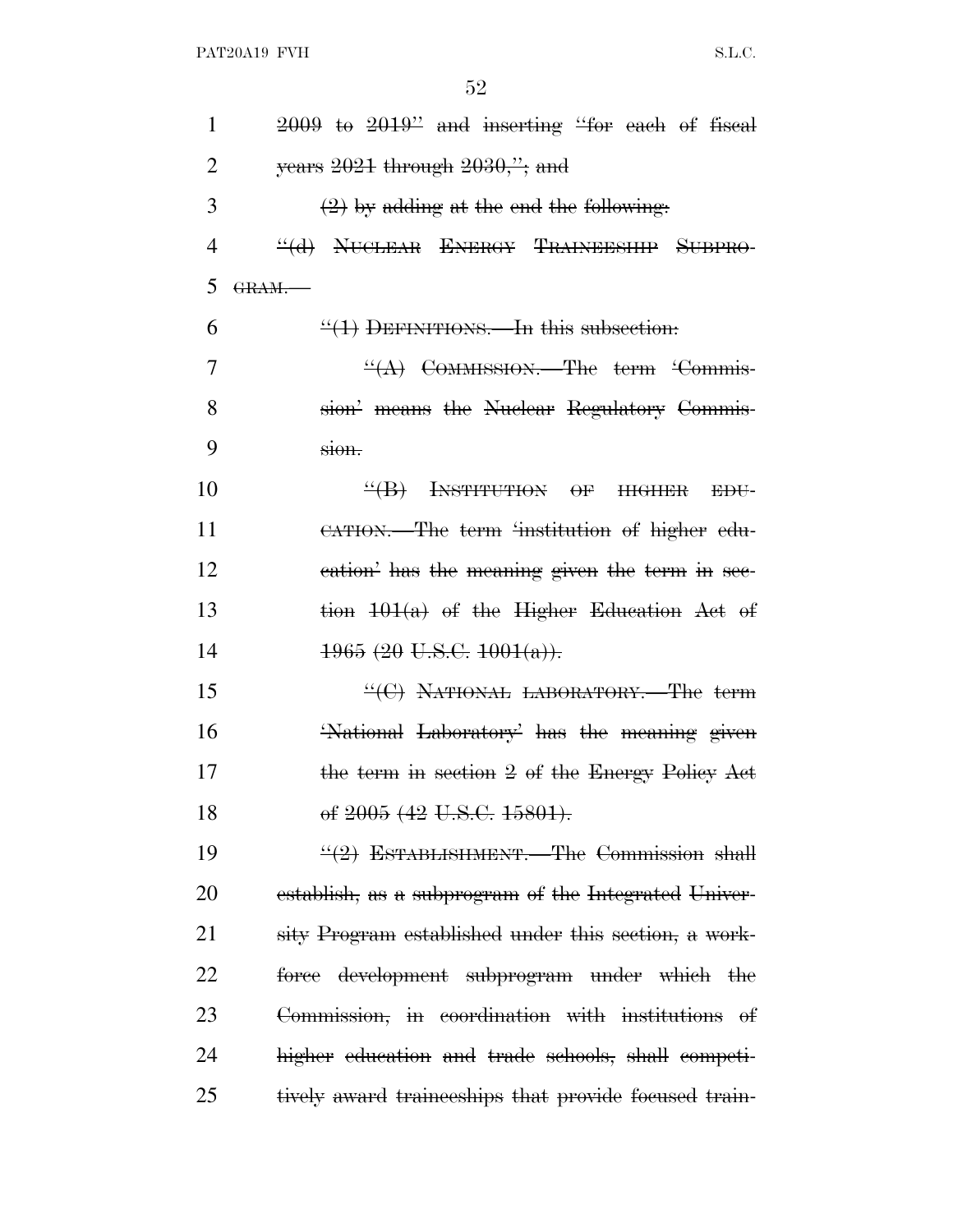| $\mathbf{1}$   | ing to meet critical mission needs of the Commission      |
|----------------|-----------------------------------------------------------|
| $\overline{2}$ | and nuclear workforce needs, including needs relat-       |
| 3              | $\frac{1}{2}$ ing to                                      |
| $\overline{4}$ | $\mathcal{H}(\mathbf{A})$ nuclear criticality safety; and |
| 5              | $\frac{H}{B}$ the nuclear tradecraft workforce.           |
| 6              | $\frac{4}{3}$ REQUIREMENTS. In carrying out the           |
| 7              | workforce development program described in para-          |
| 8              | $graph (2)$ , the Commission shall—                       |
| 9              | $\frac{d}{dx}$ coordinate with the Secretary to           |
| 10             | prioritize the funding of traineeships that focus         |
| 11             | $\theta$ n-                                               |
| 12             | $\frac{d}{dx}$ muclear workforce needs; and               |
| 13             | $\frac{d}{dx}$ eritical mission needs of the              |
| 14             | Commission;                                               |
| 15             | "(B) encourage appropriate partnerships                   |
| 16             | among                                                     |
| 17             | $\frac{d}{dx}$ National Laboratories;                     |
| 18             | "(ii) institutions of higher education;                   |
| 19             | $\frac{4}{111}$ trade schools; and                        |
| 20             | $\frac{H(x)}{H(x)}$ the nuclear energy industry; and      |
| 21             | $\frac{H(G)}{G}$ on an annual basis, evaluate nuclear     |
| 22             | workforce needs for the purpose of imple-                 |
| 23             | menting traineeships in focused topical areas             |
| 24             | <del>that—</del>                                          |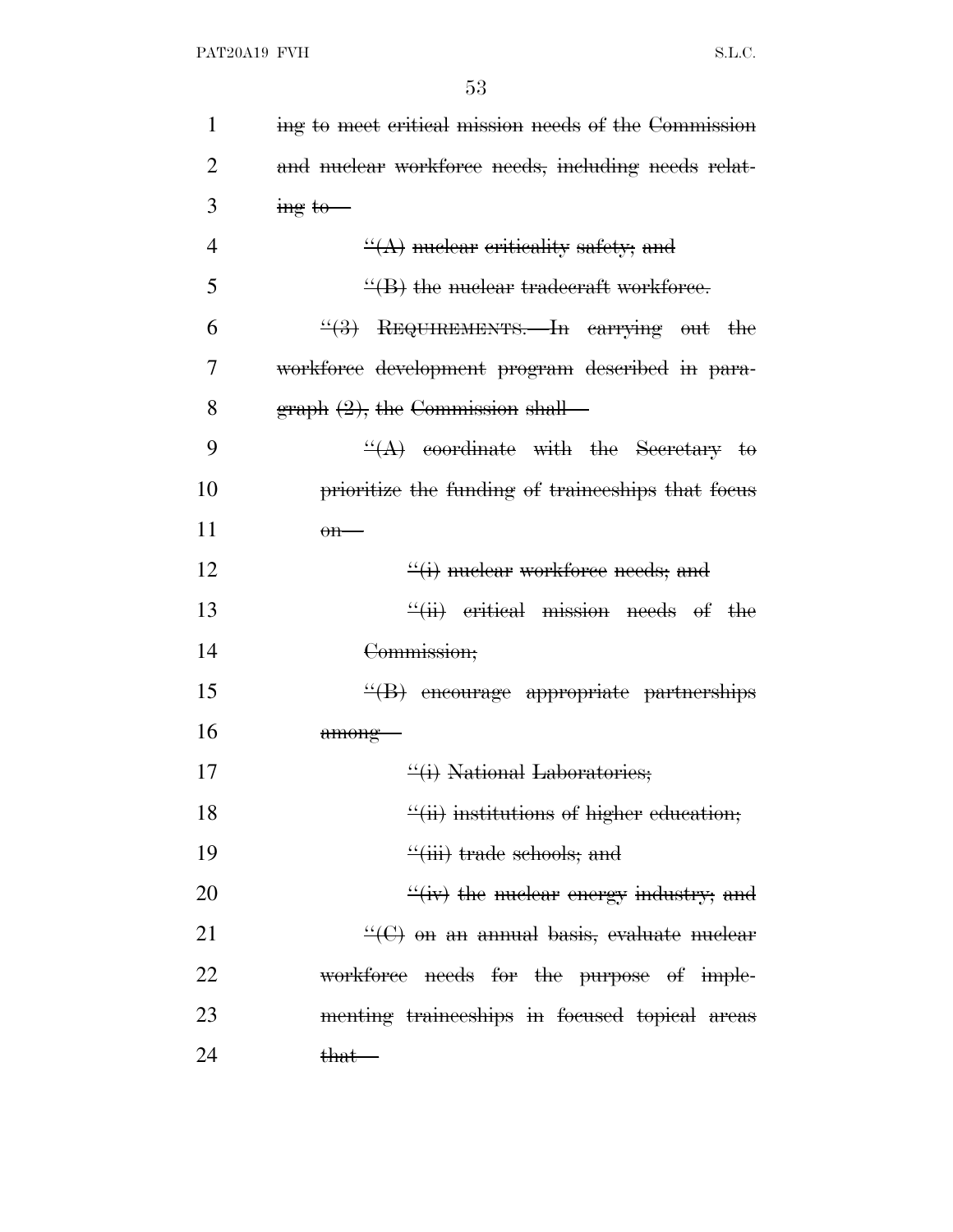| 1              | $\frac{d}{dx}$ address the workforce needs of             |
|----------------|-----------------------------------------------------------|
| $\overline{2}$ | that community; and                                       |
| 3              | $\frac{4}{11}$ support eritical mission needs of          |
| $\overline{4}$ | the Commission."                                          |
| 5              | SEC. 502. ANNUAL REPORT ON THE SPENT NUCLEAR FUEL         |
| 6              | AND HIGH-LEVEL RADIOACTIVE WASTE IN-                      |
| 7              | VENTORY IN THE UNITED STATES.                             |
| 8              | $(a)$ DEFINITIONS. In this section:                       |
| 9              | (1) HIGH-LEVEL RADIOACTIVE WASTE.-The                     |
| 10             | term "high-level radioactive waste" has the meaning       |
| 11             | given the term in section 2 of the Nuclear Waste          |
| 12             | Policy Act of 1982 (42 U.S.C. 10101).                     |
| 13             | $(2)$ SPENT NUCLEAR FUEL.—The term "spent"                |
| 14             | muclear fuel" has the meaning given the term in sec-      |
| 15             | tion 2 of the Nuclear Waste Policy Act of 1982 (42)       |
| 16             | U.S.C. 10101).                                            |
| 17             | $(3)$ STANDARD CONTRACT. The term "stand-                 |
| 18             | ard contract" has the meaning given the term "con-        |
| 19             | tract" in section $961.3$ of title $10$ , Code of Federal |
| 20             | Regulations (or a successor regulation).                  |
| 21             | $\phi$ REPORT. Not later than January 1, 2022, and        |
| 22             | annually thereafter, the Secretary shall submit to Con-   |
| 23             | gress a report that describes—                            |
| 24             | $(1)$ the annual and cumulative amount of pay-            |
| 25             | ments made by the United States to the holder of          |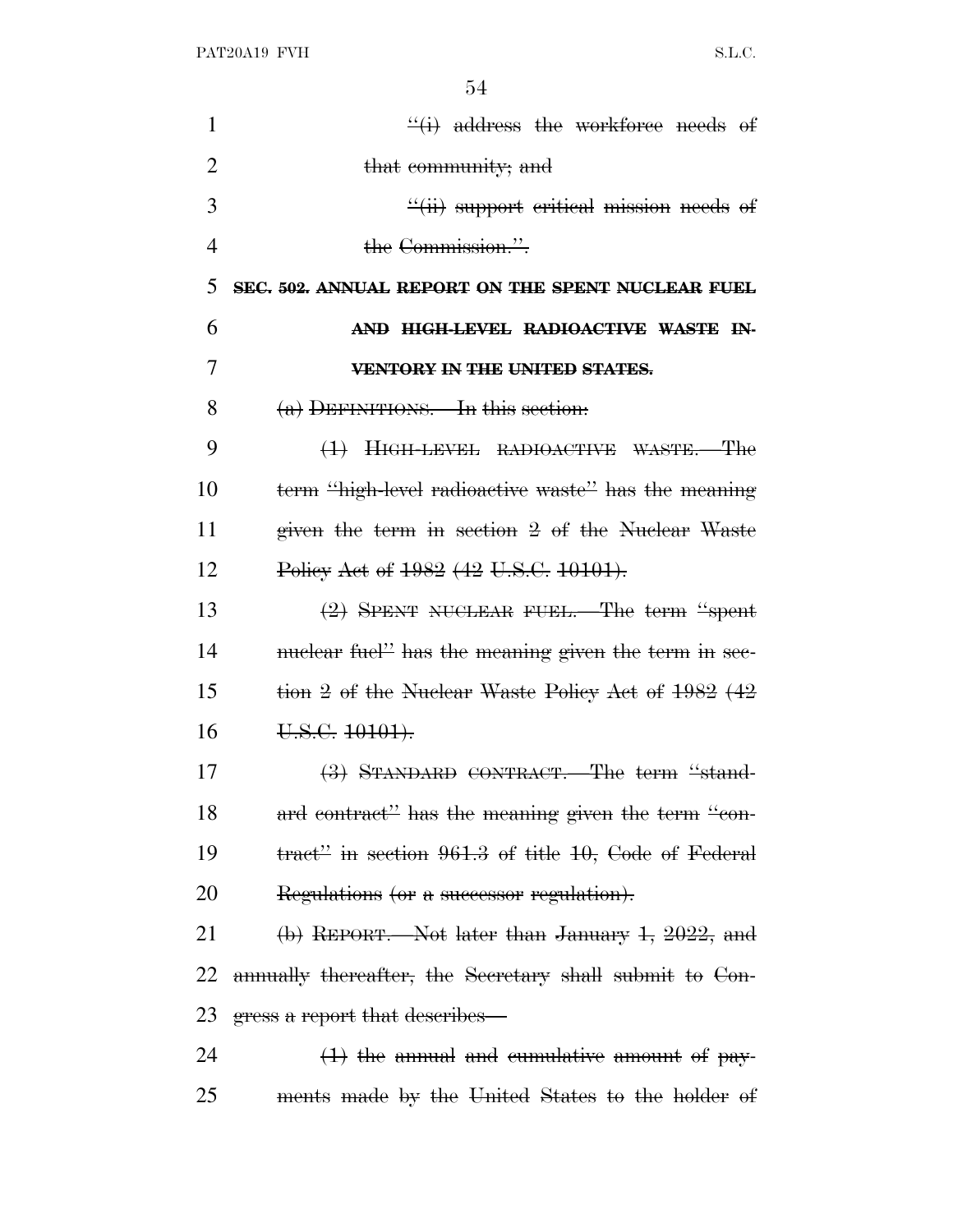a standard contract due to a partial breach of con-2 tract under the Nuclear Waste Policy Act of 1982 (42 U.S.C. 10101 et seq.) resulting in financial 4 damages to the holder;  $5 \left( 2 \right)$  the amount spent by the Department to re- duce future payments projected to be made by the United States to any holder of a standard contract due to a partial breach of contract under the Nu- clear Waste Policy Act of 1982 (42 U.S.C. 10101 et  $10 \qquad \text{seq.};$  (3) the cumulative amount spent by the Depart- ment to store, manage, and dispose of spent nuclear fuel and high-level radioactive waste in the United States as of the date of the report; (4) the projected lifecycle costs to store, man- age, transport, and dispose of the projected inven- tory of spent nuclear fuel and high-level radioactive waste in the United States, including spent nuclear fuel and high-level radioactive waste expected to be 20 generated from existing reactors through 2050;  $(5)$  any mechanisms for better accounting of li- abilities for the lifecycle costs of the spent nuclear fuel and high-level radioactive waste inventory in the 24 United States; and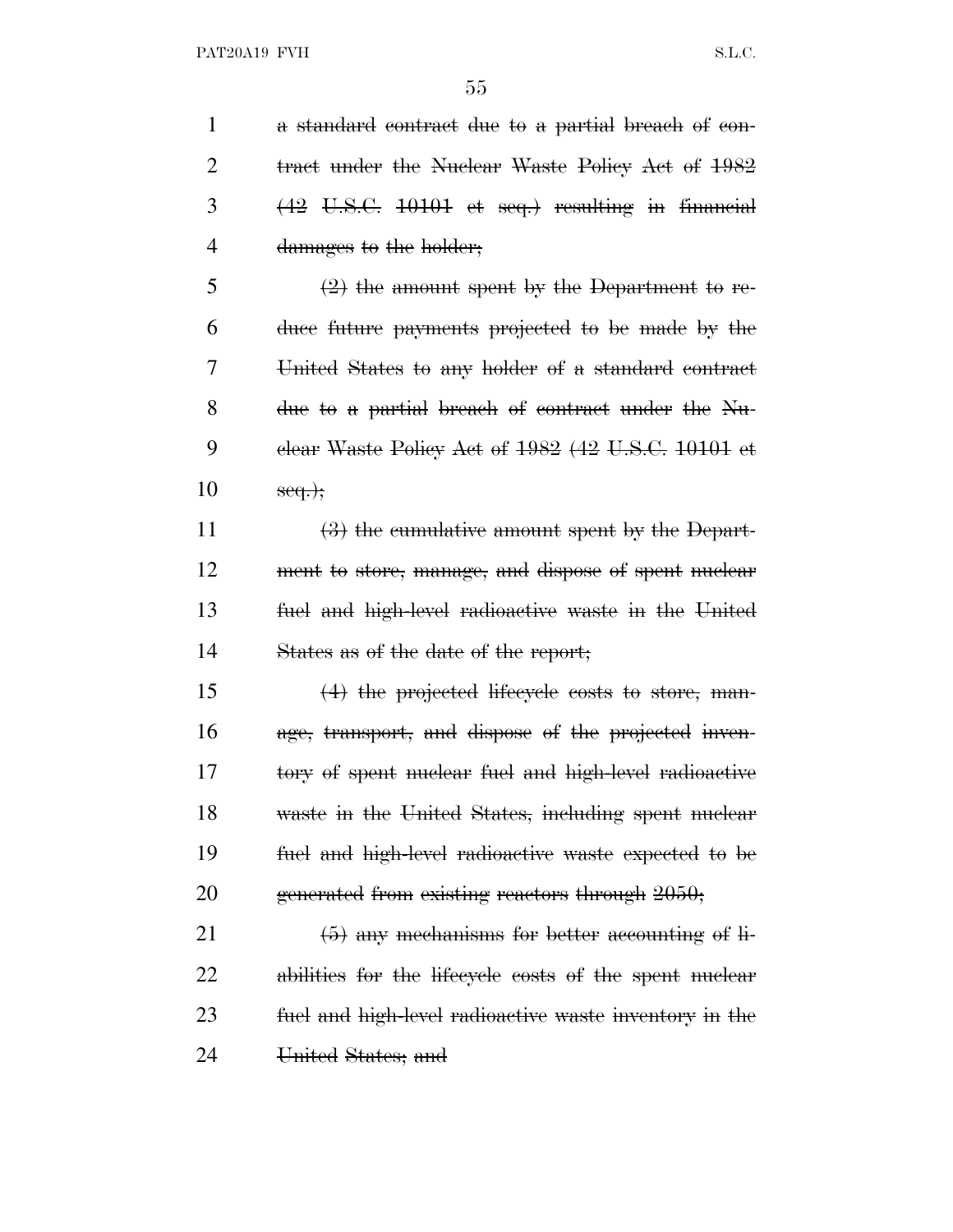| $\mathbf{1}$   | $(6)$ any recommendations for improving the            |
|----------------|--------------------------------------------------------|
| $\overline{2}$ | methods used by the Department for the accounting      |
| 3              | of spent nuclear fuel and high-level radioactive waste |
| 4              | costs and liabilities.                                 |
| 5              | SEC. 503. AUTHORIZATION OF APPROPRIATIONS<br>FOR       |
| 6              | SUPERFUND ACTIONS AT ABANDONED MIN-                    |
| 7              | ING SITES ON TRIBAL LAND.                              |
| 8              | $(a)$ DEFINITIONS. In this section:                    |
| 9              | (1) ELIGIBLE NON-NPL SITE.—The term "eligi-            |
| 10             | ble non-NPL site" means a site that—                   |
| 11             | $(A)$ is not on the National Priorities List;          |
| 12             | <del>but</del>                                         |
| 13             | (B) the Administrator determines would be              |
| 14             | eligible for listing on the National Priorities        |
| 15             | List based on the presence of hazards from con-        |
| 16             | tamination at the site, applying the hazard            |
| 17             | ranking system described in section $105(e)$ of        |
| 18             | the Comprehensive Environmental Response,              |
| 19             | Compensation, and Liability Act of 1980 (42            |
| 20             | $U.S.C. 9605(e)$ .                                     |
| 21             | $(2)$ INDIAN TRIBE.—The term "Indian Tribe"            |
| 22             | has the meaning given the term "Indian tribe" in       |
| 23             | section 101 of the Comprehensive Environmental         |
| 24             | Response, Compensation, and Liability Act of 1980      |
| 25             | $(42 \text{ U.S.C. } 9601).$                           |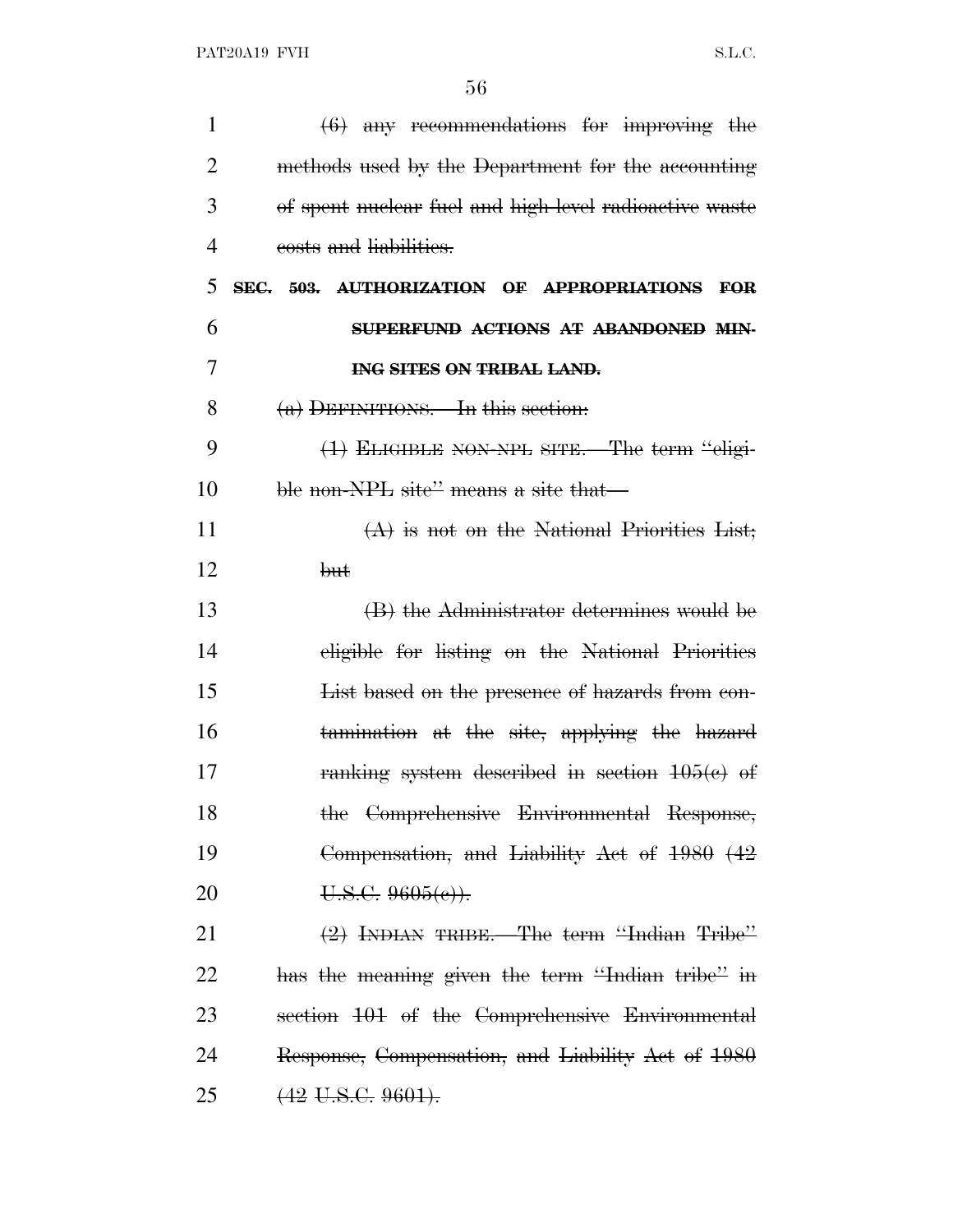| $\mathbf{1}$   | (3) NATIONAL PRIORITIES LIST.—The term                              |
|----------------|---------------------------------------------------------------------|
| $\overline{2}$ | "National Priorities List" means the National Prior-                |
| 3              | ities List developed by the President in accordance                 |
| $\overline{4}$ | with section $105(a)(8)(B)$ of the Comprehensive En-                |
| 5              | vironmental Response, Compensation, and Liability                   |
| 6              | Act of $1980$ (42 U.S.C. $9605(a)(8)(B)$ ).                         |
| 7              | (b) AUTHORIZATION OF APPROPRIATIONS.—There is                       |
| 8              | authorized to be appropriated to the Administrator to               |
| 9              | earry out this section $$100,000,000$ for each of fiscal            |
| 10             | years 2021 through 2030, to remain available until ex-              |
| 11             | pended.                                                             |
| 12             | (e) USES OF AMOUNTS. Amounts appropriated                           |
| 13             | under subsection (b) shall be used by the Administrator—            |
| 14             | $(1)$ to carry out removal actions on abandoned                     |
| 15             | mine land located on Tribal land;                                   |
| 16             | $(2)$ to carry out remedial actions on abandoned                    |
| 17             | mine land located on Tribal land at-                                |
| 18             | $(A)$ eligible non-NPL sites; and                                   |
| 19             | (B) sites listed on the National Priorities                         |
| 20             | List; and                                                           |
| 21             | $\left(3\right)$ to make grants under subsection $\left(e\right)$ . |
| 22             | (d) HEALTH ASSESSMENTS. Subject to the avail-                       |
| 23             | ability of appropriations, the Agency for Toxic Substances          |
| 24             | and Disease Registry, in coordination with Tribal health            |
| 25             | authorities, shall perform 1 or more health assessments             |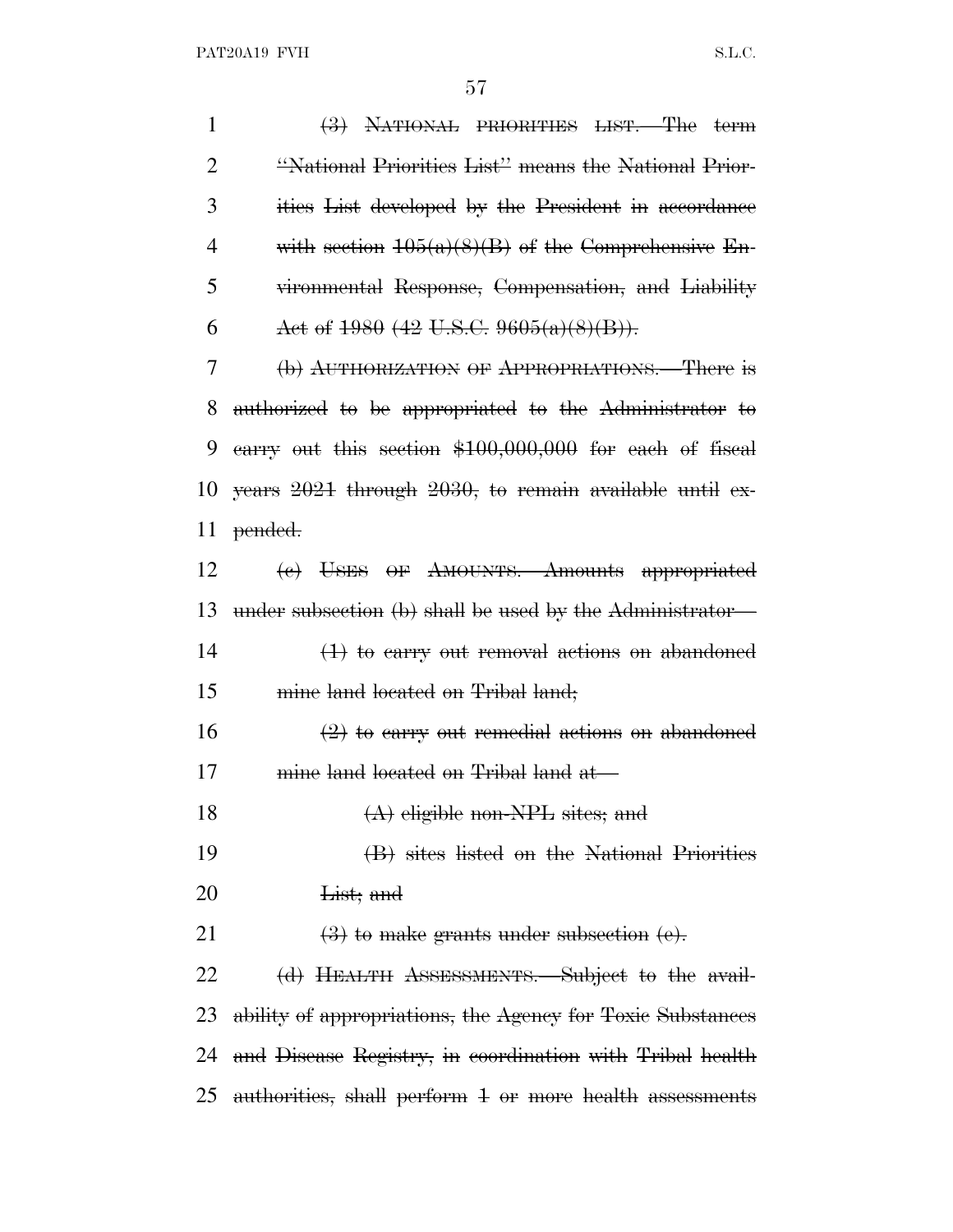1 at each eligible non-NPL site that is located on Tribal 2  $land.$ 

3 (e) GRANTS FOR TECHNICAL ASSISTANCE.—

4 (1) In GENERAL.—The Administrator may use amounts appropriated under subsection (b) to make grants to Indian Tribes on whose land is located an eligible non-NPL site.

 $(2)$  USE OF GRANT FUNDS. A grant under paragraph (1) shall be used in accordance with the second sentence of section 117(e)(1) of the Com- prehensive Environmental Response, Compensation, 12 and Liability Act of  $1980 (42 \text{ U.S.C. } 9617(e)(1)).$ 

 (3) LIMITATIONS.—A grant under paragraph (1) shall be governed by the rules, procedures, and 15 limitations described in section  $117(e)(2)$  of the Comprehensive Environmental Response, Compensa-17 tion, and Liability Act of 1980 (42 U.S.C.  $9617(e)(2)$ , except that

 $(A)$  "Administrator of the Environmental Protection Agency'' shall be substituted for **''President''** each place it appears in that sec-22 tion; and

23  $(B)$  in the first sentence of that section, 24 ''under section 503 of the American Nuclear In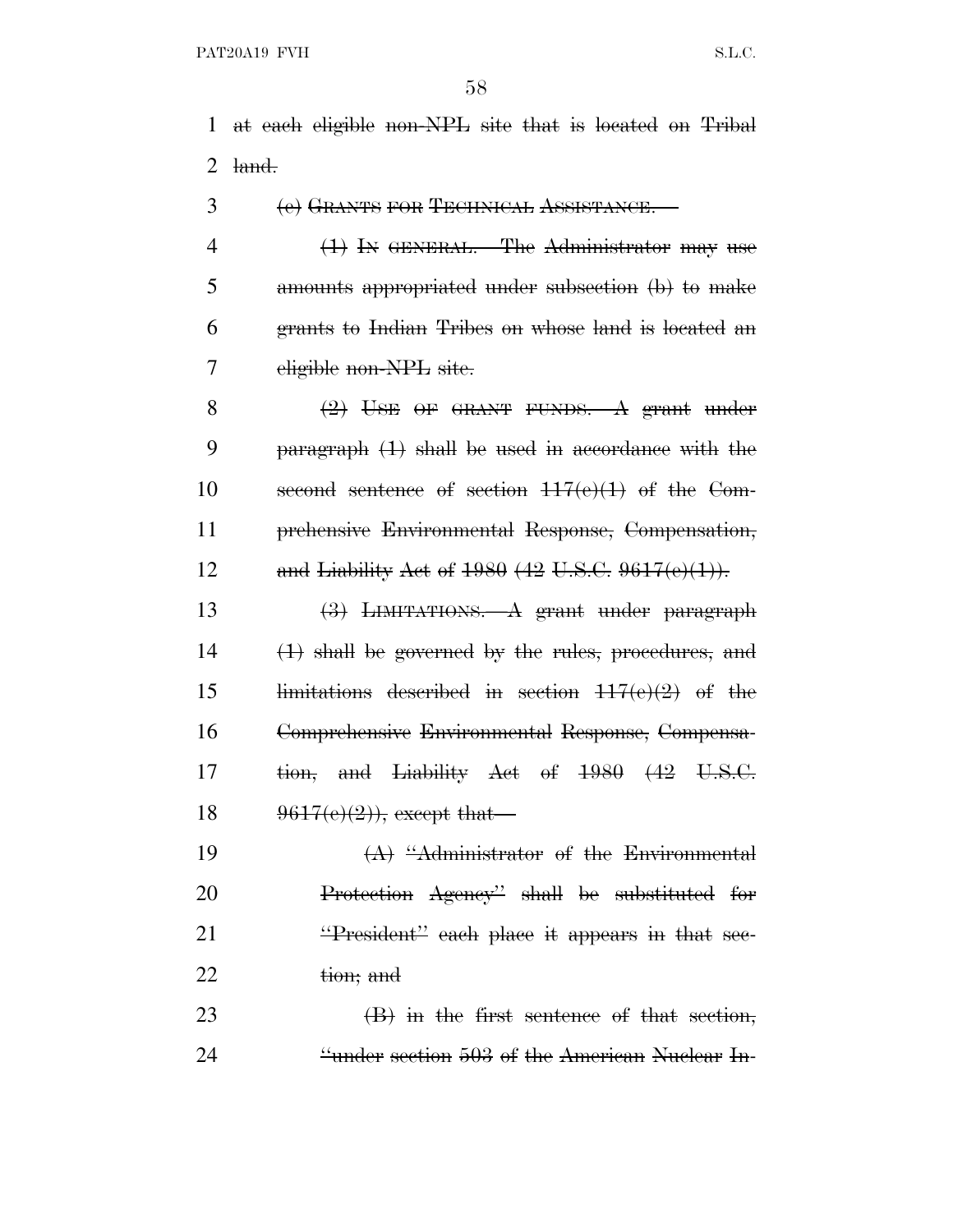PAT20A19 FVH S.L.C.

 frastructure Act of 2020'' shall be substituted 2 for "under this subsection".

 (f) STATUTE OF LIMITATIONS.—If a remedial action 4 described in subsection  $(e)(2)$  is scheduled at an eligible non-NPL site, no action may be commenced for damages (as defined in section 101 of the Comprehensive Environ- mental Response, Compensation, and Liability Act of (42 U.S.C. 9601)) with respect to that eligible non- NPL site unless the action is commenced within the time- frame provided for such actions with respect to facilities on the National Priorities List in the first sentence of the 12 matter following subparagraph  $(B)$  of section  $113(g)(1)$ 13 of that Act  $(42 \text{ U.S.C. } 9613(g)(1)).$ 

 (g) COORDINATION.—The Administrator shall coordi- nate with the Indian Tribe on whose land the applicable site is located in—

 (1) selecting and prioritizing sites for removal actions and remedial actions under paragraphs (1) 19 and  $(2)$  of subsection  $(e)$ ; and

20  $(2)$  carrying out those removal actions and re-medial actions.

# **SEC. 504. TECHNICAL CORRECTION.**

23 Section 104 c. of the Atomic Energy Act of 1954 (42 24 U.S.C.  $2134(e)$  is amended—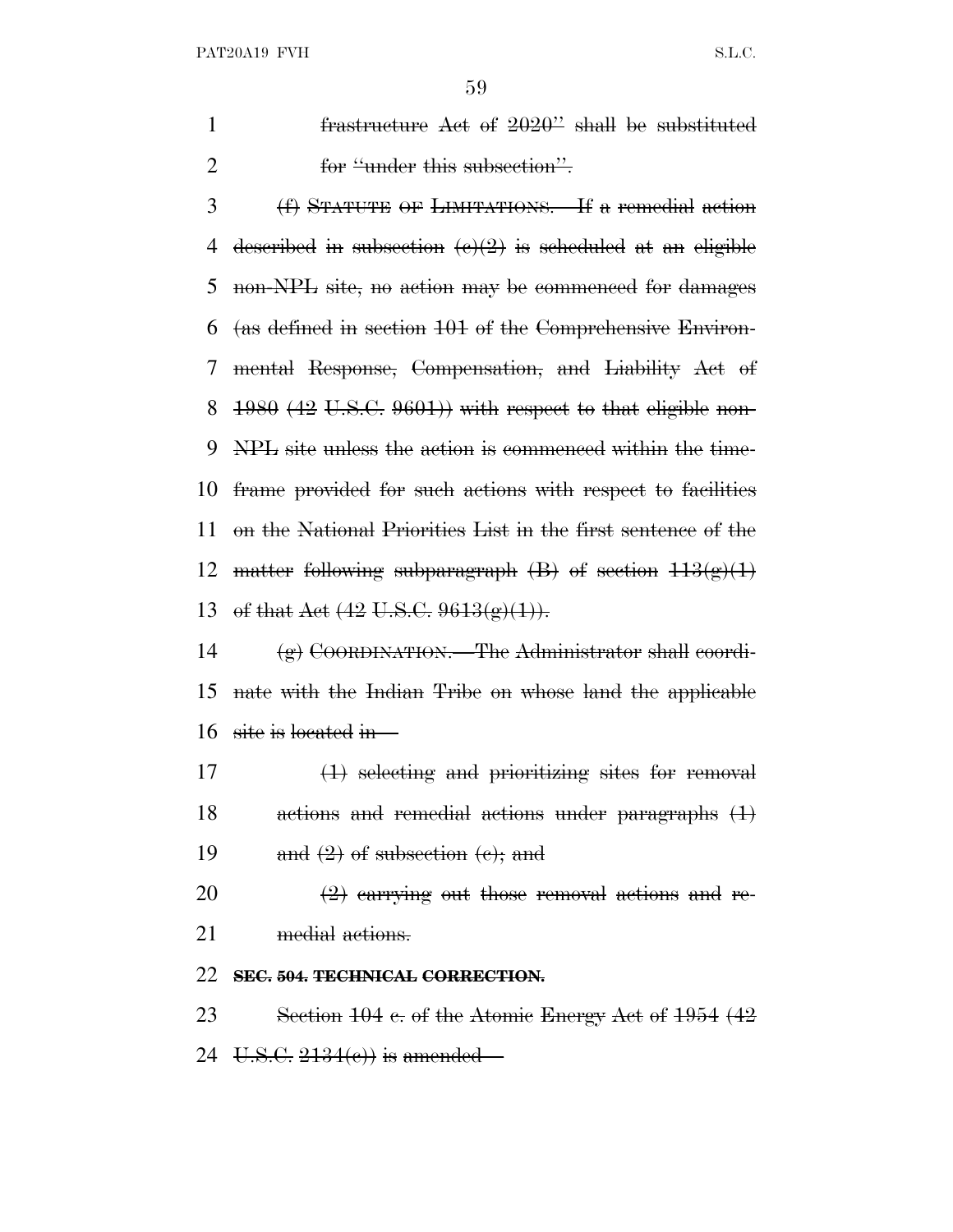| $\mathbf{1}$   | $(1)$ by striking the third sentence and inserting                      |
|----------------|-------------------------------------------------------------------------|
| $\overline{2}$ | the following:                                                          |
| 3              | $\frac{14}{3}$ LIMITATION ON UTILIZATION FACILI-                        |
| 4              | <b>THES.—The Commission may issue a license under</b>                   |
| 5              | this section for a utilization facility useful in the                   |
| 6              | conduct of research and development activities of the                   |
| 7              | types specified in section 31 if-                                       |
| 8              | $\frac{H(A)}{A}$ not more than 75 percent of the an-                    |
| 9              | mual costs to the licensee of owning and oper-                          |
| 10             | ating the facility are devoted to the sale, other                       |
| 11             | than for research and development or education                          |
| 12             | and training, of                                                        |
| 13             | "(i) nonenergy services;                                                |
| 14             | $\frac{d}{dt}$ energy; or                                               |
| 15             | $\frac{H(\mathbf{iii})}{H(\mathbf{iii})}$ a combination of<br>nonenergy |
| 16             | services and energy; and                                                |
| 17             | $\frac{H}{B}$ not more than 50 percent of the an-                       |
| 18             | mual costs to the licensee of owning and oper-                          |
| 19             | ating the facility are devoted to the sale of en-                       |
| <u>20</u>      | $ergy$ ."                                                               |
| 21             | $\frac{1}{2}$ in the second sentence, by striking "The                  |
| 22             | Commission" and inserting the following:                                |
| 23             | $\frac{11}{2}$ REGULATION. The Commission"; and                         |
| 24             | $(3)$ by striking "e. The Commission" and in-                           |
| 25             | serting the following:                                                  |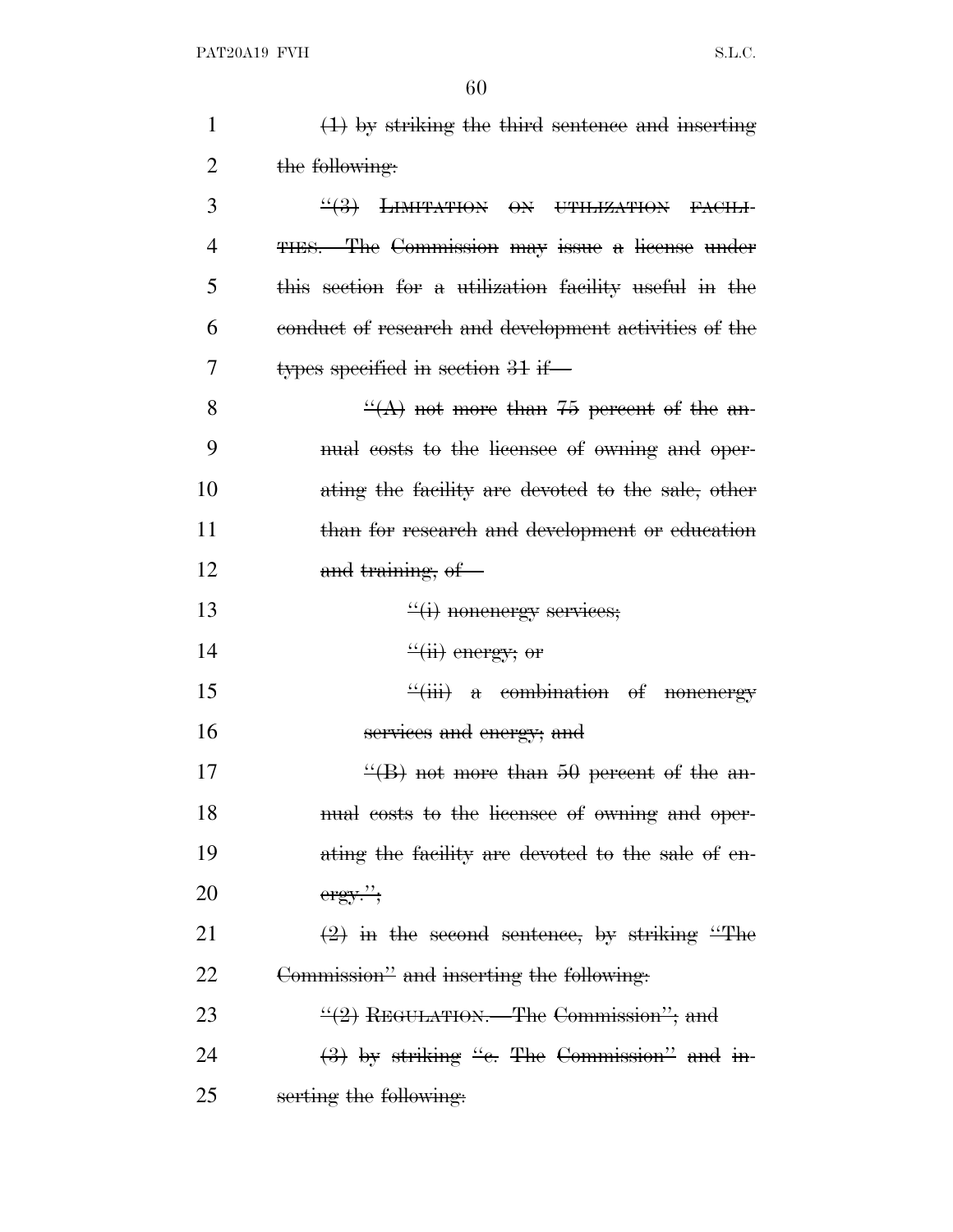1 <sup>"e</sup>. RESEARCH AND DEVELOPMENT ACTIVITIES.

2  $\frac{4}{1}$  In GENERAL.—Subject to paragraphs  $(2)$ 

 $3 \qquad \text{and } (3), \text{ the Commission}$ .

## 4 *SECTION 1. SHORT TITLE; TABLE OF CONTENTS.*

5 *(a) SHORT TITLE.—This Act may be cited as the*

6 *''American Nuclear Infrastructure Act of 2020''.*

7 *(b) TABLE OF CONTENTS.—The table of contents for*

## 8 *this Act is as follows:*

*Sec. 1. Short title; table of contents. Sec. 2. Definitions.*

#### *TITLE I—REESTABLISHING AMERICAN INTERNATIONAL COMPETITIVENESS AND GLOBAL LEADERSHIP*

*Sec. 101. International nuclear reactor export and innovation activities. Sec. 102. Denial of certain domestic licenses for national security purposes. Sec. 103. Export license requirements.*

#### *TITLE II—EXPANDING NUCLEAR ENERGY THROUGH ADVANCED NUCLEAR TECHNOLOGIES*

- *Sec. 201. Advanced nuclear reactor prizes.*
- *Sec. 202. Report on unique licensing considerations relating to the use of nuclear energy for nonelectric applications.*
- *Sec. 203. Enabling preparations for the demonstration of advanced nuclear reactors on Department sites.*

### *TITLE III—PRESERVING EXISTING NUCLEAR ENERGY GENERATION*

- *Sec. 301. Nuclear reactor incentives.*
- *Sec. 302. Report on lessons learned during the COVID–19 public health emergency.*
- *Sec. 303. Investment by allies.*

#### *TITLE IV—REVITALIZING AMERICA'S NUCLEAR SUPPLY CHAIN INFRASTRUCTURE*

- *Sec. 401. Advanced nuclear fuel approval.*
- *Sec. 402. National strategic uranium reserve.*
- *Sec. 403. Report on advanced methods of manufacturing and construction for nuclear energy applications.*

#### *TITLE V—MISCELLANEOUS*

*Sec. 501. Nuclear energy workforce development.*

*Sec. 502. Annual report on the spent nuclear fuel and high-level radioactive waste inventory in the United States.*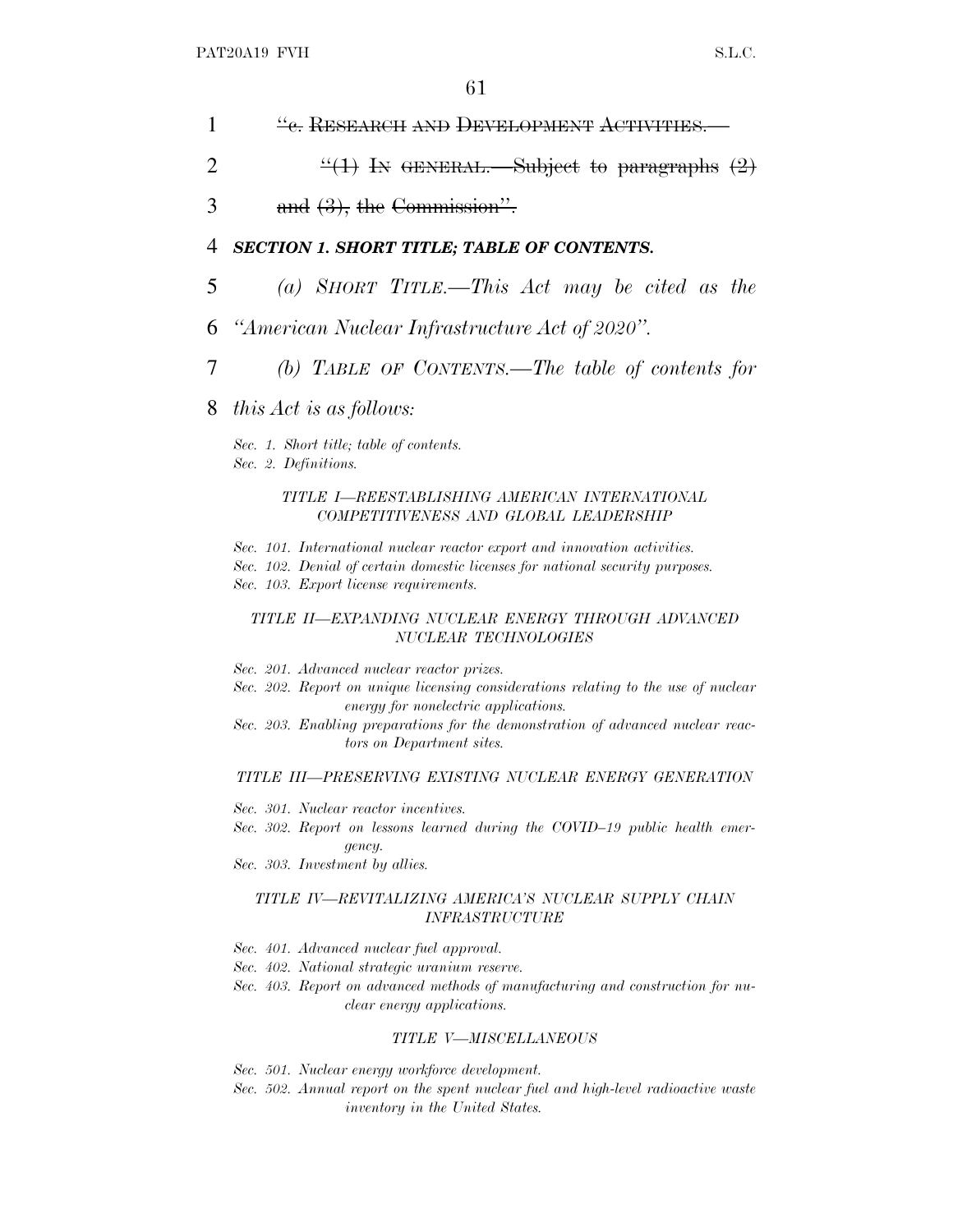|                | Sec. 503. Authorization of appropriations for superfund actions at abandoned<br>mining sites on Tribal land.<br>Sec. 504. Nuclear closure communities.<br>Sec. 505. Report on corporate support.<br>Sec. 506. Technical correction. |
|----------------|-------------------------------------------------------------------------------------------------------------------------------------------------------------------------------------------------------------------------------------|
| 1              | <b>SEC. 2. DEFINITIONS.</b>                                                                                                                                                                                                         |
| $\overline{2}$ | In this Act:                                                                                                                                                                                                                        |
| 3              | (1) ACCIDENT TOLERANT FUEL.—The term " $ac$ -                                                                                                                                                                                       |
| $\overline{4}$ | cident tolerant fuel" has the meaning given the term                                                                                                                                                                                |
| 5              | in section $107(a)$ of the Nuclear Energy Innovation                                                                                                                                                                                |
| 6              | and Modernization Act (Public Law 115–439; 132                                                                                                                                                                                      |
| 7              | <i>Stat.</i> 5577).                                                                                                                                                                                                                 |
| 8              | (2) ADMINISTRATOR.—The term "Adminis-                                                                                                                                                                                               |
| 9              | trator" means the Administrator of the Environ-                                                                                                                                                                                     |
| 10             | mental Protection Agency.                                                                                                                                                                                                           |
| 11             | $(3)$ ADVANCED NUCLEAR FUEL.—The term "ad-                                                                                                                                                                                          |
| 12             | vanced nuclear fuel" means—                                                                                                                                                                                                         |
| 13             | $(A)$ advanced nuclear reactor fuel (as de-                                                                                                                                                                                         |
| 14             | fined in section 3 of the Nuclear Energy Innova-                                                                                                                                                                                    |
| 15             | tion and Modernization Act (42 U.S.C. 2215                                                                                                                                                                                          |
| 16             | note; Public Law 115–439)); and                                                                                                                                                                                                     |
| 17             | $(B)$ accident tolerant fuel.                                                                                                                                                                                                       |
| 18             | (4) ADVANCED NUCLEAR REACTOR.—The term                                                                                                                                                                                              |
| 19             | "advanced nuclear reactor" has the meaning given the                                                                                                                                                                                |
| 20             | term in section 3 of the Nuclear Energy Innovation                                                                                                                                                                                  |
| 21             | and Modernization Act (42 U.S.C. 2215 note; Public                                                                                                                                                                                  |
| 22             | Law $115-439$ ).                                                                                                                                                                                                                    |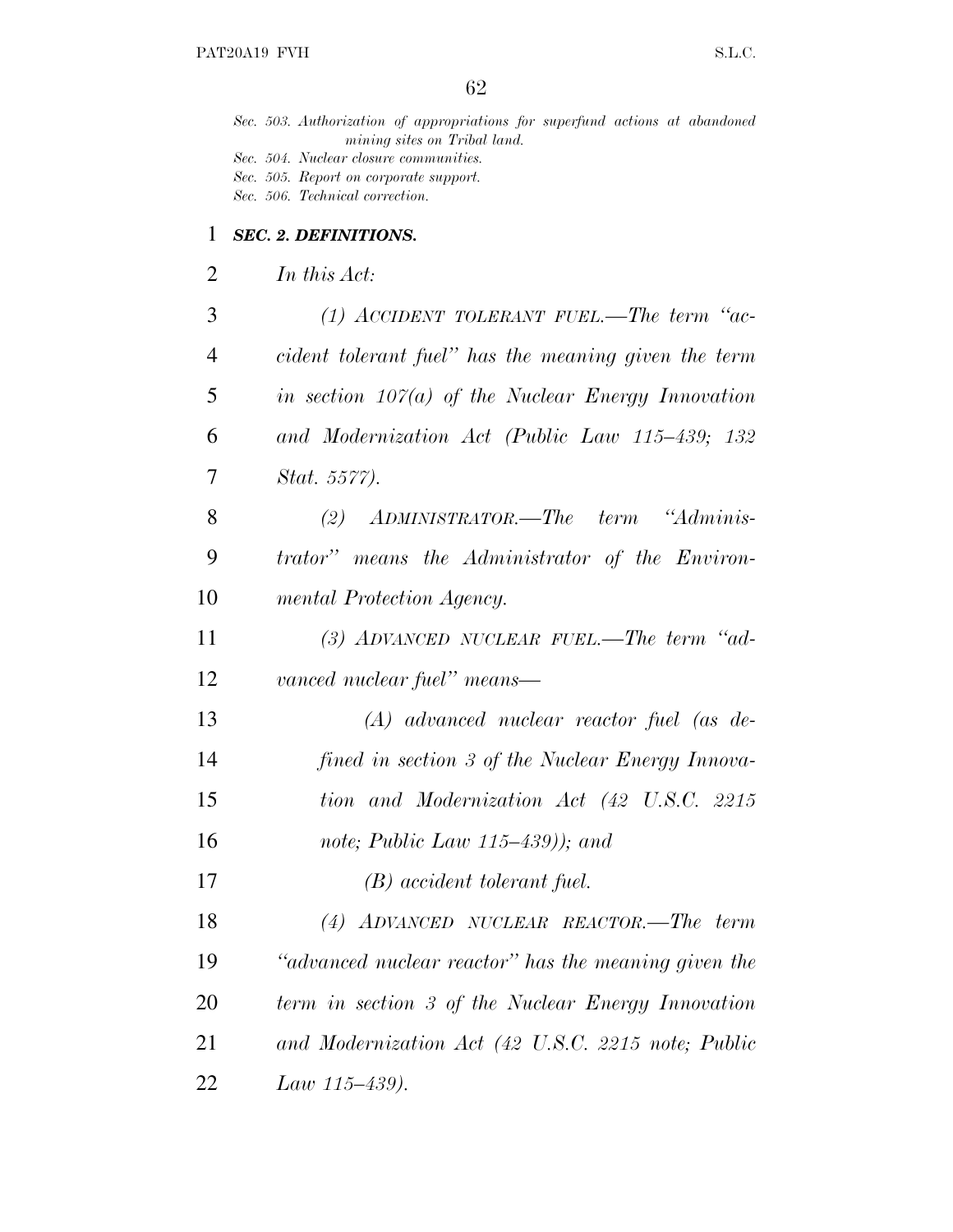| 1              | (5) APPROPRIATE COMMITTEES OF CONGRESS.-               |
|----------------|--------------------------------------------------------|
| $\overline{2}$ | The term "appropriate committees of Congress"          |
| 3              | $means$ —                                              |
| $\overline{4}$ | (A) the Committee on Environment and                   |
| 5              | Public Works of the Senate; and                        |
| 6              | $(B)$ the Committee on Energy and Com-                 |
| 7              | merce of the House of Representatives.                 |
| 8              | (6) CHAIRMAN.—The term "Chairman" means                |
| 9              | the Chairman of the Nuclear Regulatory Commission.     |
| 10             | (7) COMMISSION.—The term "Commission"                  |
| 11             | means the Nuclear Regulatory Commission.               |
| 12             | DEPARTMENT.—The term "Department"<br>(8)               |
| 13             | means the Department of Energy.                        |
| 14             | $(9)$ EARLY SITE PERMIT.—The term "early site          |
| 15             | permit" has the meaning given the term in section      |
| 16             | 52.1 of title 10, Code of Federal Regulations (or a    |
| 17             | successor regulation).                                 |
| 18             | (10) HIGH-ASSAY, LOW-ENRICHED URANIUM.                 |
| 19             | The term "high-assay, low-enriched uranium" means      |
| 20             | uranium with an assay greater than 5 weight per-       |
| 21             | cent, but less than 20 weight percent, of the uranium- |
| 22             | $235$ isotope.                                         |
| 23             | $(11)$ INSTITUTION OF HIGHER EDUCATION.—The            |
| 24             | term "institution of higher education" has the mean-   |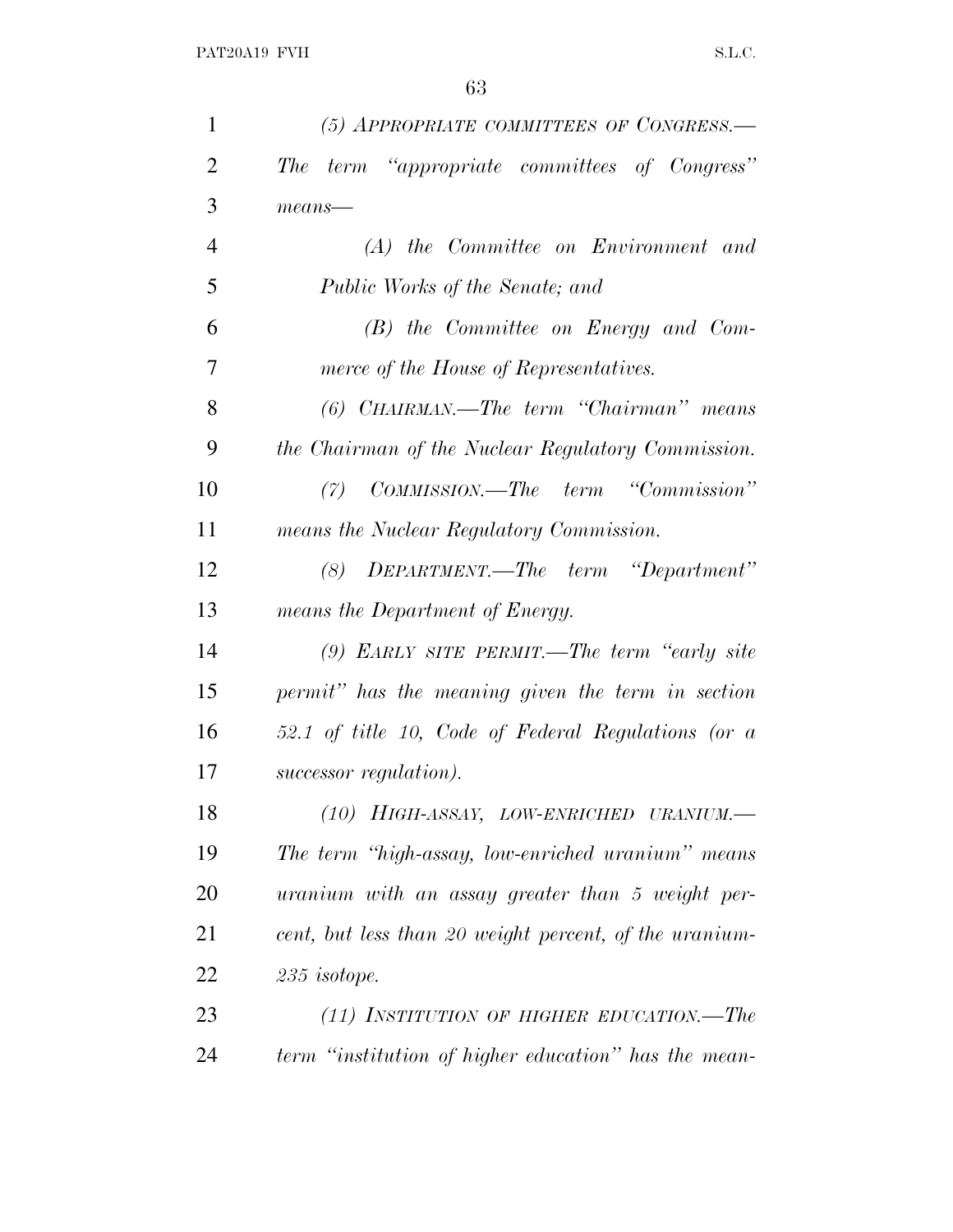| $\mathbf{1}$   | ing given the term in section $101(a)$ of the Higher  |
|----------------|-------------------------------------------------------|
| $\overline{2}$ | <i>Education Act of 1965 (20 U.S.C. 1001(a)).</i>     |
| 3              | $(12)$ NATIONAL LABORATORY.—The term "Na-             |
| $\overline{4}$ | tional Laboratory" has the meaning given the term in  |
| 5              | section 2 of the Energy Policy Act of 2005 (42 U.S.C. |
| 6              | 15801).                                               |
| 7              | $(13)$ REMOVAL; REMEDIAL ACTION.—The terms            |
| 8              | "removal" and "remedial action" have the meanings     |
| 9              | given those terms in section 101 of the Comprehensive |
| 10             | Environmental Response, Compensation, and Liabil-     |
| 11             | ity Act of 1980 (42 U.S.C. 9601).                     |
| 12             | (14) SECRETARY.—The term "Secretary" means            |
| 13             | the Secretary of Energy.                              |
| 14             | $(15)$ TRIBAL LAND.—The term "Tribal land" has        |
| 15             | the meaning given the term "Indian country" in sec-   |
| 16             | tion 1151 of title 18, United States Code.            |
| 17             | I—REESTABLISHING<br><b>TITLE</b>                      |
| 18             | AMERICAN INTERNATIONAL                                |
| 19             | <b>COMPETITIVENESS</b><br>AND                         |
| 20             | <b>GLOBAL LEADERSHIP</b>                              |
| 21             | SEC. 101. INTERNATIONAL NUCLEAR REACTOR EXPORT        |
| 22             | AND INNOVATION ACTIVITIES.                            |
| 23             | (a) $COORDINATION$ .                                  |
| 24             | $(1)$ In GENERAL.—The Commission shall—               |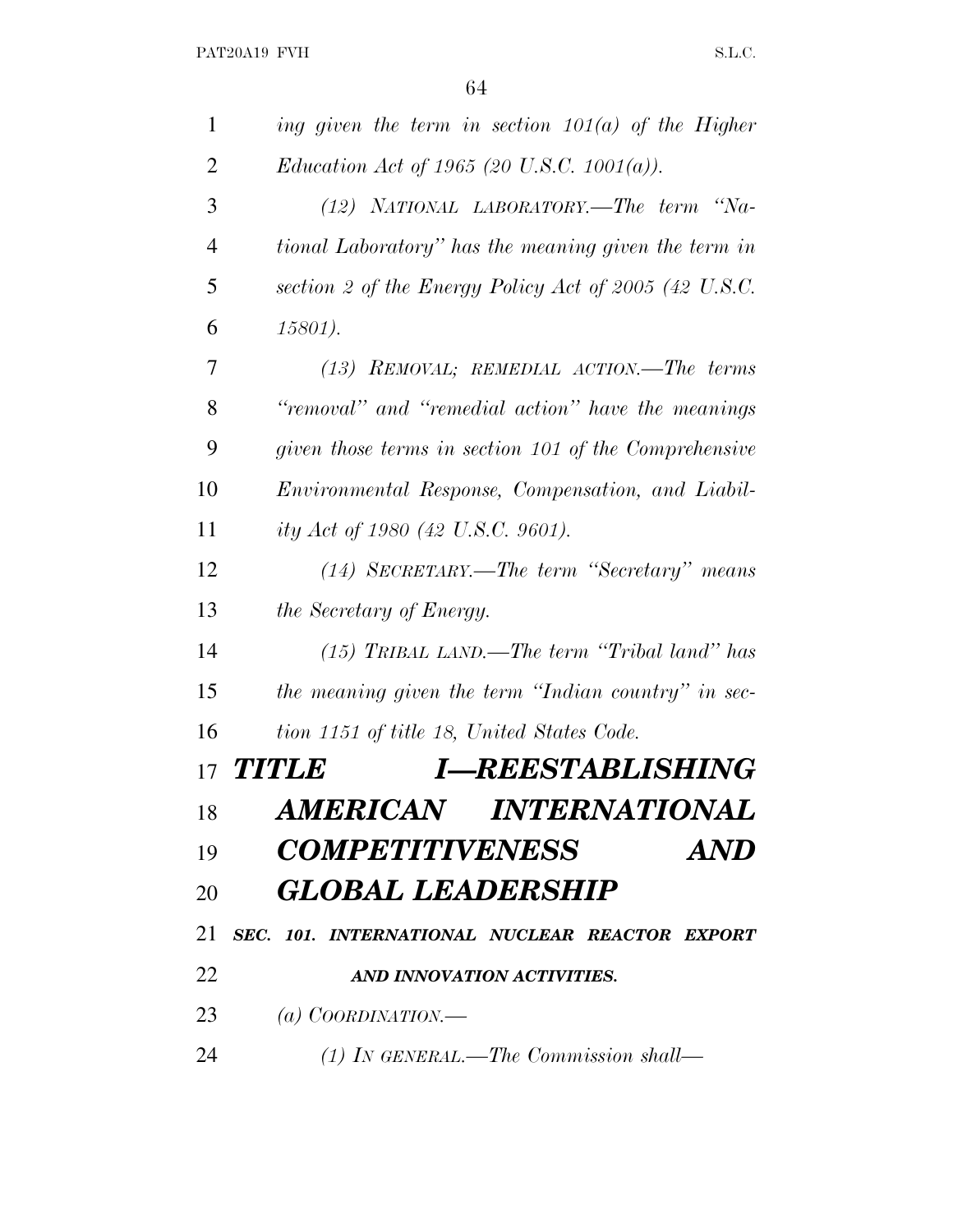| $\mathbf{1}$   | $(A)$ coordinate all work of the Commission           |
|----------------|-------------------------------------------------------|
| $\overline{2}$ | $relating to$ —                                       |
| 3              | (i) nuclear reactor import and export                 |
| $\overline{4}$ | <i>licensing</i> ; and                                |
| 5              | $(ii)$ international regulatory coopera-              |
| 6              | tion and assistance relating to nuclear reac-         |
| 7              | tors, including with countries that<br>are            |
| 8              | members of the Organisation for Economic              |
| 9              | Co-operation and Development; and                     |
| 10             | (B) support interagency and international             |
| 11             | coordination with respect to-                         |
| 12             | $(i)$ the consideration of international              |
| 13             | <i>technical standards to establish the licensing</i> |
| 14             | and regulatory basis to assist the design,            |
| 15             | construction, and operation of nuclear sys-           |
| 16             | tems;                                                 |
| 17             | $(ii)$ efforts to help build competent nu-            |
| 18             | clear regulatory organizations and legal              |
| 19             | frameworks in countries seeking to develop            |
| 20             | nuclear power; and                                    |
| 21             | ( <i>iii</i> ) exchange programs and training         |
| 22             | provided to other countries relating to nu-           |
| 23             | clear regulation and oversight to improve             |
| 24             | nuclear technology licensing, in accordance           |
| 25             | with paragraph $(2)$ .                                |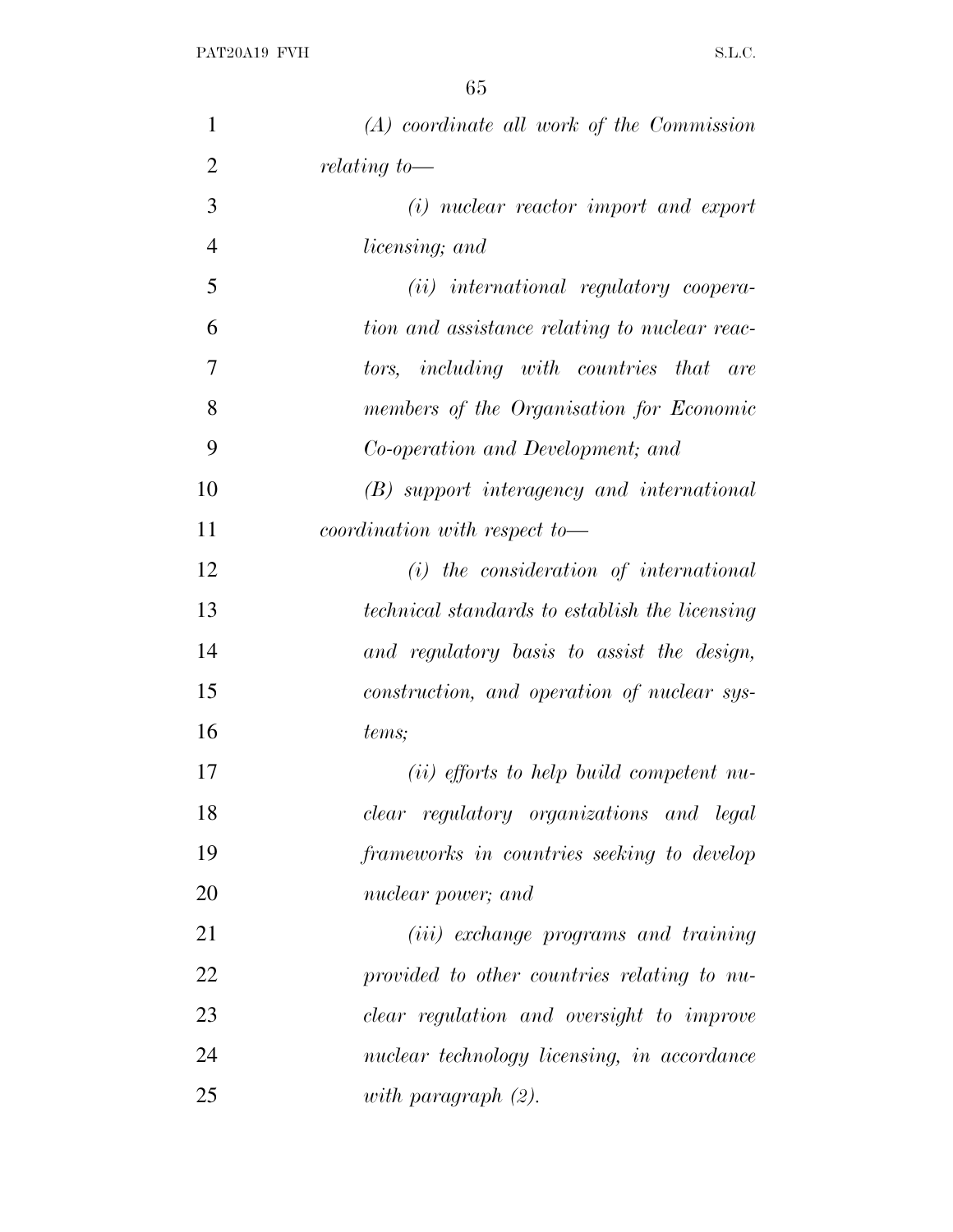| 1              | (2) EXCHANGE PROGRAMS AND TRAINING.—With                         |
|----------------|------------------------------------------------------------------|
| $\overline{2}$ | respect to the exchange programs and training de-                |
| 3              | scribed in paragraph $(1)(B)(iii)$ , the Commission              |
| $\overline{4}$ | shall coordinate, as applicable, with—                           |
| 5              | $(A)$ the Secretary;                                             |
| 6              | (B) National Laboratories;                                       |
| 7              | $(C)$ the private sector; and                                    |
| 8              | $(D)$ institutions of higher education.                          |
| 9              | (b) AUTHORITY TO ESTABLISH BRANCH.—The Com-                      |
| 10             | mission may establish within the Office of International         |
| 11             | Programs a branch, to be known as the "International Nu-         |
|                | 12 clear Reactor Export and Innovation Branch", to carry out     |
| 13             | such international nuclear reactor export and innovation         |
| 14             | <i>activities as the Commission determines to be appropriate</i> |
| 15             | and within the mission of the Commission.                        |
| 16             | (c) EXCLUSION OF INTERNATIONAL ACTIVITIES FROM                   |
| 17             | THE FEE BASE.-                                                   |
| 18             | $(1)$ IN GENERAL.—Section 102 of the Nuclear                     |
| 19             | <i>Energy Innovation and Modernization Act (42 U.S.C.</i>        |
| 20             | $2215$ ) is amended—                                             |
| 21             | $(A)$ in subsection $(a)$ , by adding at the end                 |
| 22             | <i>the following:</i>                                            |
| 23             | "(4) INTERNATIONAL NUCLEAR REACTOR EXPORT                        |
| 24             | AND INNOVATION ACTIVITIES.—The Commission shall                  |
| 25             | <i>identify</i> in the annual budget justification inter-        |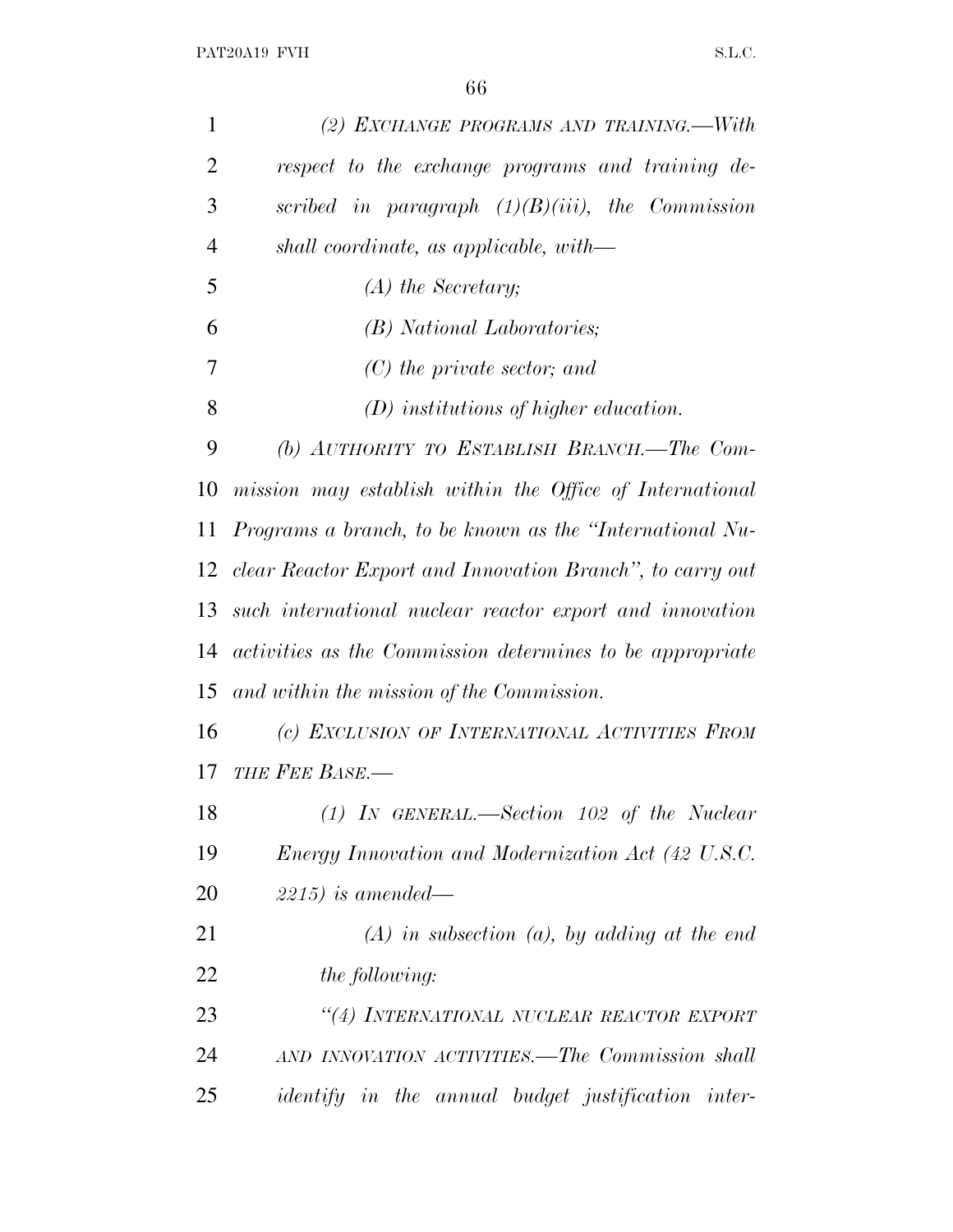| $\mathbf{1}$   | national nuclear reactor export and innovation ac-          |
|----------------|-------------------------------------------------------------|
| $\overline{2}$ | tivities described in section $101(a)$ of the American      |
| 3              | Nuclear Infrastructure Act of 2020."; and                   |
| $\overline{4}$ | (B) in subsection (b)(1)(B), by adding at                   |
| 5              | the end the following:                                      |
| 6              | $``(iv)$ Costs for international nuclear                    |
| 7              | reactor export and innovation activities de-                |
| 8              | scribed in section $101(a)$ of the American                 |
| 9              | Nuclear Infrastructure Act of 2020.".                       |
| 10             | (2) EFFECTIVE DATE.—The amendments made                     |
| 11             | by paragraph (1) shall take effect on October 1, 2021.      |
| 12             | (d) SAVINGS CLAUSE.—Nothing in this section alters          |
| 13             | the authority of the Commission to license and regulate the |
| 14             | civilian use of radioactive materials.                      |
| 15             | SEC. 102. DENIAL OF CERTAIN DOMESTIC LICENSES FOR           |
| 16             | <b>NATIONAL SECURITY PURPOSES.</b>                          |
| 17             | (a) DEFINITION OF COVERED FUEL.—In this section,            |
| 18             | the term "covered fuel" means enriched uranium that is      |
| 19             | fabricated into fuel assemblies for nuclear reactors by an  |
| 20             | $entity that \_\$                                           |
| 21             | $(1)$ is owned or controlled by the Government of           |
| 22             | the Russian Federation or the Government of the Peo-        |
| 23             | ple's Republic of China; or                                 |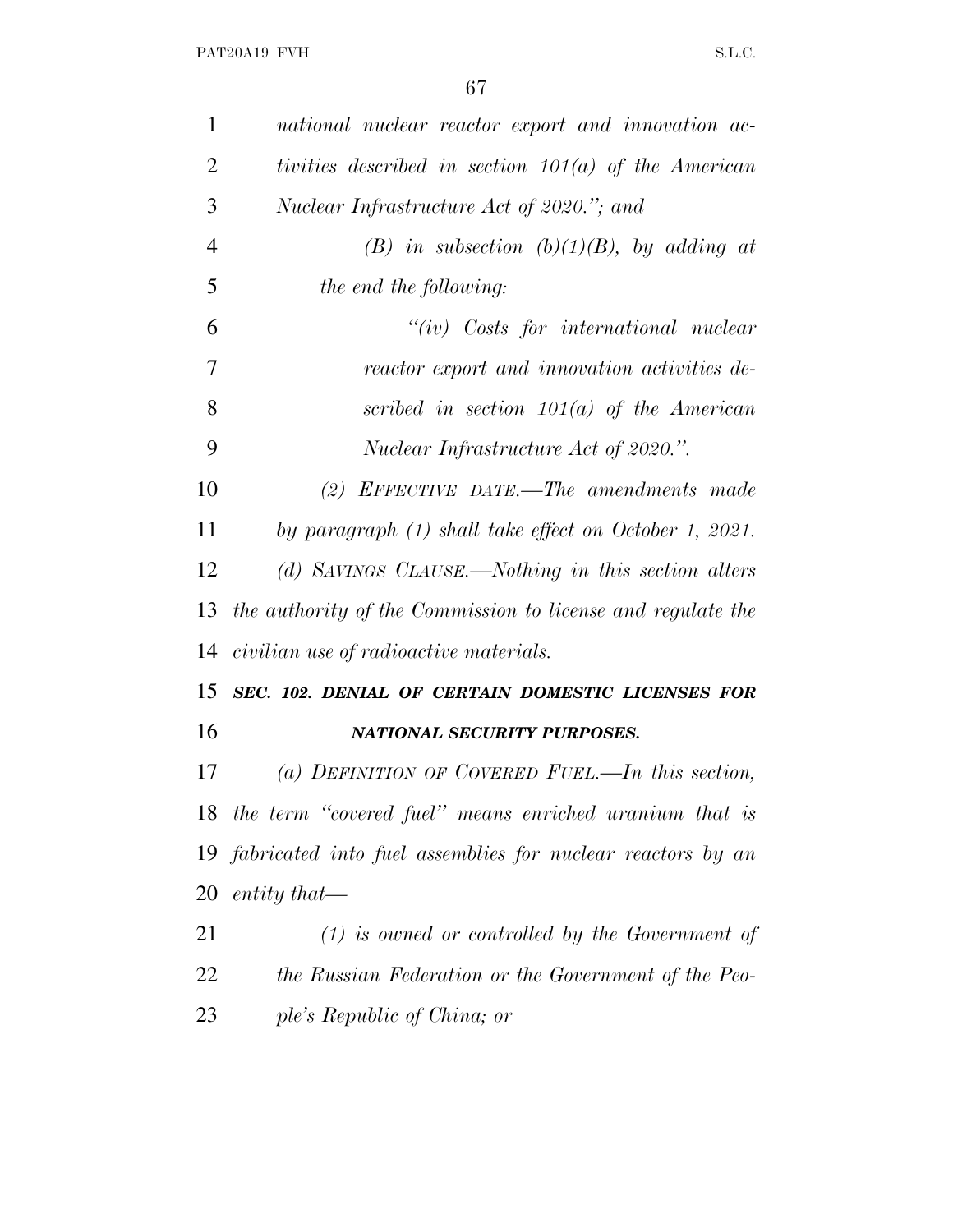|    | $(2)$ is organized under the laws of, or otherwise     |
|----|--------------------------------------------------------|
| 2  | subject to the jurisdiction of, the Russian Federation |
| -3 | or the People's Republic of China.                     |

 *(b) PROHIBITION ON UNLICENSED POSSESSION OR OWNERSHIP OF COVERED FUEL.—Unless specifically au- thorized by the Commission in a license issued under sec- tion 53 of the Atomic Energy Act of 1954 (42 U.S.C. 2073) and part 70 of title 10, Code of Federal Regulations (or successor regulations), no person subject to the jurisdiction of the Commission may possess or own covered fuel.*

 *(c) LICENSE TO POSSESS OR OWN COVERED FUEL.— (1) CONSULTATION REQUIRED PRIOR TO ISSUANCE.—The Commission shall not issue a license to possess or own covered fuel under section 53 of the Atomic Energy Act of 1954 (42 U.S.C. 2073) and part 70 of title 10, Code of Federal Regulations (or successor regulations), unless the Commission has first consulted with the Secretary and the Secretary of State before issuing the license.*

*(2) PROHIBITION ON ISSUANCE OF LICENSE.—*

 *(A) IN GENERAL.—Subject to subparagraph (C), a license to possess or own covered fuel shall not be issued if the Secretary and the Secretary of State make the determination described in subparagraph (B).*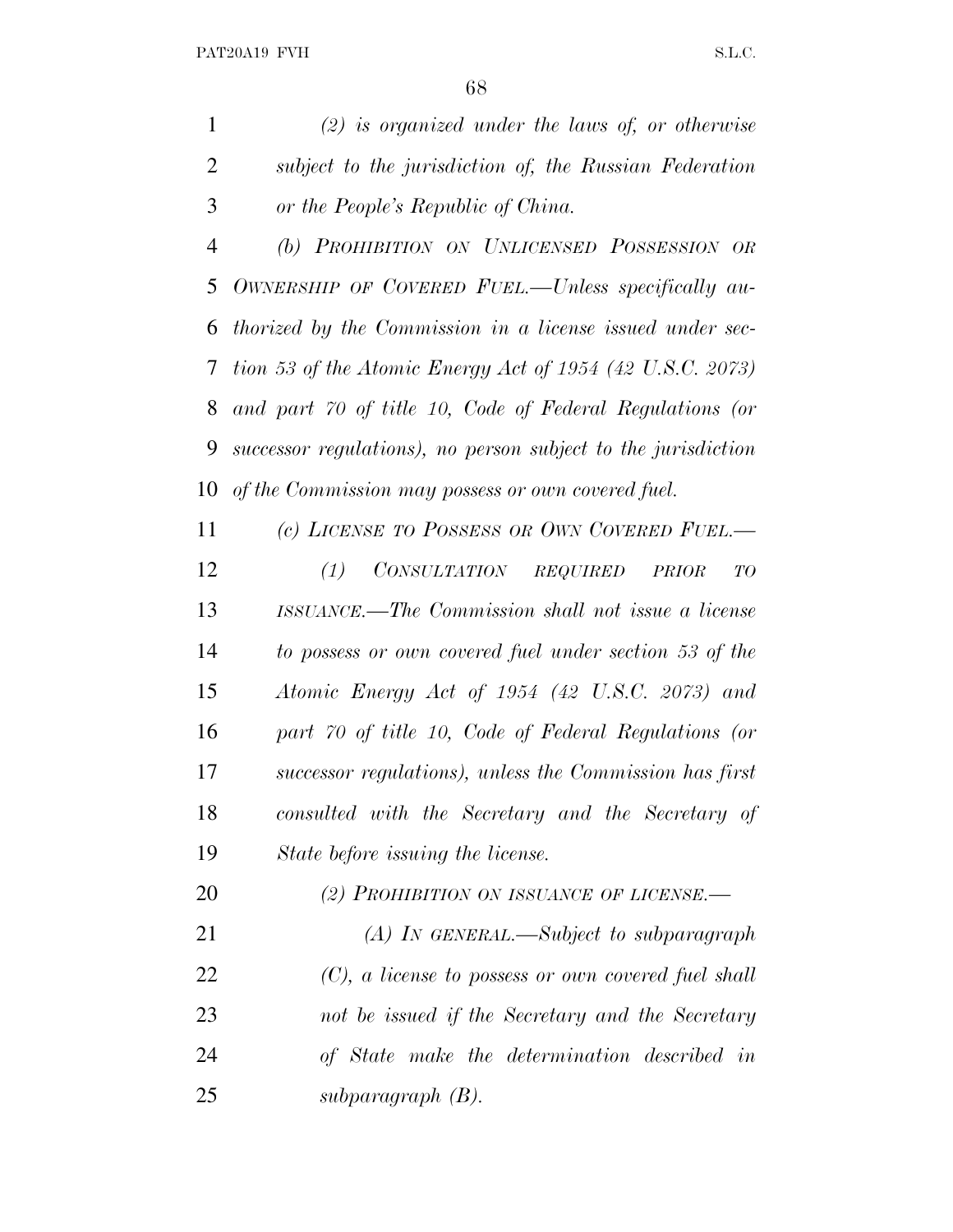| $\mathbf{1}$   | (B) DETERMINATION.—                           |
|----------------|-----------------------------------------------|
| $\overline{2}$ | $(i)$ IN GENERAL.—The determination           |
| 3              | referred to in subparagraph $(A)$ is a deter- |
| $\overline{4}$ | mination that possession or ownership, as     |
| 5              | applicable, of covered fuel poses a threat to |
| 6              | the national security of the United States    |
| 7              | that adversely impacts the physical and eco-  |
| 8              | nomic security of the United States.          |
| 9              | $(ii)$ JOINT DETERMINATION.—A deter-          |
| 10             | mination described in clause (i) shall be     |
| 11             | jointly made by the Secretary and the Sec-    |
| 12             | <i>retary of State.</i>                       |
| 13             | $(iii)$ TIMELINE.—                            |
| 14             | (I) NOTICE OF APPLICATION.—Not                |
| 15             | later than 30 days after the date on          |
| 16             | which the Commission receives an ap-          |
| 17             | plication for a license to possess or         |
| 18             | own covered fuel, the Commission shall        |
| 19             | notify the Secretary and the Secretary        |
| 20             | of State of the application.                  |
| 21             | $(II)$ DETERMINATION.—The Sec-                |
| 22             | retary and the Secretary of State shall       |
| 23             | have a period of 180 days, beginning          |
| 24             | on the date on which the Commission           |
| 25             | notifies the Secretary and the Sec-           |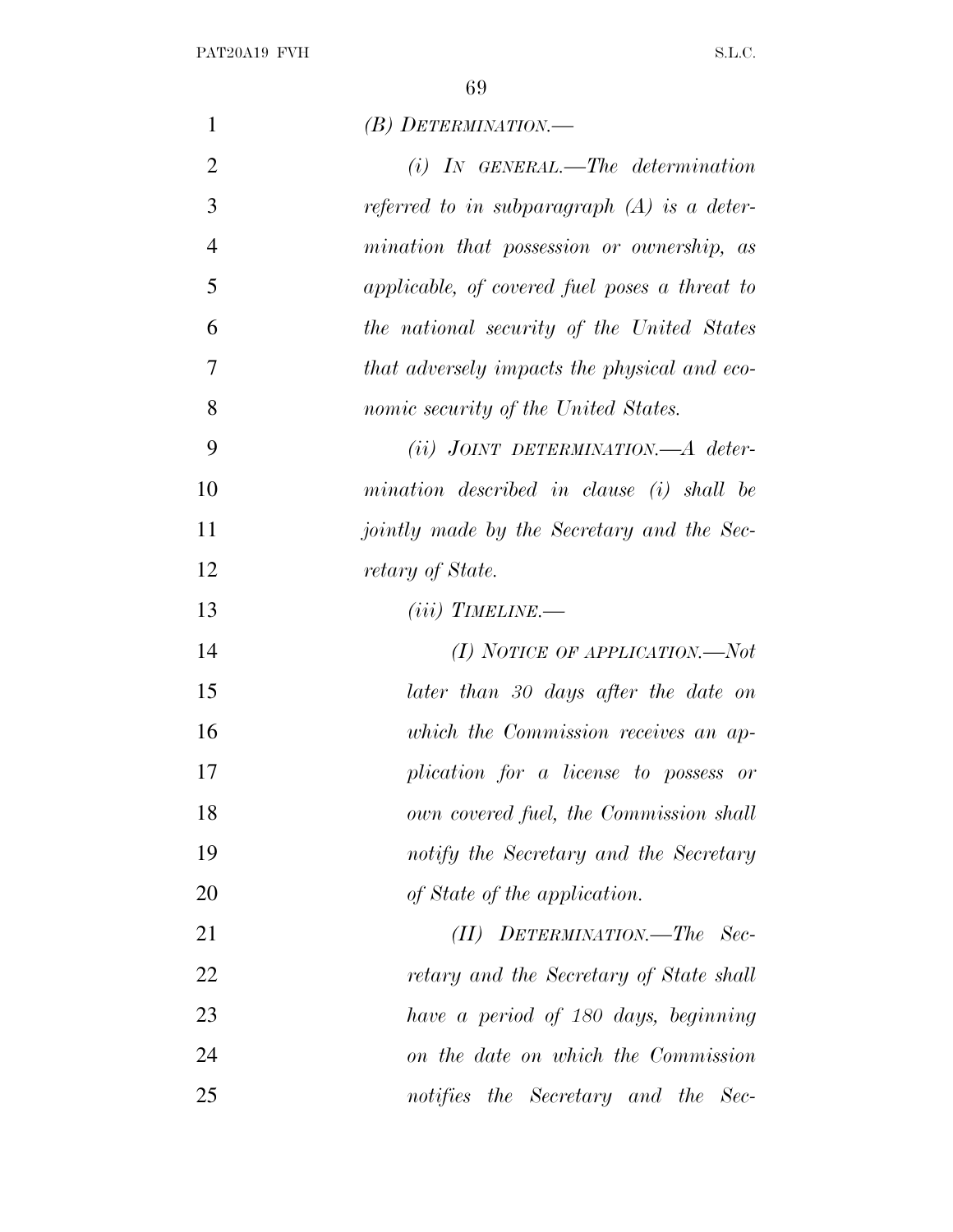| $\mathbf{1}$   | retary of State under subclause (I) of         |
|----------------|------------------------------------------------|
| $\overline{2}$ | an application for a license to possess        |
| 3              | or own covered fuel, in which to make          |
| $\overline{4}$ | the determination described in clause          |
| 5              | (i).                                           |
| 6              | COMMISSION NOTIFICA-<br>(III)                  |
| $\overline{7}$ | $TION. \text{---} On$ making the determination |
| 8              | described in clause (i), the Secretary         |
| 9              | and the Secretary of State shall imme-         |
| 10             | diately notify the Commission.                 |
| 11             | CONGRESSIONAL NOTIFICA-<br>(IV)                |
| 12             | $TION.$ —Not later than 30 days after          |
| 13             | the date on which the Secretary and            |
| 14             | the Secretary of State notify the Com-         |
| 15             | $mission$ under subclause $(III)$ , the        |
| 16             | Commission shall notify the appro-             |
| 17             | priate committees of Congress of the           |
| 18             | determination.                                 |
| 19             | $(V)$ PUBLIC NOTICE.—Not later                 |
| 20             | than 15 days after the date on which           |
| 21             | Commission notifies Congress<br>the            |
| 22             | under subclause $(IV)$ of a determina-         |
| 23             | tion made under clause (i), the Com-           |
| 24             | mission shall make that determination          |
| 25             | <i>publicly available.</i>                     |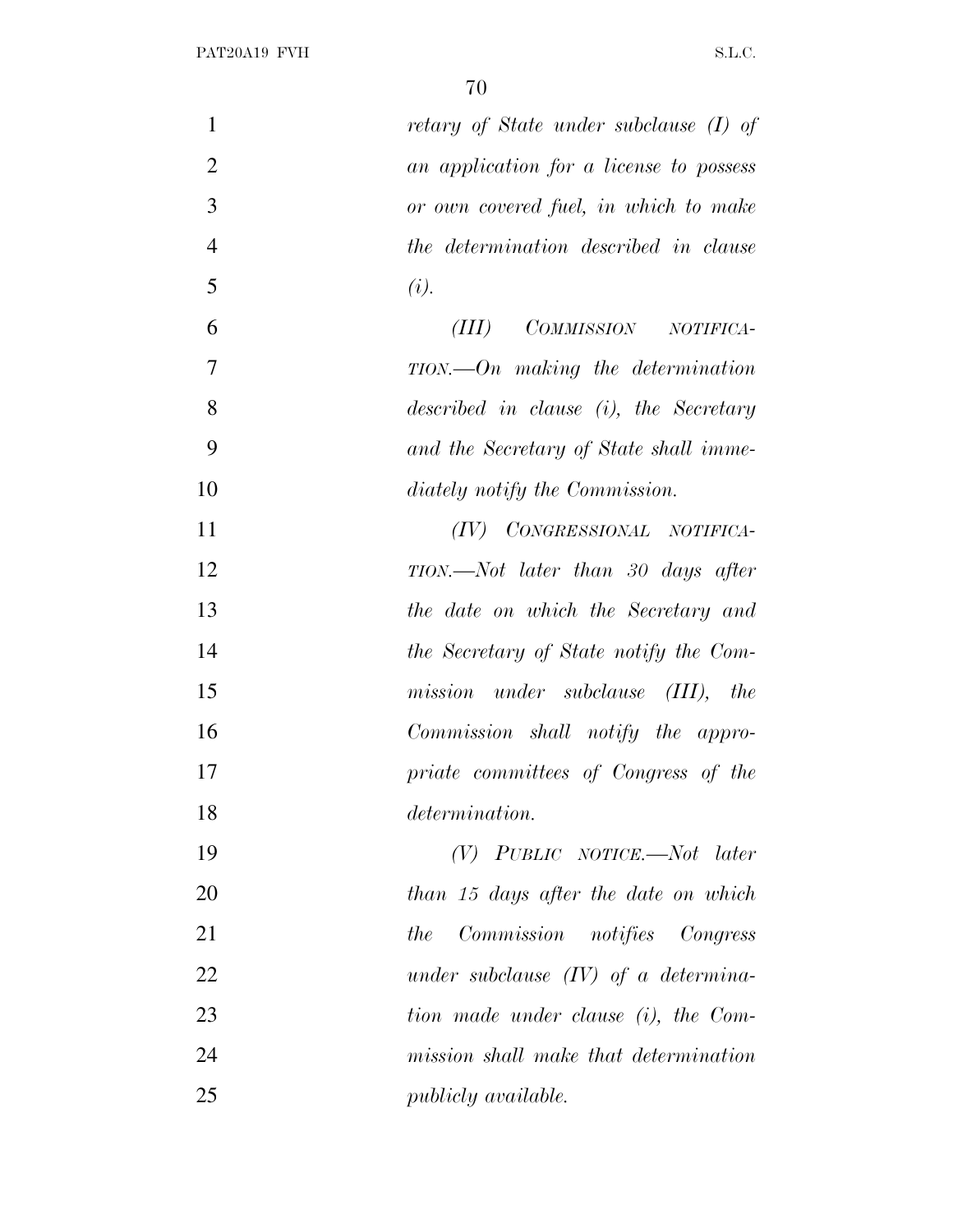| $\mathbf{1}$   | (C) EFFECT OF NO DETERMINATION.-The                            |
|----------------|----------------------------------------------------------------|
| $\overline{2}$ | prohibition described in subparagraph $(A)$ shall              |
| 3              | not apply if the Secretary and the Secretary of                |
| $\overline{4}$ | State do not make the determination described in               |
| 5              | subparagraph $(B)$ by the date described in clause             |
| 6              | $(iii)(II)$ of that subparagraph.                              |
| 7              | (d) SAVINGS CLAUSE.—Nothing in this section alters             |
| 8              | any treaty or international agreement in effect on the date    |
| 9              | of enactment of this Act.                                      |
| 10             | SEC. 103. EXPORT LICENSE REQUIREMENTS.                         |
| 11             | (a) DEFINITION OF LOW-ENRICHED URANIUM.--In                    |
| 12             | this section, the term "low-enriched uranium" means ura-       |
| 13             | nium enriched to less than 20 percent of the uranium-235       |
|                | 14 <i>isotope</i> .                                            |
| 15             | (b) REQUIREMENT.—The Commission shall not issue                |
| 16             | an export license for the transfer of any item described in    |
| 17             | subsection (d) to a country described in subsection (c) unless |
| 18             | the Commission makes a determination that such transfer        |
| 19             | will not be inimical to the interests of the United States.    |
| 20             | (c) COUNTRIES DESCRIBED.—A country referred to in              |
| 21             | subsection (b) is a country that—                              |
| 22             | (1) has not concluded and ratified an Additional               |
| 23             | Protocol to its safeguards agreement with the Inter-           |
|                |                                                                |

*national Atomic Energy Agency; or*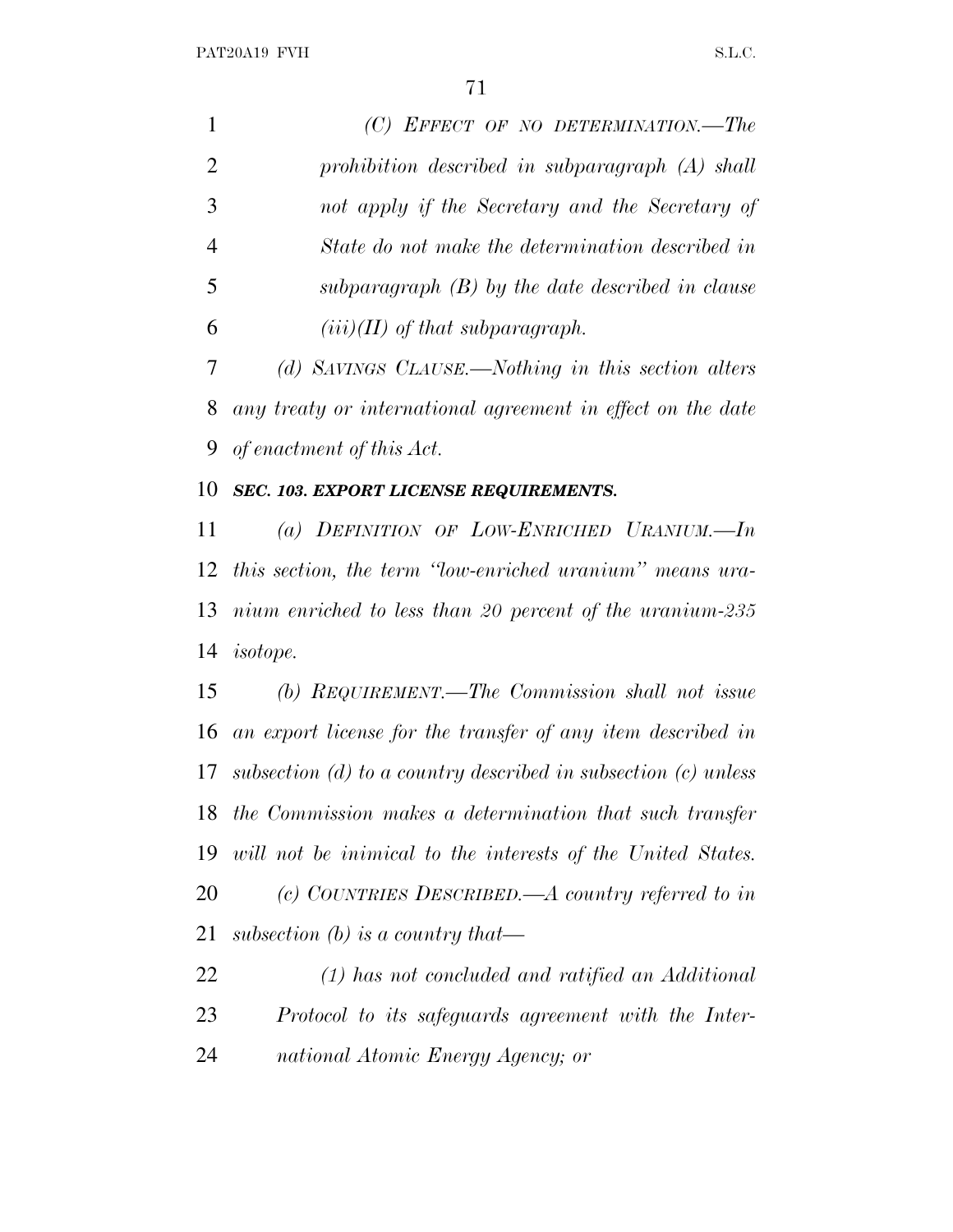| 1              | $(2)$ has not ratified or acceded to the amendment            |
|----------------|---------------------------------------------------------------|
| $\overline{2}$ | to the Convention on the Physical Protection of Nu-           |
| 3              | clear Material, signed at Vienna and New York                 |
| 4              | March 3, 1980, described in the information circular          |
| 5              | of the International Atomic Energy Agency numbered            |
| 6              | $INFCIRC/274/Rev.1/Mod.1$ and dated May 9, 2016.              |
| 7              | (d) ITEMS DESCRIBED.—An item referred to in sub-              |
| 8              | section $(b)$ includes—                                       |
| 9              | $(1)$ unirradiated nuclear fuel containing special            |
| 10             | nuclear material (as defined in section 11 of the             |
| 11             | Atomic Energy Act of 1954 (42 U.S.C. 2014)), exclud-          |
| 12             | ing low-enriched uranium;                                     |
| 13             | $(2)$ a nuclear reactor that uses nuclear fuel de-            |
| 14             | scribed in paragraph (1); and                                 |
| 15             | $(3)$ any plant or component listed in Appendix               |
| 16             | I to part 110 of title 10, Code of Federal Regulations        |
| 17             | (or successor regulations), that is involved in-              |
| 18             | $(A)$ the reprocessing of irradiated nuclear                  |
| 19             | reactor fuel elements;                                        |
| 20             | $(B)$ the separation of plutonium; or                         |
| 21             | $(C)$ the separation of the uranium-233 iso-                  |
| 22             | tope.                                                         |
| 23             | (e) NOTIFICATION.—If the Commission makes a deter-            |
| 24             | mination under subsection $(b)$ that the transfer of any item |
| 25             | described in subsection $(d)$ to a country described in sub-  |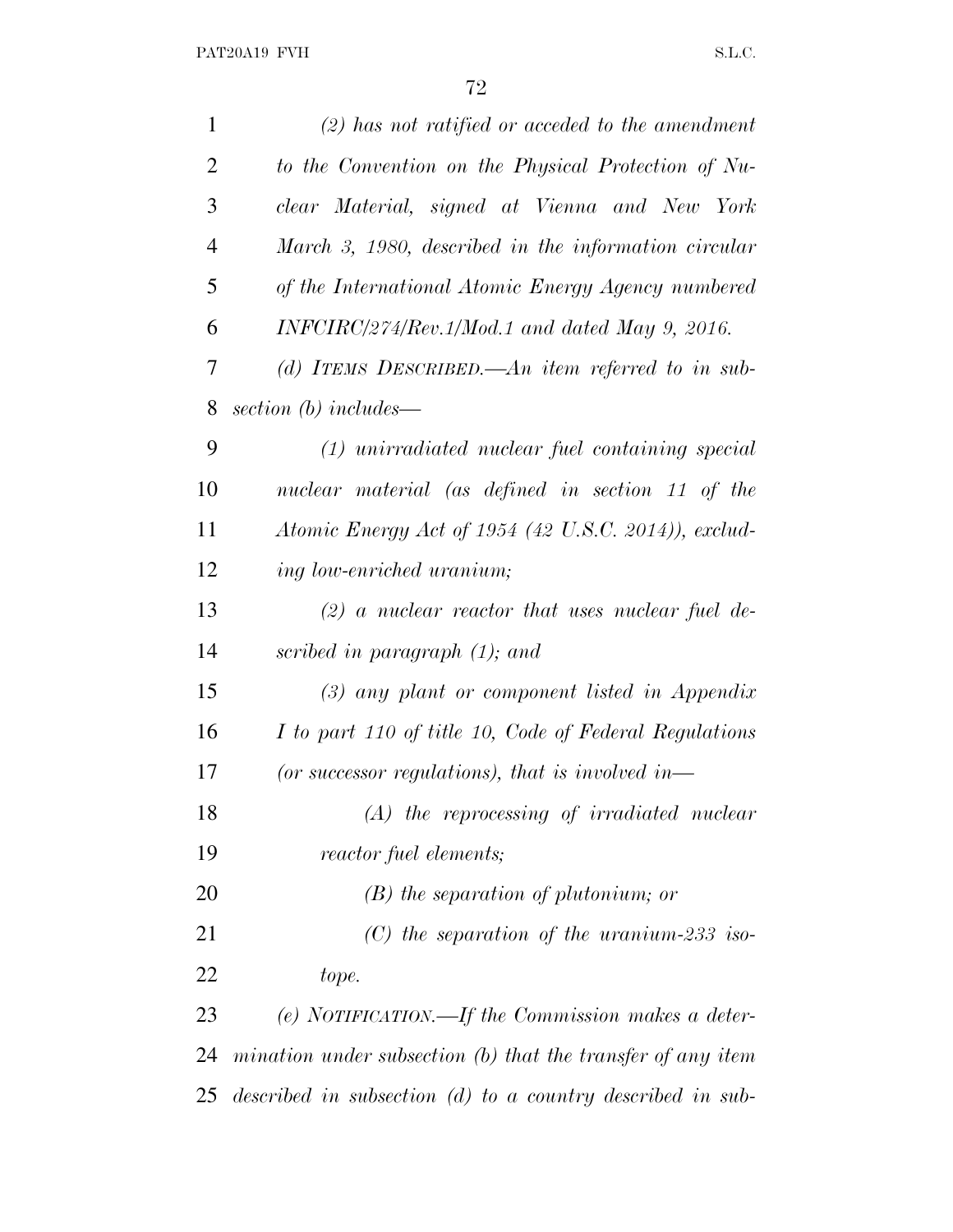*section (c) will not be inimical to the interests of the United States, the Commission shall notify the appropriate com- mittees of Congress. TITLE II—EXPANDING NUCLEAR*

## *ENERGY THROUGH AD- VANCED NUCLEAR TECH-NOLOGIES*

## *SEC. 201. ADVANCED NUCLEAR REACTOR PRIZES.*

 *Section 103 of the Nuclear Energy Innovation and Modernization Act (Public Law 115–439; 132 Stat. 5571) is amended by adding at the end the following:*

 *''(f) PRIZES FOR ADVANCED NUCLEAR REACTOR LI-CENSING.—*

 *''(1) PRIZE FOR ADVANCED NUCLEAR REACTOR LICENSING.—*

 *''(A) IN GENERAL.—Subject to the avail- ability of appropriations, the Secretary is au- thorized to make, with respect to each award cat- egory described in subparagraph (C), an award in an amount described in subparagraph (B) to the first non-Federal entity to which the Com-mission issues—*

 *''(i) an operating license for an ad- vanced nuclear reactor under part 50 of title 10, Code of Federal Regulations (or*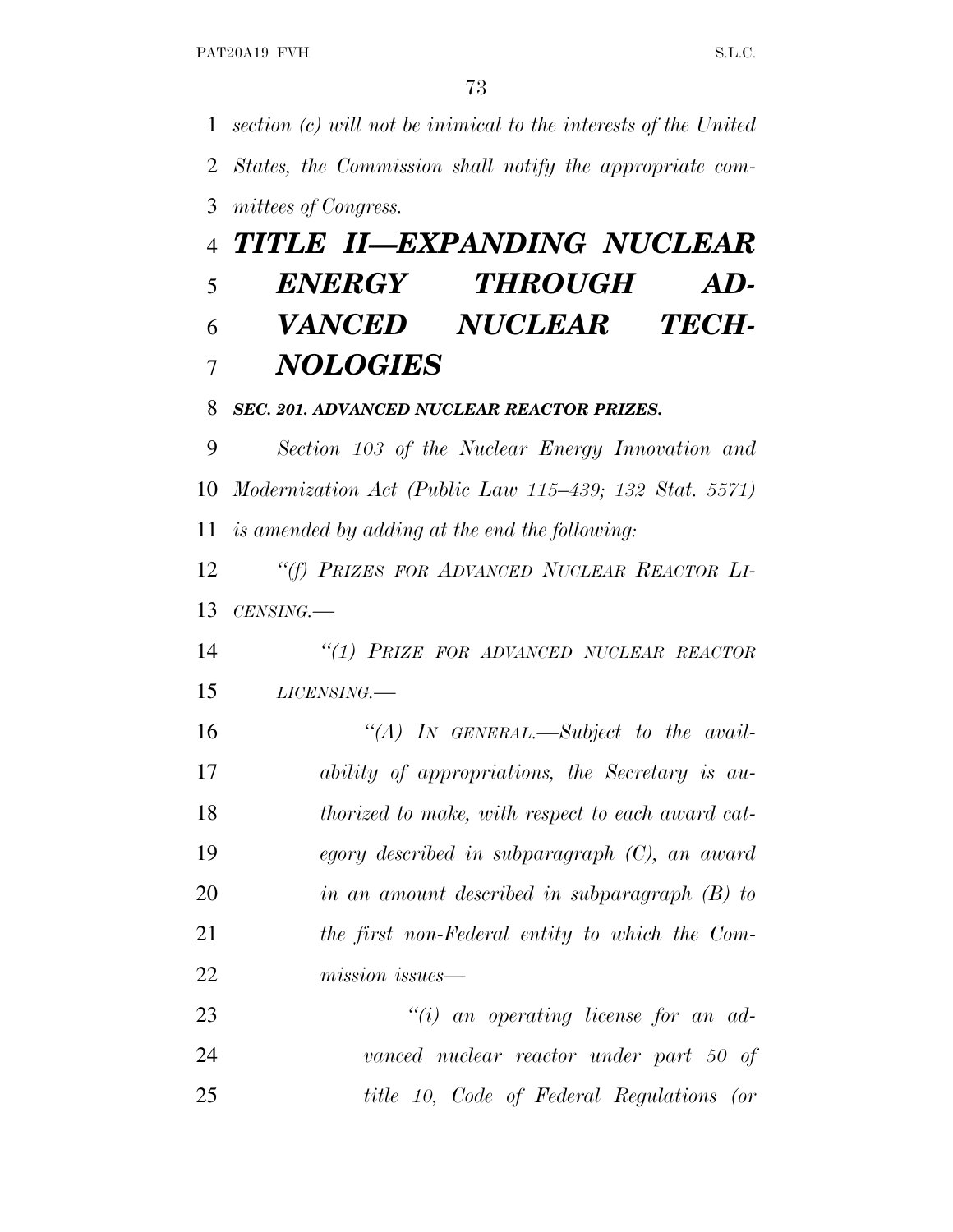| $\mathbf{1}$   | successor regulations), for which an appli-        |
|----------------|----------------------------------------------------|
| $\overline{2}$ | cation has not been approved by the Com-           |
| 3              | mission as of the date of enactment of this        |
| $\overline{4}$ | subsection; or                                     |
| 5              | $``(ii)$ a finding required under section          |
| 6              | $52.103(g)$ of title 10, Code of Federal Regu-     |
| 7              | lations (or successor regulations), for a com-     |
| 8              | bined license for an advanced nuclear reac-        |
| 9              | $tor$ —                                            |
| 10             | $\lq (I)$ that is issued under subpart             |
| 11             | $C$ of part 52 that title (or successor            |
| 12             | regulations); and                                  |
| 13             | "(II) for which an application                     |
| 14             | has not been approved by the Commis-               |
| 15             | sion as of the date of enactment of this           |
| 16             | subsection.                                        |
| 17             | "(B) AMOUNT OF AWARD.—An award under               |
| 18             | subparagraph $(A)$ shall be in an amount equal     |
| 19             | to the total amount assessed by the Commission     |
| 20             | and collected under section $102(b)(2)$ from the   |
| 21             | entity receiving the award for costs relating to   |
| 22             | the issuance of the license described in that sub- |
| 23             | paragraph, including, as applicable, costs relat-  |
| 24             | ing to the issuance of an associated construction  |
| 25             | permit described in section 50.23 of title 10,     |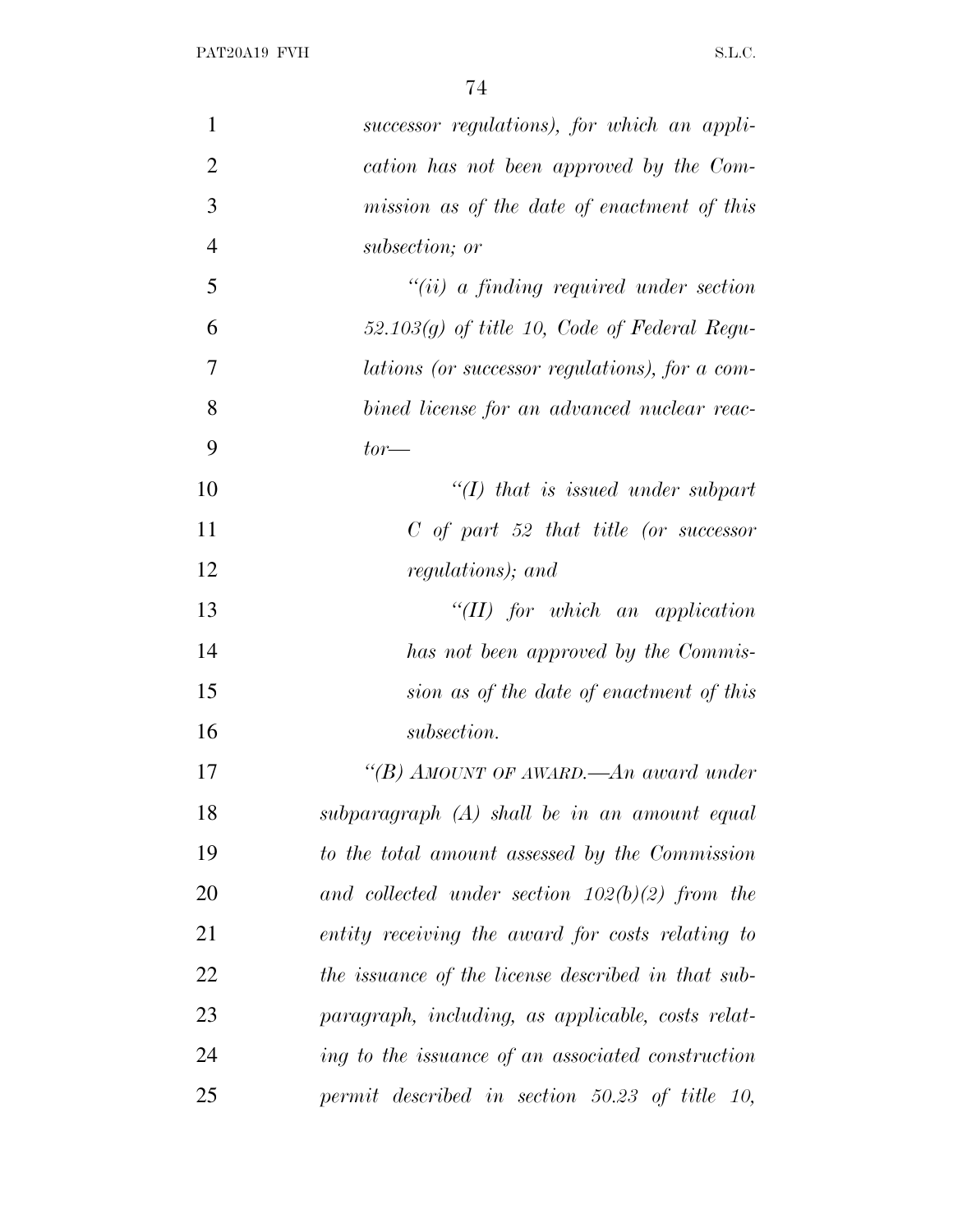| 1              | Code of Federal Regulations (or successor regula-   |
|----------------|-----------------------------------------------------|
| $\overline{2}$ | tions), or early site permit (as defined in section |
| 3              | 52.1 of that title (or successor regulations)).     |
| $\overline{4}$ | "(C) $AWARD$ $CATEGORIES. - An$<br>award            |
| 5              | under subparagraph $(A)$ may be made for-           |
| 6              | $"(i)$ the first advanced nuclear reactor           |
| 7              | for which the Commission issues—                    |
| 8              | $\lq (I)$ a license in accordance with              |
| 9              | clause (i) of subparagraph $(A)$ ; or               |
| 10             | $\lq \lq (II)$ a finding in accordance              |
| 11             | with clause (ii) of that subparagraph;              |
| 12             | $``(ii)$ an advanced nuclear reactor                |
| 13             | $that$ —                                            |
| 14             | $"(1)$ uses isotopes derived from                   |
| 15             | spent nuclear fuel (as defined in sec-              |
| 16             | tion 2 of the Nuclear Waste Policy Act              |
| 17             | of 1982 $(42 \text{ U.S.C. } 10101)$ or depleted    |
| 18             | uranium as fuel for the advanced nu-                |
| 19             | clear reactor; and                                  |
| 20             | $H(H)$ is the first advanced nuclear                |
| 21             | reactor described in subclause $(I)$ for            |
| 22             | which the Commission issues—                        |
| 23             | $\lq (aa)$ a license in accordance                  |
| 24             | $with \; clause \; (i) \; of \; subparagraph$       |
| 25             | $(A);$ or                                           |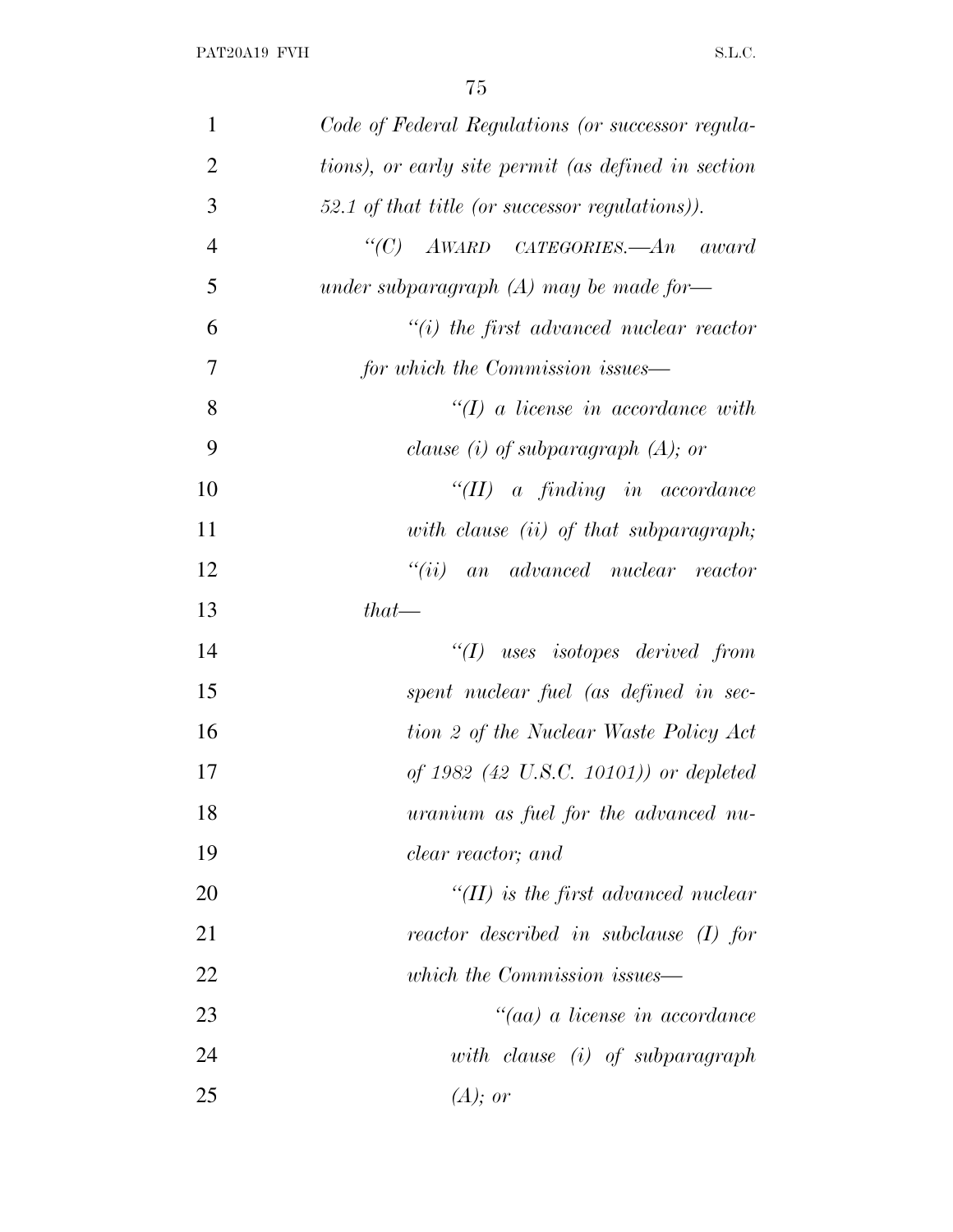| $\mathbf{1}$   | $" (bb) \alpha$ finding in accord-                      |
|----------------|---------------------------------------------------------|
| $\overline{2}$ | ance with clause (ii) of that sub-                      |
| 3              | paragraph; and                                          |
| $\overline{4}$ | $``(iii)$ an advanced nuclear reactor                   |
| 5              | $that$ —                                                |
| 6              | $\lq (I)$ operates flexibly to generate                 |
| 7              | <i>electricity</i> or high temperature process          |
| 8              | heat for nonelectric applications; and                  |
| 9              | $\lq (II)$ is the first advanced nuclear                |
| 10             | reactor described in subclause (I) for                  |
| 11             | which the Commission issues—                            |
| 12             | $\lq\lq (aa)$ a license in accordance                   |
| 13             | with clause (i) of subparagraph                         |
| 14             | $(A);$ or                                               |
| 15             | $\degree$ (bb) a finding in accord-                     |
| 16             | ance with clause (ii) of that sub-                      |
| 17             | <i>paragraph.</i>                                       |
| 18             | "(2) FEDERAL FUNDING LIMITATION. An award               |
| 19             | under this subsection shall not exceed the total        |
| 20             | amount expended (excluding any expenditures made        |
| 21             | with Federal funds received for the applicable project  |
| 22             | and an amount equal to the minimum cost-share re-       |
| 23             | quired under section 988 of the Energy Policy Act of    |
| 24             | $(2005)$ (42 U.S.C. 16352)) by the entity receiving the |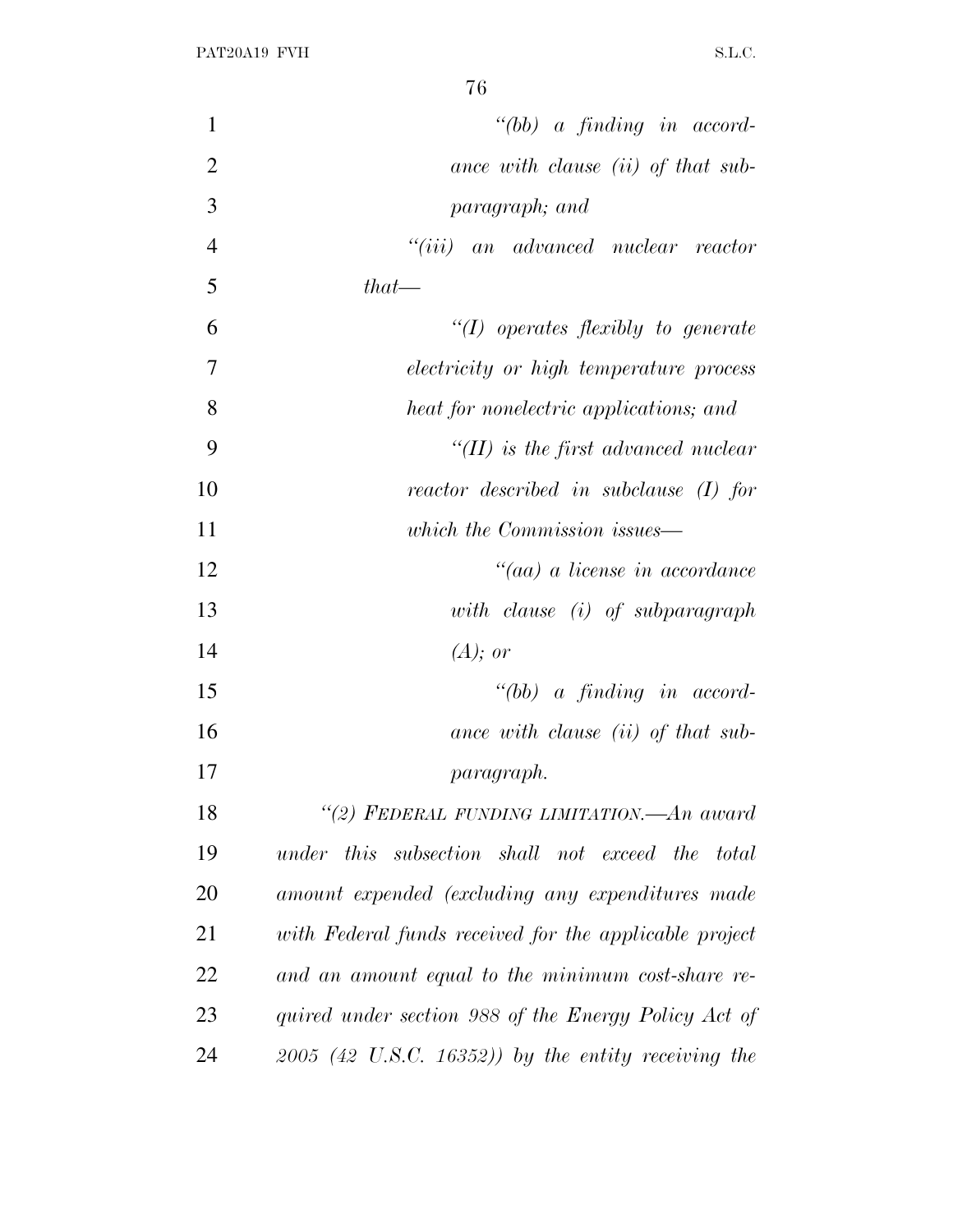| $\mathbf{1}$   | award for licensing costs relating to the project for     |
|----------------|-----------------------------------------------------------|
| $\overline{2}$ | which the award is made.".                                |
| 3              | SEC. 202. REPORT ON UNIQUE LICENSING CONSIDER-            |
| 4              | ATIONS RELATING TO THE USE OF NUCLEAR                     |
| 5              | <b>ENERGY FOR NONELECTRIC APPLICATIONS.</b>               |
| 6              | (a) IN GENERAL.—Not later than 1 year after the date      |
| 7              | of enactment of this Act, the Commission shall submit to  |
| 8              | the appropriate committees of Congress a report (referred |
| 9              | to in this section as the "report") addressing any unique |
| 10             | <i>licensing issues or requirements relating to</i> —     |
| 11             | $(1)$ the flexible operation of nuclear reactors,         |
| 12             | such as ramping power output and switching between        |
| 13             | electricity generation and nonelectric applications;      |
| 14             | $(2)$ the use of advanced nuclear reactors exclu-         |
| 15             | sively for nonelectric applications; and                  |
| 16             | $(3)$ the colocation of nuclear reactors with indus-      |
| 17             | <i>trial plants or other facilities.</i>                  |
| 18             | (b) STAKEHOLDER INPUT.—In developing the report,          |
| 19             | the Commission shall seek input from—                     |
| 20             | $(1)$ the Secretary;                                      |
| 21             | $(2)$ the nuclear energy industry;                        |
| 22             | $(3)$ technology developers;                              |
| 23             | $(4)$ the industrial, chemical, and medical sectors;      |
| 24             | $(5)$ nongovernmental organizations; and                  |
| 25             | $(6)$ other public stakeholders.                          |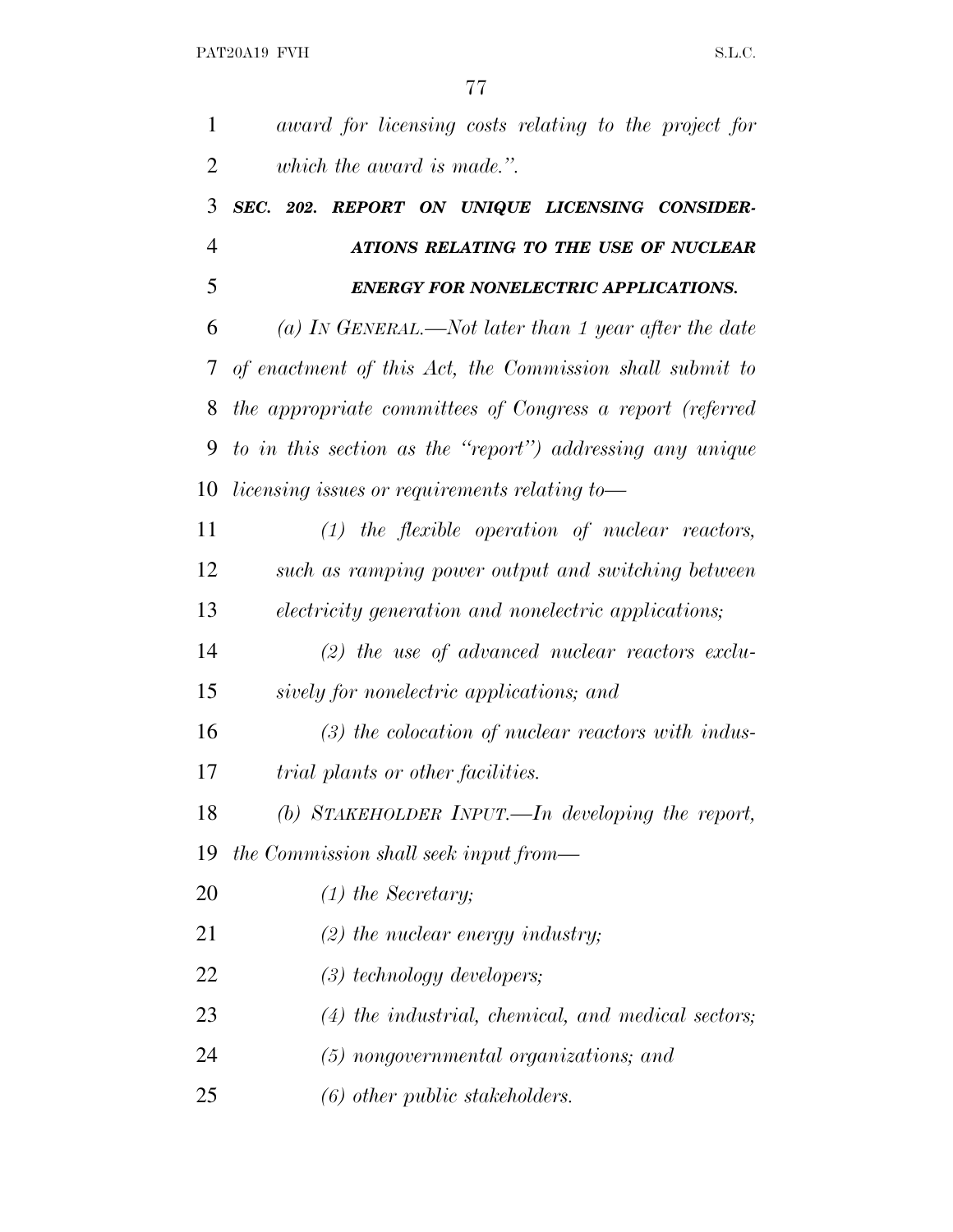| 1              | $(c)$ CONTENTS.—                                         |
|----------------|----------------------------------------------------------|
| $\overline{2}$ | (1) IN GENERAL.—The report shall describe—               |
| 3              | $(A)$ any unique licensing issues or require-            |
| $\overline{4}$ | ments relating to the matters described in para-         |
| 5              | graphs $(1)$ through $(3)$ of subsection $(a)$ , includ- |
| 6              | ing, with respect to the nonelectric applications        |
| 7              | referred to in paragraphs $(1)$ and $(2)$ of that        |
| 8              | subsection, any licensing issues or requirements         |
| 9              | <i>relating to the use of nuclear energy in—</i>         |
| 10             | $(i)$ hydrogen or other liquid and gas-                  |
| 11             | eous fuel or chemical production;                        |
| 12             | (ii) water desalination and wastewater                   |
| 13             | treatment;                                               |
| 14             | ( <i>iii</i> ) heat for industrial processes;            |
| 15             | $(iv)$ district heating;                                 |
| 16             | $(v)$ energy storage;                                    |
| 17             | $(vi)$ industrial or medical isotope pro-                |
| 18             | duction; and                                             |
| 19             | $(vii)$ other applications, as identified                |
| 20             | by the Commission;                                       |
| 21             | $(B)$ options for addressing those issues or             |
| 22             | requirements                                             |
| 23             | $(i)$ within the existing regulatory                     |
| 24             | framework;                                               |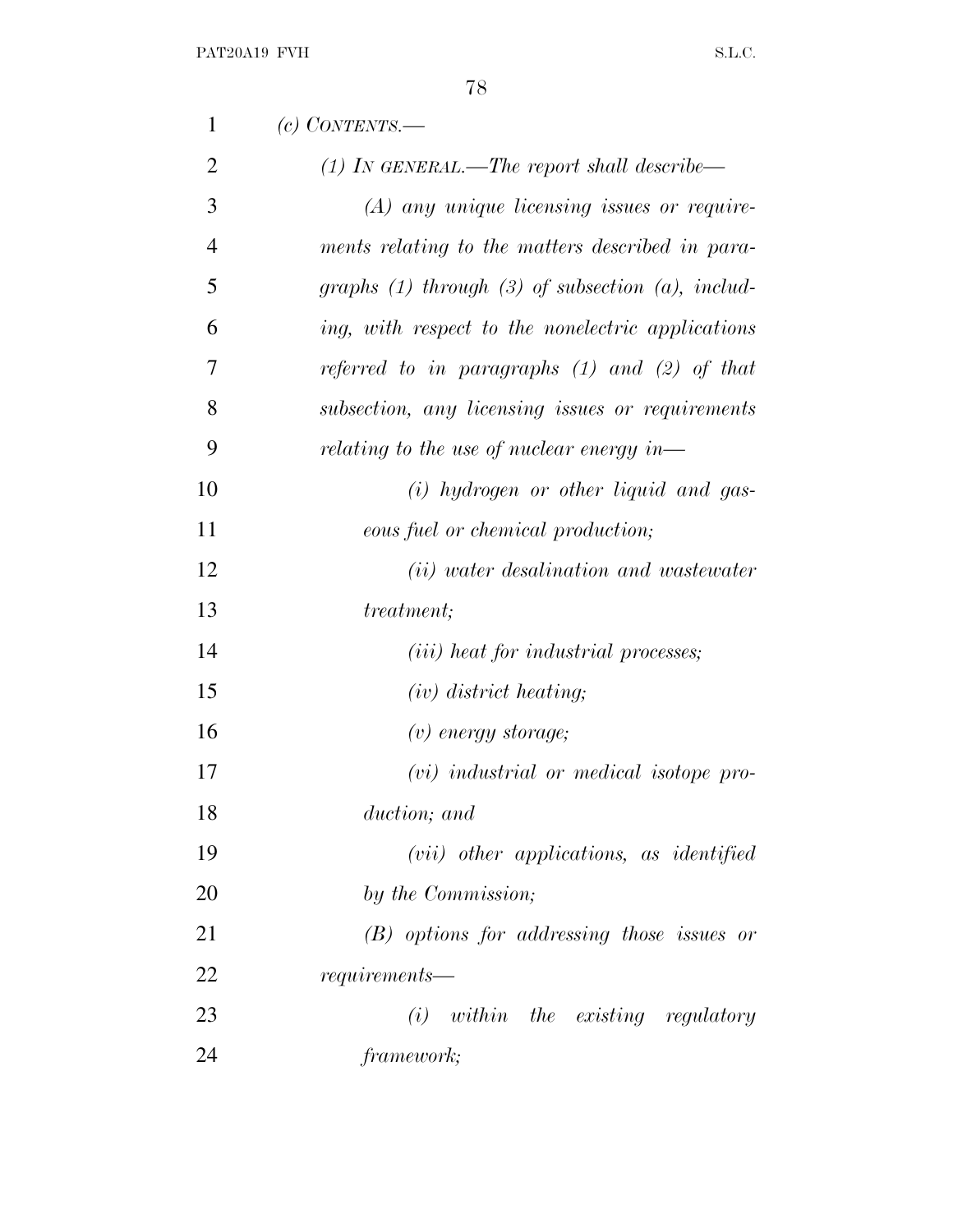| $\mathbf{1}$   | $(ii)$ as part of the technology-inclusive                            |
|----------------|-----------------------------------------------------------------------|
| $\overline{2}$ | regulatory framework required under sub-                              |
| 3              | section $(a)(4)$ of section 103 of the Nuclear                        |
| $\overline{4}$ | <i>Energy Innovation and Modernization Act</i>                        |
| 5              | $(42 \text{ U.S.C. } 2133 \text{ note}; \text{ Public Law } 115-439)$ |
| 6              | or described in the report required under                             |
| $\overline{7}$ | subsection (e) of that section (Public Law                            |
| 8              | 115–439; 132 Stat. 5575); or                                          |
| 9              | ( <i>iii</i> ) through a new rulemaking; and                          |
| 10             | $(C)$ the extent to which Commission action                           |
| 11             | is needed to implement any matter described in                        |
| 12             | the report.                                                           |
| 13             | (2) COST ESTIMATES, BUDGETS, AND<br><i>TIME-</i>                      |
| 14             | FRAMES.—The report shall include cost estimates,                      |
| 15             | proposed budgets, and proposed timeframes for imple-                  |
| 16             | menting risk-informed and performance-based regu-                     |
| 17             | latory guidance in the licensing of nuclear reactors                  |
| 18             | for nonelectric applications.                                         |
| 19             | SEC. 203. ENABLING PREPARATIONS FOR THE DEMONSTRA-                    |
| 20             | TION OF ADVANCED NUCLEAR REACTORS ON                                  |
| 21             | <b>DEPARTMENT SITES.</b>                                              |
| 22             | (a) IN GENERAL.—Section $102(b)(1)(B)$ of the Nuclear                 |
| 23             | <i>Energy Innovation and Modernization Act (42 U.S.C.</i>             |
|                | 24 $2215(b)(1)(B)$ (as amended by section 101(c)) is amended          |
| 25             | by adding at the end the following:                                   |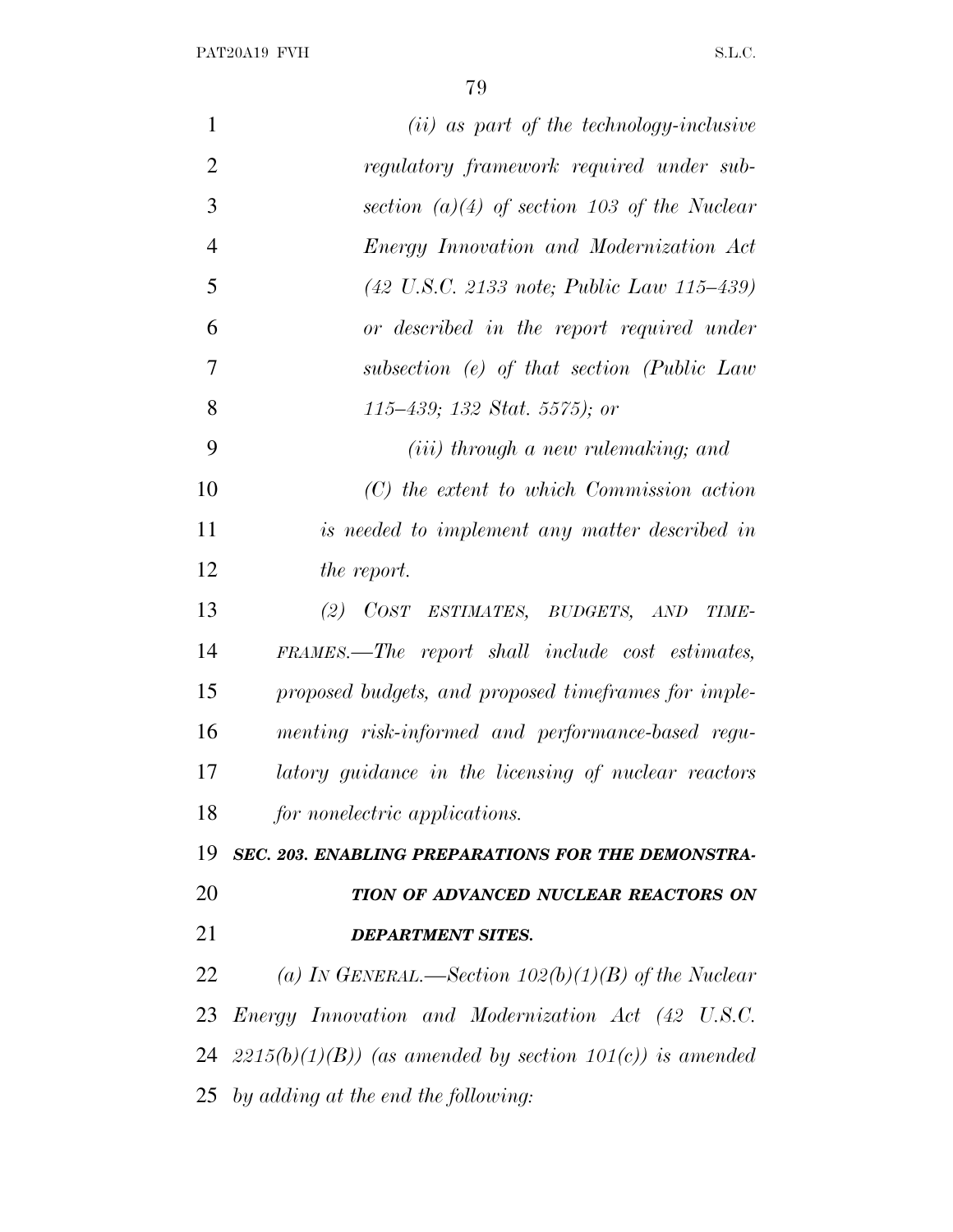| $\mathbf{1}$   | "(v) Costs for-                                     |
|----------------|-----------------------------------------------------|
| $\overline{2}$ | $\lq (I)$ activities to review and ap-              |
| 3              | prove or disapprove an application for              |
| $\overline{4}$ | an early site permit (as defined in sec-            |
| 5              | tion 52.1 of title 10, Code of Federal              |
| 6              | Regulations (or a successor regula-                 |
| 7              | tion)) to demonstrate an advanced nu-               |
| 8              | clear reactor on a Department of En-                |
| 9              | ergy site; and                                      |
| 10             | $\lq$ (II) pre-application activities re-           |
| 11             | lating to an early site permit (as so               |
| 12             | defined) to demonstrate an advanced                 |
| 13             | nuclear reactor on a Department of                  |
| 14             | <i>Energy site.</i> ".                              |
| 15             | (b) EFFECTIVE DATE.—The amendment made by sub-      |
| 16             | section (a) shall take effect on October 1, 2021.   |
| 17             | III—PRESERVING EXIST<br><b>TITLE</b>                |
| 18             | ING NUCLEAR ENERGY GEN-                             |
| 19             | <b>ERATION</b>                                      |
| 20             | SEC. 301. NUCLEAR REACTOR INCENTIVES.               |
| 21             | (a) DEFINITIONS.—In this section:                   |
| 22             | $(1)$ CERTIFIED NUCLEAR REACTOR.—The term           |
| 23             | "certified nuclear reactor" means a nuclear reactor |
| 24             | $that$ —                                            |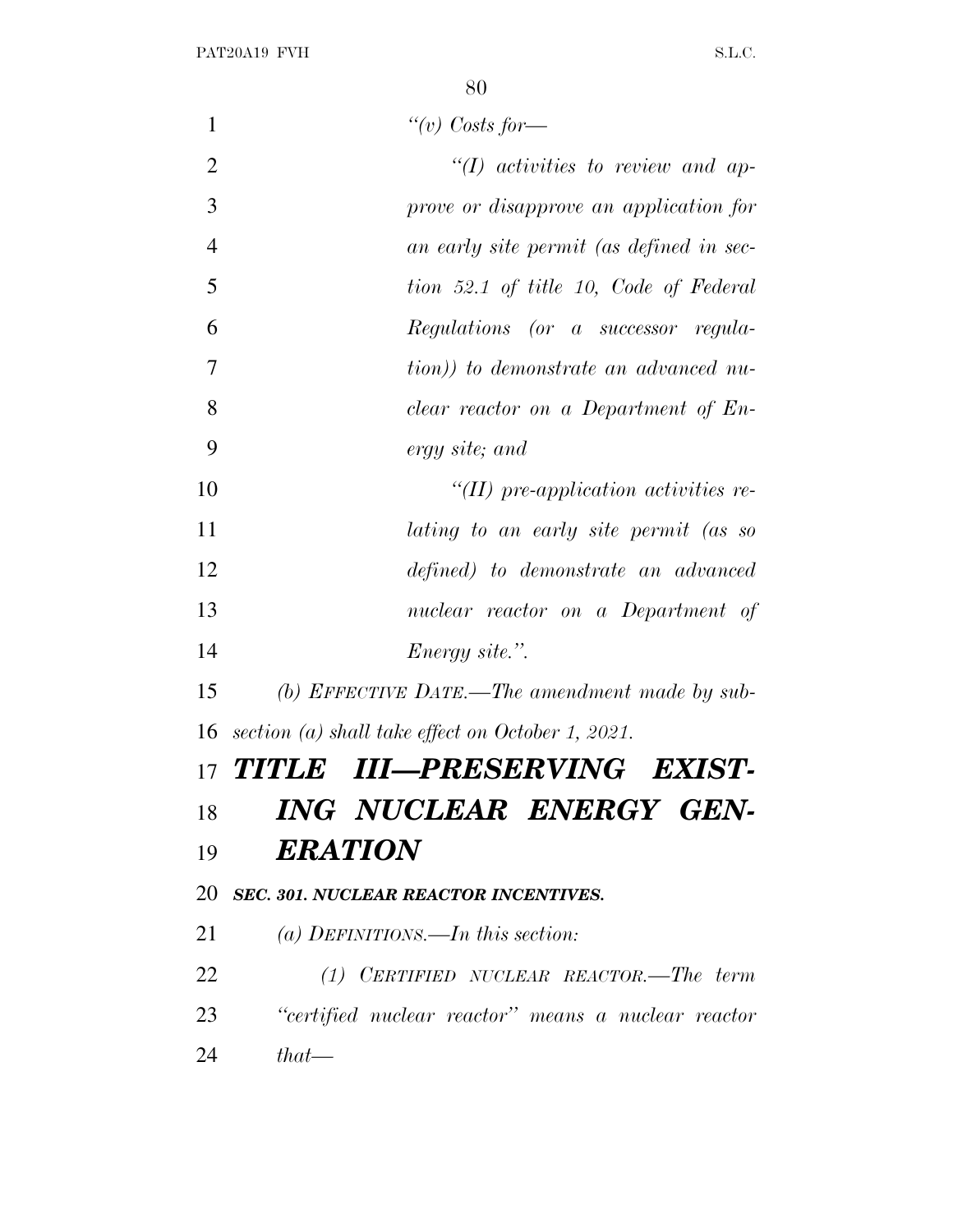| $\mathbf{1}$   | $(A)$ operates in a competitive electricity                |
|----------------|------------------------------------------------------------|
| $\overline{2}$ | market; and                                                |
| 3              | (B) is certified under subsection $(c)(2)(A)(i)$           |
| $\overline{4}$ | to submit a sealed bid in accordance with sub-             |
| 5              | section $(d)$ .                                            |
| 6              | (2) CREDIT.—The term "credit" means a credit               |
| 7              | allocated to a certified nuclear reactor under sub-        |
| 8              | section $(e)(2)$ .                                         |
| 9              | (b) ESTABLISHMENT OF PROGRAM.—Subject to the               |
| 10             | availability of appropriations, the Administrator, in con- |
| 11             | sultation with the Secretary, shall establish an emissions |
| 12             | avoidance program—                                         |
| 13             | $(1)$ to evaluate nuclear reactors that are pro-           |
| 14             | jected to cease operations due to economic factors; and    |
| 15             | $(2)$ to allocate credits to certified nuclear reactors    |
| 16             | that are selected under paragraph $(1)(B)$ of subsection   |
| 17             | (e) to receive credits under paragraph $(2)$ of that sub-  |
| 18             | section.                                                   |
| 19             | (c) CERTIFICATION.—                                        |
| 20             | $(1)$ APPLICATION.                                         |
| 21             | $(A)$ IN GENERAL.—In order to be certified                 |
| 22             | under paragraph $(2)(A)(i)$ , the owner or oper-           |
| 23             | ator of a nuclear reactor that is projected to             |
| 24             | cease operations due to economic factors shall             |
| 25             | submit to the Administrator an application at              |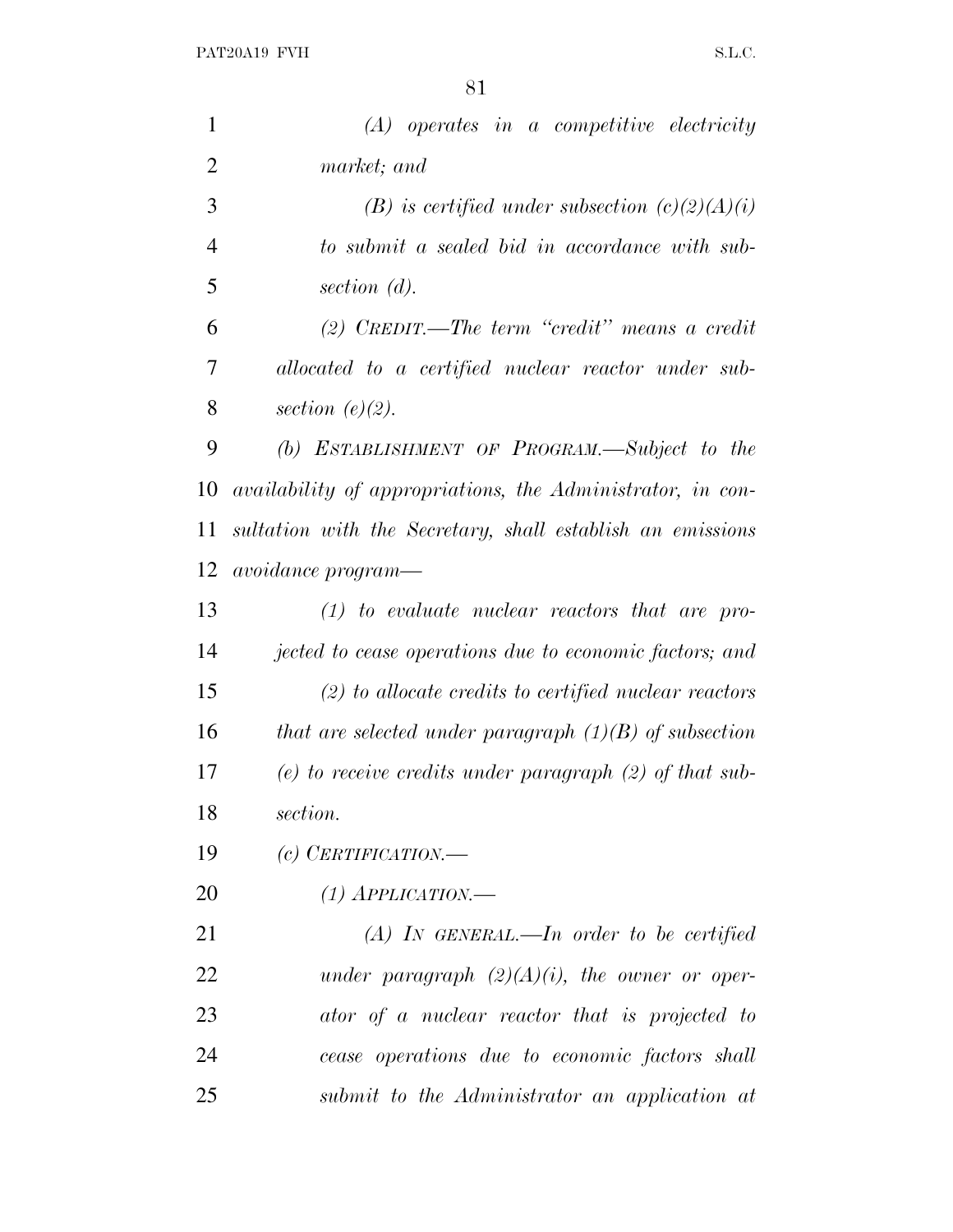| $\mathbf{1}$   | such time, in such manner, and containing such    |
|----------------|---------------------------------------------------|
| $\overline{2}$ | information as the Administrator determines to    |
| 3              | be appropriate, including—                        |
| $\overline{4}$ | $(i)$ information on the operating costs          |
| 5              | necessary to make the examination de-             |
| 6              | scribed in paragraph $(2)(A)(ii)(II)$ , includ-   |
| 7              | $ing$ —                                           |
| 8              | $(I)$ the average annual operating                |
| 9              | loss per megawatt-hour expected to be             |
| 10             | incurred by the nuclear reactor over              |
| 11             | the 4-year period for which credits               |
| 12             | <i>would be allocated;</i>                        |
| 13             | $(II)$ any private or publicly avail-             |
| 14             | able data with respect to current or              |
| 15             | projected bulk power market prices;               |
| 16             | (III) out-of-market revenue                       |
| 17             | <i>streams</i> ;                                  |
| 18             | (IV) operations and maintenance                   |
| 19             | costs                                             |
| 20             | $(V)$ capital costs, including fuel;              |
| 21             | and                                               |
| 22             | (VI) operational and market risks;                |
| 23             | ( <i>ii</i> ) an estimate of the potential incre- |
| 24             | mental emissions of carbon dioxide, nitro-        |
| 25             | gen oxides, sulfur oxides, particulate matter,    |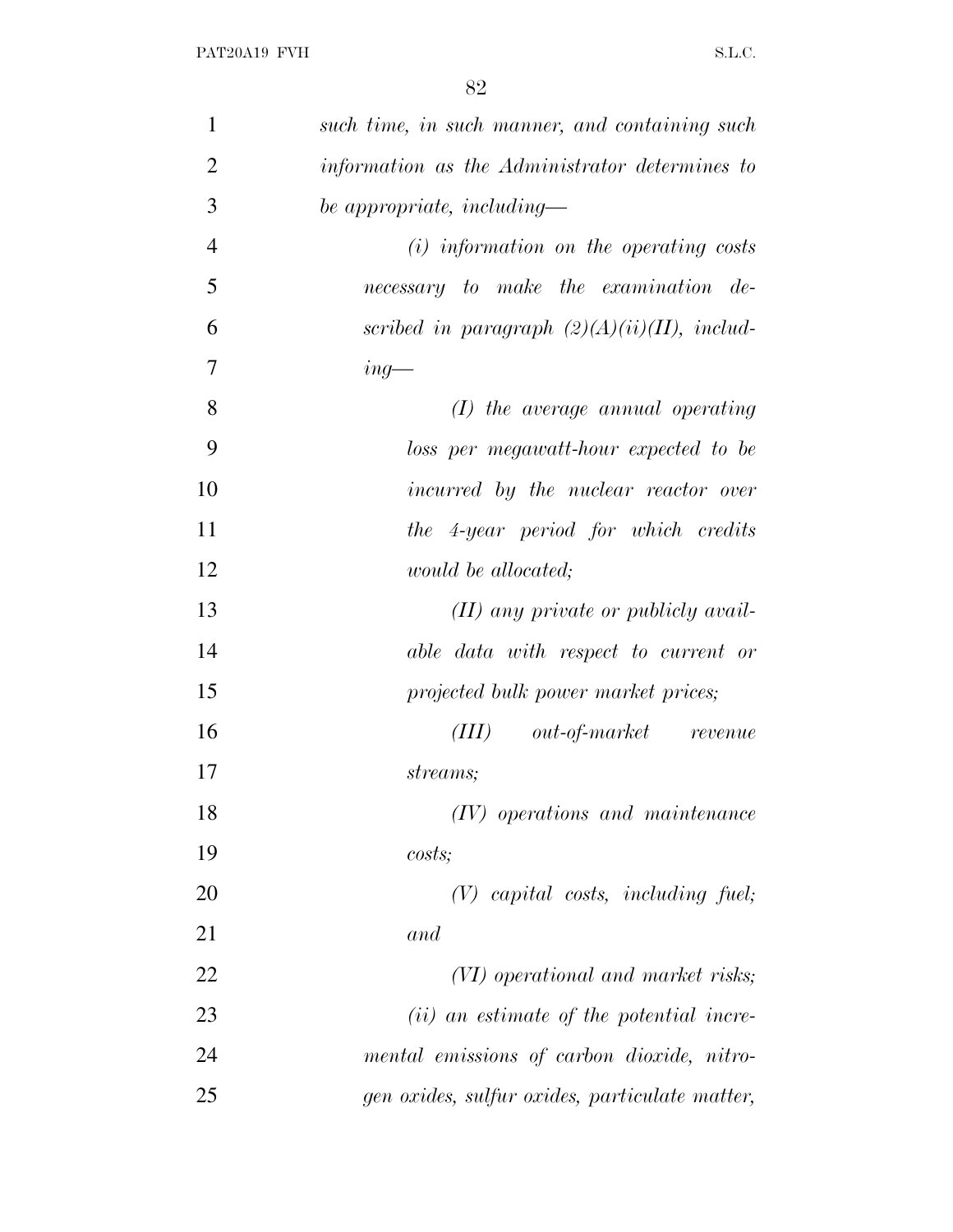| $\mathbf{1}$   | and hazardous air pollutants that would re-   |
|----------------|-----------------------------------------------|
| $\overline{2}$ | sult if the nuclear reactor were to cease op- |
| 3              | erations;                                     |
| $\overline{4}$ | $(iii)$ information on the source of re-      |
| 5              | covered uranium and the location where the    |
| 6              | uranium is converted, enriched, and fab-      |
| 7              | ricated into fuel assemblies for the nuclear  |
| 8              | reactor for the 4-year period for which cred- |
| 9              | <i>its would be allocated; and</i>            |
| 10             | $(iv)$ a detailed plan to sustain oper-       |
| 11             | ations at the conclusion of the applicable 4- |
| 12             | year period for which credits would be allo-  |
| 13             | cated                                         |
| 14             | $(I)$ without receiving additional            |
| 15             | credits; or                                   |
| 16             | $(II)$ with the receipt of additional         |
| 17             | credits of a lower amount than the            |
| 18             | credits allocated during that 4-year          |
| 19             | credit period.                                |
| 20             | $(B)$ TIMELINE.—The Administrator shall       |
| 21             | accept applications described in subparagraph |
| 22             | $(A)$ —                                       |
| 23             | $(i)$ until the date that is 120 days after   |
| 24             | the date of enactment of this Act; and        |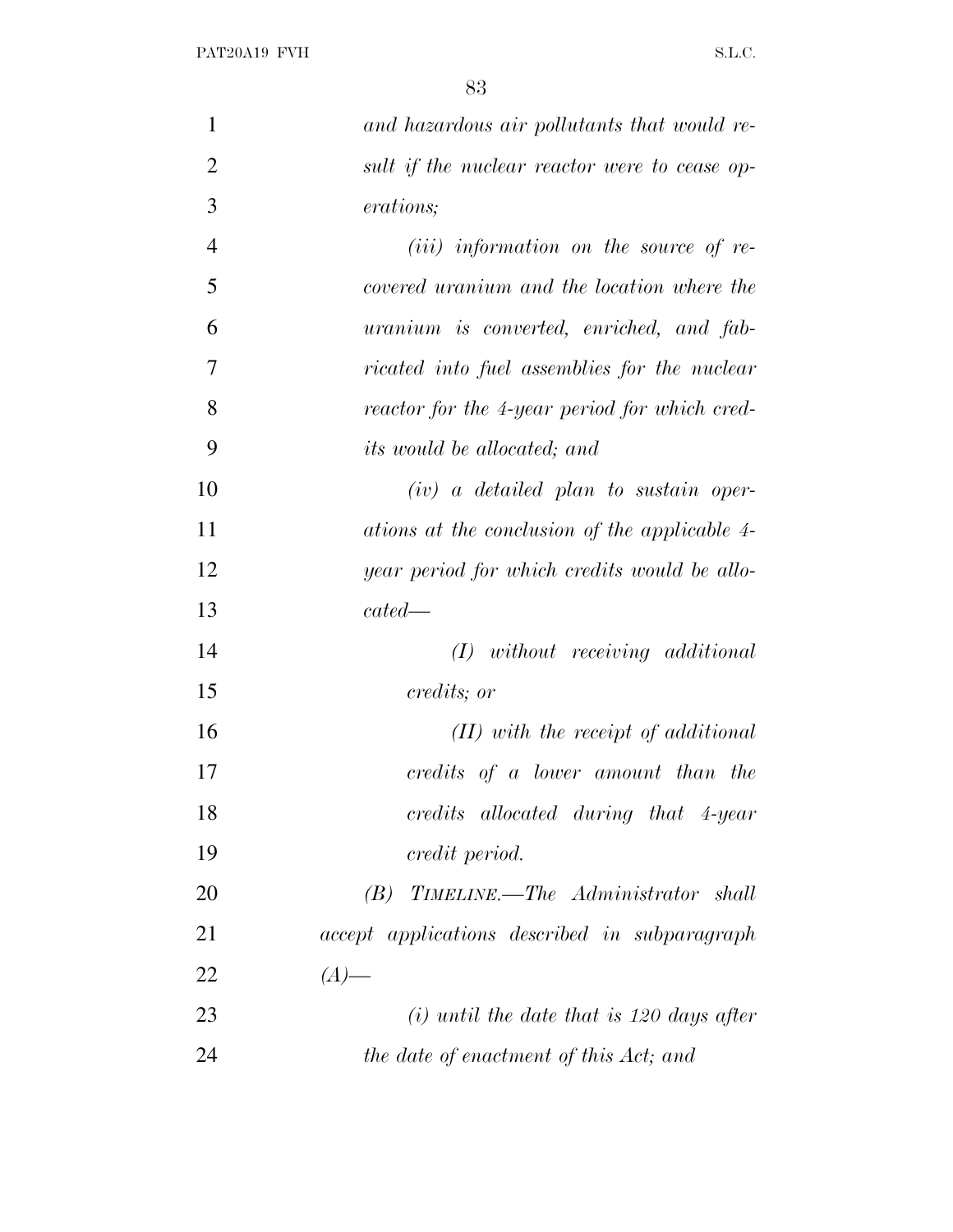| $\mathbf{1}$   | ( <i>ii</i> ) not less frequently than every year |
|----------------|---------------------------------------------------|
| $\overline{2}$ | <i>thereafter.</i>                                |
| 3              | (2) DETERMINATION TO CERTIFY.                     |
| $\overline{4}$ | (A) DETERMINATION.—                               |
| 5              | $(i)$ IN GENERAL.—Not later than 60               |
| 6              | days after the applicable date under sub-         |
| 7              | paragraph $(B)$ of paragraph $(1)$ , the Ad-      |
| 8              | ministrator, in consultation with the Sec-        |
| 9              | retary, shall determine whether to certify, in    |
| 10             | accordance with clauses (ii) and (iii), each      |
| 11             | nuclear reactor for which an application is       |
| 12             | submitted under subparagraph $(A)$ of that        |
| 13             | paragraph.                                        |
| 14             | $(ii)$ MINIMUM REQUIREMENTS.—To the               |
| 15             | maximum extent practicable, the Adminis-          |
| 16             | trator, in consultation with the Secretary,       |
| 17             | shall only certify a nuclear reactor under        |
| 18             | clause $(i)$ if —                                 |
| 19             | $(I)$ the nuclear reactor has a good              |
| 20             | safety record, as determined by the Ac-           |
| 21             | tion Matrix of the Commission or the              |
| 22             | Performance Indicators of the Reactor             |
| 23             | Oversight Process, such that the nu-              |
| 24             | clear reactor falls under the "licensee           |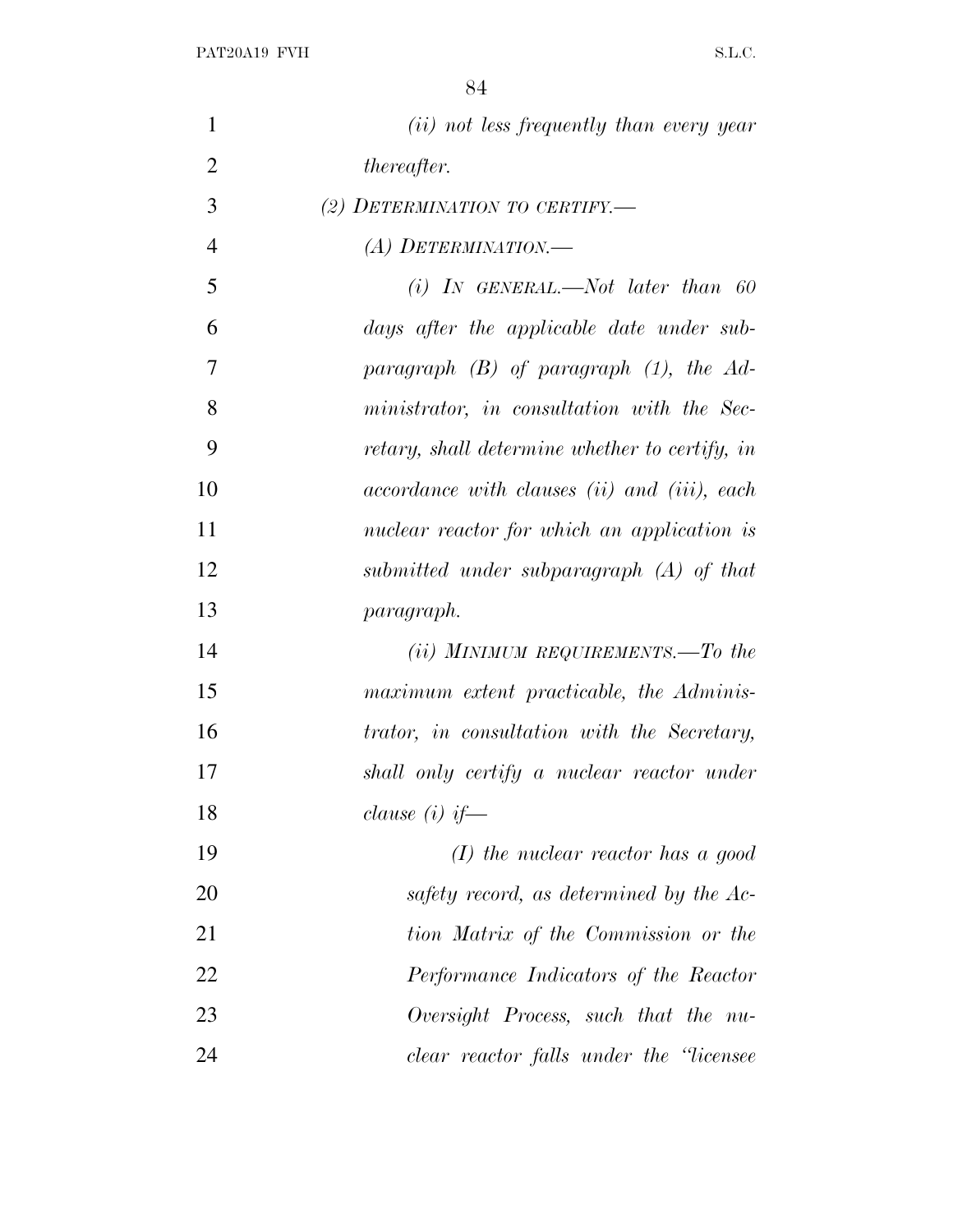| $\mathbf{1}$   | response" column indicating no cur-            |
|----------------|------------------------------------------------|
| $\overline{2}$ | rent significant safety issues;                |
| 3              | $(II)$ after considering the informa-          |
| $\overline{4}$ | submitted under paragraph<br>tion              |
| 5              | $(1)(A)(i)$ , the Administrator determines     |
| 6              | that the nuclear reactor is projected to       |
| $\overline{7}$ | cease operations due to economic fac-          |
| 8              | tors; and                                      |
| 9              | $(III)$ after considering the esti-            |
| 10             | mate submitted under paragraph                 |
| 11             | $(1)(A)(ii)$ , the Administrator deter-        |
| 12             | mines that emissions of carbon dioxide,        |
| 13             | nitrogen oxides, sulfur oxides, particu-       |
| 14             | late matter, and hazardous air pollut-         |
| 15             | ants would increase if the nuclear reac-       |
| 16             | tor were to cease operations and be re-        |
| 17             | placed with other types of power gen-          |
| 18             | eration.                                       |
| 19             | $(iii)$ PRIORITY.—In determining               |
| 20             | whether to certify a nuclear reactor under     |
| 21             | clause $(i)$ , the Administrator, in consulta- |
| 22             | tion with the Secretary, shall give priority   |
| 23             | to a nuclear reactor that uses uranium that    |
| 24             | is recovered, converted, enriched, and fab-    |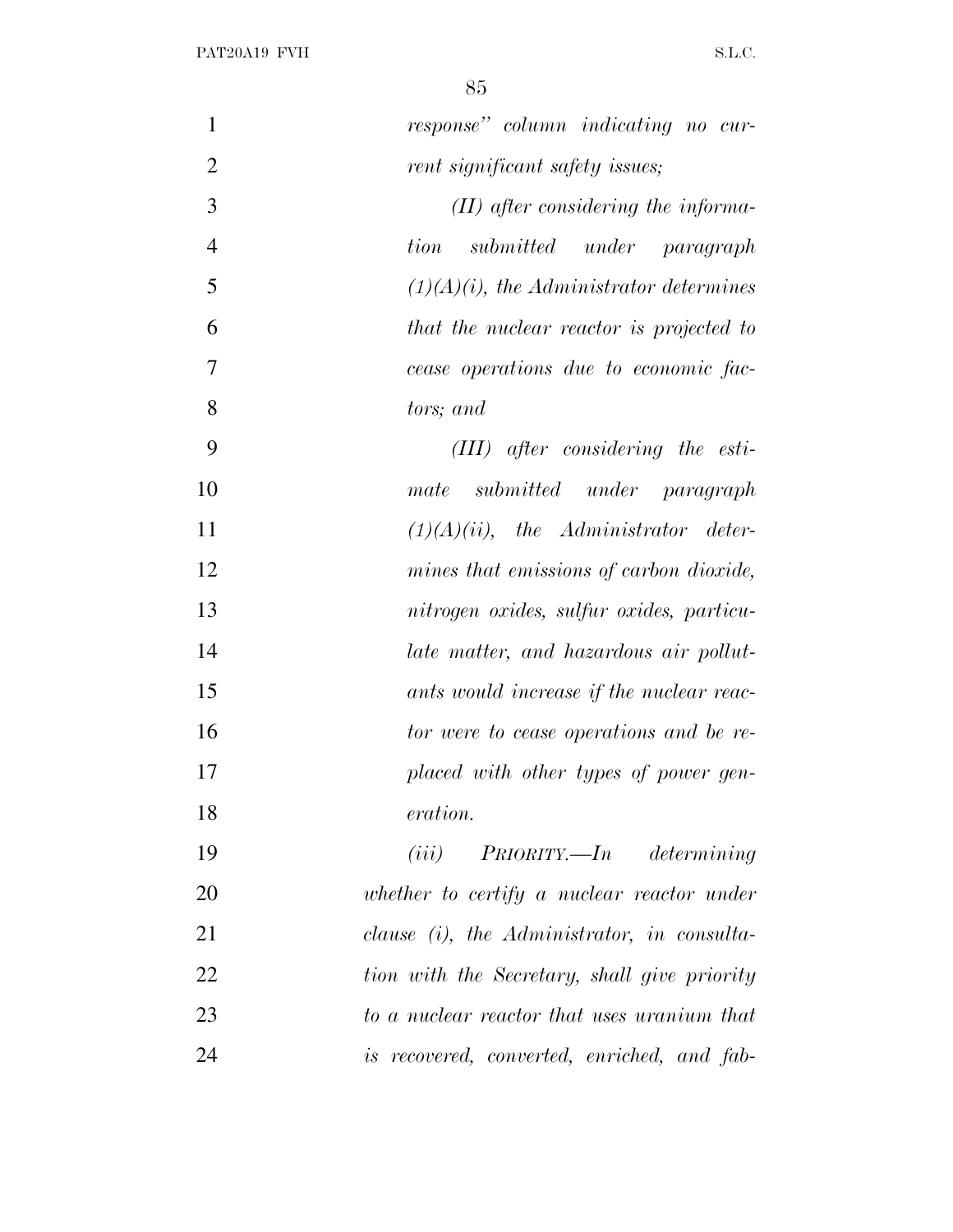| $\mathbf{1}$   | ricated into fuel assemblies in the United             |
|----------------|--------------------------------------------------------|
| $\overline{2}$ | States.                                                |
| 3              | (B) NOTICE.—For each application received              |
| $\overline{4}$ | under paragraph $(1)(A)$ , the Administrator, in       |
| 5              | consultation with the Secretary, shall provide to      |
| 6              | the applicable owner or operator, as applicable—       |
| 7              | $(i)$ a notice of the certification of the             |
| 8              | <i>applicable nuclear reactor; or</i>                  |
| 9              | $(ii)$ a notice that describes the reasons             |
| 10             | why the certification of the applicable nu-            |
| 11             | clear reactor was denied.                              |
| 12             | (d) BIDDING PROCESS.—                                  |
| 13             | (1) IN GENERAL.—Subject to paragraph $(2)$ , the       |
| 14             | Administrator shall establish a deadline by which      |
| 15             | each certified nuclear reactor shall submit to the Ad- |
| 16             | ministrator a sealed bid that—                         |
| 17             | $(A)$ describes the price per megawatt-hour            |
| 18             | required to maintain operations of the certified       |
| 19             | nuclear reactor during the 4-year period for           |
| 20             | which the certified nuclear reactor would receive      |
| 21             | credits; and                                           |
| 22             | $(B)$ includes a commitment, subject to the            |
| 23             | receipt of credits, to provide a specific number of    |
| 24             | megawatt-hours of generation during the 4-year         |
| 25             | period for which credits would be allocated.           |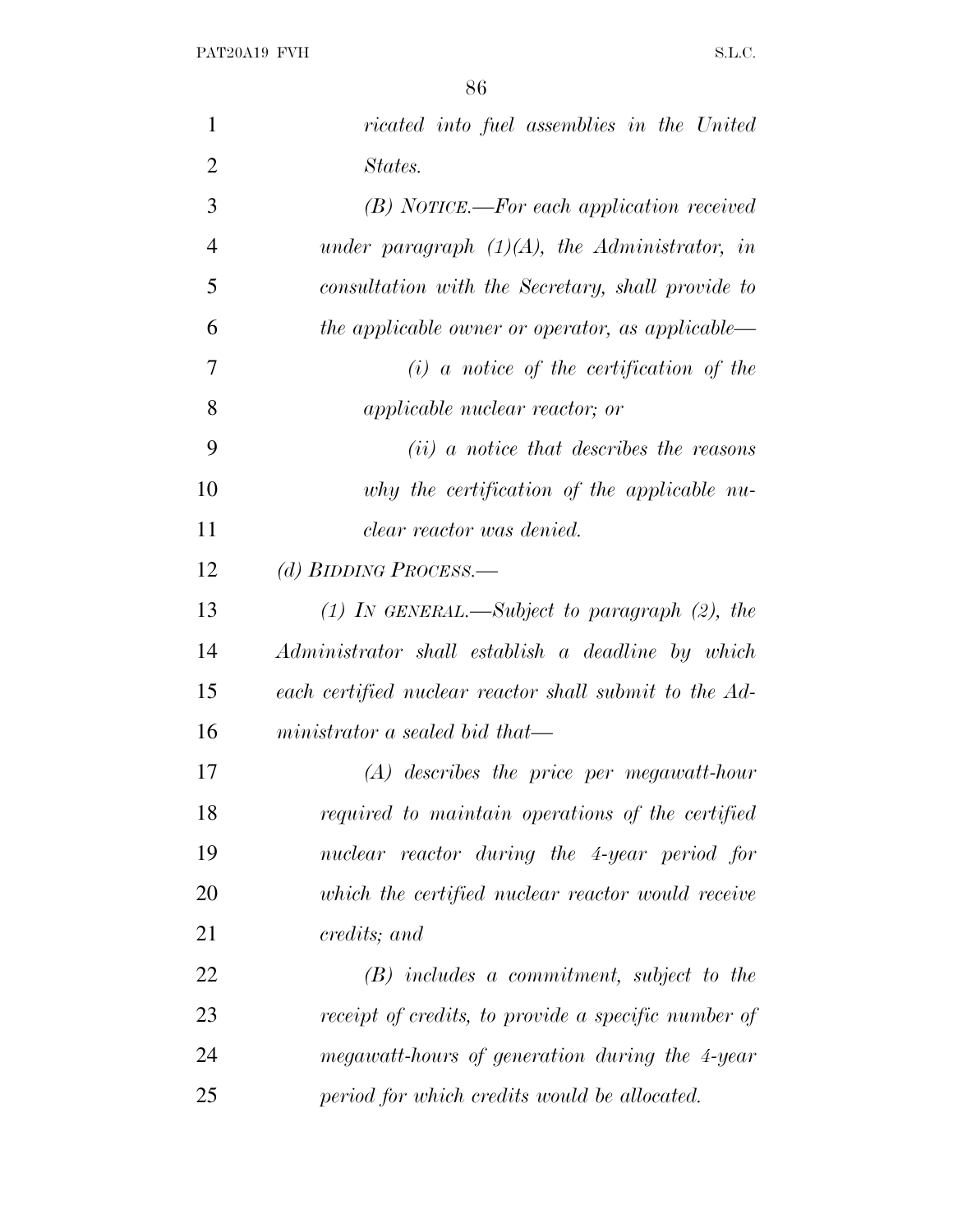| $\mathbf{1}$   | $\it REQUIREMENT.$ The deadline established<br>(2)        |
|----------------|-----------------------------------------------------------|
| $\overline{2}$ | under paragraph $(1)$ shall be not later than 30 days     |
| 3              | after the first date on which the Administrator has       |
| $\overline{4}$ | made the determination described in paragraph             |
| 5              | $(2)(A)(i)$ of subsection (c) with respect to each appli- |
| 6              | cation submitted under paragraph $(1)(A)$ of that sub-    |
| 7              | section.                                                  |
| 8              | (e) $ALLOCATION$ —                                        |
| 9              | $(1)$ AUCTION.—The Administrator, in consulta-            |
| 10             | tion with the Secretary, shall—                           |
| 11             | $(A)$ in consultation with the heads of appli-            |
| 12             | cable Federal agencies, establish a process for           |
| 13             | evaluating bids submitted under subsection                |
| 14             | $(d)(1)$ through an auction process; and                  |
| 15             | $(B)$ select certified nuclear reactors to be al-         |
| 16             | <i>located credits.</i>                                   |
| 17             | (2) CREDITS.—Subject to subsection (f)(2), on se-         |
| 18             | lection under paragraph (1), a certified nuclear reac-    |
| 19             | tor shall be allocated credits for a 4-year period be-    |
| 20             | ginning on the date of the selection.                     |
| 21             | REQUIREMENT.—To the maximum extent<br>(3)                 |
| 22             | practicable, the Administrator shall use the amounts      |
| 23             | made available for credits under this section to allo-    |
| 24             | cate credits to as many certified nuclear reactors as     |
| 25             | <i>possible.</i>                                          |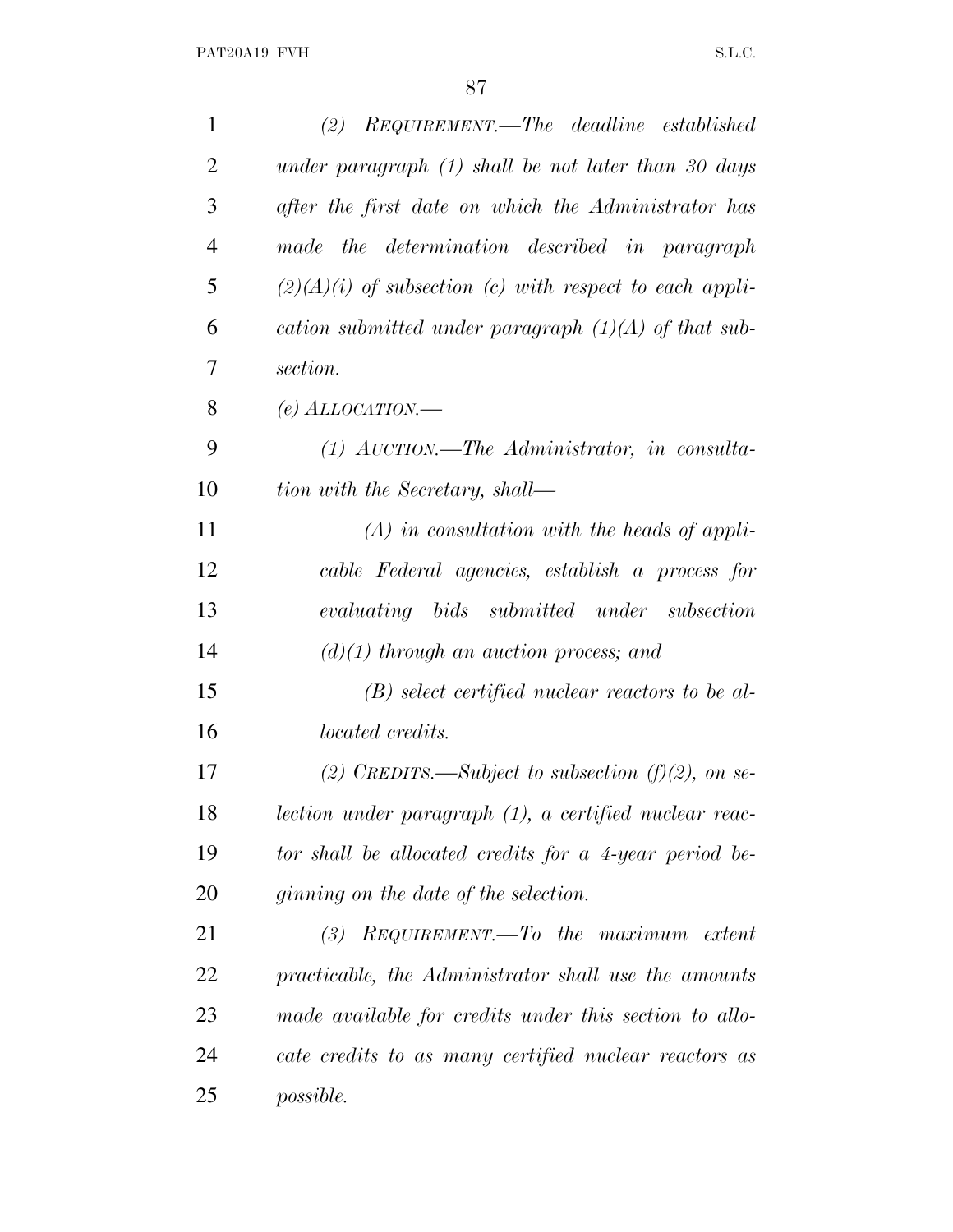| $\mathbf{1}$   | (f) RENEWAL.—                                           |
|----------------|---------------------------------------------------------|
| $\overline{2}$ | (1) In GENERAL.—The owner or operator of a              |
| 3              | certified nuclear reactor may seek to recertify the nu- |
| $\overline{4}$ | clear reactor in accordance with this section.          |
| 5              | (2) LIMITATION.—Notwithstanding any other               |
| 6              | provision of this section, the Administrator may not    |
| 7              | allocate any credits after September 30, 2026.          |
| 8              | (g) ADDITIONAL REQUIREMENTS.-                           |
| 9              | $(1)$ AUDIT.—During the 4-year period beginning         |
| 10             | on the date on which a certified nuclear reactor first  |
| 11             | receives a credit, the Administrator, in consultation   |
| 12             | with the Secretary, shall periodically audit the cer-   |
| 13             | <i>tified nuclear reactor.</i>                          |
| 14             | (2) $RECAPTURE$ . The Administrator shall, by           |
| 15             | regulation, provide for the recapture of the allocation |
| 16             | of any credit to a certified nuclear reactor that, dur- |
| 17             | ing the period described in paragraph $(1)$ —           |
| 18             | $(A)$ terminates operations; or                         |
| 19             | (B) does not operate at an annual loss in               |

 *(B) does not operate at an annual loss in the absence of an allocation of credits to the cer-tified nuclear reactor.*

 *(3) CONFIDENTIALITY.—The Administrator, in consultation with the Secretary, shall establish proce- dures to ensure that any confidential, private, propri-etary, or privileged information that is included in a*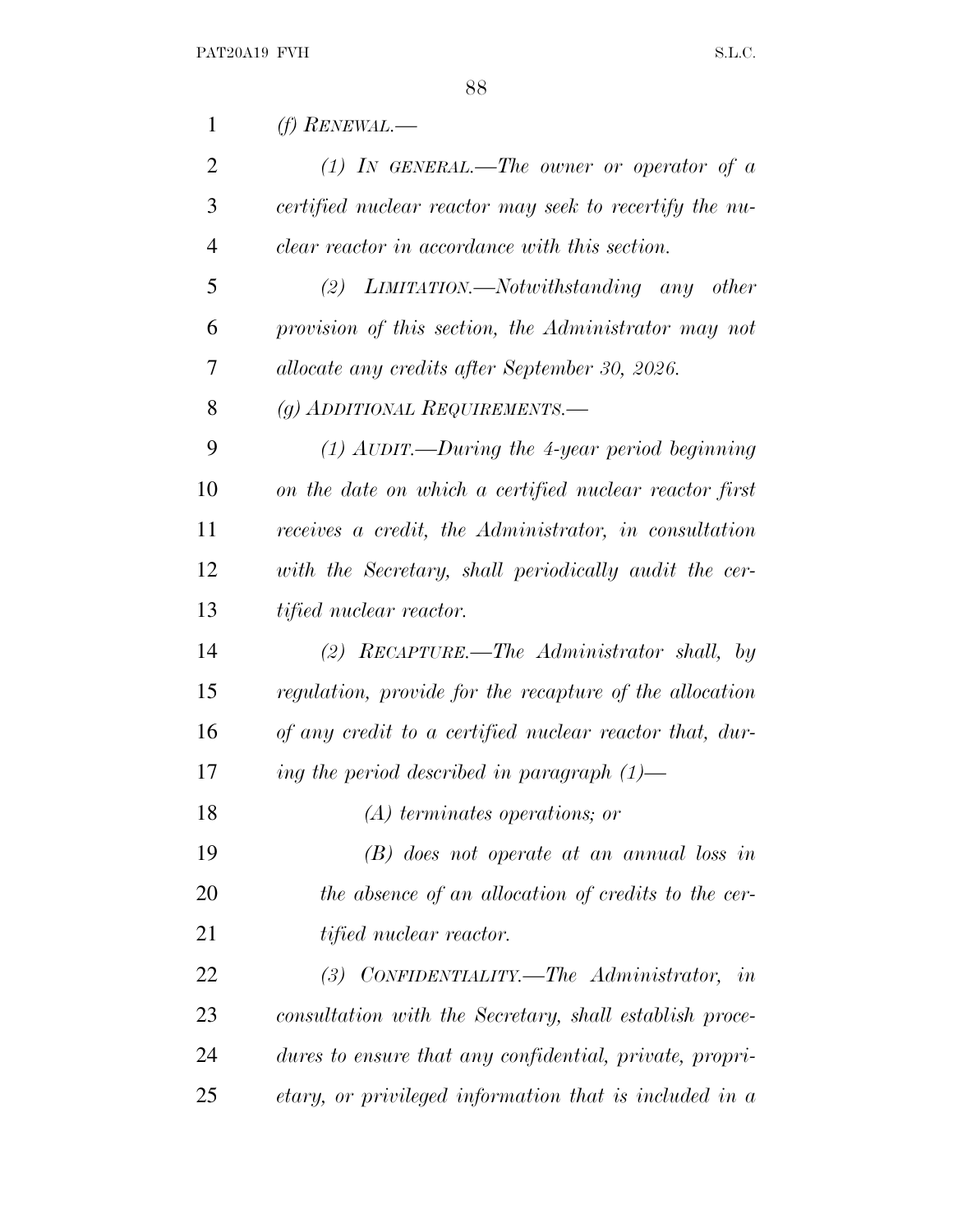| $\mathbf{1}$   | sealed bid submitted under this section is not publicly        |
|----------------|----------------------------------------------------------------|
| $\overline{2}$ | disclosed or otherwise improperly used.                        |
| 3              | $(h)$ REPORT.—Not later than January 1, 2024, the              |
| 4              | Comptroller General of the United States shall submit to       |
| 5              | Congress a report with respect to the credits allocated to     |
| 6              | certified nuclear reactors, which shall include—               |
| 7              | $(1)$ an evaluation of the effectiveness of the cred-          |
| 8              | its in avoiding emissions of carbon dioxide, nitrogen          |
| 9              | oxides, sulfur oxides, particulate matter, and haz-            |
| 10             | ardous air pollutants while ensuring grid reliability;         |
| 11             | $(2)$ a quantification of the ratepayer savings                |
| 12             | achieved under this section; and                               |
| 13             | $(3)$ any recommendations to renew or expand the               |
| 14             | credits.                                                       |
| 15             | $(i)$ AUTHORIZATION OF APPROPRIATIONS.—There are               |
| 16             | authorized to be appropriated such sums as are necessary       |
| 17             | to carry out this section for each of fiscal years 2021        |
|                | 18 <i>through 2026</i> .                                       |
| 19             | SEC. 302. REPORT ON LESSONS LEARNED DURING THE                 |
| 20             | COVID-19 PUBLIC HEALTH EMERGENCY.                              |
| 21             | (a) IN GENERAL.—Not later than 180 days after the              |
| 22             | date of enactment of this Act, the Commission shall submit     |
| 23             | to the appropriate committees of Congress and make pub-        |
|                | 24 licly available a report on actions taken by the Commission |
|                | 25 during the public health emergency declared by the Sec-     |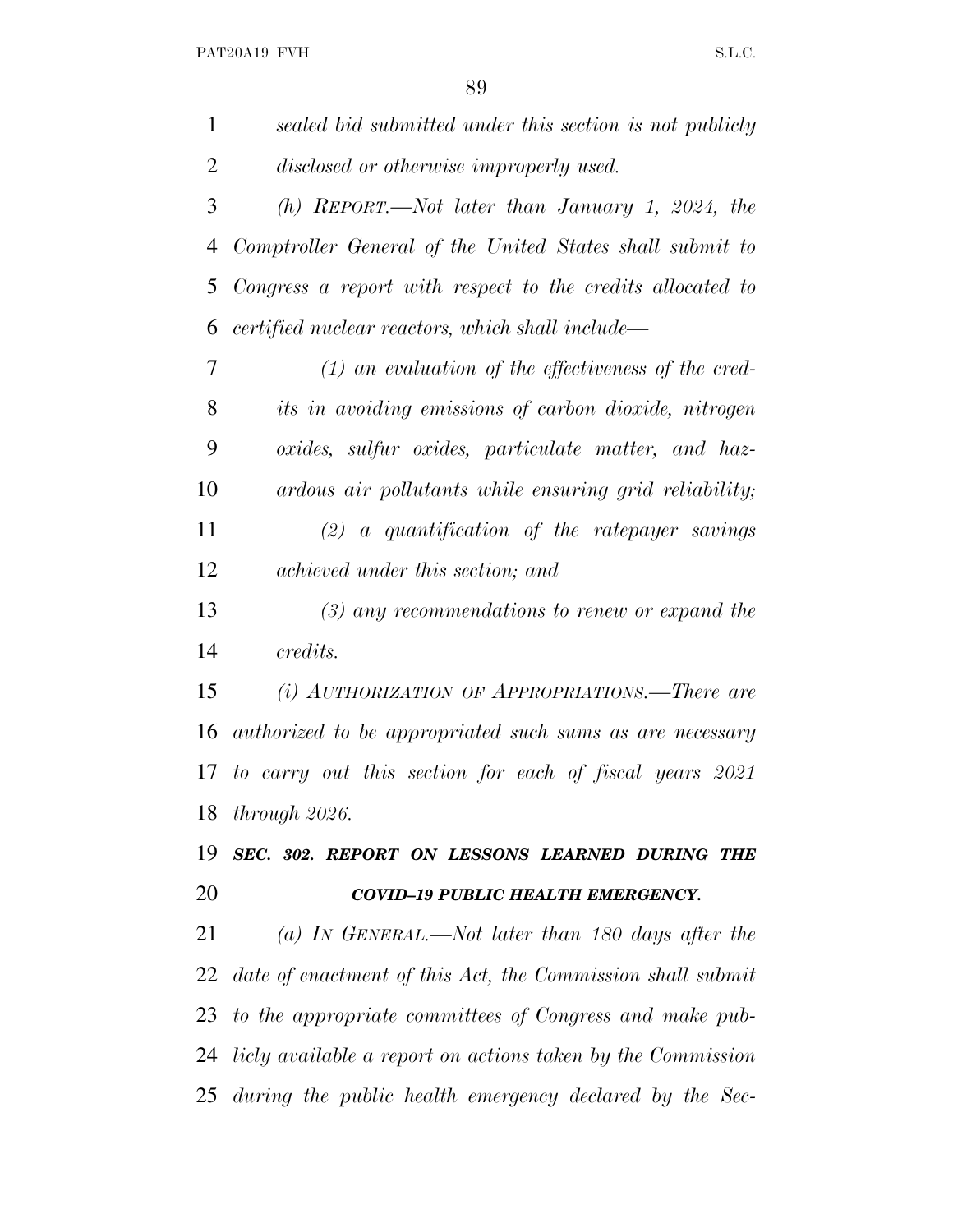*retary of Health and Human Services under section 319 of the Public Health Service Act (42 U.S.C. 247d) on Janu-ary 31, 2020, with respect to COVID–19.*

 *(b) CONTENTS.—The report under subsection (a) shall include—*

 *(1) an identification of the processes, procedures, and other regulatory policies that were revised or temporarily suspended during the public health emer-gency described in subsection (a);*

 *(2) a review of actions, if any, taken by the Commission that examines how any revision or tem- porary suspension of a process, procedure, or other regulatory policy identified under paragraph (1) may or may not have compromised the ability of the Com- mission to license and regulate the civilian use of ra- dioactive materials in the United States to protect public health and safety, promote the common defense and security, and protect the environment;*

 *(3) a description of any process efficiencies or challenges that resulted from the matters identified under paragraph (1);*

 *(4) a discussion of lessons learned from the mat-ters described in paragraphs (1), (2), and (3);*

 *(5) a list of actions that the Commission may take to incorporate into the licensing activities and*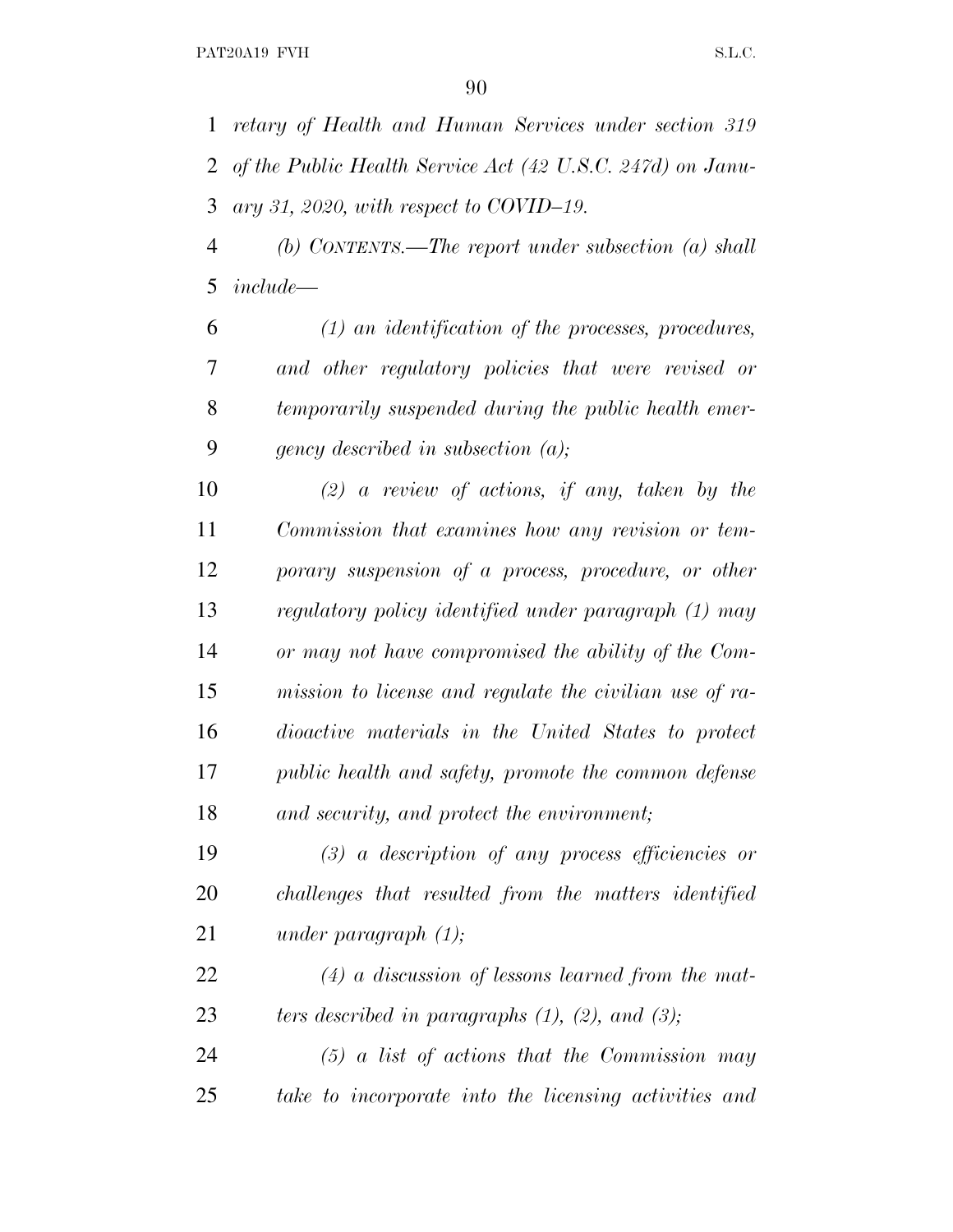| $\mathbf{1}$   | regulations of the Commission, without compromising                    |
|----------------|------------------------------------------------------------------------|
| $\overline{2}$ | <i>the mission of the Commission—</i>                                  |
| 3              | $(A)$ the lessons described in paragraph $(4)$ ;                       |
| $\overline{4}$ | and                                                                    |
| 5              | $(B)$ the information provided under para-                             |
| 6              | graphs $(2)$ and $(3)$ ; and                                           |
| 7              | $(6)$ a description of when the actions described in                   |
| 8              | $paragnph (5)$ may be implemented.                                     |
| 9              | SEC. 303. INVESTMENT BY ALLIES.                                        |
| 10             | (a) IN GENERAL.—The prohibitions against issuing                       |
| 11             | certain licenses for utilization facilities to certain corpora-        |
| 12             | tions and other entities described in the second sentence of           |
| 13             | section 103 d. of the Atomic Energy Act of 1954 (42 U.S.C.             |
| 14             | $(2133(d))$ and the second sentence of section 104 d. of that          |
|                | 15 Act $(42 \text{ U.S.C. } 2134(d))$ shall not apply to an entity de- |
|                | 16 scribed in subsection $(b)$ if the Commission determines that       |
|                | 17 issuance of the applicable license to that entity is not inim-      |
| 18             | $ical$ to —                                                            |
| 19             | $(1)$ the common defense and security; or                              |
| 20             | $(2)$ the health and safety of the public.                             |
| 21             | (b) ENTITIES DESCRIBED.—An entity referred to in                       |
| 22             | subsection $(a)$ is a corporation or other entity that is owned,       |
| 23             | controlled, or dominated by—                                           |
|                |                                                                        |

*(1) the government of—*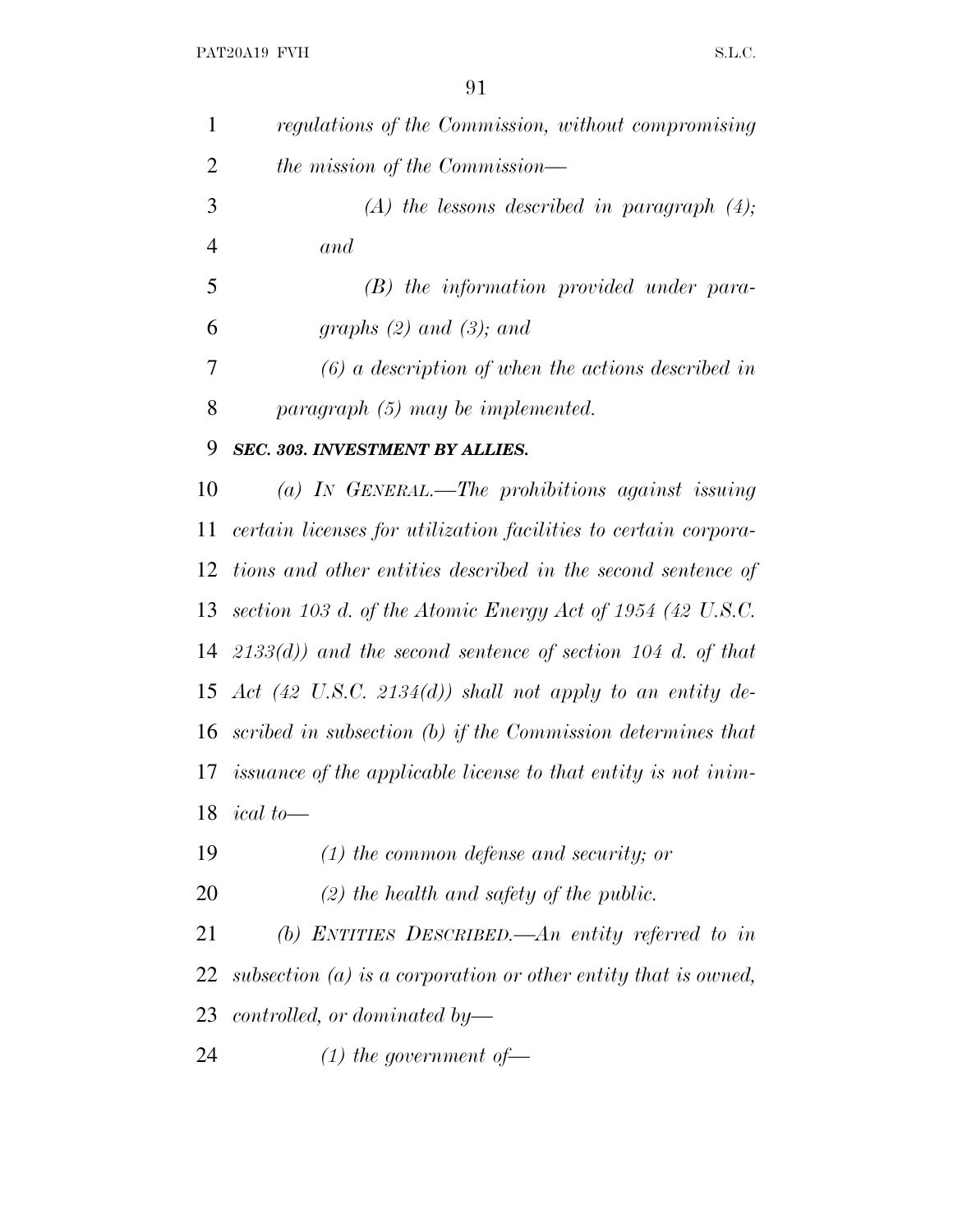| $\mathbf{1}$   | $(A)$ a country that is a member of the                      |
|----------------|--------------------------------------------------------------|
| $\overline{2}$ | Group of Seven as of November 25, 2020, which                |
| 3              | includes the United Kingdom, Germany, Can-                   |
| $\overline{4}$ | ada, Japan, France, and Italy; or                            |
| 5              | $(B)$ the Republic of Korea;                                 |
| 6              | $(2)$ a corporation that is incorporated in a coun-          |
| 7              | try described in subparagraph $(A)$ or $(B)$ of para-        |
| 8              | graph $(1)$ ; or                                             |
| 9              | $(3)$ an alien who is a national of a country de-            |
| 10             | scribed in subparagraph $(A)$ or $(B)$ of paragraph $(1)$ .  |
| 11             | (c) TECHNICAL AMENDMENT.—Section 103 d. of the               |
|                | 12 Atomic Energy Act of 1954 (42 U.S.C. 2133(d)) is amend-   |
|                | 13 ed, in the second sentence, by striking "any any" and in- |
| 14             | serting "any".                                               |
| 15             | (d) SAVINGS CLAUSE.—Nothing in this section affects          |
| 16             | the requirements of section 721 of the Defense Production    |
|                | 17 <i>Act of 1950 (50 U.S.C. 4565)</i> .                     |
|                | 18 TITLE IV—REVITALIZING AMER-                               |
| 19             | ICA'S NUCLEAR SUPPLY                                         |
| 20             | <b>CHAIN INFRASTRUCTURE</b>                                  |
| 21             | SEC. 401. ADVANCED NUCLEAR FUEL APPROVAL.                    |
| 22             | (a) AGENCY COORDINATION.—                                    |
| 23             | $(1)$ IN GENERAL.—Not later than 1 year after                |
| 24             | the date of enactment of this Act, the Chairman and          |
|                |                                                              |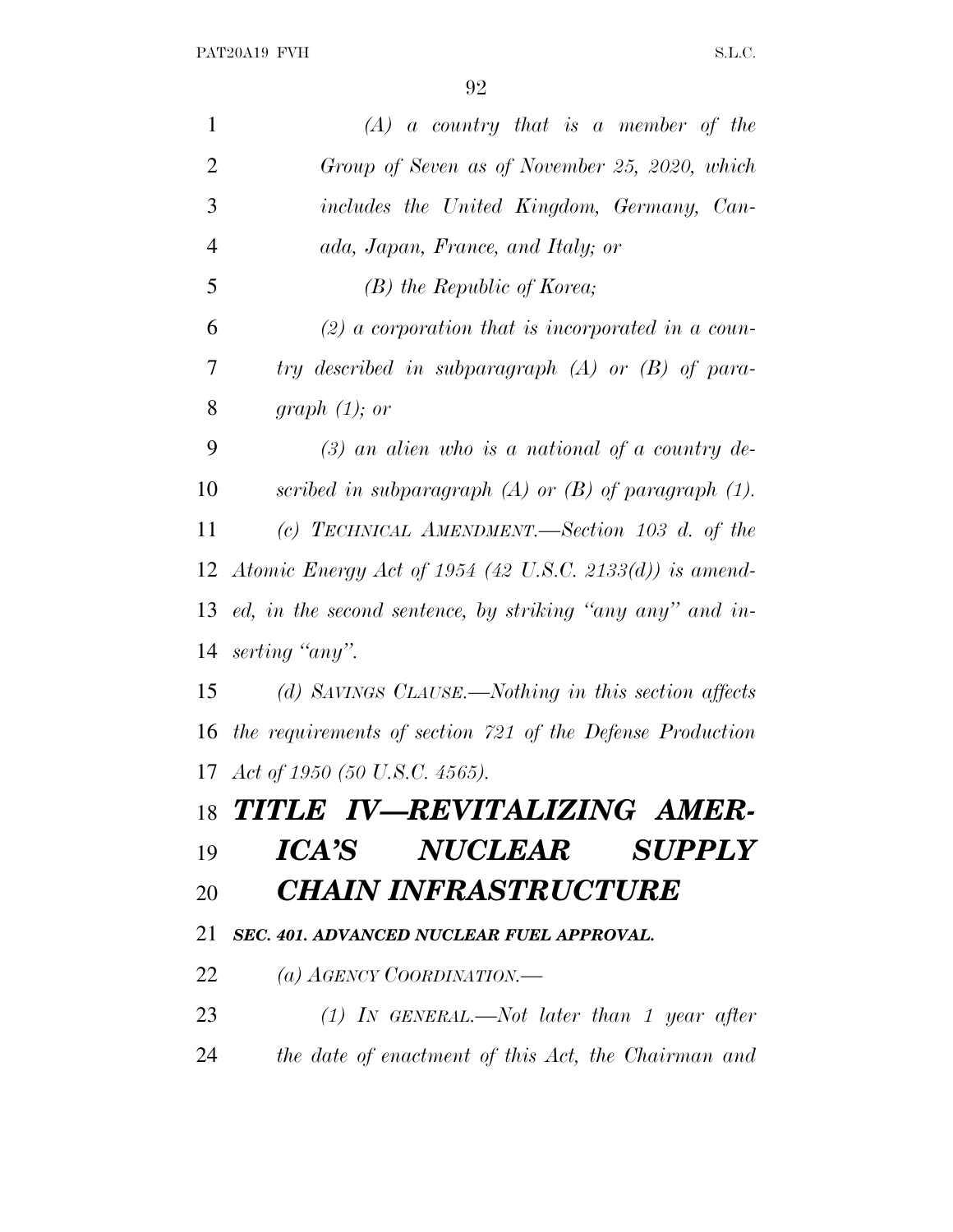| $\mathbf{1}$   | the Secretary shall enter into a memorandum of un-  |
|----------------|-----------------------------------------------------|
| $\overline{2}$ | derstanding relating to advanced nuclear fuels.     |
| 3              | MEMORANDUM OF UNDERSTANDING<br>(2)<br>CON-          |
| $\overline{4}$ | TENTS.—The memorandum of understanding entered      |
| 5              | into under paragraph (1) shall require the Depart-  |
| 6              | ment and the Commission to coordinate, as appro-    |
| 7              | $priate$ —                                          |
| 8              | $(A)$ to ensure that the Department has suffi-      |
| 9              | cient technical expertise to support the timely re- |
| 10             | search, development, demonstration, and com-        |
| 11             | mercial application by the civilian nuclear in-     |
| 12             | dustry of innovative advanced nuclear fuels, in-    |
| 13             | cluding by facilitating the development and         |
| 14             | sharing of criticality benchmark data to sup-       |
| 15             | $port-$                                             |
| 16             | $(i)$ the licensing of fuel enrichment,             |
| 17             | deconversion, and fabrication facilities            |
| 18             | $for-$                                              |
| 19             | $(I)$ advanced nuclear fuels con-                   |
| 20             | taining high-assay, low-enriched ura-               |
| 21             | nium with an assay greater than 5                   |
| 22             | weight percent, but less than 10 weight             |
| 23             | percent, of the uranium-235 isotope;                |
| 24             | and                                                 |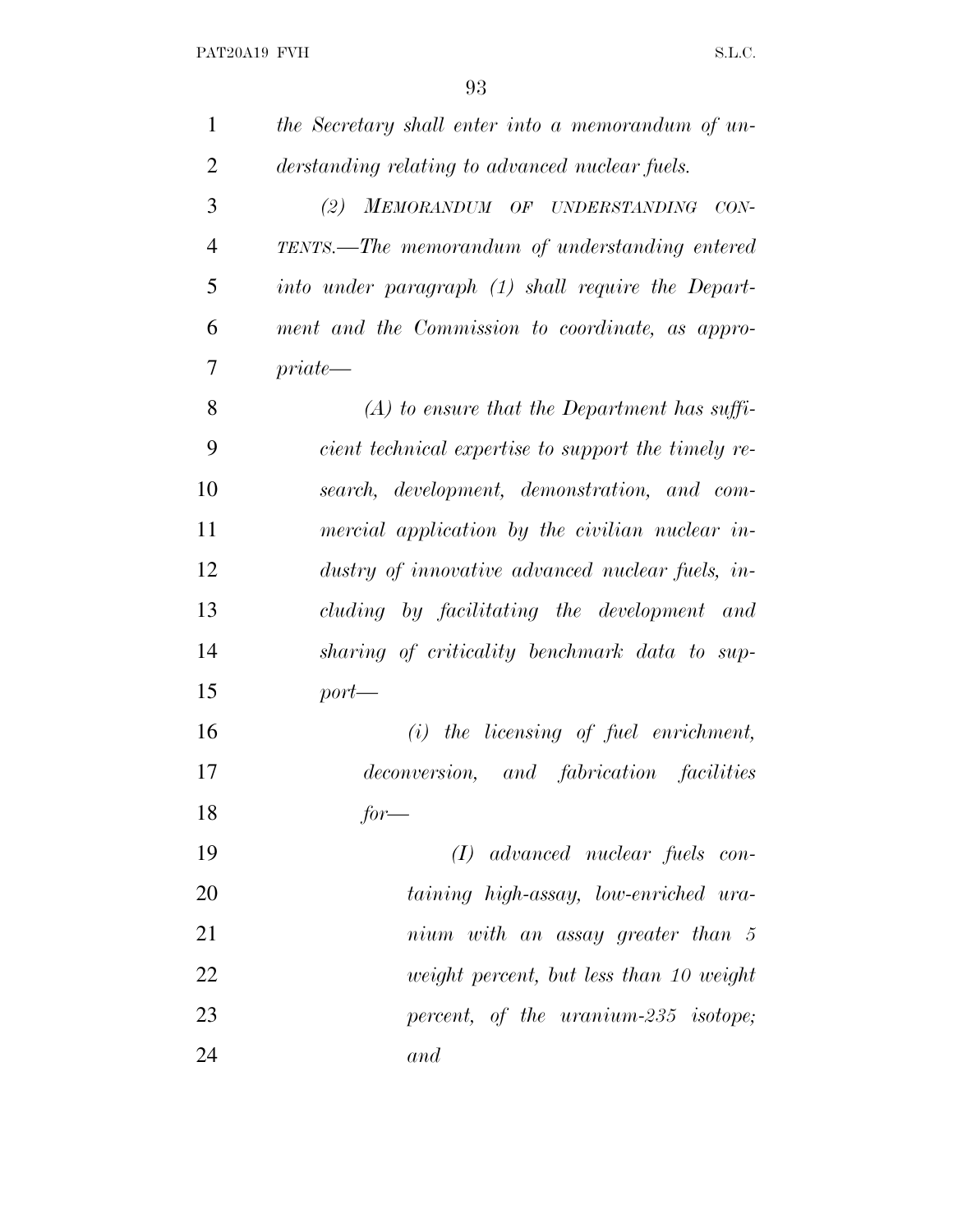| $\mathbf{1}$   | $(II)$ advanced nuclear fuels con-                 |
|----------------|----------------------------------------------------|
| $\overline{2}$ | taining high-assay, low-enriched ura-              |
| 3              | nium with an assay greater than or                 |
| $\overline{4}$ | equal to 10 weight percent, but less               |
| 5              | than 20 weight percent, of the ura-                |
| 6              | $nium-235$ isotope; and                            |
| 7              | (ii) the certification of transportation           |
| 8              | packages for-                                      |
| 9              | $(I)$ advanced nuclear fuels con-                  |
| 10             | taining high-assay, low-enriched ura-              |
| 11             | nium with an assay greater than 5                  |
| 12             | weight percent, but less than 10 weight            |
| 13             | percent, of the uranium-235 isotope;               |
| 14             | and                                                |
| 15             | $(II)$ advanced nuclear fuels con-                 |
| 16             | taining high-assay, low-enriched ura-              |
| 17             | nium with an assay greater than or                 |
| 18             | equal to 10 weight percent, but less               |
| 19             | than 20 weight percent, of the ura-                |
| 20             | $nium-235\ isotope;$                               |
| 21             | $(B)$ to ensure that the Commission has suf-       |
| 22             | ficient technical expertise to support the evalua- |
| 23             | tion of advanced nuclear fuels;                    |
| 24             | $(C)$ to identify methods to improve the use       |
| 25             | of computers and software codes to calculate the   |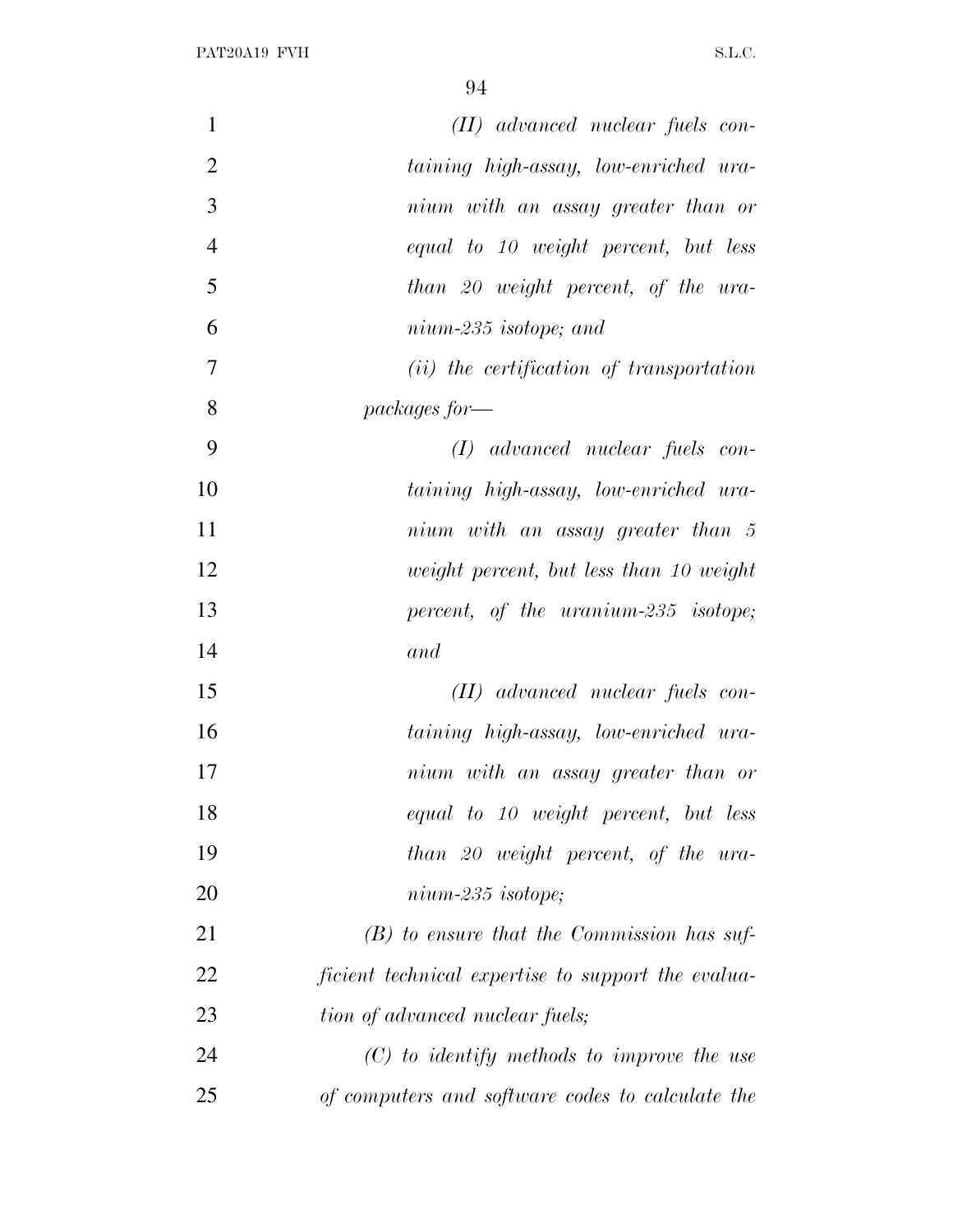| $\mathbf{1}$   | behavior and performance of advanced nuclear                 |
|----------------|--------------------------------------------------------------|
| $\overline{2}$ | fuels based on mathematical models of the phys-              |
| 3              | <i>ical behavior of advanced nuclear fuels;</i>              |
| $\overline{4}$ | $(D)$ to ensure that the Department main-                    |
| 5              | tains and develops the facilities necessary to en-           |
| 6              | able the timely research, development, dem-                  |
| 7              | onstration, and commercial application by the                |
| 8              | civilian nuclear industry of innovative advanced             |
| 9              | nuclear fuels; and                                           |
| 10             | $(E)$ to ensure that the Commission has ac-                  |
| 11             | cess to the facilities described in subparagraph             |
| 12             | $(D)$ , as needed.                                           |
| 13             | (b) REPORTING REQUIREMENTS.—Not later than 180               |
| 14             | days after the date of enactment of this Act, the Commission |
| 15             | shall submit to the appropriate committees of Congress a     |
| 16             | report that—                                                 |
| 17             | $(1)$ identifies criticality benchmark data to as-           |
| 18             | $sist$ —                                                     |
| 19             | the licensing of fuel enrichment,<br>(A)                     |
| 20             | deconversion, and fabrication facilities for-                |
| 21             | (i) advanced nuclear fuels containing                        |
| 22             | high-assay, low-enriched uranium with an                     |
| 23             | assay greater than 5 weight percent, but less                |
| 24             | than 10 weight percent, of the uranium-235                   |
| 25             | <i>isotope</i> ; and                                         |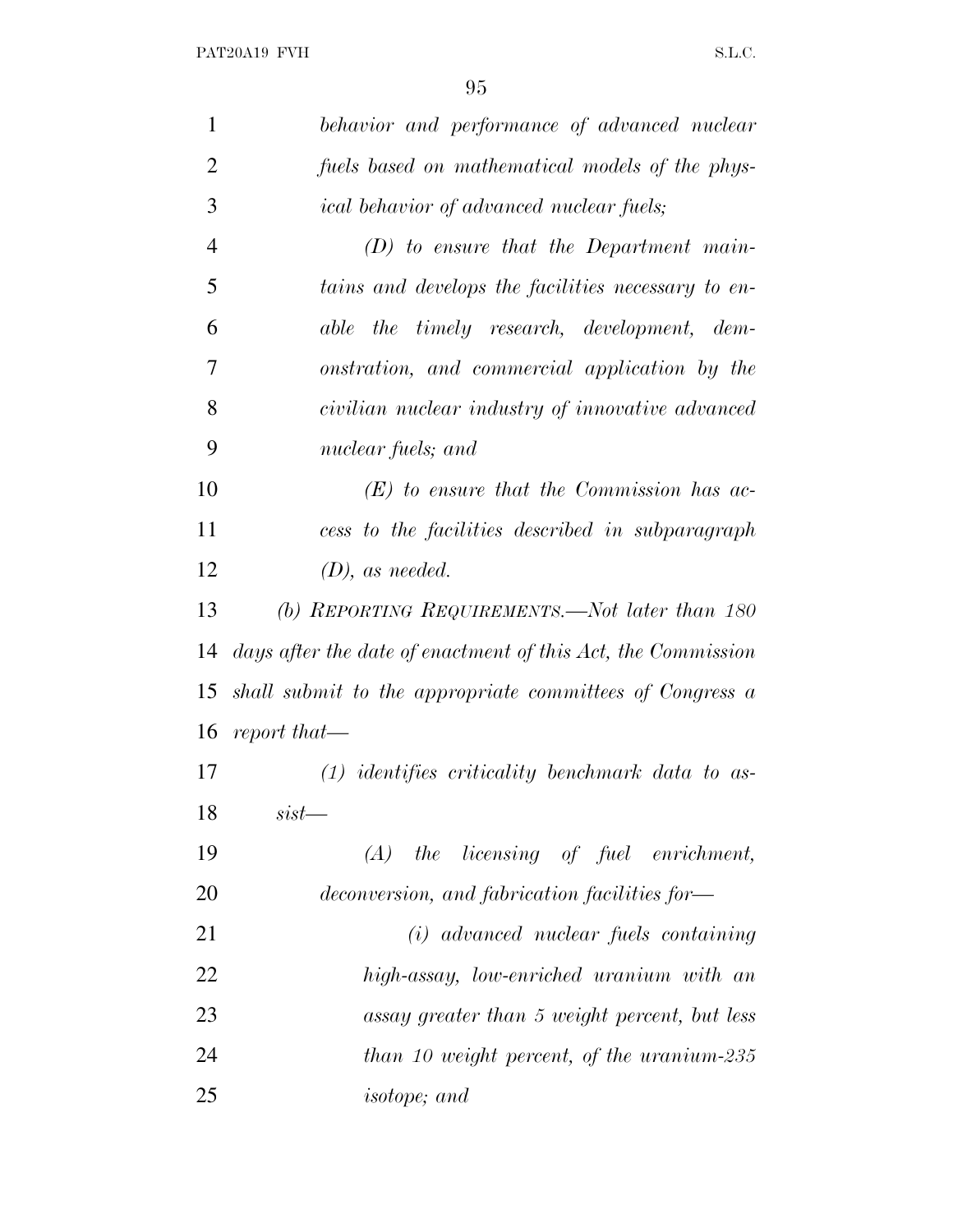| $\mathbf{1}$   | (ii) advanced nuclear fuels containing                 |
|----------------|--------------------------------------------------------|
| $\overline{2}$ | high-assay, low-enriched uranium with an               |
| 3              | assay greater than or equal to 10 weight               |
| $\overline{4}$ | percent, but less than 20 weight percent, of           |
| 5              | the uranium-235 isotope; and                           |
| 6              | $(B)$ the certification of transportation pack-        |
| 7              | ages for $-$                                           |
| 8              | (i) advanced nuclear fuels containing                  |
| 9              | high-assay, low-enriched uranium with an               |
| 10             | assay greater than 5 weight percent, but less          |
| 11             | than 10 weight percent, of the uranium-235             |
| 12             | <i>isotope</i> ; and                                   |
| 13             | (ii) advanced nuclear fuels containing                 |
| 14             | high-assay, low-enriched uranium with an               |
| 15             | assay greater than or equal to 10 weight               |
| 16             | percent, but less than 20 weight percent, of           |
| 17             | the uranium-235 isotope;                               |
| 18             | $(2)$ identifies and describes any updates to regu-    |
| 19             | lations, certifications, and other regulatory policies |
| 20             | that the Commission determines are necessary for li-   |
| 21             | censing and oversight relating to high-assay, low-en-  |
| 22             | riched uranium, including—                             |
| 23             | $(A)$ certifications relating to transportation        |
| 24             | $packages for -$                                       |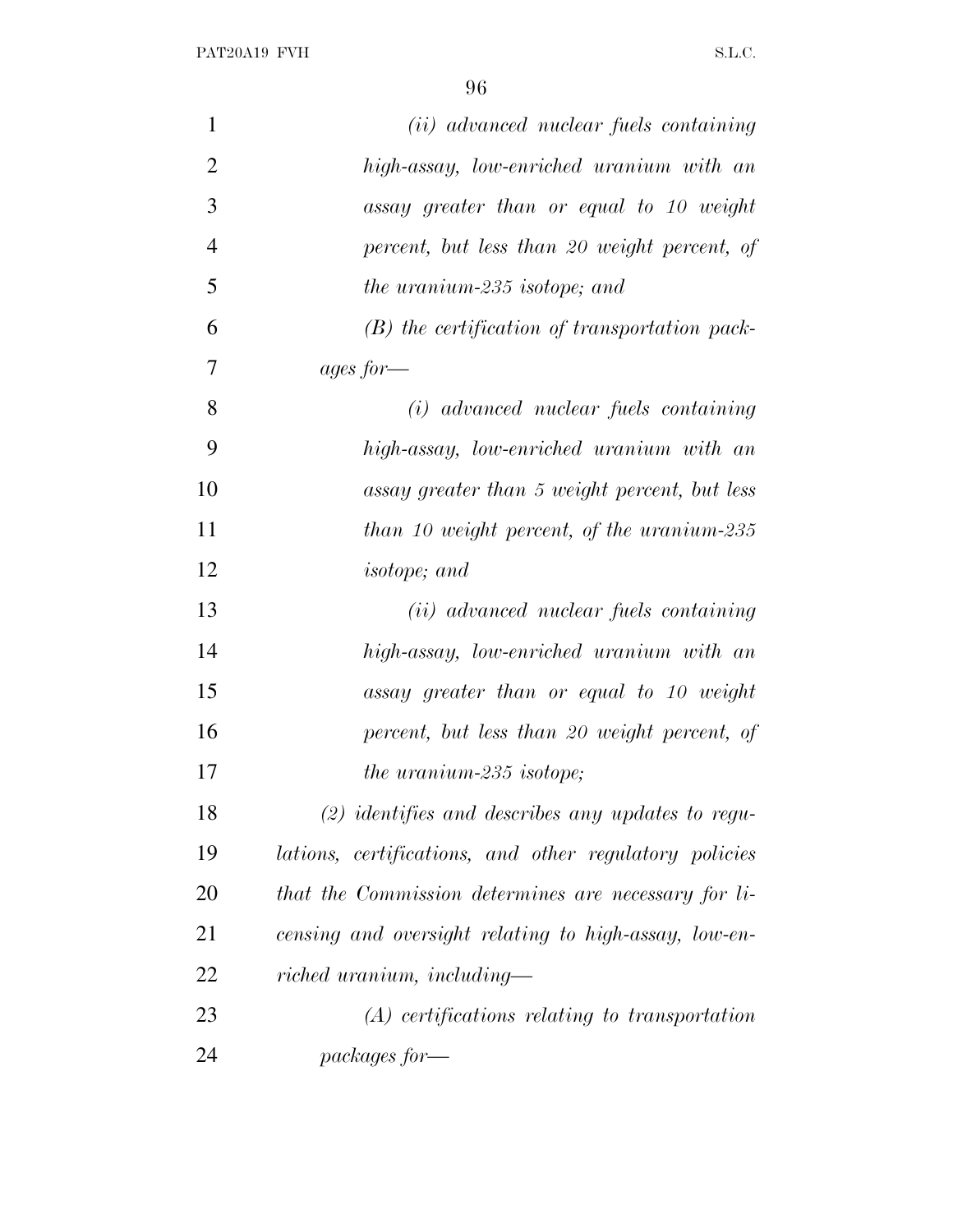| $\mathbf{1}$   | $(i)$ high-assay, low-enriched uranium                 |
|----------------|--------------------------------------------------------|
| $\overline{2}$ | with an assay greater than 5 weight per-               |
| 3              | cent, but less than 10 weight percent, of the          |
| $\overline{4}$ | uranium-235 isotope; and                               |
| 5              | (ii) high-assay, low-enriched uranium                  |
| 6              | with an assay greater than or equal to 10              |
| 7              | weight percent, but less than 20 weight per-           |
| 8              | cent, of the uranium-235 isotope; and                  |
| 9              | <i>licensing</i> of fuel enrichment,<br>(B)            |
| 10             | deconversion, and fabrication facilities for high-     |
| 11             | assay, low-enriched uranium, and associated            |
| 12             | <i>physical security plans for those facilities;</i>   |
| 13             | $(3)$ identifies and describes any updates to regu-    |
| 14             | lations, certifications, and other regulatory policies |
| 15             | that the Commission determines are necessary to ad-    |
| 16             | dress nuclear nonproliferation considerations that—    |
| 17             | $(A)$ are within the mission of the Commis-            |
| 18             | sion; and                                              |
| 19             | $(B)$ are associated with—                             |
| 20             | $(i)$ high-assay, low-enriched uranium                 |
| 21             | with an assay greater than 5 weight per-               |
| 22             | cent, but less than 10 weight percent, of the          |
| 23             | uranium-235 isotope; or                                |
| 24             | (ii) high-assay, low-enriched uranium                  |
| 25             | with an assay greater than or equal to 10              |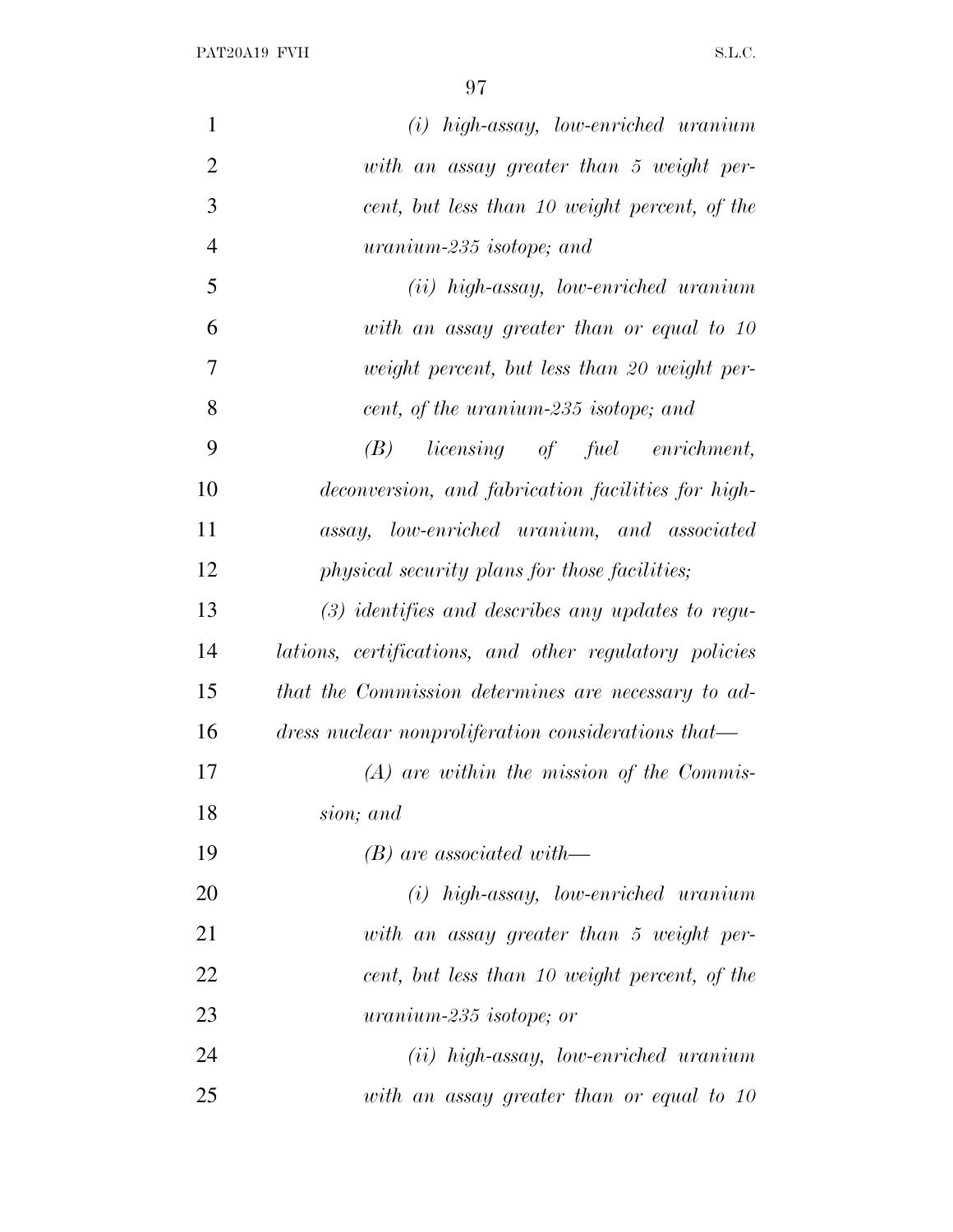| $\mathbf{1}$   | weight percent, but less than 20 weight per-  |
|----------------|-----------------------------------------------|
| $\overline{2}$ | cent, of the uranium-235 isotope;             |
| 3              | $(4)$ identifies and describes—               |
| $\overline{4}$ | $(A)$ any data needs, regulatory require-     |
| 5              | ments, or policies identified under paragraph |
| 6              | (1), (2), or (3) that                         |
| 7              | $(i)$ differ based on whether they are re-    |
| 8              | lated to                                      |
| 9              | $(I)$ high-assay, low-enriched ura-           |
| 10             | nium with an assay greater than 5             |
| 11             | weight percent, but less than 10 weight       |
| 12             | percent, of the uranium-235 isotope; or       |
| 13             | $(II)$ high-assay, low-enriched ura-          |
| 14             | nium with an assay greater than or            |
| 15             | equal to 10 weight percent, but less          |
| 16             | than 20 weight percent, of the ura-           |
| 17             | $nium-235$ isotope; or                        |
| 18             | $(ii)$ are unique to-                         |
| 19             | $(I)$ high-assay, low-enriched ura-           |
| 20             | nium with an assay greater than 5             |
| 21             | weight percent, but less than 10 weight       |
| 22             | percent, of the uranium-235 isotope; or       |
| 23             | $(II)$ high-assay, low-enriched ura-          |
| 24             | nium with an assay greater than or            |
| 25             | equal to 10 weight percent, but less          |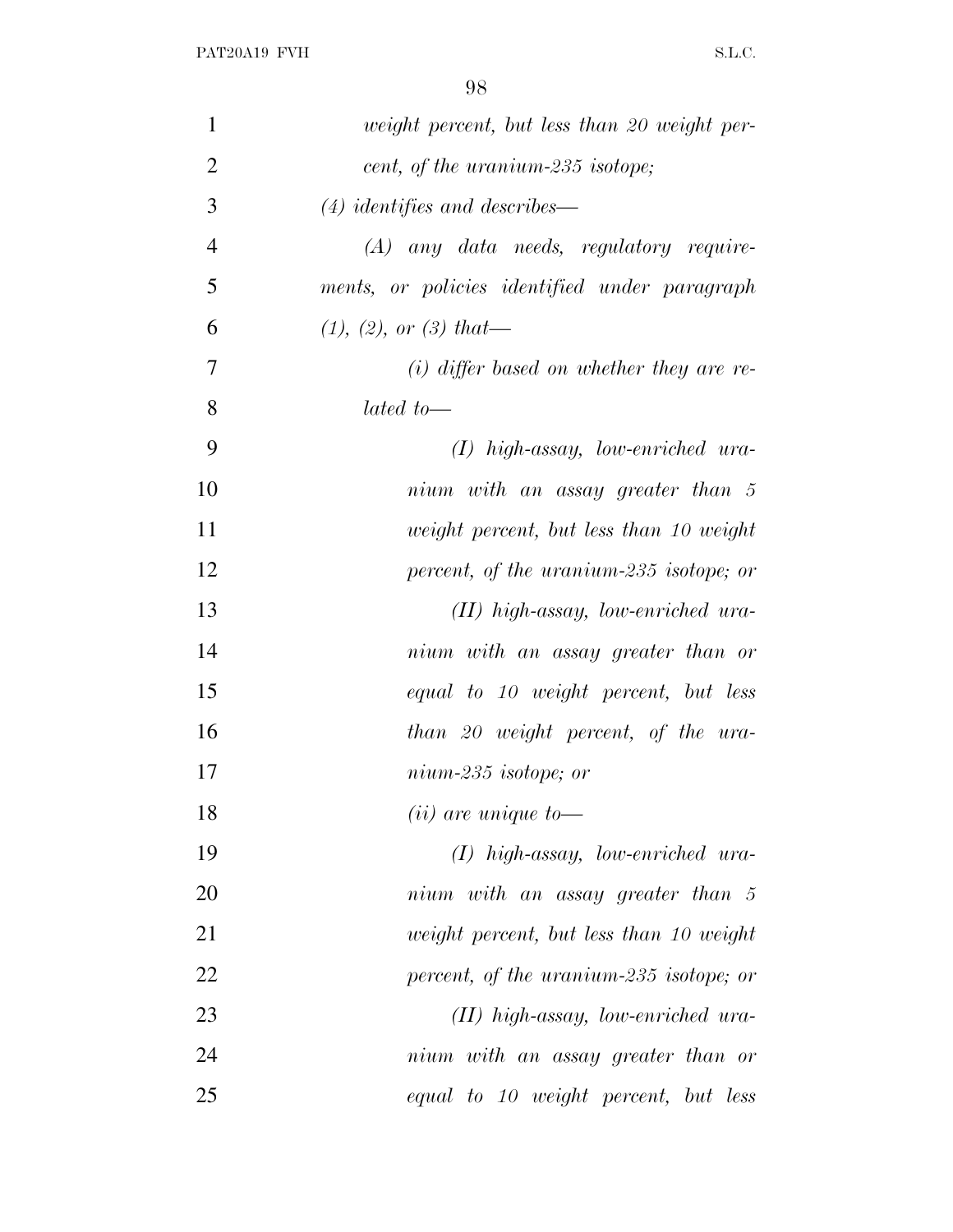| $\mathbf{1}$   | than 20 weight percent, of the ura-                      |
|----------------|----------------------------------------------------------|
| $\overline{2}$ | $nium-235\ isotope;$                                     |
| 3              | $(B)$ the manner in which the data needs,                |
| $\overline{4}$ | regulatory requirements, or policies identified          |
| 5              | under subparagraph $(A)(i)$ differ as described in       |
| 6              | that subparagraph; and                                   |
| 7              | $(C)$ the extent to which the data needs, regu-          |
| 8              | latory requirements, or policies identified under        |
| 9              | subparagraph $(A)(ii)$ are unique to either—             |
| 10             | $(i)$ high-assay, low-enriched uranium                   |
| 11             | with an assay greater than 5 weight per-                 |
| 12             | cent, but less than 10 weight percent, of the            |
| 13             | uranium-235 isotope; or                                  |
| 14             | $(ii)$ high-assay, low-enriched uranium                  |
| 15             | with an assay greater than or equal to 10                |
| 16             | weight percent, but less than 20 weight per-             |
| 17             | cent, of the uranium-235 isotope; and                    |
| 18             | $(5)$ includes a timeline for completing the up-         |
| 19             | dates described in paragraphs $(2)$ and $(3)$ within the |
| 20             | existing regulatory framework.                           |
| 21             | SEC. 402. NATIONAL STRATEGIC URANIUM RESERVE.            |
| 22             | (a) DEFINITIONS.—In this section:                        |
| 23             | $(1)$ PROGRAM.—The term "program" means the              |
| 24             | program established under subsection $(b)(1)$ .          |
|                |                                                          |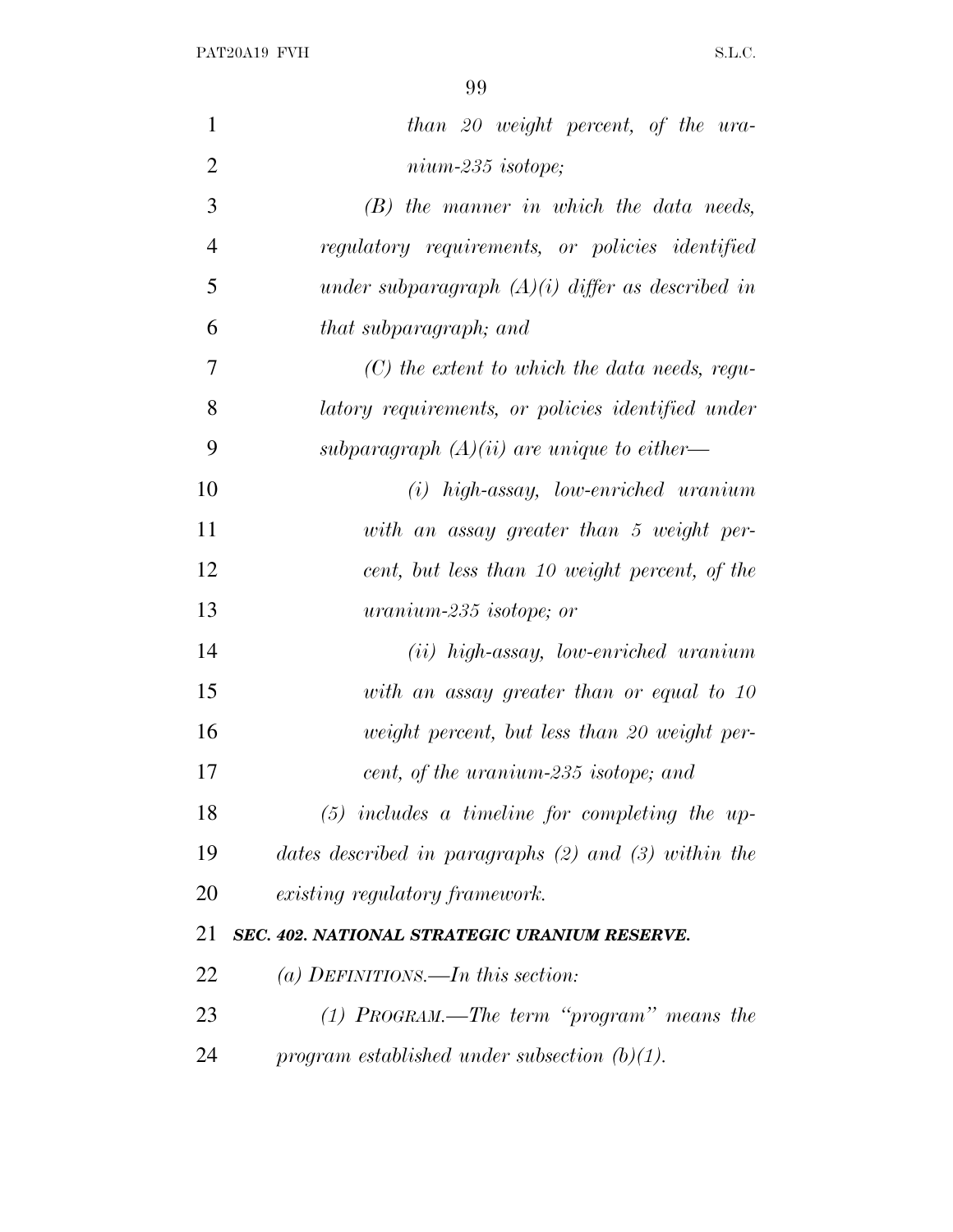| $\mathbf{1}$   | (2) URANIUM RESERVE.—The term "Uranium"                    |
|----------------|------------------------------------------------------------|
| $\overline{2}$ | Reserve" means the uranium reserve operated pursu-         |
| 3              | ant to the program.                                        |
| 4              | (b) ESTABLISHMENT.—                                        |
| 5              | (1) In GENERAL.—Not later than 60 days after               |
| 6              | the date of enactment of this Act, the Secretary, sub-     |
| 7              | ject to the availability of appropriations, shall estab-   |
| 8              | lish a program to operate a uranium reserve in ac-         |
| 9              | <i>cordance with this section.</i>                         |
| 10             | (2) $AUTHORITY$ . In establishing the program              |
| 11             | and operating the Uranium Reserve, the Secretary           |
| 12             | shall use the authority granted to the Secretary by        |
| 13             | sections 53, 63, and 161 g. of the Atomic Energy Act       |
| 14             | of 1954 (42 U.S.C. 2073, 2093, 2201(g)).                   |
| 15             | (c) PURPOSES.—The purposes of the Uranium Reserve          |
| 16             | $are$ —                                                    |
| 17             | $(1)$ to provide assurance of the availability of          |
| 18             | <i>uranium recovered in the United States in the event</i> |
| 19             | of a market disruption; and                                |
| 20             | $(2)$ to support strategic fuel cycle capabilities in      |
| 21             | the United States.                                         |
| 22             | (d) EXCLUSION.—The Secretary shall exclude from the        |
| 23             | Uranium Reserve uranium that is recovered in the United    |
| 24             | States by an entity that—                                  |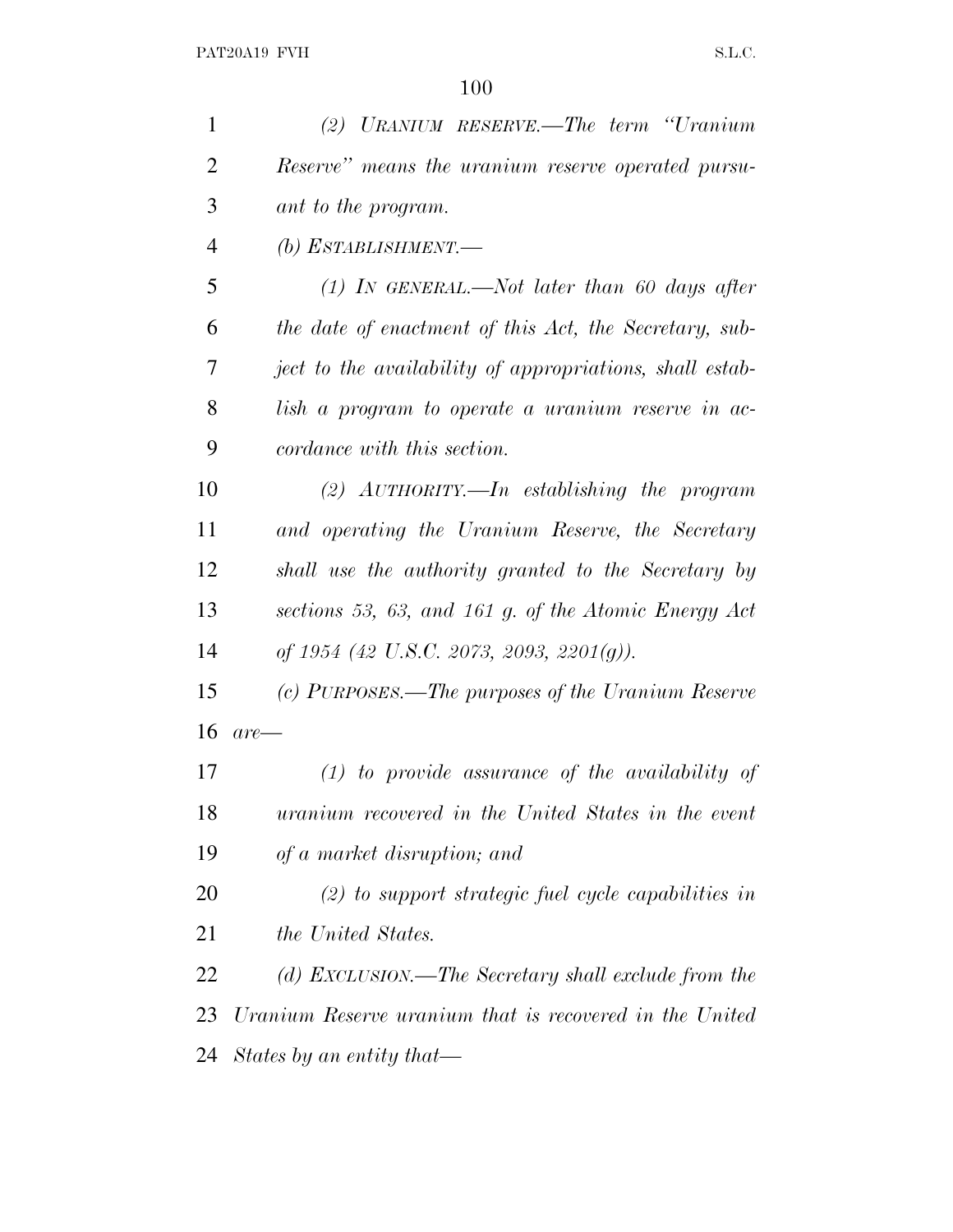| $\mathbf{1}$   | $(1)$ is owned or controlled by the Government of      |
|----------------|--------------------------------------------------------|
| $\overline{2}$ | the Russian Federation or the Government of the Peo-   |
| 3              | ple's Republic of China; or                            |
| $\overline{4}$ | $(2)$ is organized under the laws of, or otherwise     |
| 5              | subject to the jurisdiction of, the Russian Federation |
| 6              | or the People's Republic of China.                     |
| 7              | (e) $A$ CQUISITION.—                                   |
| 8              | $(1)$ IN GENERAL.—The Secretary may acquire            |
| 9              | for the Uranium Reserve only uranium recovered         |
| 10             | from a facility described in paragraph (2), including, |
| 11             | subject to paragraph $(3)$ , uranium ore that has been |
| 12             | mined.                                                 |
| 13             | (2) FACILITIES DESCRIBED.—A facility referred          |
| 14             | to in paragraph $(1)$ is a facility that—              |
| 15             | $(A)(i)$ is licensed by the Commission as of           |
| 16             | the date of enactment of this Act;                     |
| 17             | (ii) is not located on Tribal land; and                |
| 18             | $(iii)$ is not the subject of an enforcement ac-       |
| 19             | tion that—                                             |
| 20             | $(I)$ was taken—                                       |
| 21             | $(aa)$ in response to a violation of                   |
| 22             | $a$ regulation in part 40 of title 10,                 |
| 23             | Code of Federal Regulations (or suc-                   |
| 24             | cessor regulations); and                               |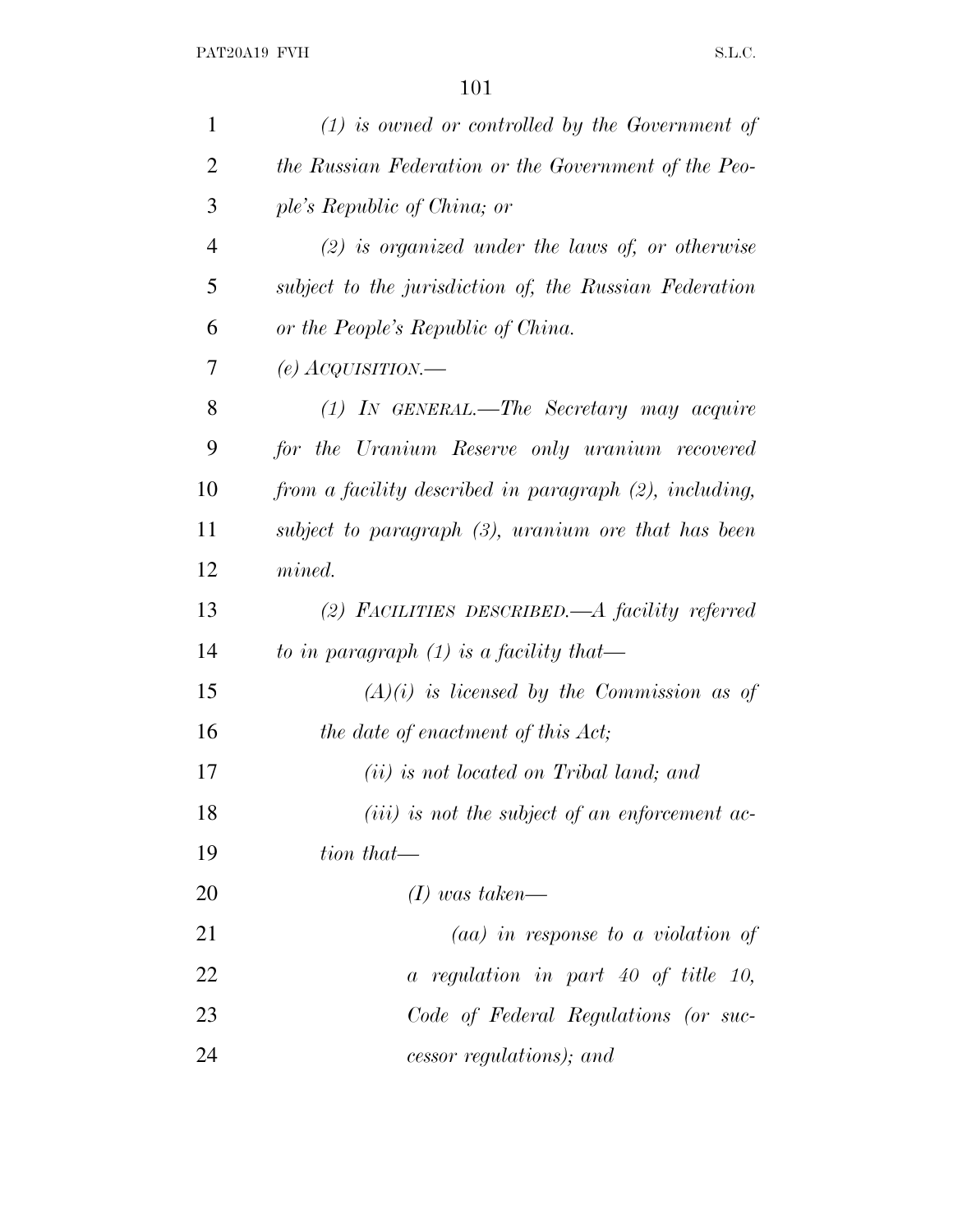| $\mathbf{1}$   | $(bb)$ during the 1-year period end-              |
|----------------|---------------------------------------------------|
| $\overline{2}$ | ing on the date on which the uranium              |
| 3              | is acquired for the Uranium Reserve;              |
| $\overline{4}$ | and                                               |
| 5              | $(II)$ was characterized as "escalated"           |
| 6              | enforcement"; or                                  |
| 7              | $(B)(i)$ as of the date of enactment of this      |
| 8              | Act, is licensed by a State that has entered into |
| 9              | an agreement with the Commission under section    |
| 10             | $274$ b. of the Atomic Energy Act of 1954 (42     |
| 11             | U.S.C. $2021(b)$ );                               |
| 12             | (ii) is not located on Tribal land; and           |
| 13             | $(iii)$ is not the subject of an enforcement ac-  |
| 14             | tion that—                                        |
| 15             | $(I)$ was taken—                                  |
| 16             | $(aa)$ in response to a violation of              |
| 17             | an applicable State requirement that is           |
| 18             | compatible with the regulations of the            |
| 19             | $Commission$ in part 40 of title 10,              |
| 20             | Code of Federal Regulations (or suc-              |
| 21             | cessor regulations); and                          |
| 22             | $(bb)$ during the 1-year period end-              |
| 23             | ing on the date on which the uranium              |
| 24             | <i>is acquired for the Uranium Reserve;</i>       |
| 25             | and                                               |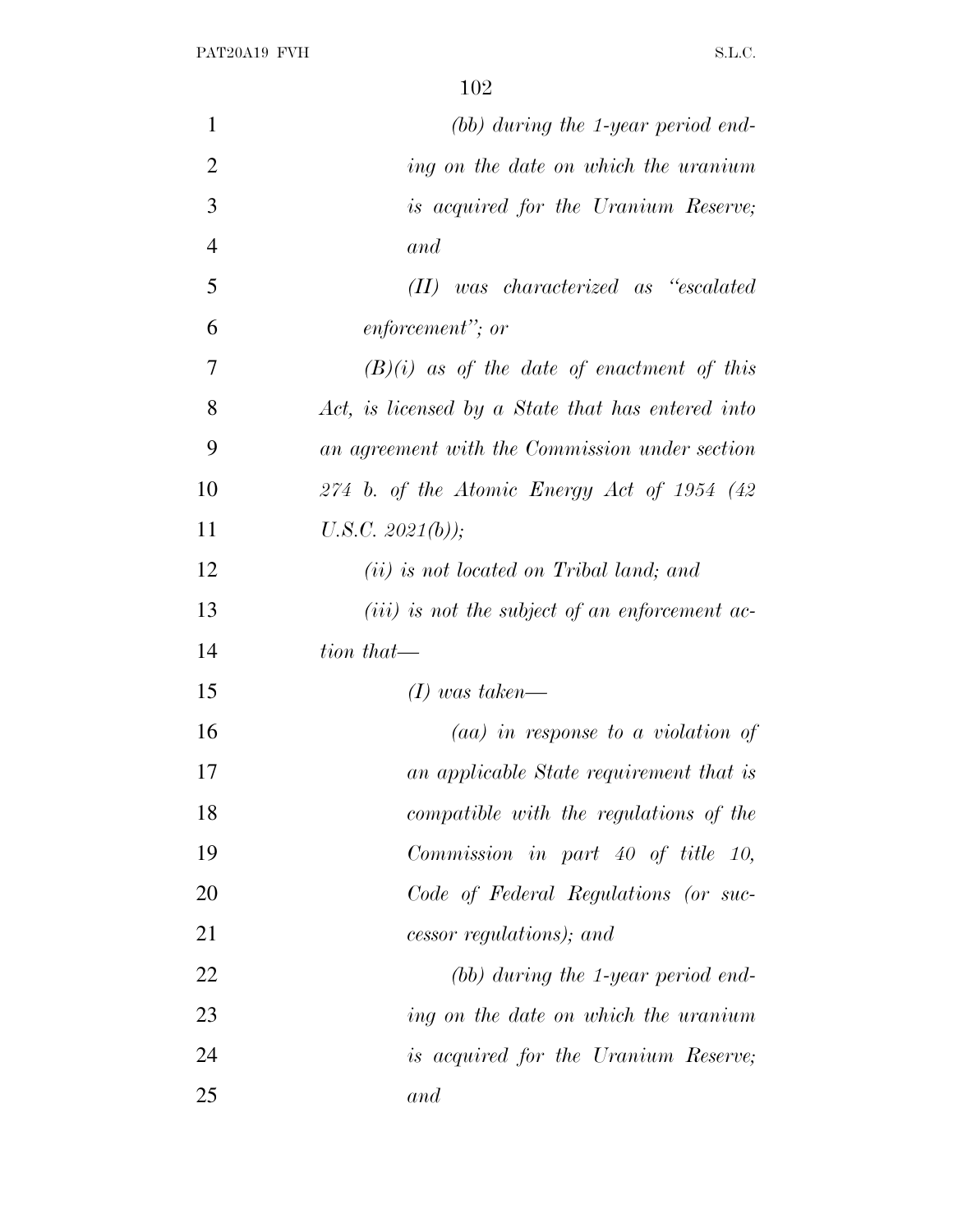| $\mathbf{1}$   | $(II)$ was subject to further administra-         |
|----------------|---------------------------------------------------|
| $\overline{2}$ | tive actions, further orders, or the equiva-      |
| 3              | lent of further administrative actions or or-     |
| $\overline{4}$ | ders that, alone or in combination, are           |
| 5              | equivalent to an enforcement action of the        |
| 6              | Commission that would be characterized as         |
| 7              | "escalated enforcement" by the Commission,        |
| 8              | as described in subparagraph $(A)(iii)(II)$ .     |
| 9              | (3) $REQUIREMENT$ .                               |
| 10             | $(A)$ IN GENERAL.—Except as provided in           |
| 11             | $subparagnph$ (B), with respect to any uranium    |
| 12             | ore acquired by a facility described in paragraph |
| 13             | $(2)$ that has been mined, the Secretary may ac-  |
| 14             | quire for the Uranium Reserve only uranium ex-    |
| 15             | tracted from a conventional mine that is not lo-  |
| 16             | $cated\ on$ —                                     |
| 17             | $(i)$ Tribal land;                                |
| 18             | (ii) land located within the outer                |
| 19             | boundaries of the parcels of land described       |
| 20             | in Public Land Order 7787 (77 Fed. Reg.           |
| 21             | 2563 (January 18, 2012)); or                      |
| 22             | (iii) Federal land that, as of October 1,         |
| 23             | 2020, is permanently withdrawn from loca-         |
| 24             | tion and entry under sections 2319 through        |
| 25             | 2344 of the Revised Statutes (commonly            |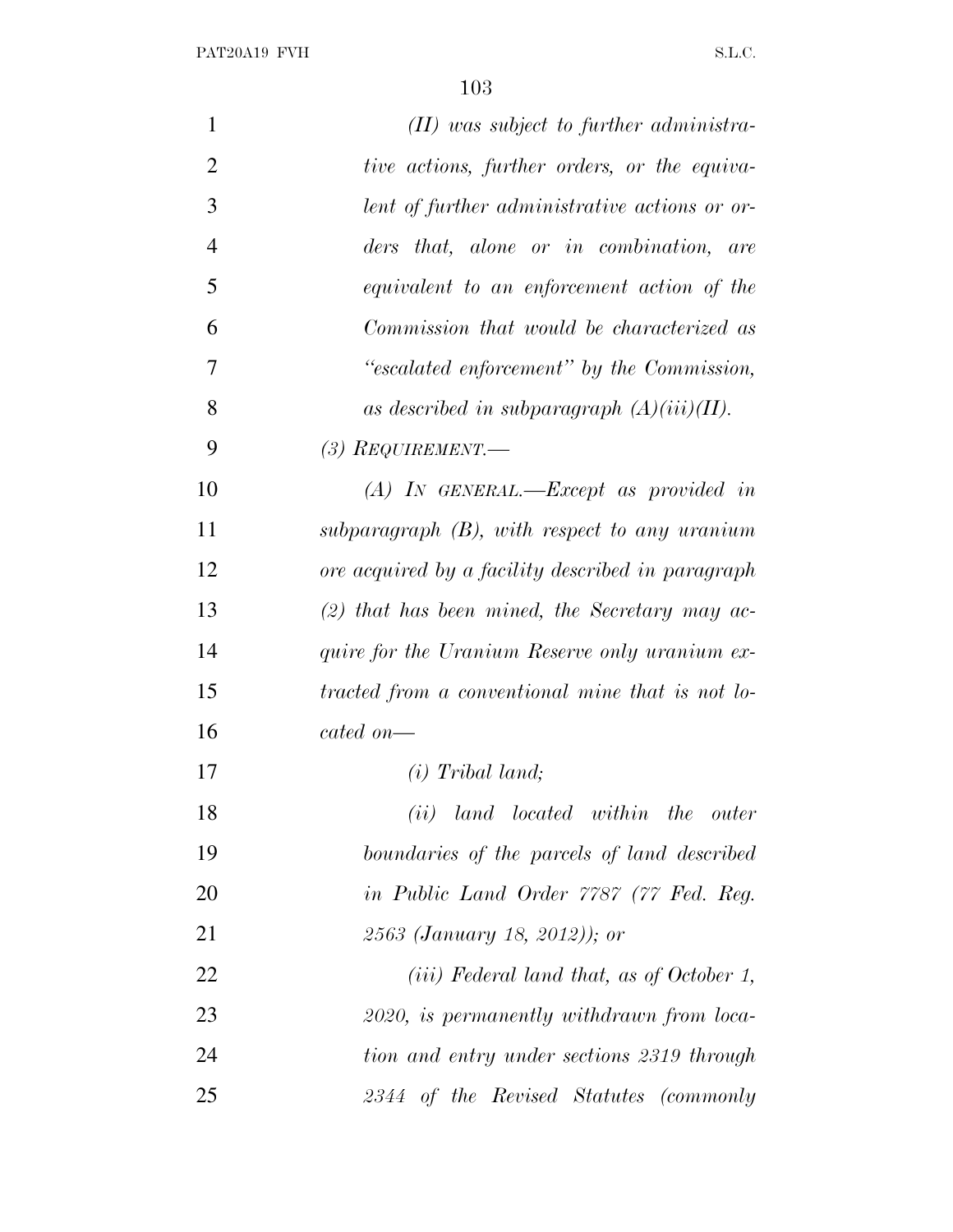| 1              | known as the "Mining Law of $1872"$ ) (30                     |
|----------------|---------------------------------------------------------------|
| $\overline{2}$ | U.S.C. 22 et seq.).                                           |
| 3              | $(B)$ REMOVAL AND REMEDIAL ACTIONS.—                          |
| $\overline{4}$ | The Secretary may acquire for the Uranium Re-                 |
| 5              | serve uranium recovered from material obtained                |
| 6              | as a result of removal or remedial actions car-               |
| 7              | ried out on abandoned mine land located on                    |
| 8              | Tribal land.                                                  |
| 9              | $(f)$ REQUEST FOR INFORMATION.—Not later than 90              |
| 10             | days after the date of enactment of this Act, the Secretary   |
| 11             | shall publish a request for information to help the Secretary |
| 12             | $evaluate-$                                                   |
| 13             | $(1)$ options for the operation and management of             |
| 14             | the Uranium Reserve;                                          |
| 15             | $(2)$ contractual mechanisms pursuant to which                |
| 16             | the Secretary could acquire uranium; and                      |
| 17             | $(3)$ the quantities, form, transportation, and               |
| 18             | storage of uranium in the Uranium Reserve.                    |
| 19             | (g) BUDGET REQUEST.—For each fiscal year begin-               |
| 20             | ning after the date of enactment of this Act, the Secretary   |
| 21             | shall include in the budget justification submitted to Con-   |
| 22             | gress pursuant to section 1105 of title 31, United States     |
| 23             | $Code-$                                                       |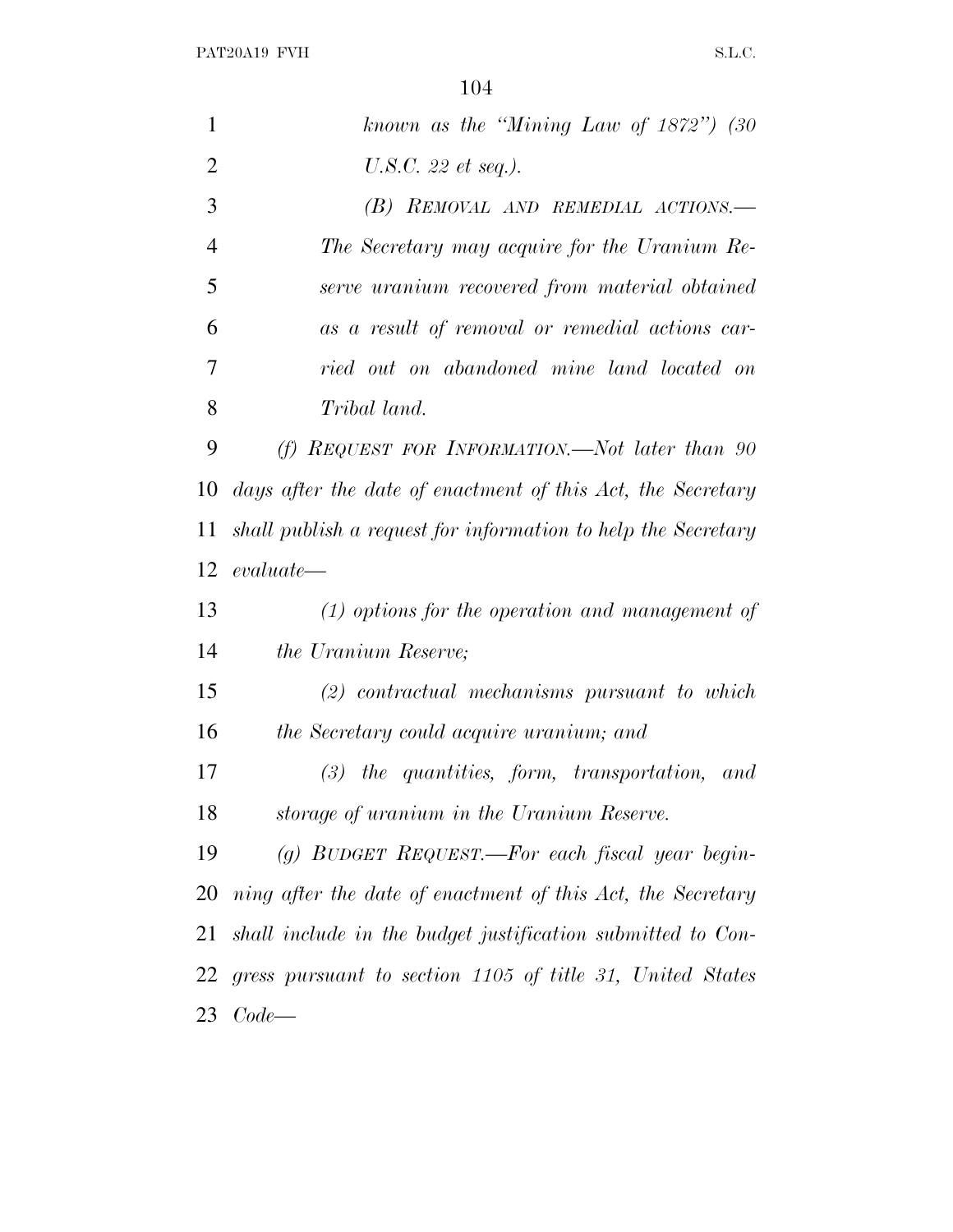| $\mathbf{1}$ | $(1)$ a request for amounts for the acquisition,             |
|--------------|--------------------------------------------------------------|
| 2            | transportation, and storage of uranium in the Ura-           |
| 3            | nium Reserve; or                                             |
| 4            | $(2)$ an explanation of why amounts are not re-              |
| 5            | quested for the acquisition, transportation, or storage      |
| 6            | of uranium in the Uranium Reserve.                           |
| 7            | SEC. 403. REPORT ON ADVANCED METHODS OF MANUFAC-             |
| 8            | TURING AND CONSTRUCTION FOR NUCLEAR                          |
| 9            | <b>ENERGY APPLICATIONS.</b>                                  |
| 10           | (a) IN GENERAL.—Not later than 180 days after the            |
| 11           | date of enactment of this Act, the Commission shall submit   |
| 12           | to the appropriate committees of Congress a report (referred |
| 13           | to in this subsection as the "report") on manufacturing and  |
| 14           | construction for nuclear energy applications.                |
| 15           | (b) STAKEHOLDER INPUT.—In developing the report,             |
|              | 16 the Commission shall seek input from—                     |
| 17           | $(1)$ the Secretary;                                         |
| 18           | $(2)$ the nuclear energy industry;                           |
| 19           | (3) National Laboratories;                                   |
| 20           | $(4)$ institutions of higher education;                      |
| 21           | (5) nuclear and manufacturing technology devel-              |
| 22           | opers;                                                       |
| 23           | $(6)$ the manufacturing and construction indus-              |
| 24           | tries;                                                       |
| 25           | $(7)$ standards development organizations;                   |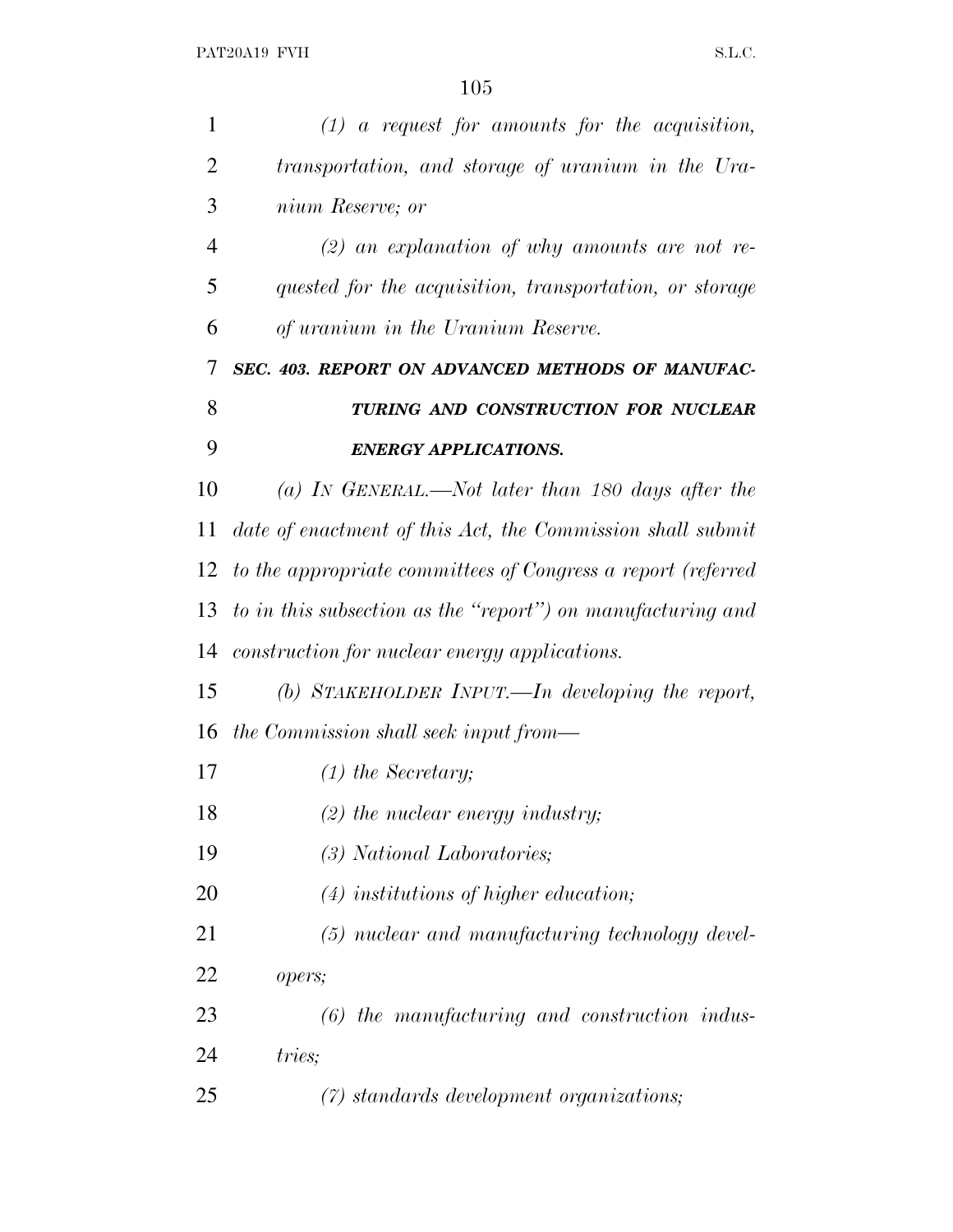| 1              | $(8)$ labor unions;                             |
|----------------|-------------------------------------------------|
| $\overline{2}$ | $(9)$ nongovernmental organizations; and        |
| 3              | $(10)$ other public stakeholders.               |
| $\overline{4}$ | $(c)$ CONTENTS.                                 |
| 5              | (1) IN GENERAL.—The report shall—               |
| 6              | $(A)$ examine any unique licensing issues or    |
| 7              | requirements relating to the use of innovative— |
| 8              | $(i)$ advanced manufacturing processes;         |
| 9              | and                                             |
| 10             | $(ii)$ advanced construction techniques;        |
| 11             | $(B)$ examine—                                  |
| 12             | $(i)$ the requirements for nuclear-grade        |
| 13             | components in manufacturing and construc-       |
| 14             | tion for nuclear energy applications;           |
| 15             | ( <i>ii</i> ) opportunities to use standard ma- |
| 16             | terials, parts, or components in manufac-       |
| 17             | turing and construction for nuclear energy      |
| 18             | applications; and                               |
| 19             | <i>(iii)</i> opportunities to use standard ma-  |
| 20             | terials that are in compliance with existing    |
| 21             | codes to provide acceptable approaches to       |
| 22             | support or encapsulate new materials that       |
| 23             | do not yet have applicable codes;               |
| 24             | $(C)$ identify any safety aspects of innovative |
| 25             | advanced manufacturing processes and advanced   |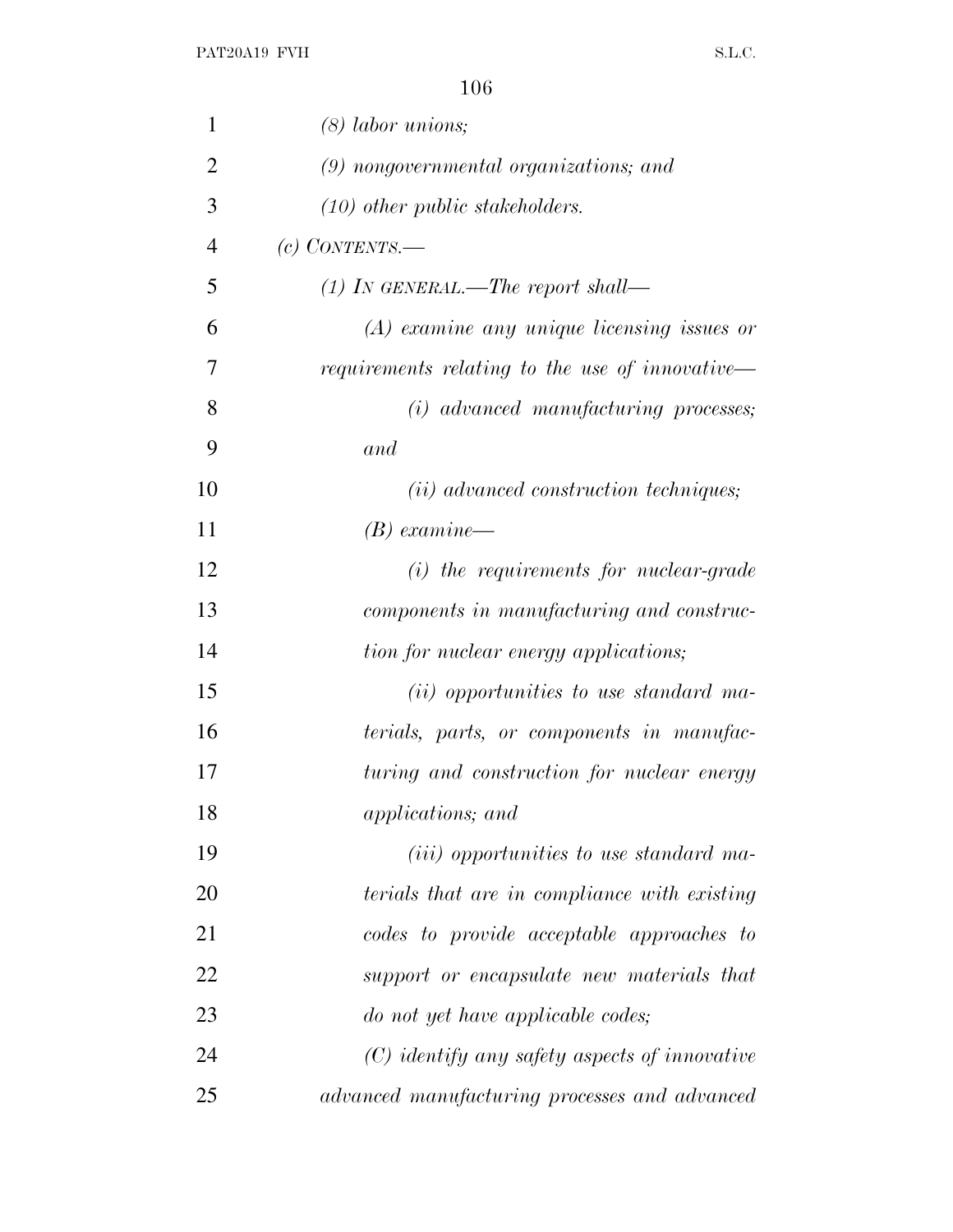| $\mathbf{1}$   | construction techniques that are not addressed by    |
|----------------|------------------------------------------------------|
| $\overline{2}$ | existing codes and standards, so that generic        |
| 3              | guidance may be updated or created, as nec-          |
| $\overline{4}$ | essary;                                              |
| 5              | $(D)$ identify options for addressing the            |
| 6              | issues, requirements, and opportunities examined     |
| 7              | under subparagraphs $(A)$ and $(B)$ —                |
| 8              | $(i)$ within the existing regulatory                 |
| 9              | <i>framework</i> ; <i>or</i>                         |
| 10             | $(ii)$ through a new rulemaking; and                 |
| 11             | $(E)$ describe the extent to which Commission        |
| 12             | action is needed to implement any matter de-         |
| 13             | scribed in the report.                               |
| 14             | (2) COST ESTIMATES, BUDGETS, AND<br><i>TIME-</i>     |
| 15             | FRAMES.—The report shall include cost estimates,     |
| 16             | proposed budgets, and proposed timeframes for imple- |
| 17             | menting risk-informed and performance-based regu-    |
| 18             | latory guidance for manufacturing and construction   |
| 19             | for nuclear energy applications.                     |
| 20             | TITLE V—MISCELLANEOUS                                |
| 21             | SEC. 501. NUCLEAR ENERGY WORKFORCE DEVELOPMENT.      |
| 22             | Section 313 of division C of the Omnibus Appropria-  |
| 23             | tions Act, 2009 (42 U.S.C. 16274a) is amended—       |
| 24             | $(1)$ in subsection $(b)$ , in the matter preceding  |
| 25             | paragraph (1), by striking "in each of fiscal years  |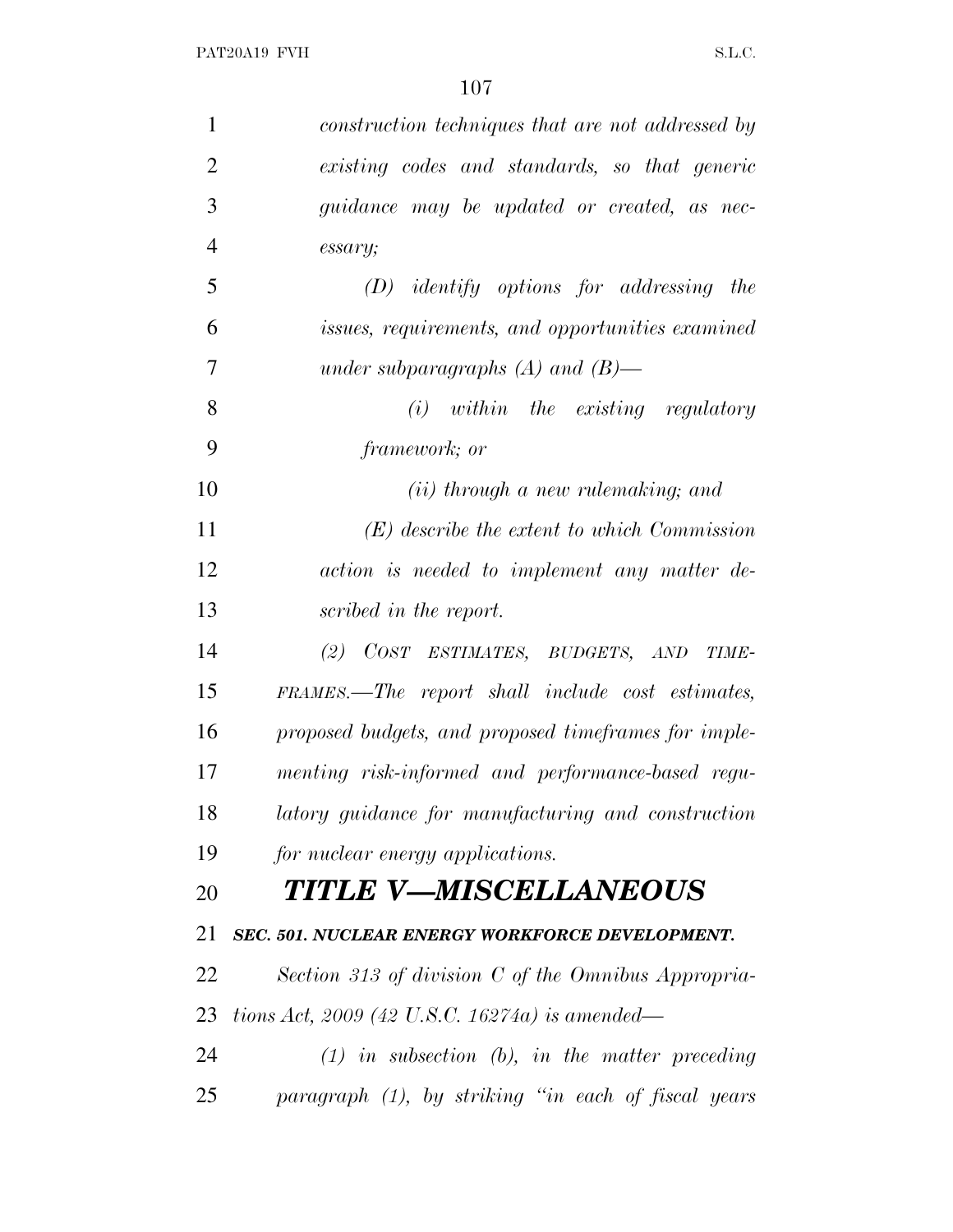| $\mathbf{1}$   | 2009 to 2019" and inserting "for each of fiscal years |
|----------------|-------------------------------------------------------|
| $\overline{2}$ | $2021$ through $2030$ ,"; and                         |
| 3              | $(2)$ by adding at the end the following:             |
| $\overline{4}$ | NUCLEAR ENERGY TRAINEESHIP SUBPRO-<br>$\lq (d)$       |
| 5              | $GRAM$ .                                              |
| 6              | "(1) DEFINITIONS.—In this subsection:                 |
| 7              | "(A) COMMISSION.—The term 'Commission'                |
| 8              | means the Nuclear Regulatory Commission.              |
| 9              | $\lq(B)$<br>INSTITUTION OF HIGHER<br>EDU-             |
| 10             | $CATION$ . The term 'institution of higher edu-       |
| 11             | cation' has the meaning given the term in sec-        |
| 12             | tion $101(a)$ of the Higher Education Act of 1965     |
| 13             | $(20 \text{ U.S. C. } 1001(a)).$                      |
| 14             | "(C) NATIONAL LABORATORY.—The term                    |
| 15             | 'National Laboratory' has the meaning given the       |
| 16             | term in section 2 of the Energy Policy Act of         |
| 17             | 2005 (42 U.S.C 15801).                                |
| 18             | "(2) ESTABLISHMENT.—The Commission shall              |
| 19             | establish, as a subprogram of the Integrated Univer-  |
| 20             | sity Program established under this section, a work-  |
| 21             | force development subprogram under which the Com-     |
| 22             | mission, in coordination with institutions of higher  |
| 23             | education<br>and trade schools, shall competitively   |
| 24             | award traineeships that provide focused training to   |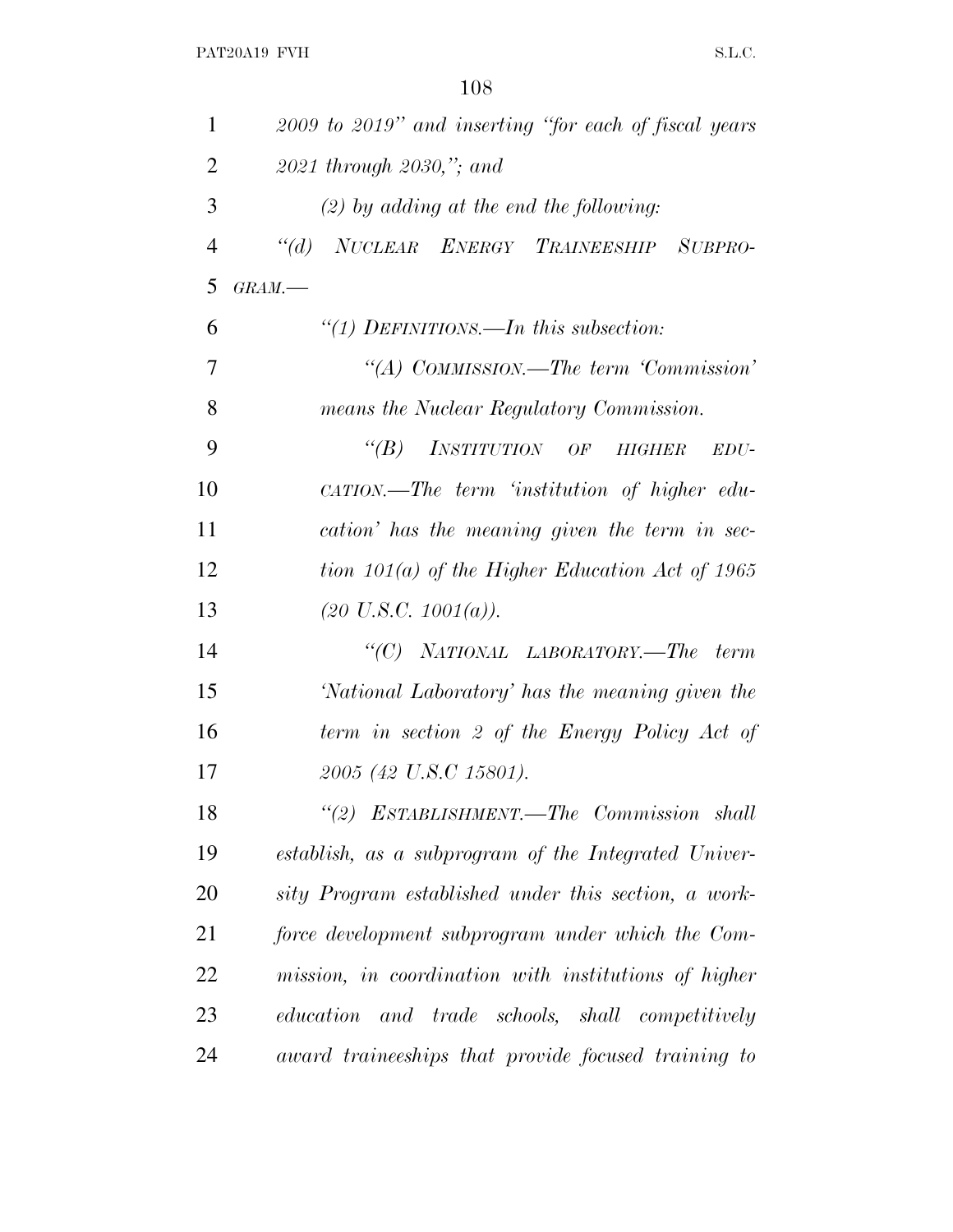| $\mathbf{1}$   | meet critical mission needs of the Commission and     |
|----------------|-------------------------------------------------------|
| $\overline{2}$ | nuclear workforce needs, including needs relating to- |
| 3              | $\lq (A)$ nuclear criticality safety; and             |
| $\overline{4}$ | $\lq\lq(B)$ the nuclear tradecraft workforce.         |
| 5              | "(3) $REQUIREMENTS. - In carrying out$<br><i>the</i>  |
| 6              | workforce development program described in para-      |
| 7              | graph $(2)$ , the Commission shall—                   |
| 8              | $\lq\lq (A)$ coordinate with the Secretary to         |
| 9              | prioritize the funding of traineeships that focus     |
| 10             | $\overline{on}$ —                                     |
| 11             | $"(i)$ nuclear workforce needs; and                   |
| 12             | $``(ii) critical mission needs of the Com-$           |
| 13             | mission;                                              |
| 14             | $\lq\lq B$ encourage appropriate partnerships         |
| 15             | $among-$                                              |
| 16             | $\lq\lq(i)$ National Laboratories;                    |
| 17             | $"(ii)$ institutions of higher education;             |
| 18             | $``(iii)$ trade schools; and                          |
| 19             | $``(iv)$ the nuclear energy industry; and             |
| 20             | $\lq\lq C$ on an annual basis, evaluate nuclear       |
| 21             | workforce needs for the purpose of implementing       |
| 22             | traineeships in focused topical areas that—           |
| 23             | $\lq\lq(i)$ address the workforce needs of that       |
| 24             | community; and                                        |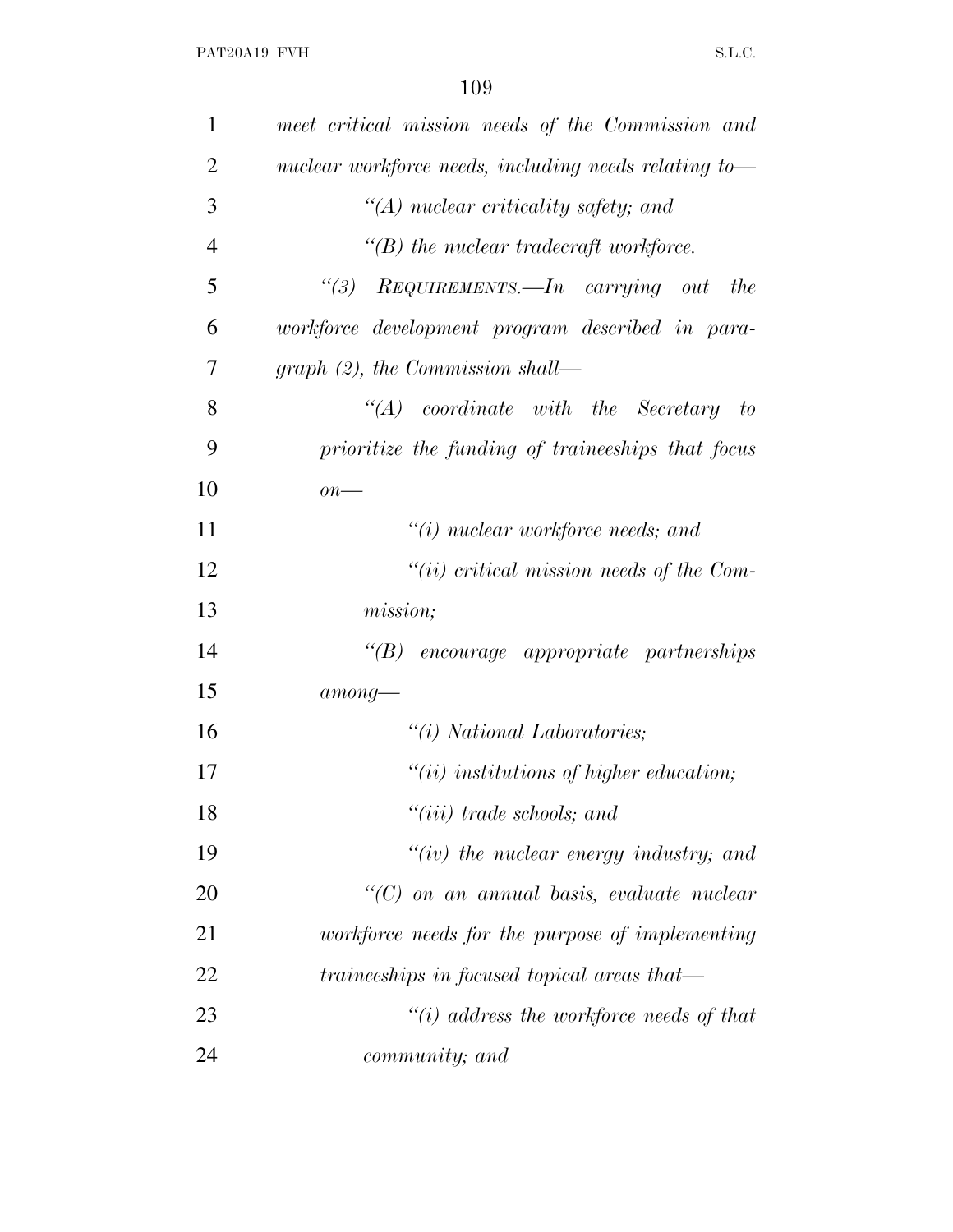| 1              | $``(ii)$ support critical mission needs of                  |
|----------------|-------------------------------------------------------------|
| $\overline{2}$ | <i>the Commission.</i> ".                                   |
| 3              | SEC. 502. ANNUAL REPORT ON THE SPENT NUCLEAR FUEL           |
| $\overline{4}$ | AND HIGH-LEVEL RADIOACTIVE WASTE IN-                        |
| 5              | <b>VENTORY IN THE UNITED STATES.</b>                        |
| 6              | (a) DEFINITIONS.—In this section:                           |
| 7              | $(1)$ HIGH-LEVEL RADIOACTIVE WASTE.—The                     |
| 8              | term "high-level radioactive waste" has the meaning         |
| 9              | given the term in section 2 of the Nuclear Waste Pol-       |
| 10             | icy Act of 1982 (42 U.S.C. 10101).                          |
| 11             | (2) SPENT NUCLEAR FUEL.—The term "spent                     |
| 12             | nuclear fuel" has the meaning given the term in sec-        |
| 13             | tion 2 of the Nuclear Waste Policy Act of 1982 (42)         |
| 14             | U.S.C. 10101).                                              |
| 15             | (3) STANDARD CONTRACT.—The term "standard                   |
| 16             | contract" has the meaning given the term "contract"         |
| 17             | in section 961.3 of title 10, Code of Federal Regula-       |
| 18             | tions (or a successor regulation).                          |
| 19             | (b) REPORT.—Not later than January 1, 2022, and             |
| 20             | annually thereafter, the Secretary shall submit to Congress |
| 21             | a report that describes—                                    |
| 22             | $(1)$ the annual and cumulative amount of pay-              |
| 23             | ments made by the United States to the holder of a          |
| 24             | standard contract due to a partial breach of contract       |
| 25             | under the Nuclear Waste Policy Act of 1982 (42              |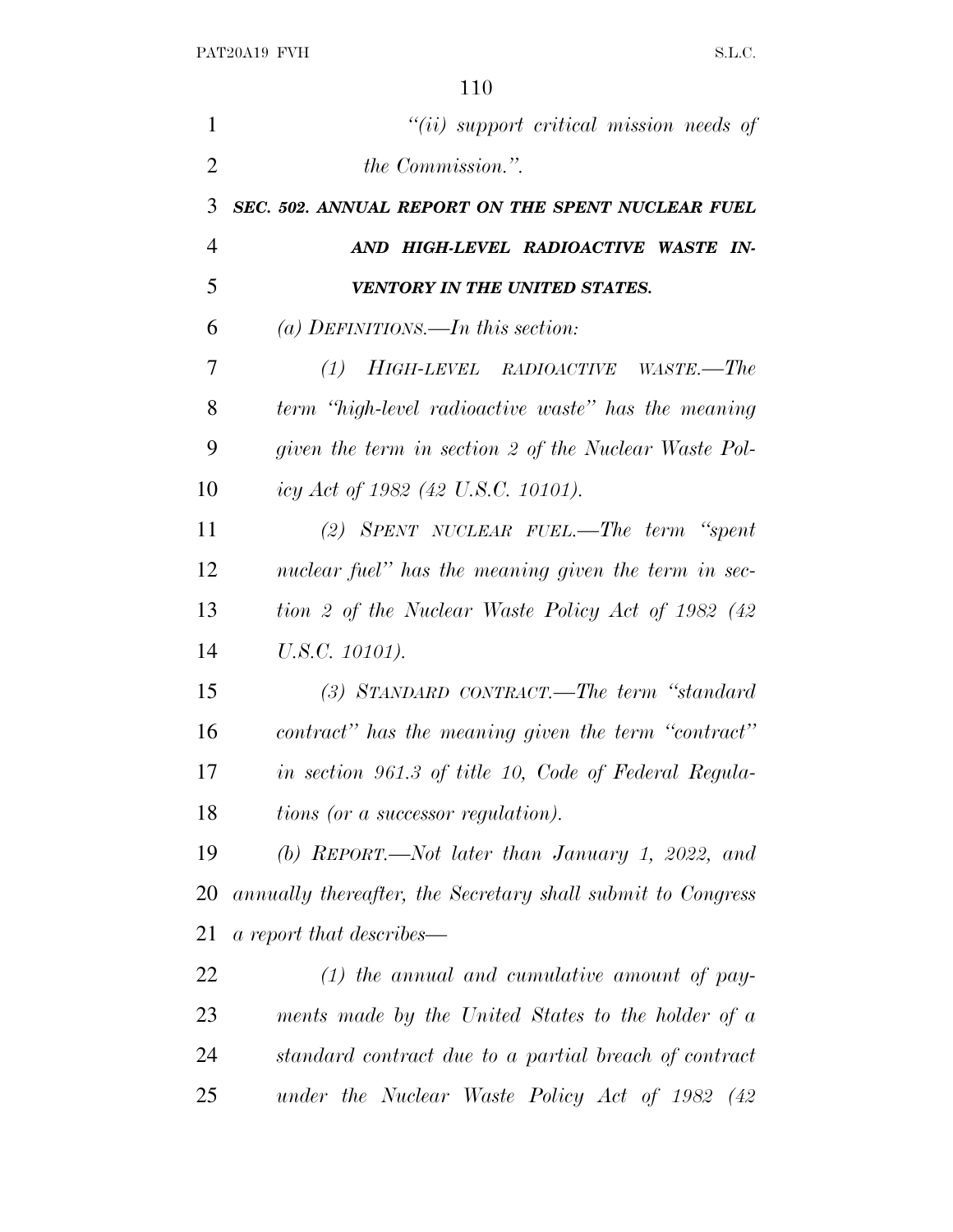| 1 | U.S.C. 10101 et seq.) resulting in financial damages |
|---|------------------------------------------------------|
|   | to the holder;                                       |

 *(2) the amount spent by the Department to re- duce future payments projected to be made by the United States to any holder of a standard contract due to a partial breach of contract under the Nuclear Waste Policy Act of 1982 (42 U.S.C. 10101 et seq.); (3) the cumulative amount spent by the Depart- ment to store, manage, and dispose of spent nuclear fuel and high-level radioactive waste in the United States as of the date of the report; (4) the projected lifecycle costs to store, manage, transport, and dispose of the projected inventory of spent nuclear fuel and high-level radioactive waste in the United States, including spent nuclear fuel and high-level radioactive waste expected to be generated*

*from existing reactors through 2050;*

 *(5) any mechanisms for better accounting of li- abilities for the lifecycle costs of the spent nuclear fuel and high-level radioactive waste inventory in the United States; and*

 *(6) any recommendations for improving the methods used by the Department for the accounting of spent nuclear fuel and high-level radioactive waste costs and liabilities.*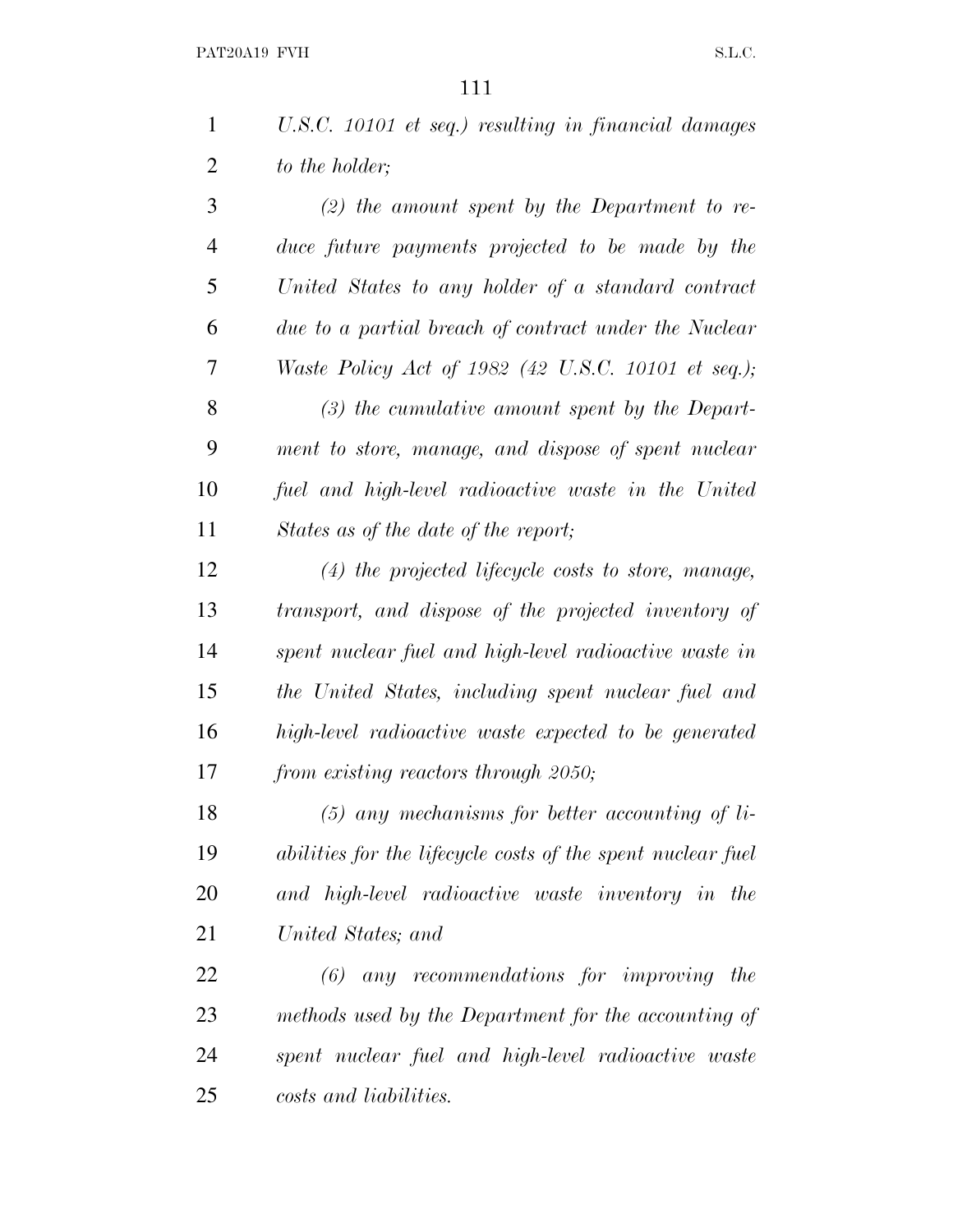| 1              | SEC.<br>AUTHORIZATION OF APPROPRIATIONS FOR<br>503.   |
|----------------|-------------------------------------------------------|
| $\overline{2}$ | SUPERFUND ACTIONS AT ABANDONED MIN-                   |
| 3              | ING SITES ON TRIBAL LAND.                             |
| $\overline{4}$ | (a) DEFINITIONS.—In this section:                     |
| 5              | (1) ELIGIBLE NON-NPL SITE.—The term "eligi-           |
| 6              | ble non-NPL site" means a site that—                  |
| 7              | $(A)$ is not on the National Priorities List;         |
| 8              | but                                                   |
| 9              | (B) the Administrator determines would be             |
| 10             | eligible for listing on the National Priorities List  |
| 11             | based on the presence of hazards from contami-        |
| 12             | nation at the site, applying the hazard ranking       |
| 13             | system described in section $105(c)$ of the Com-      |
| 14             | prehensive Environmental Response, Compensa-          |
| 15             | tion, and Liability Act of 1980 (42 U.S.C.            |
| 16             | $9605(c)$ ).                                          |
| 17             | (2) INDIAN TRIBE.—The term "Indian Tribe"             |
| 18             | has the meaning given the term "Indian tribe" in sec- |
| 19             | tion 101 of the Comprehensive Environmental Re-       |
| 20             | sponse, Compensation, and Liability Act of 1980 (42)  |
| 21             | U.S.C. 9601).                                         |
| 22             | (3) NATIONAL PRIORITIES LIST.—The term "Na-           |
| 23             | tional Priorities List" means the National Priorities |
| 24             | List developed by the President in accordance with    |
| 25             | section $105(a)(8)(B)$ of the Comprehensive Environ-  |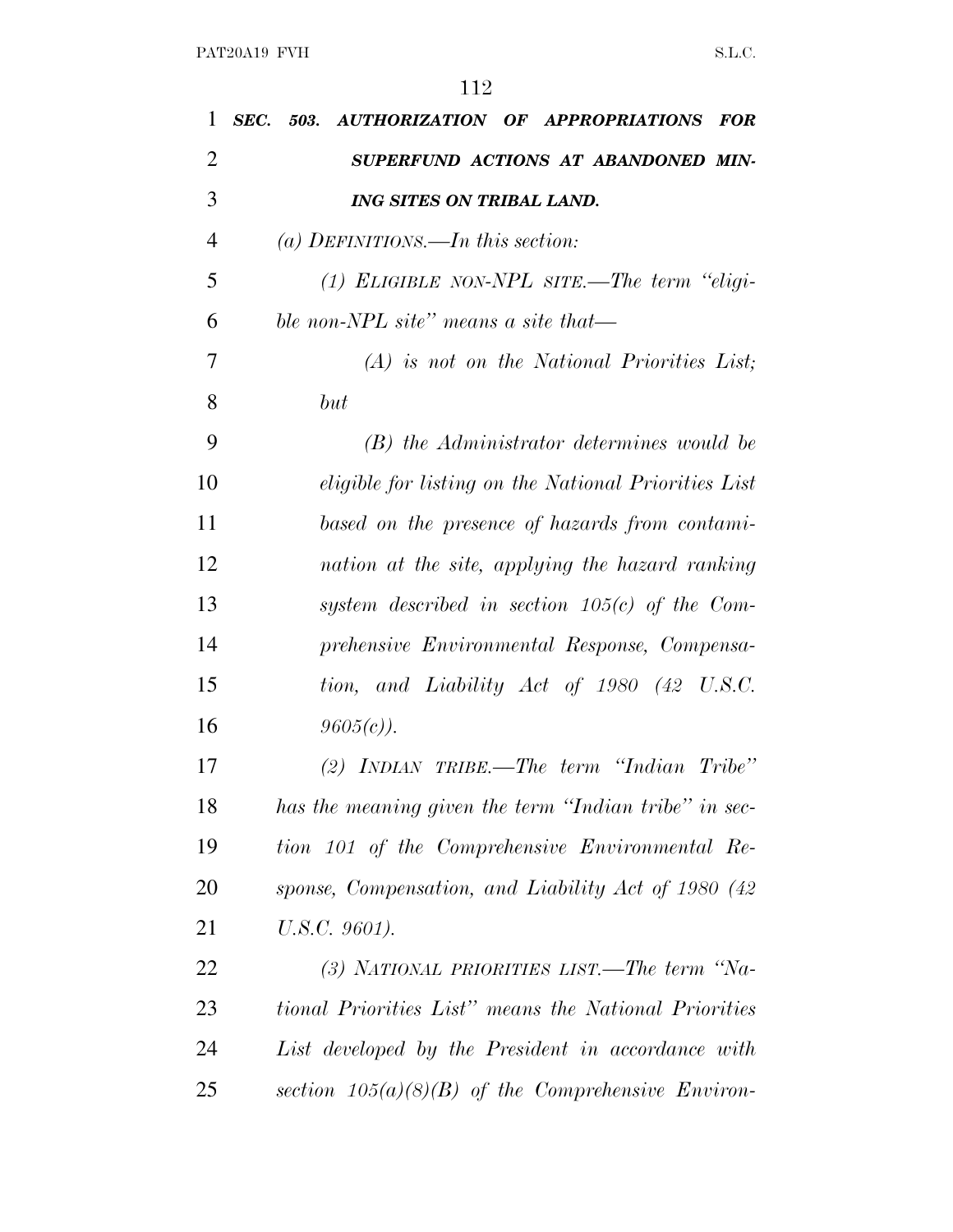| 1              | mental Response, Compensation, and Liability Act of         |
|----------------|-------------------------------------------------------------|
| $\overline{2}$ | 1980 (42 U.S.C. 9605(a)(8)(B)).                             |
| 3              | (b) AUTHORIZATION OF APPROPRIATIONS.—There are              |
| $\overline{4}$ | authorized to be appropriated for each of fiscal years 2021 |
| 5              | through 2030, to remain available until expended—           |
| 6              | $(1)$ \$97,000,000 to the Administrator to carry            |
| 7              | out this section (except for subsection $(d)$ ); and        |
| 8              | $(2)$ \$3,000,000 to the Administrator of the Agen-         |
| 9              | cy for Toxic Substances and Disease Registry to carry       |
| 10             | out subsection (d).                                         |
| 11             | (c) USES OF AMOUNTS.—Amounts appropriated under             |
| 12             | subsection $(b)(1)$ shall be used by the Administrator—     |
| 13             | $(1)$ to carry out removal actions on abandoned             |
| 14             | mine land located on Tribal land;                           |
| 15             | $(2)$ to carry out remedial actions on abandoned            |
| 16             | mine land located on Tribal land at-                        |
| 17             | $(A)$ eligible non-NPL sites; and                           |
| 18             | (B) sites listed on the National Priorities                 |
| 19             | List; and                                                   |
| 20             | $(3)$ to make grants under subsection $(e)$ .               |
| 21             | (d) HEALTH ASSESSMENTS.—Subject to the avail-               |
| 22             | ability of appropriations, the Agency for Toxic Substances  |
| 23             | and Disease Registry, in coordination with Tribal health    |
| 24             | authorities, shall perform 1 or more health assessments at  |
| 25             | each eligible non-NPL site that is located on Tribal land.  |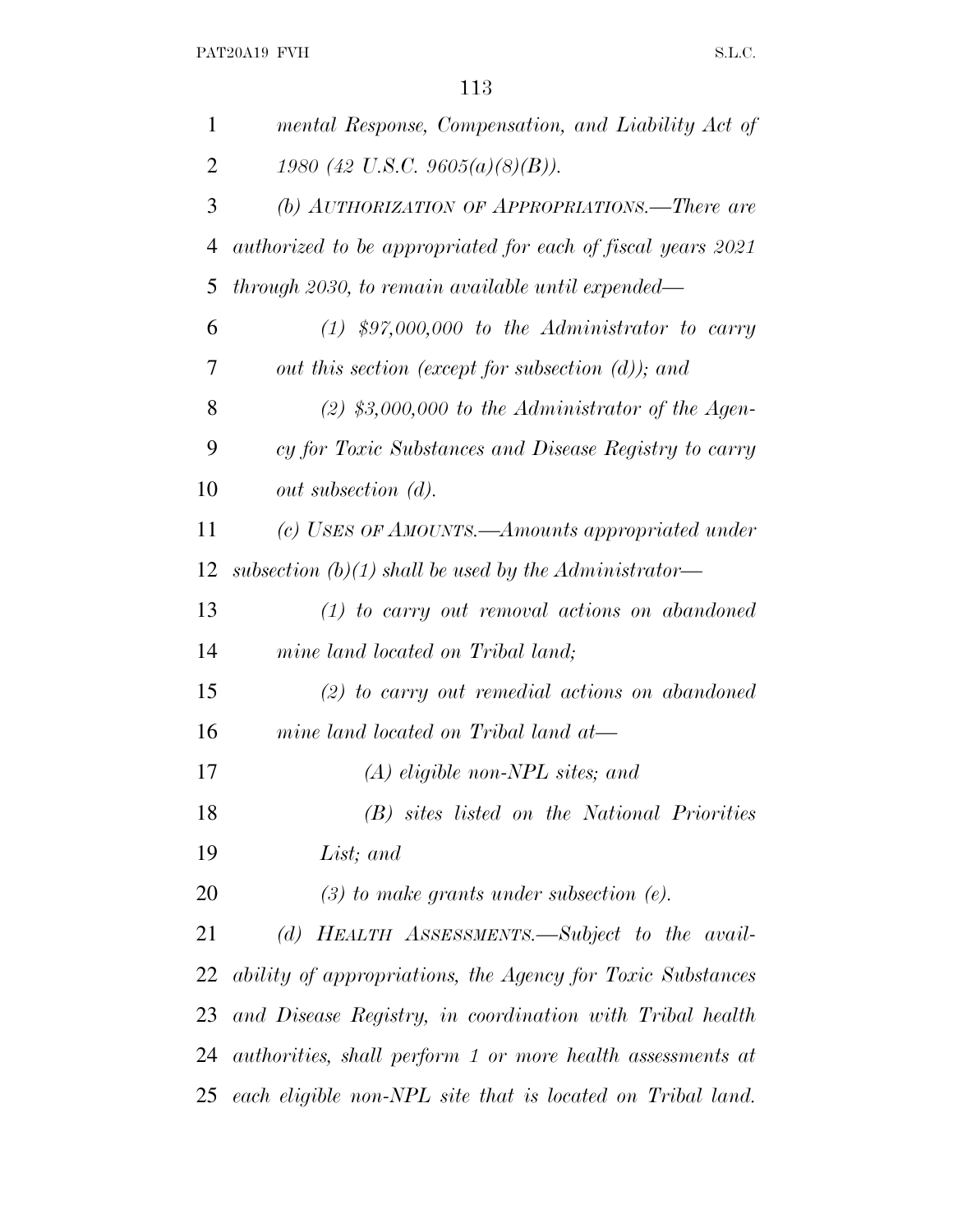| $\mathbf{1}$   | (e) GRANTS FOR TECHNICAL ASSISTANCE.-                    |
|----------------|----------------------------------------------------------|
| $\overline{2}$ | $(1)$ IN GENERAL.—The Administrator may use              |
| 3              | amounts appropriated under subsection $(b)(1)$ to        |
| $\overline{4}$ | make grants to Indian Tribes on whose land is lo-        |
| 5              | cated an eligible non-NPL site.                          |
| 6              | (2) USE OF GRANT FUNDS.—A grant under                    |
| 7              | paragraph (1) shall be used in accordance with the       |
| 8              | second sentence of section $117(e)(1)$ of the Comprehen- |
| 9              | sive Environmental Response, Compensation, and Li-       |
| 10             | ability Act of 1980 (42 U.S.C. 9617 $(e)(1)$ ).          |
| 11             | $(3)$ LIMITATIONS.—A grant under paragraph $(1)$         |
| 12             | shall be governed by the rules, procedures, and limita-  |
| 13             | tions described in section $117(e)(2)$ of the Comprehen- |
| 14             | sive Environmental Response, Compensation, and Li-       |
| 15             | ability Act of 1980 (42 U.S.C. 9617(e)(2)), except       |
| 16             | $that$ —                                                 |
| 17             | $(A)$ "Administrator of the Environmental"               |
| 18             | Protection Agency" shall be substituted for              |
| 19             | "President" each place it appears in that sec-           |
| 20             | tion; and                                                |
| 21             | $(B)$ in the first sentence of that section,             |
| 22             | "under section 503 of the American Nuclear In-           |
| 23             | frastructure Act of 2020" shall be substituted for       |
| 24             | "under this subsection".                                 |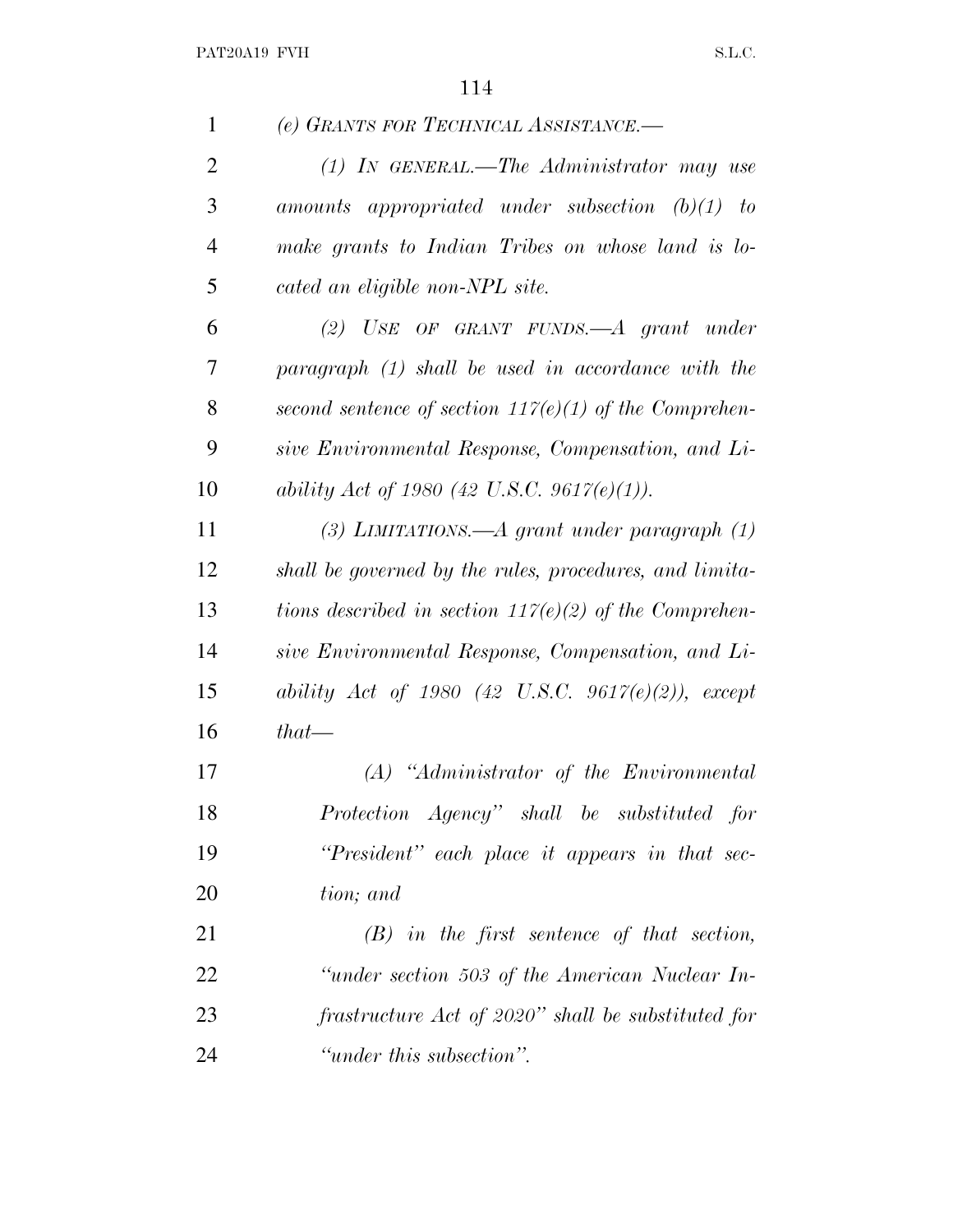*(f) STATUTE OF LIMITATIONS.—If a remedial action described in subsection (c)(2) is scheduled at an eligible non-NPL site, no action may be commenced for damages (as defined in section 101 of the Comprehensive Environ- mental Response, Compensation, and Liability Act of 1980 (42 U.S.C. 9601)) with respect to that eligible non-NPL site unless the action is commenced within the timeframe pro- vided for such actions with respect to facilities on the Na- tional Priorities List in the first sentence of the matter fol- lowing subparagraph (B) of section 113(g)(1) of that Act (42 U.S.C. 9613(g)(1)). (g) COORDINATION.—The Administrator shall coordi- nate with the Indian Tribe on whose land the applicable site is located in—*

 *(1) selecting and prioritizing sites for removal actions and remedial actions under paragraphs (1) and (2) of subsection (c); and*

 *(2) carrying out those removal actions and reme-dial actions.*

## *SEC. 504. NUCLEAR CLOSURE COMMUNITIES.*

*(a) DEFINITIONS.—In this section:*

 *(1) COMMUNITY ADVISORY BOARD.—The term ''community advisory board'' means a community committee or other advisory organization that aims to foster communication and information exchange be-*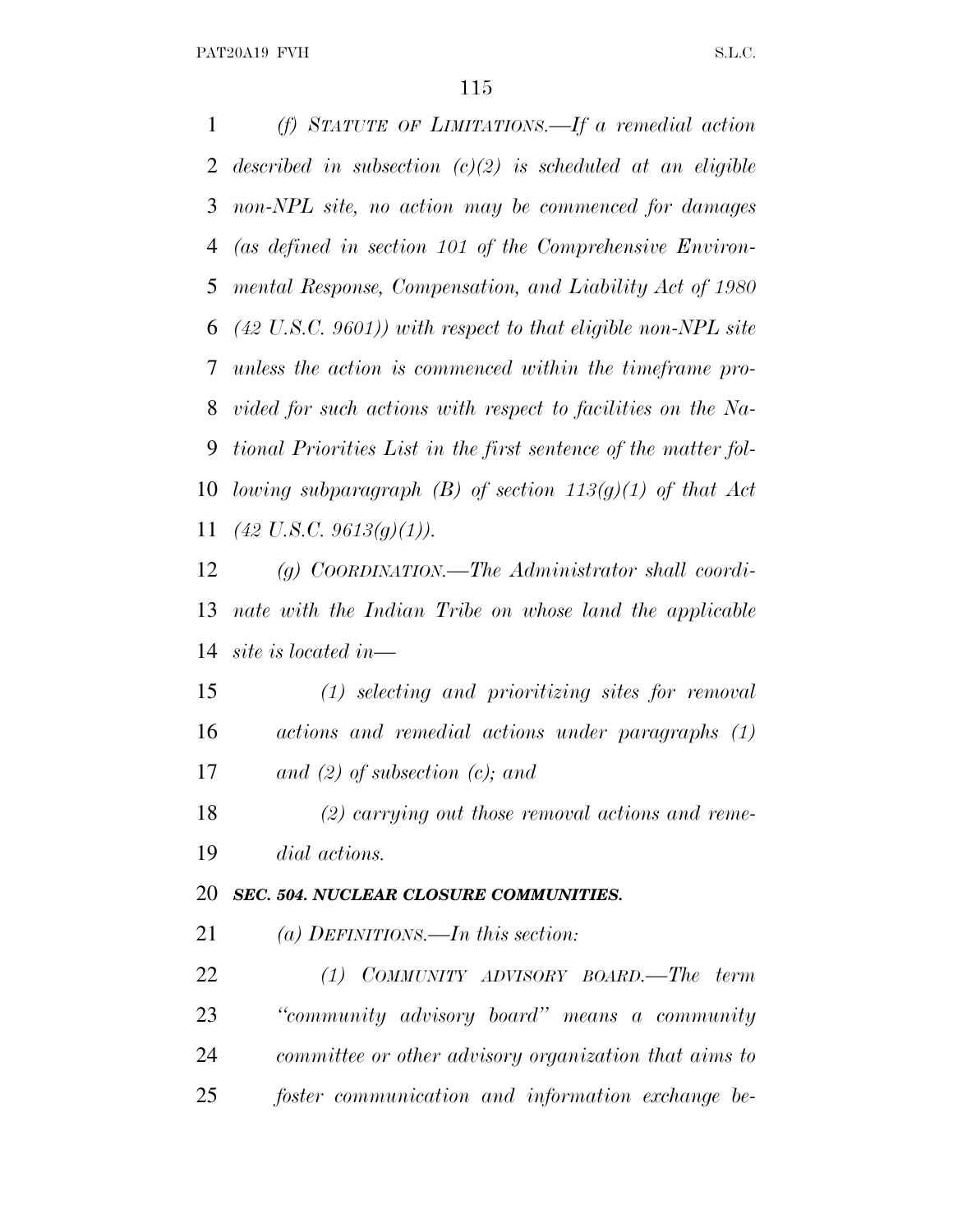| $\mathbf{1}$   | tween a licensee planning for and involved in decom-       |
|----------------|------------------------------------------------------------|
| $\overline{2}$ | missioning activities and members of the community         |
| 3              | that decommissioning activities may affect.                |
| $\overline{4}$ | (2) DECOMMISSION.—The term "decommission"                  |
| 5              | has the meaning given the term in section 50.2 of title    |
| 6              | 10, Code of Federal Regulations (or successor regula-      |
| 7              | tions).                                                    |
| 8              | (3) ELIGIBLE RECIPIENT.—The term "eligible re-             |
| 9              | cipient" has the meaning given the term in section $\beta$ |
| 10             | of the Public Works and Economic Development Act           |
| 11             | of 1965 (42 U.S.C. 3122).                                  |
| 12             | $(4)$ LICENSEE.—The term "licensee" has the                |
| 13             | meaning given the term in section 50.2 of title 10,        |
| 14             | Code of Federal Regulations (or successor regula-          |
| 15             | tions).                                                    |
| 16             | (5) NUCLEAR CLOSURE COMMUNITY.—The term                    |
| 17             | "nuclear closure community" means a unit of local          |
| 18             | government, including a county, city, town, village,       |
| 19             | school district, or special district that has been im-     |
| 20             | pacted, or reasonably demonstrates to the satisfaction     |
| 21             | of the Secretary, that it will be impacted, by a nu-       |
| 22             | clear power plant licensed by the Commission that          |
| 23             | has ceased operation or has provided a written notifi-     |
| 24             | cation to the Commission that it will cease operations     |
| 25             | as of the date of enactment of this Act.                   |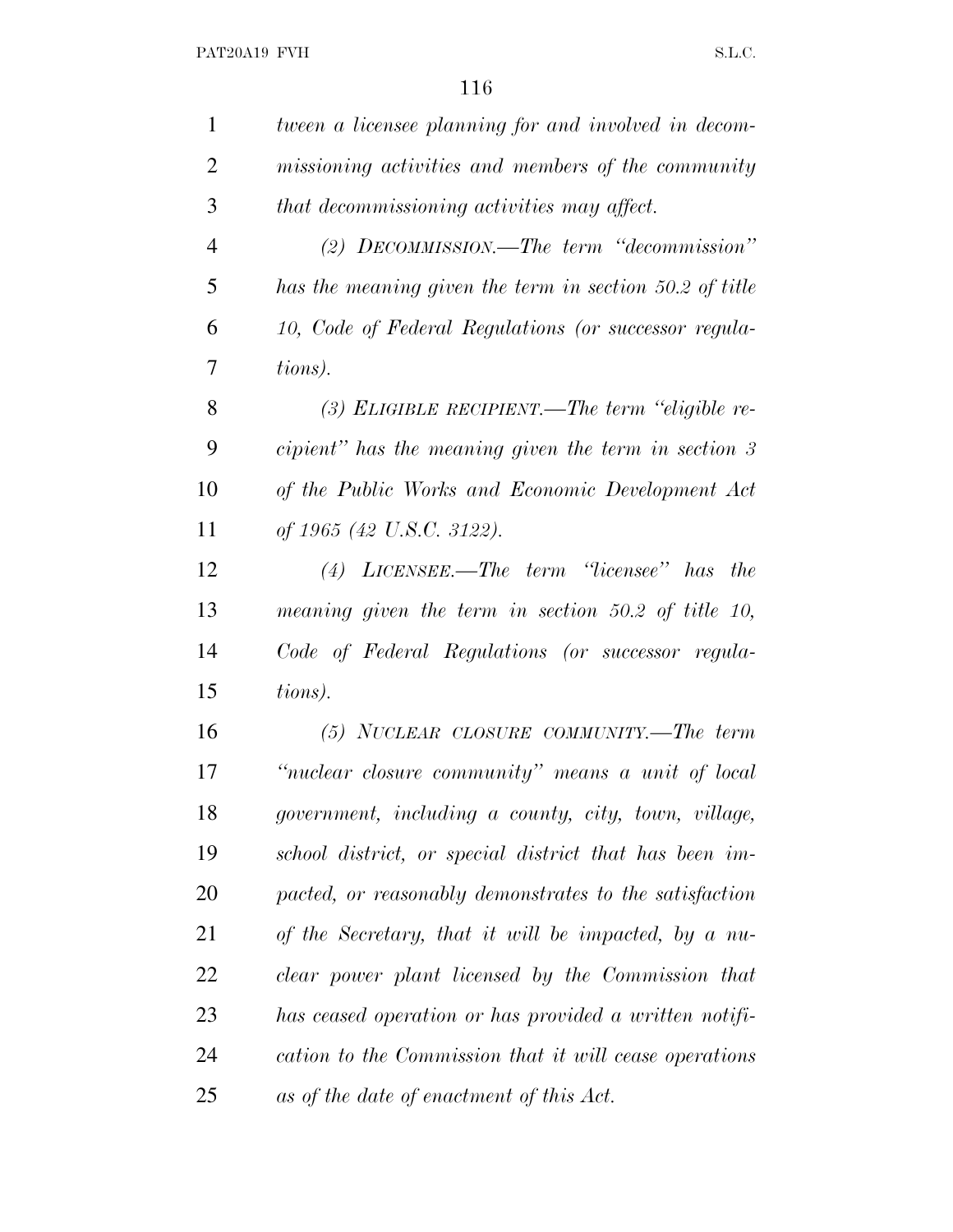*(6) SECRETARY.—The term ''Secretary'' means the Secretary of Commerce, acting through the Assist- ant Secretary of Commerce for Economic Develop- ment. (b) ESTABLISHMENT.—Not later than 180 days after the date of enactment of this Act, the Secretary shall estab- lish a grant program to provide grants to eligible recipi- ents— (1) to assist with economic development in nu- clear closure communities; and (2) to fund community advisory boards in nu- clear closure communities. (c) REQUIREMENT.—In carrying out this section, to the maximum extent practicable, the Secretary shall imple- ment the recommendations described in the report sub- mitted to Congress under section 108 of the Nuclear Energy Innovation and Modernization Act (Public Law 115–439; 132 Stat. 5577) entitled ''Best Practices for Establishment and Operation of Local Community Advisory Boards Asso- ciated with Decommissioning Activities at Nuclear Power Plants''. (d) DISTRIBUTION OF FUNDS.—The Secretary shall es-*

 *tablish a formula to ensure, to the maximum extent prac- ticable, geographic diversity among grant recipients under this section.*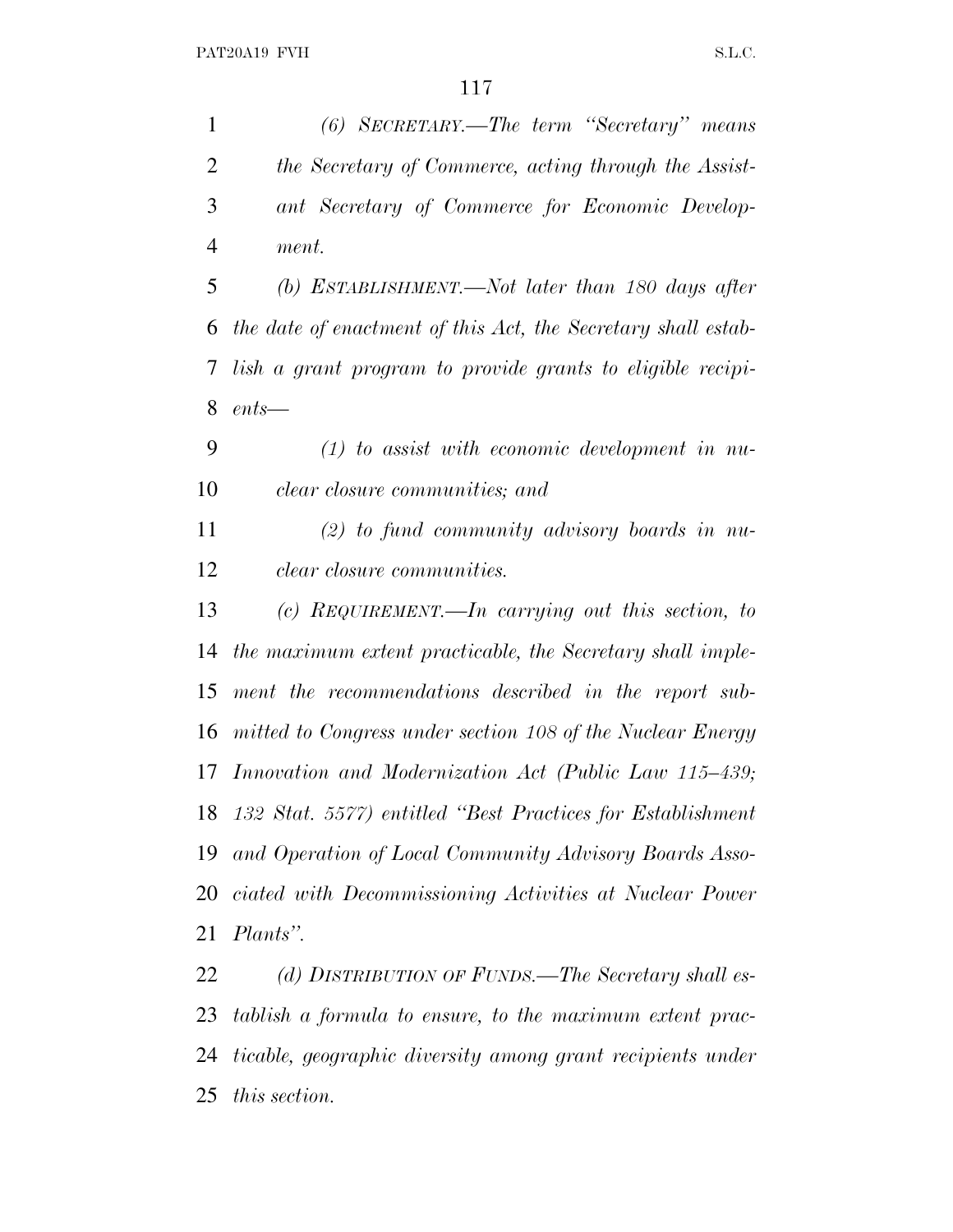| $\mathbf{1}$   | (e) AUTHORIZATION OF APPROPRIATIONS.—                       |
|----------------|-------------------------------------------------------------|
| $\overline{2}$ | (1) In GENERAL.—There are authorized to be ap-              |
| 3              | propriated to the Secretary—                                |
| $\overline{4}$ | (A)<br>to carry out subsection $(b)(1)$ ,                   |
| 5              | $$30,000,000$ for each of fiscal years $2021$ through       |
| 6              | $2026$ ; and                                                |
| 7              | $(B)$ to carry out subsection $(b)(2)$ ,                    |
| 8              | $$5,000,000$ for each of fiscal years 2021 through          |
| 9              | 2023.                                                       |
| 10             | (2) AVAILABILITY.—Amounts made available                    |
| 11             | under this section shall remain available for a period      |
| 12             | of 5 years beginning on the date on which the               |
| 13             | amounts are made available.                                 |
| 14             | $(3)$ NO OFFSET.—None of the funds made avail-              |
| 15             | able under this section may be used to offset the fund-     |
| 16             | ing for any other Federal program.                          |
| 17             | <b>SEC. 505. REPORT ON CORPORATE SUPPORT.</b>               |
| 18             | Not later than 180 days after the date of enactment         |
| 19             | of this Act, the Commission shall submit to the appropriate |
| <b>20</b>      | committees of Congress and make publicly available a re-    |
| 21             | port that describes—                                        |
| 22             | $(1)$ the progress on the implementation of section         |
| 23             | $102(a)(3)$ of the Nuclear Energy Innovation and Mod-       |
| 24             | ernization Act (42 U.S.C. 2215(a)(3)); and                  |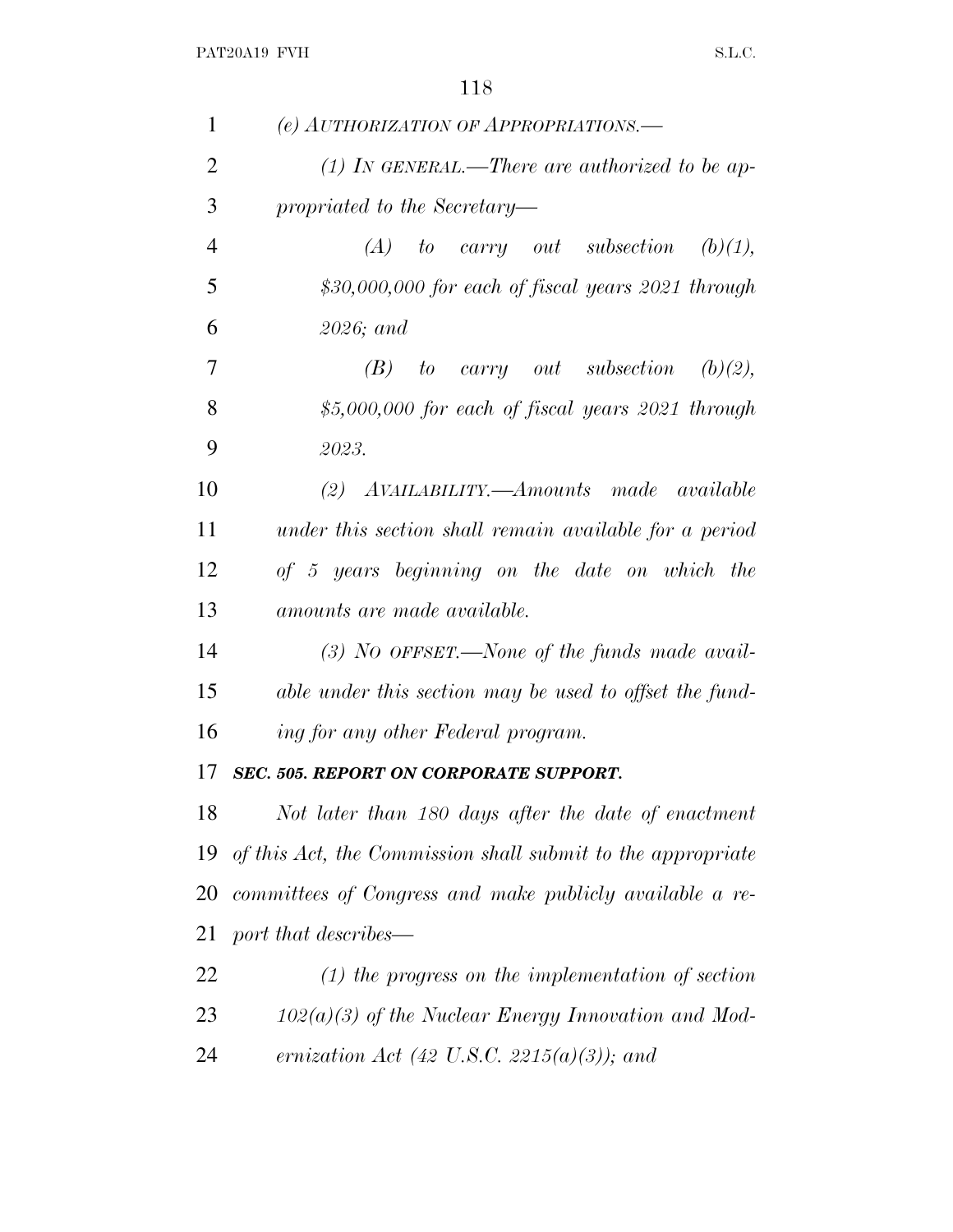| $\mathbf{1}$ | $(2)$ whether the Commission is meeting and is           |
|--------------|----------------------------------------------------------|
| 2            | expected to meet the total budget authority caps re-     |
| 3            | quired for corporate support under that section.         |
| 4            | SEC. 506. TECHNICAL CORRECTION.                          |
| 5            | Section 104 c. of the Atomic Energy Act of 1954 (42)     |
| 6            | U.S.C. 2134 $(c)$ ) is amended—                          |
| 7            | $(1)$ by striking the third sentence and inserting       |
| 8            | the following:                                           |
| 9            | "(3) LIMITATION ON UTILIZATION FACILITIES.-              |
| 10           | The Commission may issue a license under this sec-       |
| 11           | tion for a utilization facility useful in the conduct of |
| 12           | research and development activities of the types speci-  |
| 13           | fied in section 31 if—                                   |
| 14           | $\lq (A)$ not more than 75 percent of the an-            |
| 15           | nual costs to the licensee of owning and oper-           |
| 16           | ating the facility are devoted to the sale, other        |
| 17           | than for research and development or education           |
| 18           | and training, $of$ —                                     |
| 19           | $"(i)$ nonenergy services;                               |
| 20           | $``(ii)$ energy; or                                      |
| 21           | $``(iii)$ a combination of nonenergy serv-               |
| 22           | ices and energy; and                                     |
| 23           | "(B) not more than 50 percent of the an-                 |
| 24           | nual costs to the licensee of owning and oper-           |